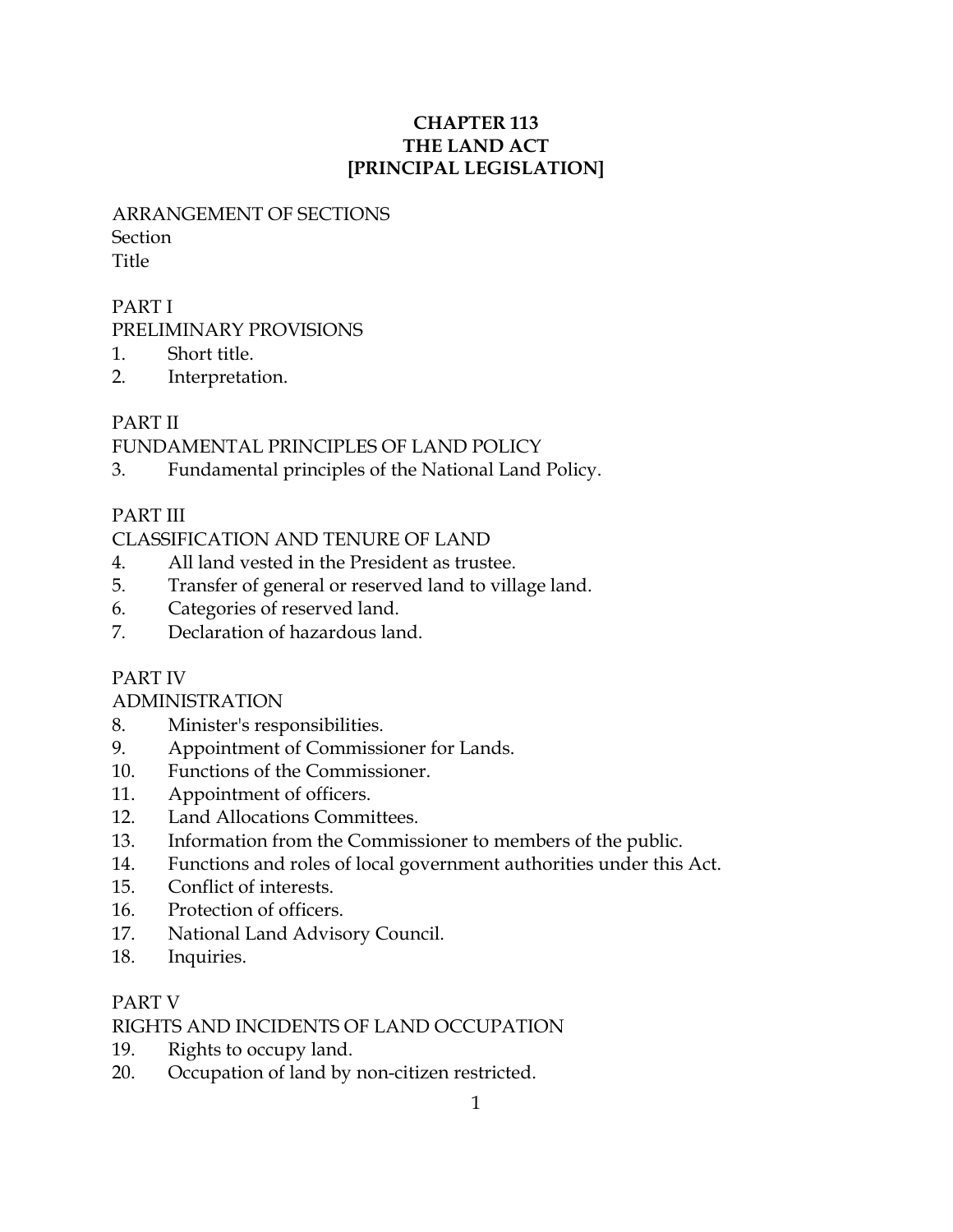- 21. Ceiling on land occupancy.
- 22. Incidents of granted rights of occupancy.
- 23. A residential licence and its incidents.

### PART VI

GRANTED RIGHTS OF OCCUPANCY

SUBPART 1

GRANT OF RIGHT OF OCCUPANCY

- 24. Application of this Part.
- 25. Procedure for application for right of occupancy.
- 26. Determination of application by Commissioner.
- 27. Offer of a right of occupancy.
- 28. Acceptance of offer of right of occupancy.
- 29. Grant of right of occupancy.
- 30. Registration of letter of offer.

### SUBPART 2

### CONDITIONS ON RIGHT OF OCCUPANCY

- 31. Payment of premium on grant of right of occupancy.
- 32. Length of term of right of occupancy.
- 33. Rent.
- 34. Conditions.
- 35. Change of use.

#### SUBPART 3

# DISPOSITIONS OF RIGHT OF OCCUPANCY

- 36. General provisions as to dispositions.
- 37. Approval for dispositions.
- 38. Supervisory powers over dispositions.
- 39. Application for grant of approval for disposition.
- 40. Reconsideration of application for approval for disposition.
- 41. Criteria for determinating application for grant of approval for a disposition.
- 42. Power to surrender right of occupancy.
- 43. Procedure for surrender of right of occupancy.

#### SUBPART 4

# BREACH OF CONDITIONS OF RIGHT OF OCCUPANCY

- 44. When breach of condition of right of occupancy arises.
- 45. Liability to revocation for breach of condition.
- 46. Fine for breach of condition.
- 47. Summary action to remedy breach of condition.
- 48. Action to enforce revocation for breach of condition.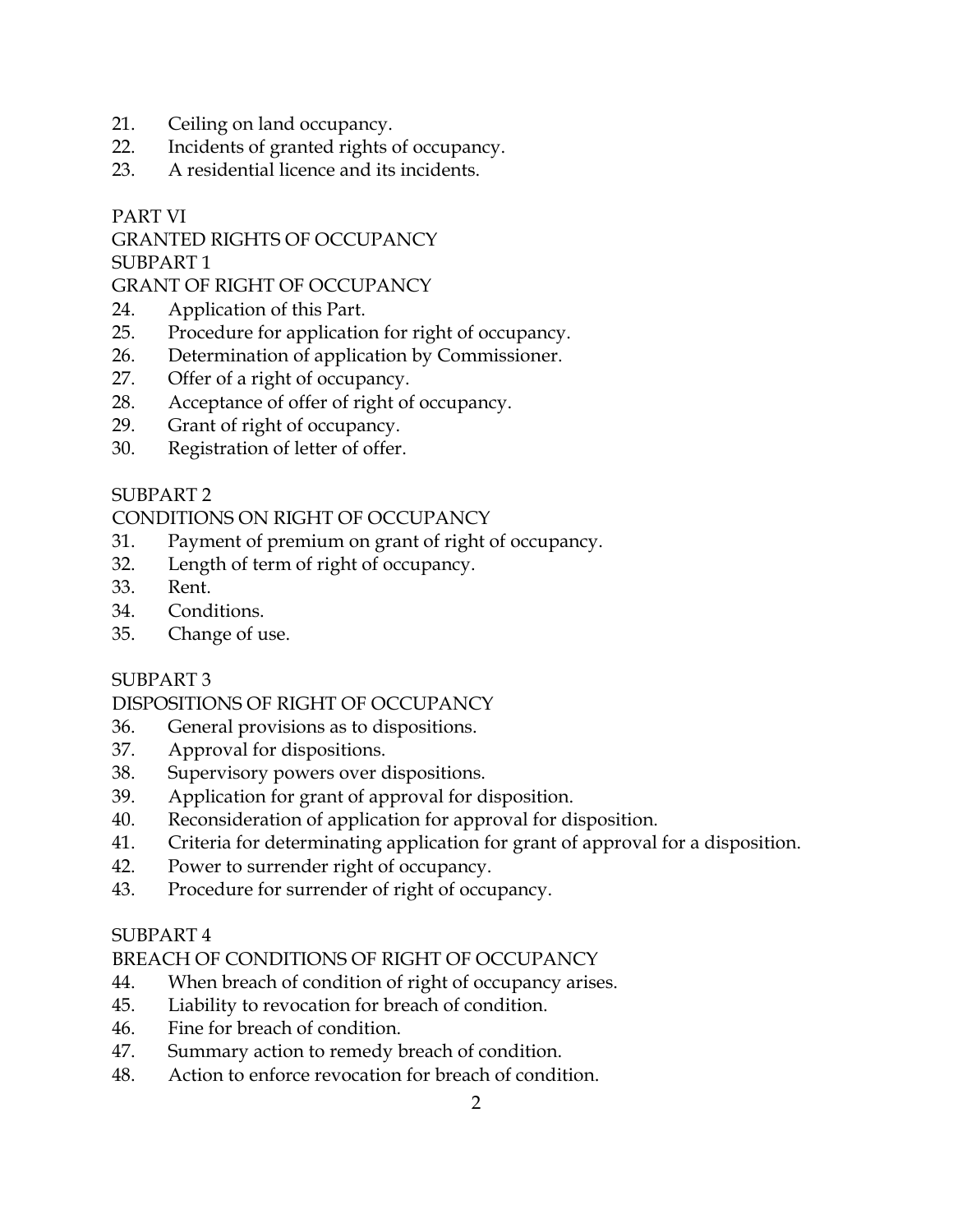- 49. Revocation and its effects.
- 50. Summary proceedings for recovery of rent.
- 51. Abandonment of land held under a right of occupancy.

# AUCTIONS OF RIGHT OF OCCUPANCY

52. Auction of and tenders for rights of occupancy.

# PART VII

CONVERSION OF INTERESTS IN LAND

SUBPART 1

VALIDATION OF INTERESTS IN GENERAL LAND

- 53. Validation of certain dispositions completed before the coming into operation of this Act.
- 54. Effect of non-application for certificate of validation.
- 55. Validated derivative rights where certificate of validation not applied for.

# SUBPART<sub>2</sub>

# REGULARISATION OF INTERESTS IN LAND

- 56. Application of sections 56 to 60.
- 57. Purpose of and criteria for declaring a scheme of regularisation.
- 58. Determination of whether to declare a scheme of regularisation.
- 59. Procedure for declaration of scheme of regularisation.
- 60. Content of scheme of regularisation.

# PART VIII

# DISPOSITIONS AFFECTING LAND

SUBPART 1

GENERAL PROVISIONS

- 61. Dispositions and dealings affecting land.
- 62. Instruments of disposition.
- 63. Execution of instruments in writing.
- 64. Writing required for enforcement of contracts relating to land.
- 65. A person may make a disposition to himself.
- 66. Covenants to be implied in certain instruments.
- 67. The implied covenants.

# SUBPART 2

# DISPOSITIONS TO PREJUDICE CREDITORS

- 68. Purpose of this Part.
- 69. Prejudicial dispositions.
- 70. Dispositions to prejudice creditors may be set aside.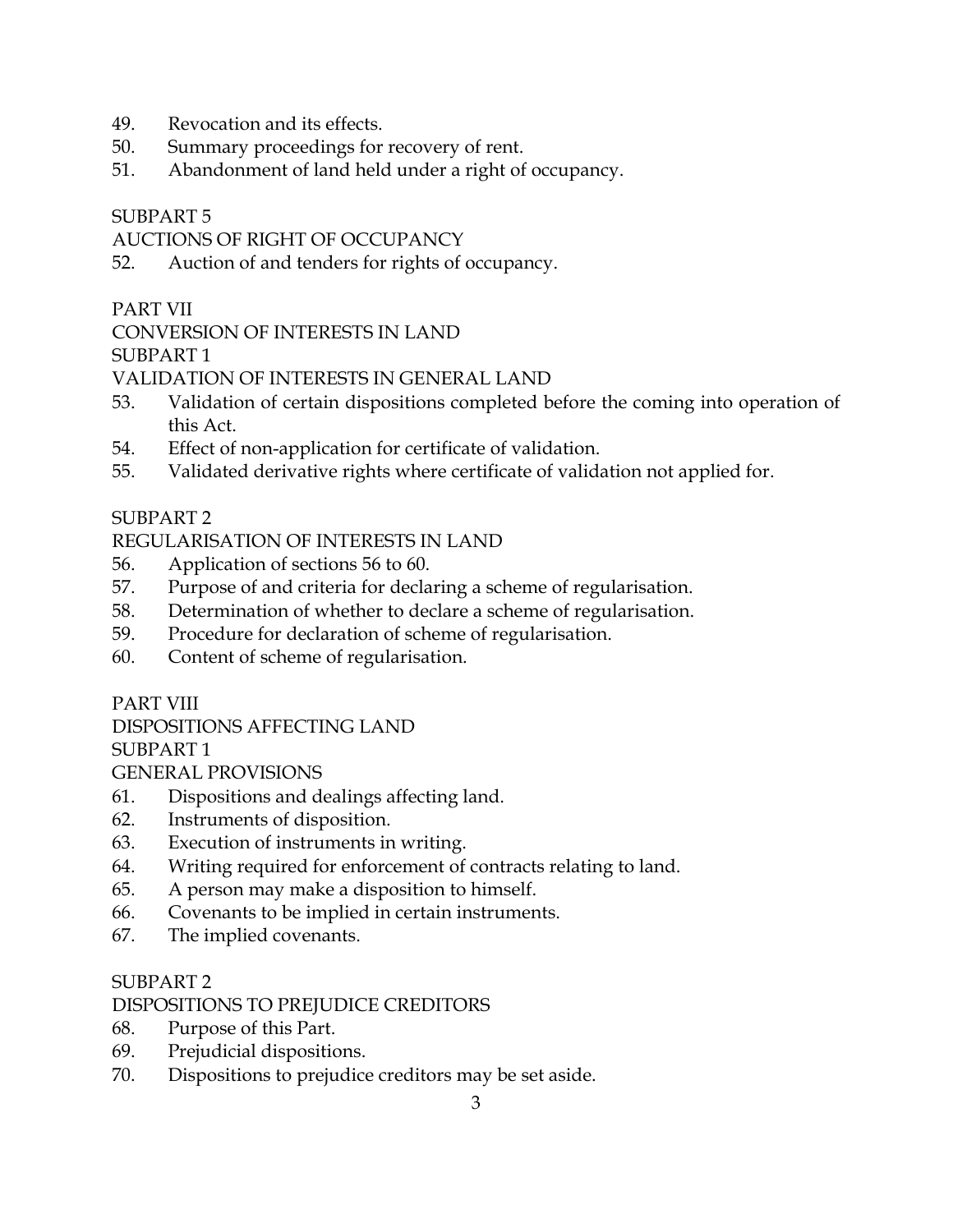- 71. Protection of persons receiving land under a prejudicial disposition.
- 72. Application of this Subpart to customary dispositions.

#### SALE OF RIGHT OF OCCUPANCY

- 73. Regaining possession of land after concluding contract for sale of right of occupancy.
- 74. Procedure for obtaining order for possession.
- 75. Relief against rescission of contract for sale of right of occupancy.
- 76. Purchaser of right of occupancy may seek relief against performance of contract to assign.

### PART IX

### LEASES

### SUBPART 1

### GENERAL PROVISIONS

- 77. Application of this Part.
- 78. Power to lease right of occupancy.
- 79. Periodic leases.
- 80. Short term leases.
- 81. Lease terminating on the occurrence of a future event.
- 82. Lessee remaining in possession after termination of lease without consent of lessor.
- 83. Future leases.
- 84. Lessor's consent to dealing with lease.
- 85. Notice by joint occupiers.
- 86. Sublease for term the same as or longer than term of head lease.
- 87. Surrender to enable new head lease to be entered into not to affect sublease.

# SUBPART 2

# COVENANTS, CONDITIONS AND POWERS IMPLIED IN LEASES

- 88. Covenants implied in leases on part of lessor.
- 89. Covenants implied in leases on part of lessee.
- 90. Application of covenants to customary leases.
- 91. Meaning of "the usual covenants".
- 92. Meaning of "in a reasonable state of repair".
- 93. Consent by lessor to application by lessee under lease.

# SUBPART 3

# TRANSFERS, ASSIGNMENTS AND TRANSACTIONS

- 94. Merger of lessor's interest not to affect remedies.
- 95. Burden and benefit of covenants to run with the reversion.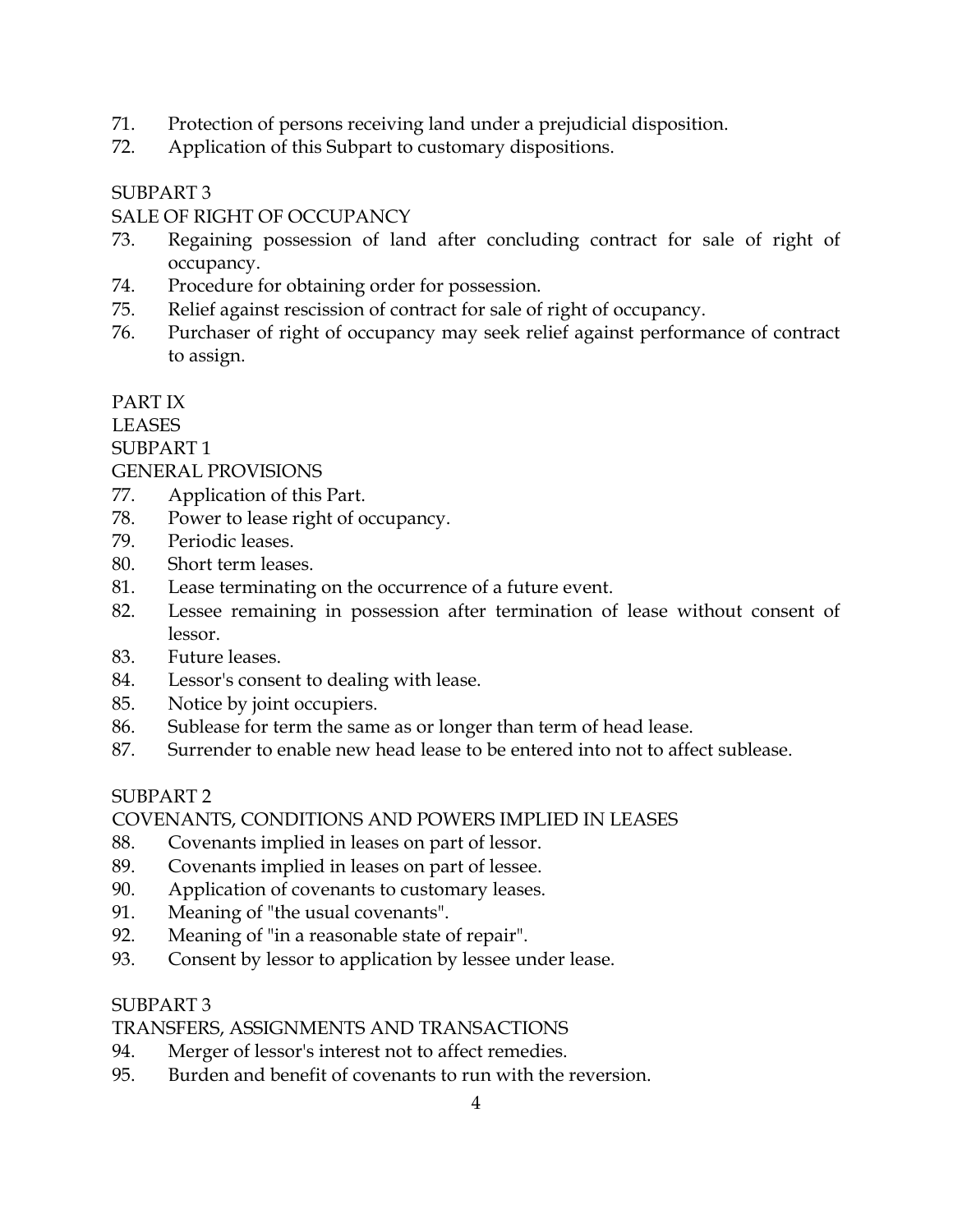- 96. Effect of payment by lessee to assignor of reversion.
- 97. Transferor or assignor of lease released from liability to pay rent and observe covenants thereafter.
- 98. Transferee or assignee as lessee.

### REMEDIES AND RELIEF

- 99. Application of this Subpart to non-customary leases.
- 100. Application of this Subpart to customary leases.
- 101. Abolition of determination of lease by re-entry or forfeiture.
- 102. Abolition of distress for rent.
- 103. Termination of lease for non-payment of rent or breach of covenant.
- 104. Notice of intention to terminate a lease for breach of covenant.
- 105. Notice of intention to terminate a lease for breach of covenant other than to pay rent.
- 106. Consequential provisions relating to notices under sections 104 and 105.
- 107. Application for relief.
- 108. Power of the court with respect to order of termination and relief.
- 109. Remedies of lessor and lessee for breach of covenant.
- 110. Unlawful eviction.

# PART X

**MORTGAGES** 

SUBPART 1

#### GENERAL PROVISIONS

- 111. Application of this Part to mortgages.
- 112. Power to create mortgage.
- 113. Application of this Part to customary mortgages.
- 114. Small mortgages.
- 115. Mortgage of land to take effect as security only.
- 116. Priority.
- 117. Tacking.
- 118. Consolidation.
- 119. Variation of a mortgage.

#### SUBPART 2

#### DISCHARGE OF MORTGAGES

- 120. Right to discharge.
- 121. Transfer of mortgage.
- 122. Lender's consent to transfer.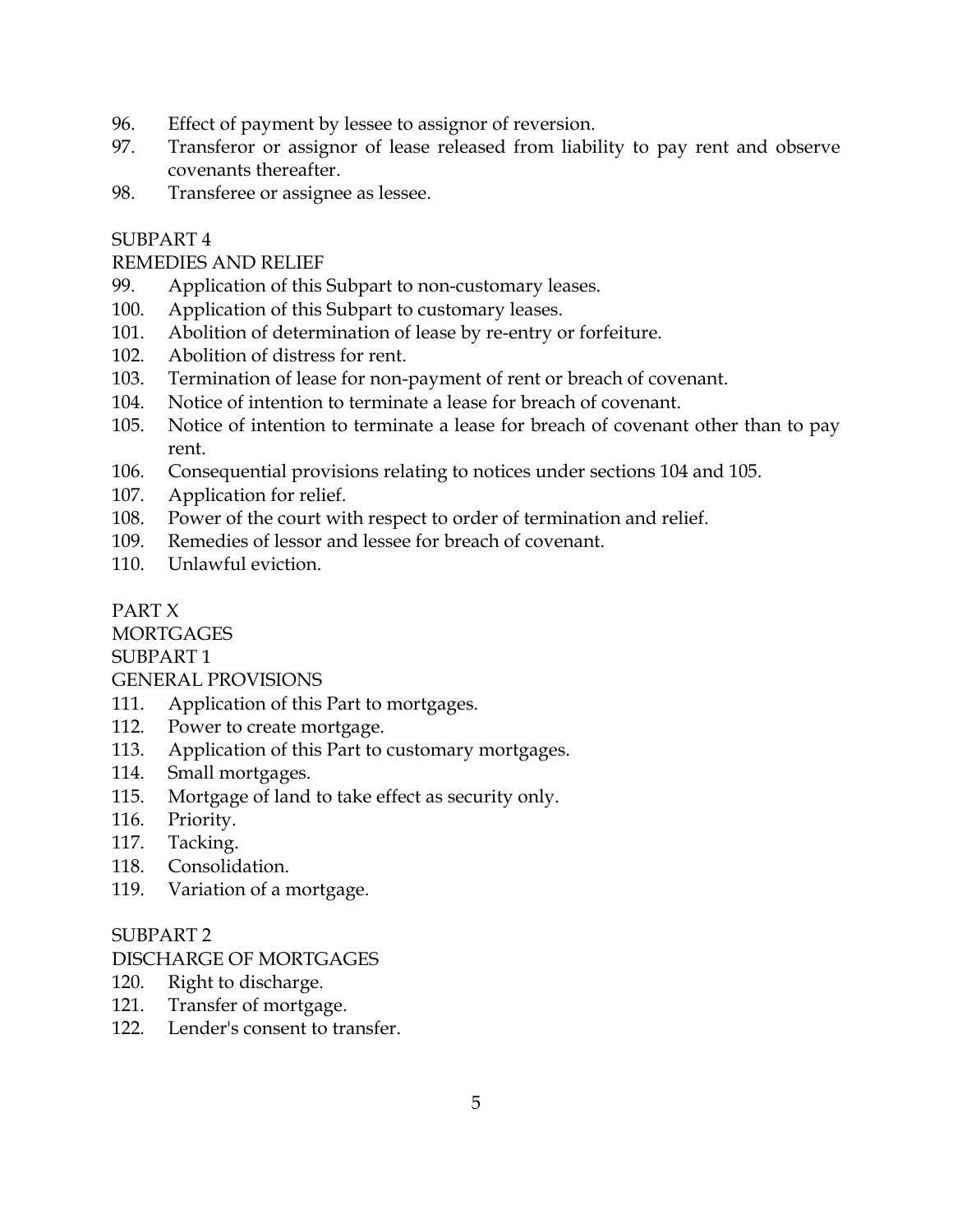SUBPART<sub>3</sub>

COVENANTS, CONDITIONS AND POWERS IMPLIED IN MORTGAGES

123. Implied covenants by the borrower.

#### SUBPART 4

### POWERS OF THE LENDER

- 124. Foreclosure abolished.
- 125. Remedies of the lender.
- 126. Lender's action for money secured by mortgage.
- 127. Appointment, powers, remuneration and duties of receiver.
- 128. Lender's power of leasing.
- 129. Power of lender to take possession of mortgaged land.
- 130. Withdrawal of lender from possession.
- 131. Lender's power of sale.
- 132. Duty of lender exercising power of sale.
- 133. Powers incidental to the power of sale.
- 134. Protection of purchaser.
- 135. Sale by lender to himself.
- 136. Application of proceeds of sale of mortgaged land.
- 137. Right of borrower to discharge mortgage on payment of sum due any time before sale.
- 138. Remedies in connection with small mortgage.
- 139. Application for relief by borrower.
- 140. Power of the court in respect of remedies and relief thereto.
- 141. Powers of court to reopen certain mortgages and revise terms.
- 142. Exercise of powers to reopen certain mortgages.

#### PART XI

#### EASEMENTS AND ANALOGOUS RIGHTS

SUBPART 1

GENERAL PROVISIONS

- 143. Application of this Part.
- 144. Nature of easement.
- 145. Terminology.

#### SUBPART 2

CREATION, ETC., OF EASEMENTS AND ANALOGOUS RIGHTS

- 146. Creation of easement.
- 147. Entry on neighbouring land where easement refused.
- 148. Access to landlocked land.
- 149. Enjoyment of easement and analogous rights.
- 150. Cancellation and extinguishment of easements and analogous rights.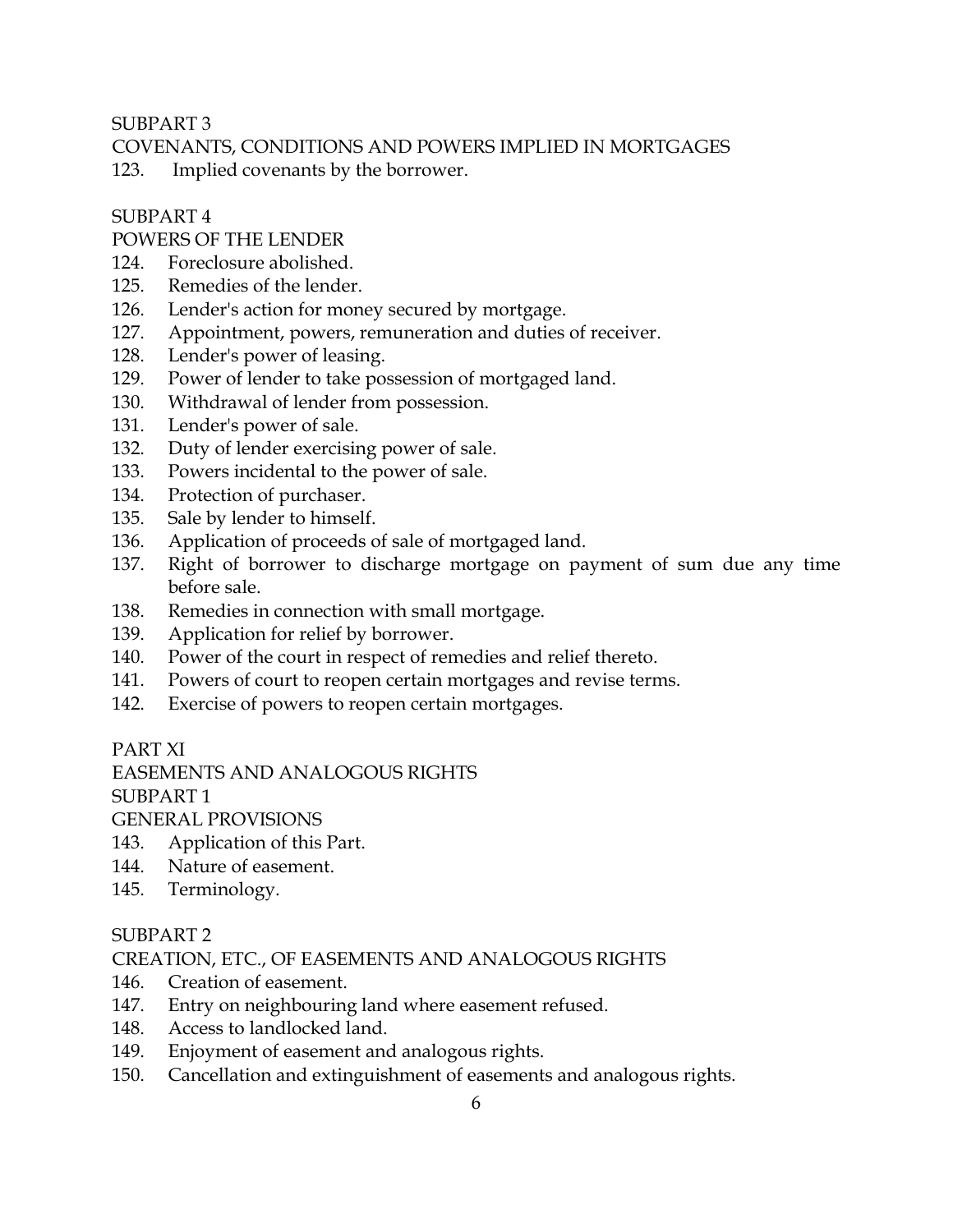# PUBLIC RIGHTS OF WAY

- 151. Power of Minister to create public rights of way.
- 152. Application for wayleave.
- 153. Application for communal right of way.
- 154. Determination on creation of public right of way.
- 155. Powers of Registrar with respect to public right of way.
- 156. Compensation in respect of public right of way.

# SUBPART 4

POWERS OF COURT

- 157. Power of court to enforce easements and analogous rights.
- 158. Power of court to modify or extinguish easements and analogous rights.

### PART XII

### CO-OCCUPANCY AND PARTITION

- 159. Meaning and incidents of co-occupancy.
- 160. Certificate of occupancy of co-occupiers.
- 161. Co-occupancy and other relationships between spouses.
- 162. Partition.
- 163. Ancillary powers of Registrar in connection with partition.
- 164. Sale of co-occupied land.
- 165. Partition subject to mortgage.
- 166. Reorganisation or winding up of Land Sharing Arrangement.

# PART XIII

DISPUTE SETTLEMENT

167. Courts.

# PART XIV

#### MISCELLANEOUS PROVISIONS

- 168. Substituted service.
- 169. Publication of notices and other information.
- 170. Rights of entry.
- 171. Call for information.
- 172. Meaning of "opportunity of being heard".
- 173. Land Compensation Fund.
- 174. Fees.
- 175. Unlawful occupation of land.
- 176. Obstruction of public rights of way.
- 177. Offences.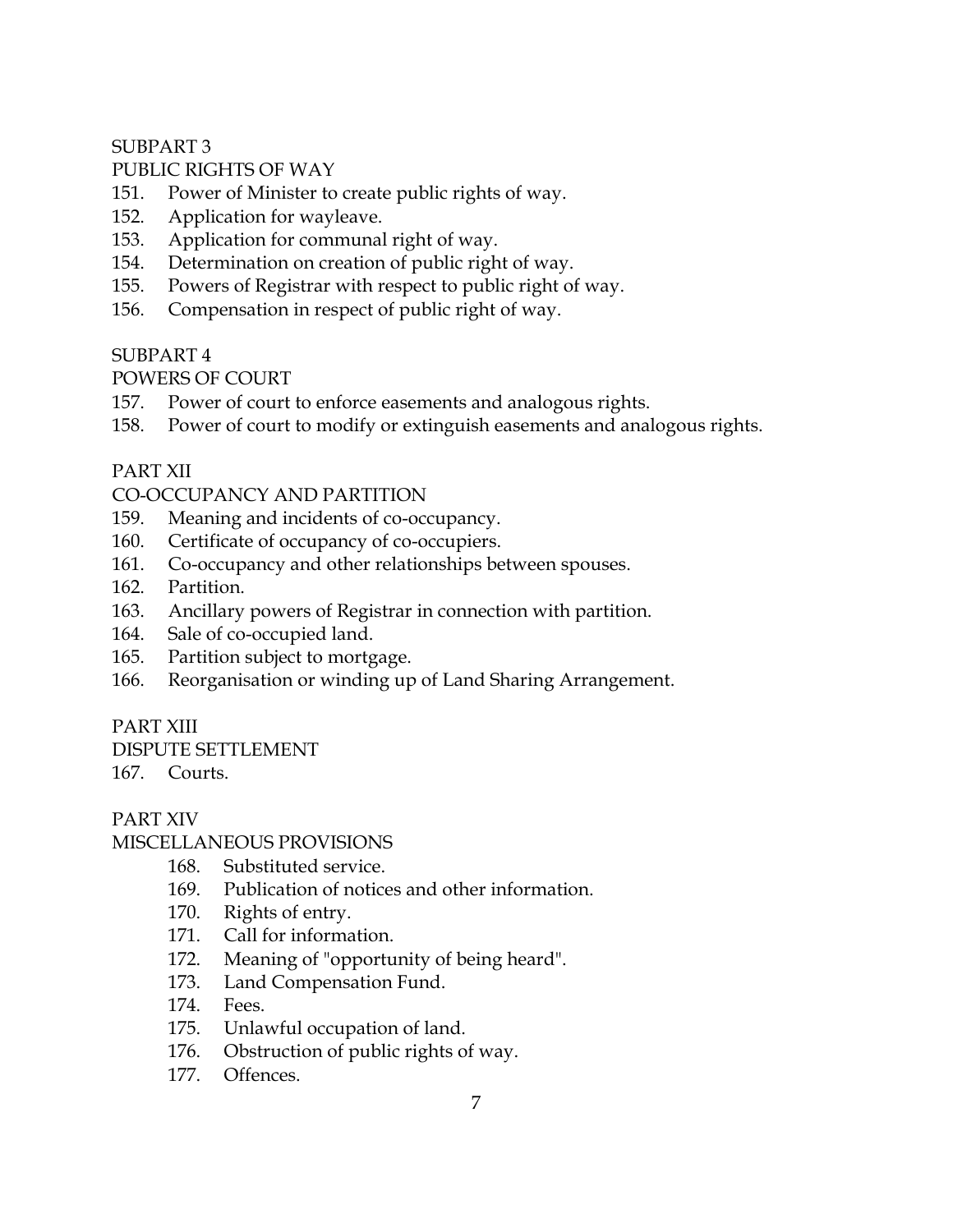- 178. Corrupt transactions.
- 179. Regulations.<br>180. Law to be ap
- Law to be applied.
- 181. Application of this Act.
- 182. [Repeals.]
- 183. Savings and transitional provisions with respect to rights, actions, dispositions, etc.
- 184. Savings and transitional provisions with respect to rules, orders, etc.
- 185. Act to be translated into Kiswahili.
- 186. Act to bind Government.

**SCHEDULE** 

CHAPTER 113

THE LAND ACT

An Act to provide for the basic law in relation to land other than the village land, the management of land, settlement of disputes and related matters.

[1st May, 2001]

[G.N. No. 485 of 2001] Act No. 4 of 1999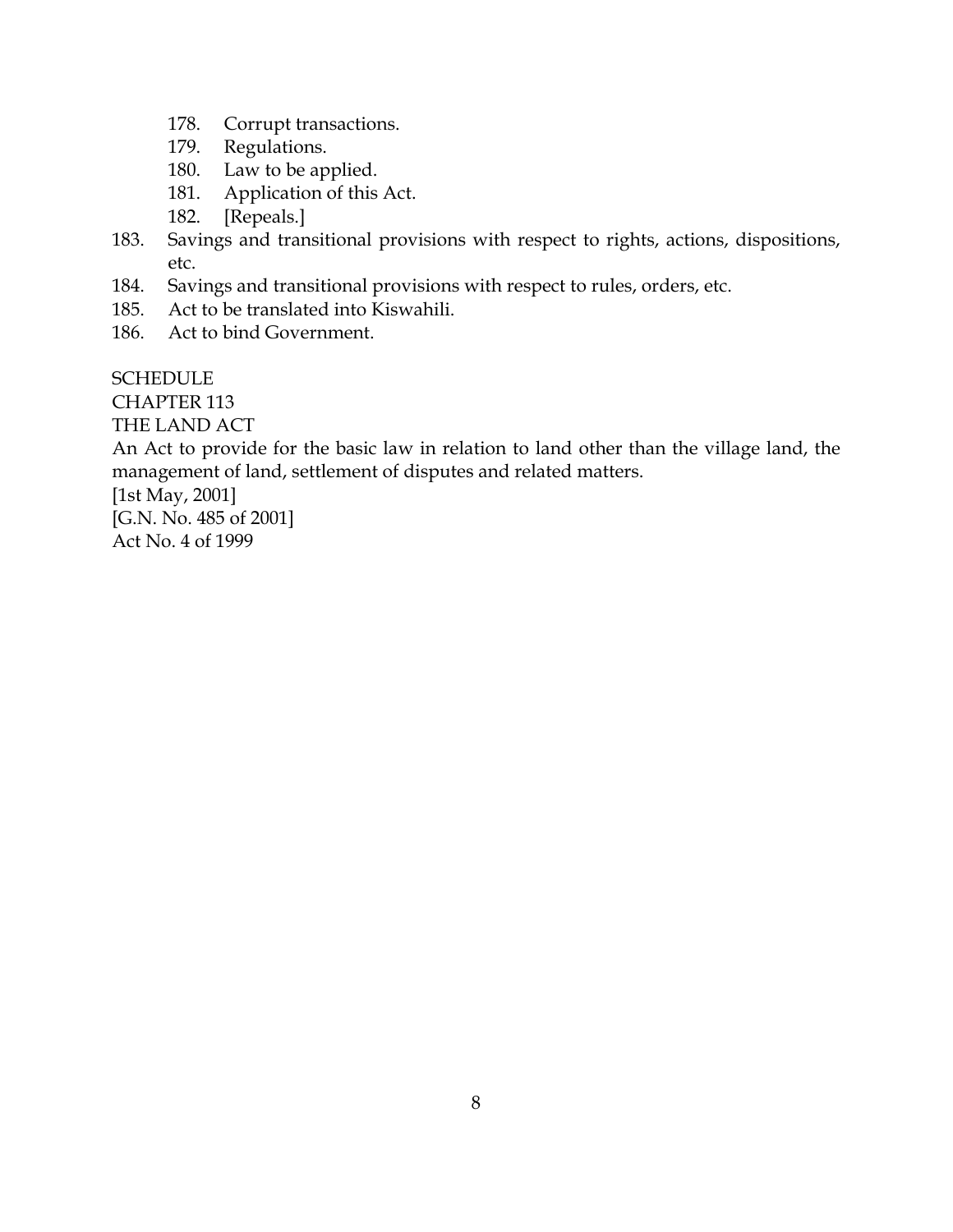#### PART I PRELIMINARY PROVISIONS (ss 1-2)

#### 1. Short title

This Act may be cited as the Land Act.

#### 2. Interpretation

In this Act, unless the context requires otherwise–

"access order" means an order made under section 148 of this Act;

"actual notice" means the notice which a person has personally of a matter or action or document or the rights and interests of another person;

"the Allocations Committee" means the Land Allocations Committee established by section 12 of this Act;

"appointing authority" means the person or organisation having the authority under any law to appoint persons to the public service;

"assignee" means a person to whom an assignment is made;

"Assistant Commissioner" means an Assistant Commissioner appointed under section 11 of this Act;

"authorised officer" means an officer authorised by the Commissioner or the Registrar to perform any functions of the Commissioner or, as the case may be, the Registrar which may be specified in the document of authorisation delivered to that officer;

"borrower" means a person who obtains an advance of money or money's worth or agrees to the fulfilment of a condition on the security of a mortgage of his right of occupancy or lease;

"building" means any building or other structure made or assembled on, in or under any land and includes the land on, in or under which the building or structure is situate;

"caveat" means a notice in the form of an entry on a register that no action of a specified nature in relation to the right of occupancy in respect of which the notice has been entered may be taken without first informing the person who gave the notice;

"certificate of approval" means the certificate granted under section 41 of this Act;

"certificate of occupancy" means a certificate issued under section 29 of this Act;

"certificate of validation" means a certificate issued under section 53 of this Act;

"the Commissioner" means the Commissioner of Lands appointed under section 9 of this Act;

"communal right of way" has the meaning ascribed to it by section 153 of this Act;

"co-occupancy" has the meaning ascribed to it by section 159 of this Act;

"Council" means the National Land Advisory Council established by section 17 of this Act;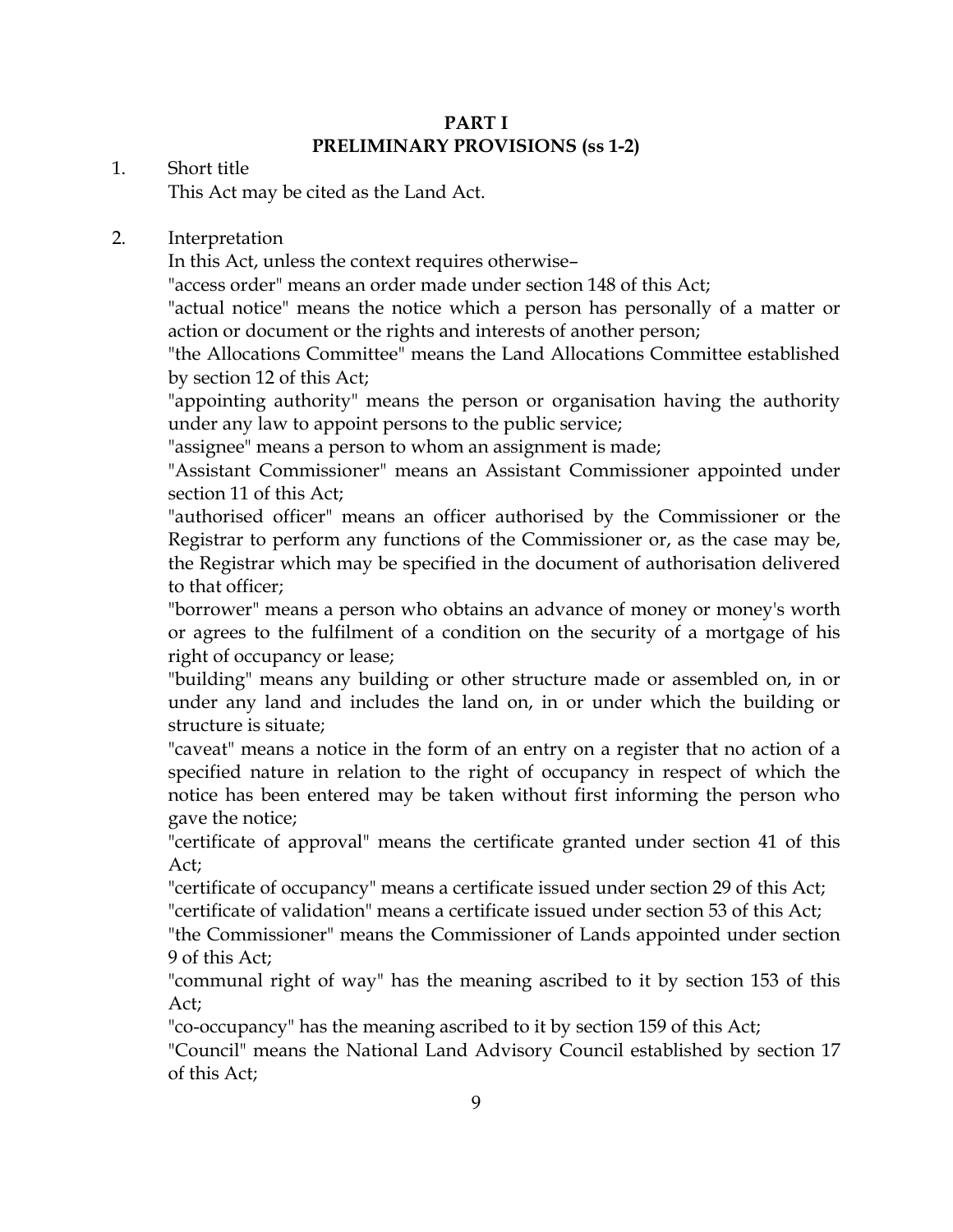"Court" means the anybody established by or under any written law which is referred to in section 167 of this Act as having jurisdiction to determine land disputes;

"customary law" has the meaning ascribed to it by the Interpretation of Laws Act Cap. 1\*;

"customary right of occupancy" includes deemed right of occupancy;

"dealing" includes disposition and transmission;

"deemed right of occupancy" means the title of a Tanzanian citizen of African descent or a community of Tanzanian citizens of African descent using or occupying land under and in accordance with customary law;

"deliver" includes to transmit by post or by hand;

"derivative right" means a right to occupy and use land created out of a right of occupancy and includes a lease, a sub-lease, a licence, a usufructuary right and any interest analogous to those interests;

"Deputy Commissioner" means a Deputy Commissioner appointed under section 11 of this Act;

"development" means the carrying out of any building operation, engineering operation or mining operation in, on, under or over land or the making of any change of a substantial nature in the use of land;

"disposition" means any sale, mortgage, transfer, grant, partition, exchange, lease, assignment, surrender, or disclaimer and includes the creation of an easement, a usufructuary right, or other servitude or any other interest in a right of occupancy or a lease and any other act by an occupier of a right of occupancy or under a lease whereby his rights over that right of occupancy or lease are affected and an agreement to undertake any of the dispositions so defined;

"district authority" means a district council, a township authority or a village council;

"District Land and Housing Tribunal" means a court referred to in section 167 of this Act;

"dwelling house" means any house or part of a house or room used as a separate dwelling in any building and includes any garden or other premises within the cartilage of and used as a part of the dwelling house as so defined;

"easement" has the meaning ascribed to it by section 143 of this Act;

"entry order" means an order made under section 155 of this Act;

"foreign company" means a company classified as a foreign national by the Tanzania Investment Act Cap. 38\*;

"the Fund" means the Land Compensation Fund established by section 18 of this Act;

"general land" means all public land which is not reserved land or village land and includes un occupied or unused village land;

"granted right of occupancy" means a right of occupancy granted under and in accordance with Part VI of this Act;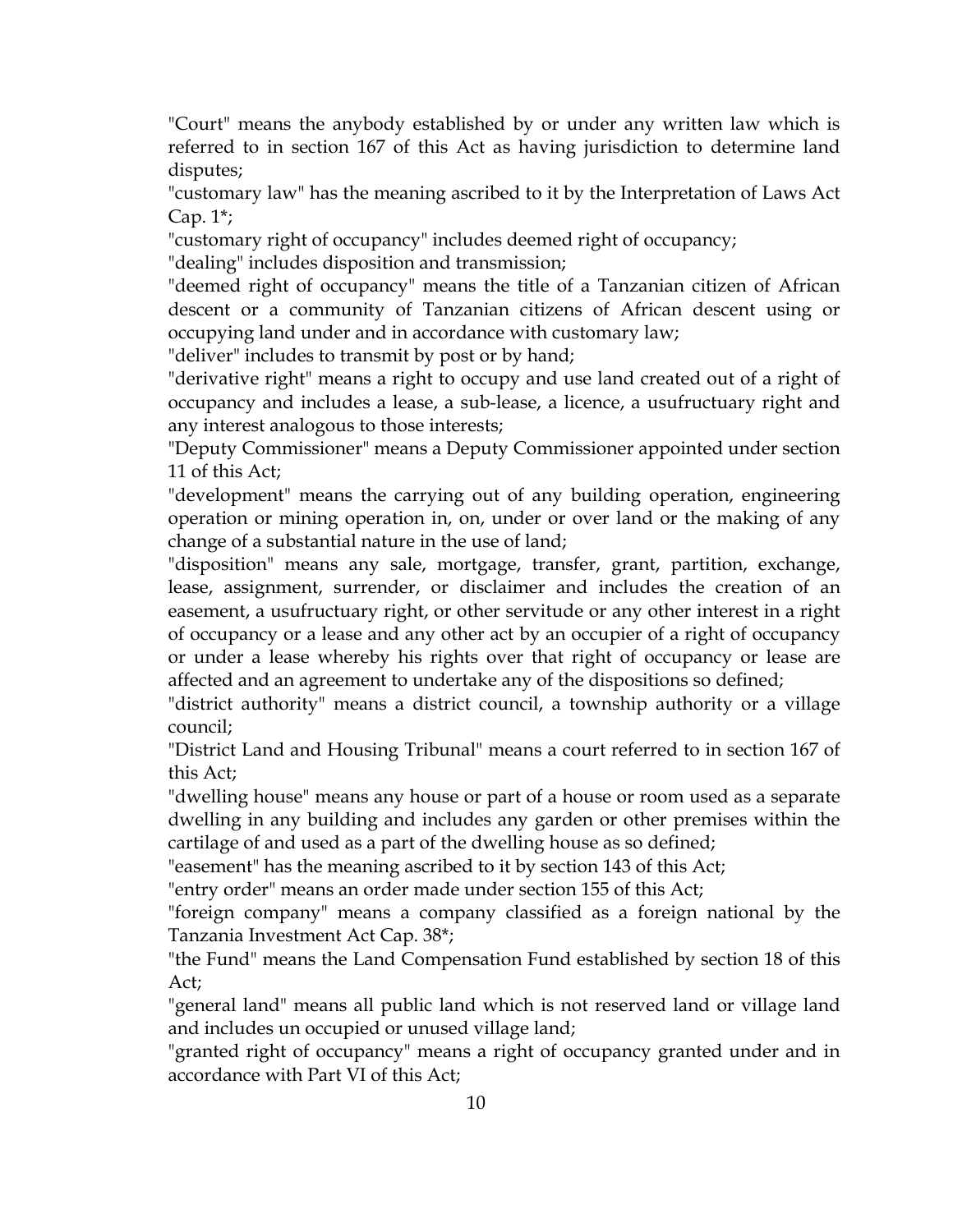"hazardous land" means land declared to be hazardous land under section 7 of this Act;

"head lease" means a lease in respect of which a sublease is entered into;

"instrument" means a writing, including an enactment which creates or affects legal or equitable rights and liabilities and includes any covenant or condition expressed in an instrument or implied in an instrument under this or any other enactment relating to land and, except where otherwise provided, any variation of an instrument;

"interest" means a right in or over a right of occupancy;

"land" includes the surface of the earth and the earth below the surface and all substances other than minerals or petroleum forming part of or below the surface, things naturally growing on the land, buildings and other structures permanently affixed to or under land and land covered by water;

"the Land Division of the High Court" means the Land Division of the High Court established by section 167 of this Act;

"lease" means a lease or sublease, whether registered or unregistered, of a right of occupancy and includes a short-term lease and agreement to lease;

"lender" means a person to whom a mortgage has been given as security for the repayment of an advance of money or money's worth or to secure a condition;

"lessee" means a person to whom a lease is granted and includes a person who has accepted a transfer or assignment of a lease;

"lessor" means a person by whom a lease is granted and includes a person who has accepted the transfer or assignment of the reversion of a lease;

"letter of offer" means a letter of offer issued under section 27 of this Act;

"licence" means a permission given by the Government or an occupier of land under a right of occupancy or a lessee which allows the person to whom the licence is given to occupy or use or do some act in relation to the land comprised in the right of occupancy or the lease which would otherwise be a trespass but does not include an easement;

"licensee" means the person granting or giving the licence;

"lien" means the holding by a lender of any document of title relating to a right of occupancy or a lease as security for an advance of money or money's worth or the fulfilment of a condition;

"local government authority" means a district authority or an urban authority; "the Minister" means the Minister responsible for land;

"mortgage" means an interest in a right of occupancy or a lease securing the payment of money or money's worth or the fulfilment of a condition and includes a sub-mortgage and the instrument creating a mortgage;

"occupier in common" has the meaning ascribed to it by section 159 of this Act;

"partition" means the separation by formal legal instrument of the shares in a right of occupancy or a lease held by occupiers in common so that each such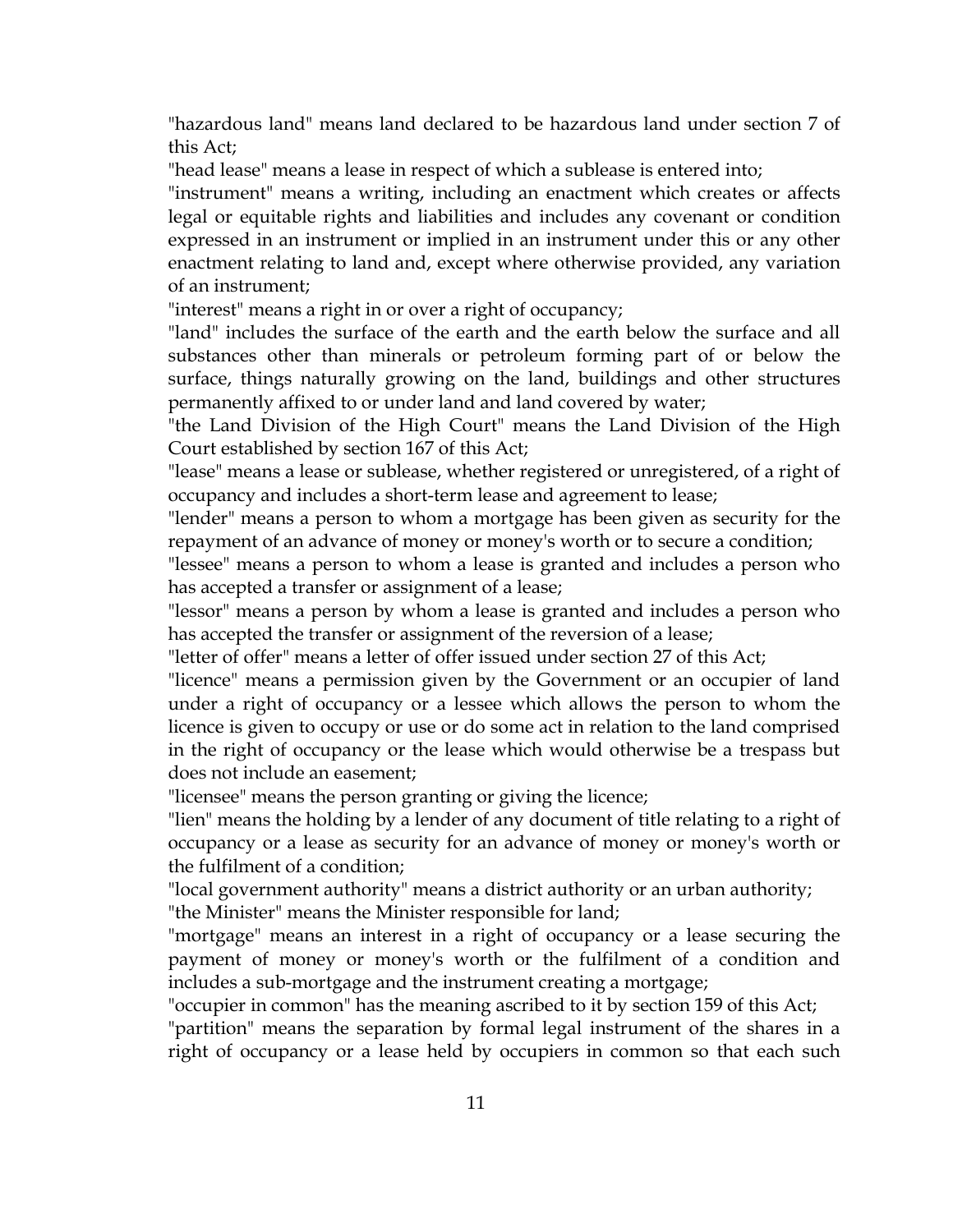occupier takes his shares free of the rights of the others and includes partition carried out in accordance with section 149 of this Act;

"periodic lease" means a lease from year to year, half year to half year, quarter to quarter, month to month, week to week or the like;

"peri-urban area" means an area which is within a radius of ten kilometres miles outside the boundaries of an urban area or within any larger radius which may be prescribed in respect of any particular urban area by the Minister;

"Permanent Secretary" means the Permanent Secretary in the Ministry responsible for land;

"primary land court" means a court established by section 167 of this Act;

"public land" means all the land of Tanzania;

"public right of way" has the meaning ascribed to it by section 151 of this Act;

"qualified valuer" means a valuer with a professional or academic qualification in land valuation or with a professional or academic qualification in a subject that includes land valuation;

"register" means a register prescribed under this Act for the recording of rights and interests in and dispositions of and in connection with rights of occupancy and includes the land register established under the Land Registration Act, and the registry of documents established under the Registration of Documents Act;

"Registrar" has the meaning ascribed to it by the Land Registration Act, and includes the registrar of documents as appointed and defined in the Registration of Documents Act;

"regularisation area" means an area in respect of which a scheme of regularisation has been declared;

"reserved land" means land referred to by section 6 of this Act;

"residential licence" has the meaning ascribed to it by section 23 of this Act;

"restrictive agreement" means an agreement by one occupier of land under a right of occupancy restricting the building on or the use or other enjoyment of his land for the benefit of the occupier under a right of occupancy or neighbouring land and includes a restrictive covenant;

"right of occupancy" means a title to the use and occupation of land and includes the title of a Tanzanian citizen of African descent or a community of Tanzanian citizens of African descent using or occupying land in accordance with customary law;

"the Rules Committee" means the Land Court Rules Committee established by section 167 of this Act;

"scheme of regularisation" means a scheme declared by the Minister under section 59 of this Act;

"short term lease" has the meaning ascribed to it by section 80 of this Act;

"small mortgage" has the meaning ascribed to it by section 114 of this Act;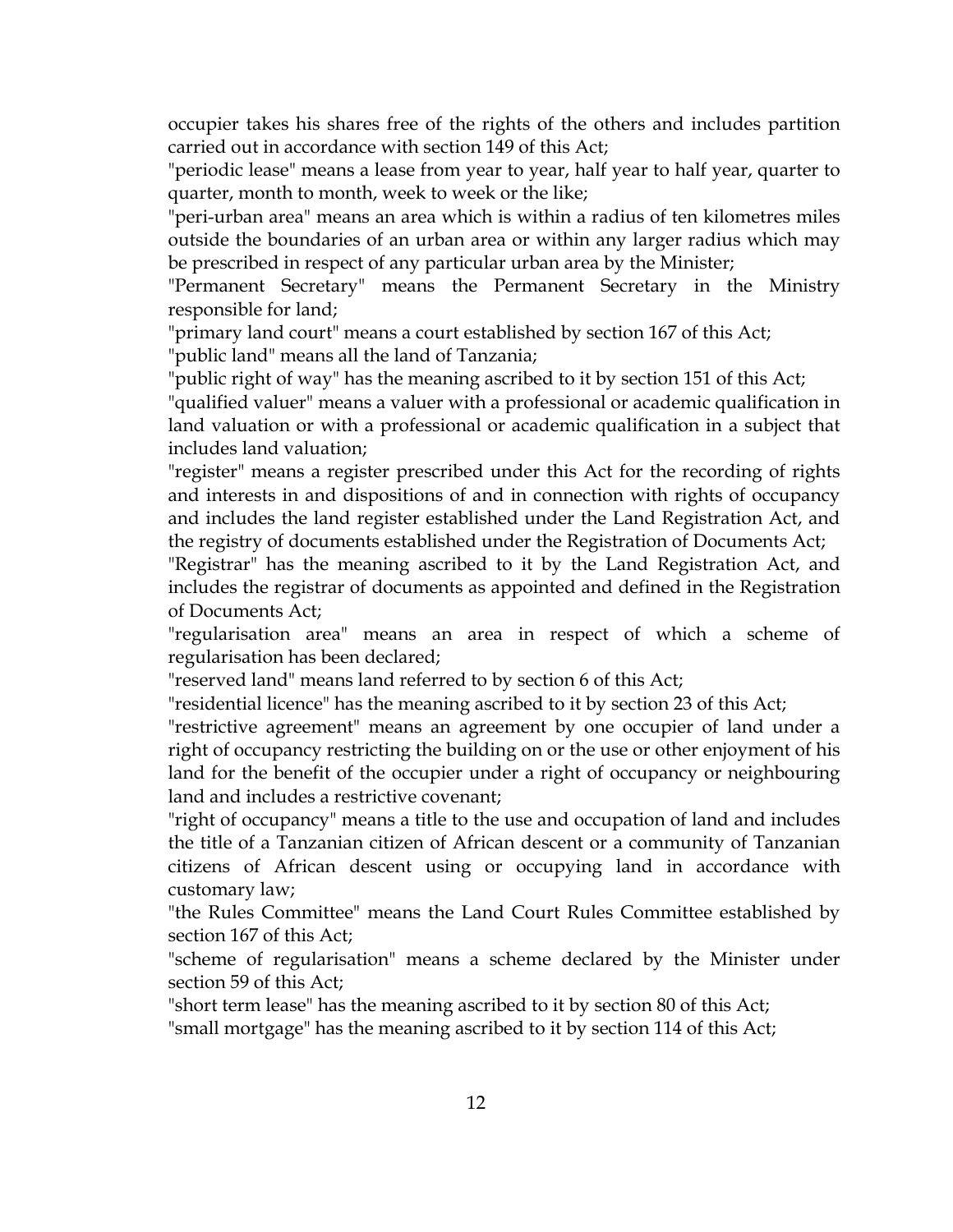"transfer" means the passing of a right of occupancy, a lease or a mortgage from one party to another by act of the parties and not by operation of the law and includes the instrument by which such passing is effected;

"transferee" means a person who receives the right of occupancy, lease or mortgage passed by an act of transfer;

"transfer land" means general or reserved land which is to be transferred from one category of land;

"transferor" means the person who passes the right of occupancy, lease or mortgage by an act of transfer;

"transmission" means the passing of a right of occupancy, a lease or a mortgage from one person to another by operation of law on death or insolvency or otherwise;

"trustee" means a person having a nominal title to the ownership of land or other property which he is under a legal duty to hold for the benefit of some other person or persons includes a trustee appointed under the Trustees (Incorporation) Act Cap. 318\*;

"Trustees" mean the Trustees of the Land Compensation Fund established by section 173 of this Act;

"unexhausted improvement" means anything or any quality permanently attached to the land directly resulting from the expenditure of capital or labour by an occupier or any person acting on his behalf and increasing the productive capacity, the utility, or the sustainability of its environmental quality and includes trees, standing crops and growing produce whether of an agricultural or horticultural nature;

"urban area" means an area within the jurisdiction of an authority established or deemed to have been established under and governed by the Local Government (Urban Authorities) Act Cap. 288\* and the Local Government (District Authorities) Act Cap. 287\*;

"village council" has the meaning ascribed to it by the Local Government (District Authorities) Act Cap. 287\*;

"village land" means the land declared to be village land under and in accordance with section 4 of this Act and includes any transfer land transferred to a village;

"Village Land Council" has the meaning ascribed to it by section 60 of the Village Land Act Cap. 114\*;

"village transfer land" means village land which is to be transferred to become part of general or reserved land;

"wayleave" has the meaning ascribed to it by section 151 of this Act.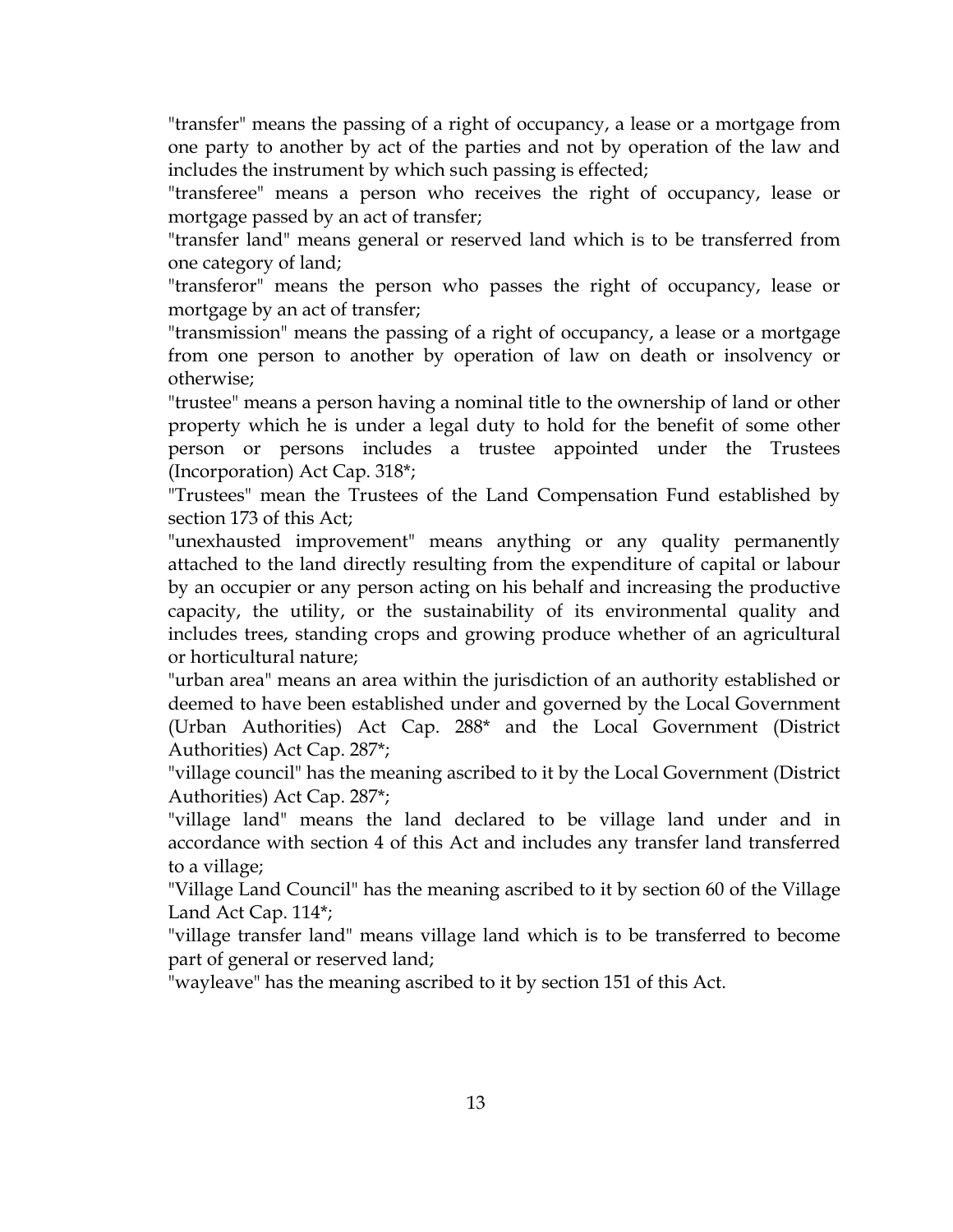#### PART II FUNDAMENTAL PRINCIPLES OF LAND POLICY (s 3)

- 3. Fundamental principles of the National Land Policy
	- (1) The fundamental principles of the National Land Policy which it is the objective of this Act to promote and to which all persons exercising powers under, applying or interpreting this Act are to have regard to, are–
		- (a) to recognise that all land in Tanzania is public land vested in the President as trustee on behalf of all citizens;
		- (b) to ensure that existing rights in and recognised long-standing occupation or use of land are clarified and secured by the law;
		- (c) to facilitate an equitable distribution of and access to land by all citizens;
		- (d) to regulate the amount of land that any one person or corporate body may occupy or use;
		- (e) to ensure that land is used productively and that any such use complies with the principles of sustainable development;
		- (f) to take into account that an interest in land has value and that value is taken into consideration in any transaction affecting that interest;
		- (g) to pay full, fair and prompt compensation to any person whose right of occupancy or recognised long-standing occupation or customary use of land is revoked or otherwise interfered with to their detriment by the State under this Act or is acquired under the Land Acquisition Act Cap. 118\*:

Provided that in assessing compensation land acquired in the manner provided for in this Act, the concept of opportunity shall be based on the following–

- (i) market value of the real property;
- (ii) disturbance allowance;
- (iii) transport allowance;
- (iv) loss of profits or accommodation;
- (v) cost of acquiring or getting the subject land;
- (vi) any other cost loss or capital expenditure incurred to the development of the subject land; and
- (vii) interest at market rate will be charged;
- (h) to provide for an efficient, effective, economical and transparent system of land administration;
	- (i) to enable all citizens to participate in decision-making on matters connected with their occupation or use of land;
- (j) to facilitate the operation of a market in land;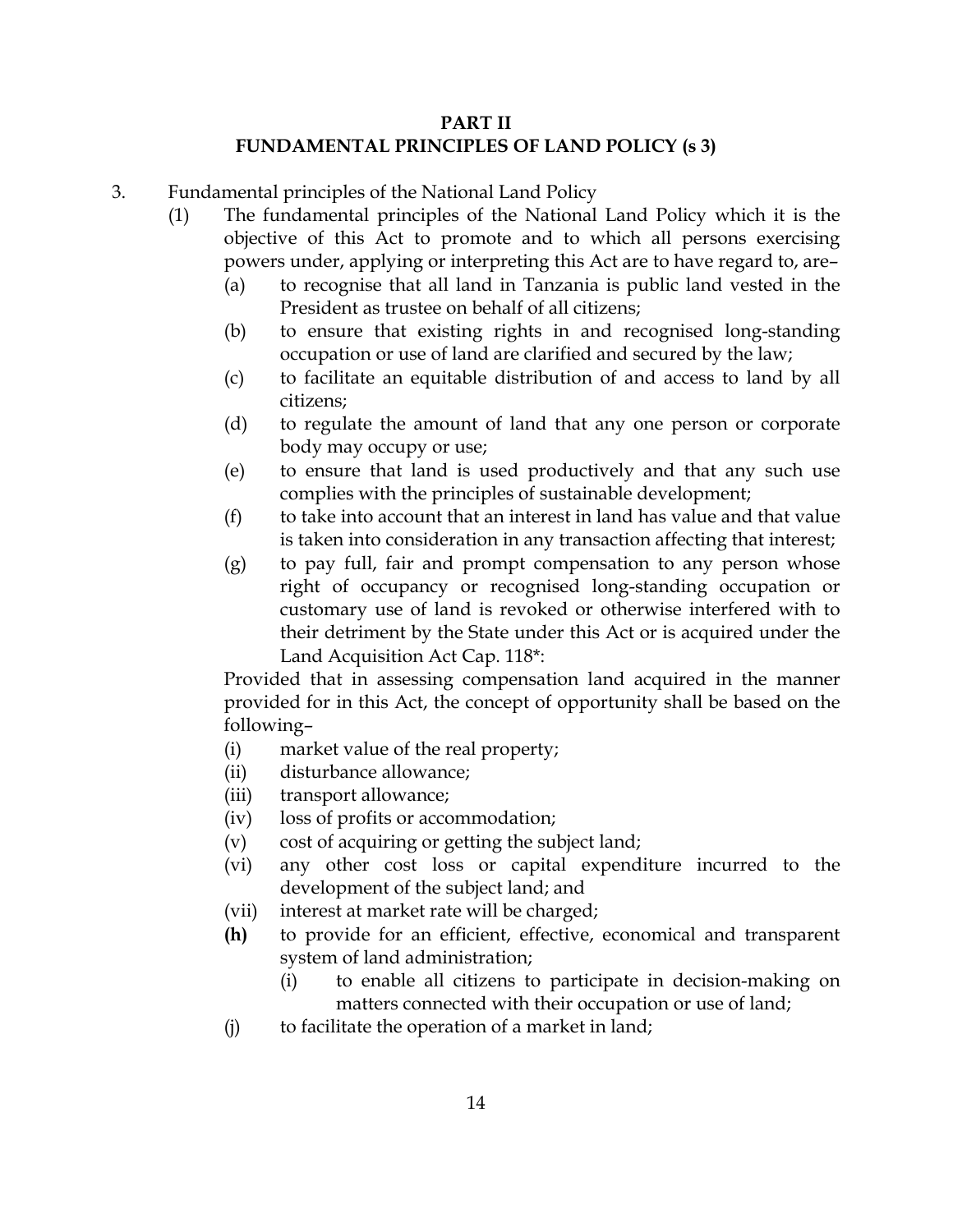- (k) to regulate the operation of a market in land so as to ensure that rural and urban small-holders and pastoralists are not disadvantaged;
- (l) to set out rules of land law accessibly and in a manner which can be readily understood by all citizens;
- (m) to establish an independent, expeditious and just system for the adjudication of land disputes which will hear and determine cases without undue delay;
- (n) to encourage the dissemination of information about land administration and land law as provided for by this Act through programmes of public awareness, using all forms of media.
- (2) The right of every adult woman to acquire, hold, use, and deal with land shall to the same extent and subject to the same restrictions be treated as a right of any man.

# PART III CLASSIFICATION AND TENURE OF LAND (ss 4-7)

- 4. All land vested in the President as trustee
	- (1) All land in Tanzania shall continue to be public land and remain vested in the President as trustee for and on behalf of all the citizens of Tanzania.
	- (2) The President and every person to whom the President may delegate any of his functions under this Act, and any person exercising powers under this Act, shall at all times exercise those functions and powers and discharge duties as a trustee of all the land in Tanzania so as to advance the economic and social welfare of the citizens.
	- (3) Every person lawfully occupying land, whether under a right of occupancy, wherever that right of occupancy was granted, or deemed to have been granted, or under customary tenure, occupies and has always occupied that land, the occupation of such land shall be deemed to be property and include the use of land from time to time for depasturing stock under customary tenure.
	- (4) For the purposes of the management of land under this Act and all other laws applicable to land, public land shall be in the following categories–
		- (a) general land;
		- (b) village land;
		- (c) reserved land.
	- (5) A grant of a right of occupancy shall be made in the name of the President and shall be sealed with a seal of a nature and pattern which the President may, by order published in the Gazette, approve.
	- (6) Nothing in this section shall be construed to affect the validity of any right of occupancy lawfully granted or deemed to have been granted or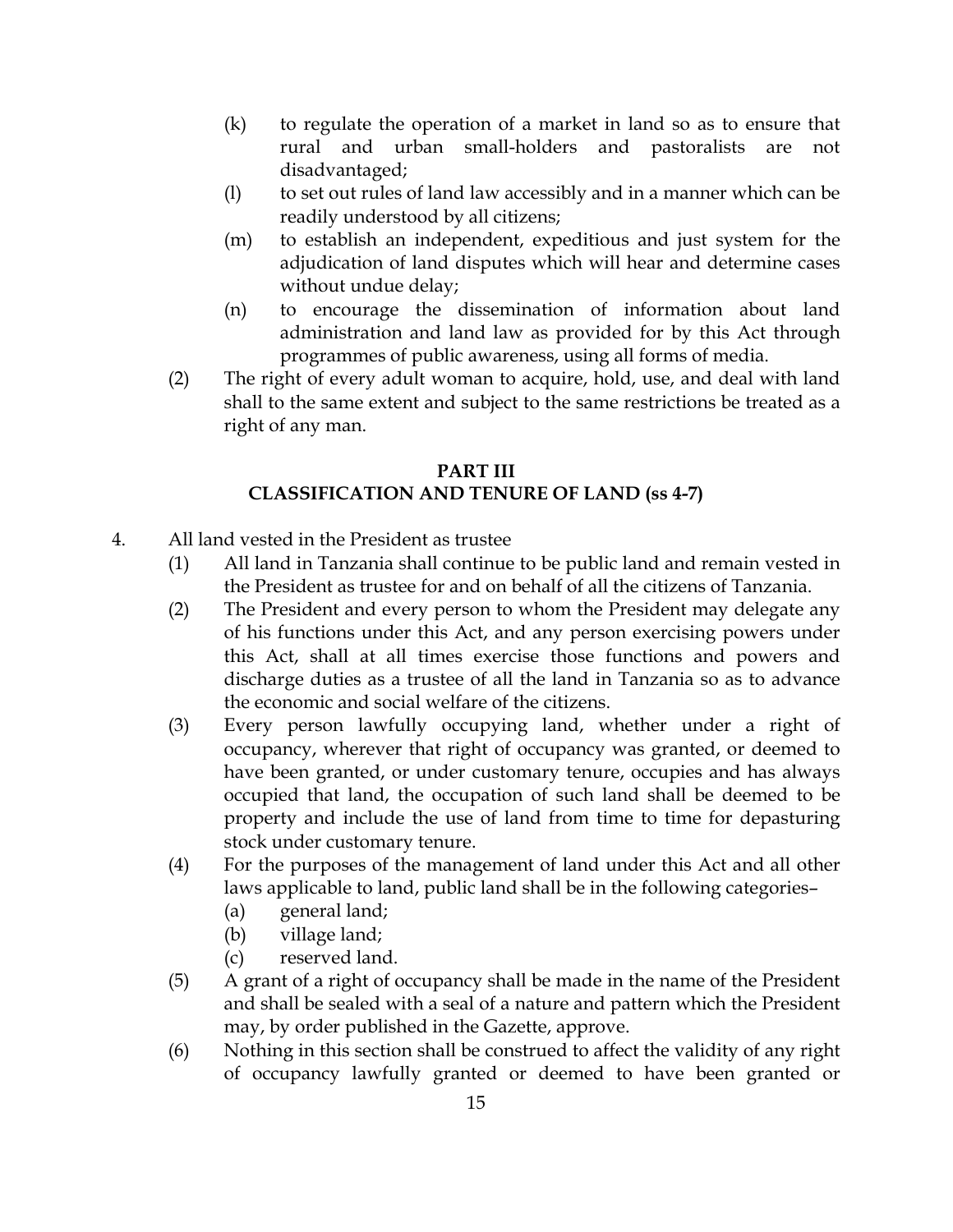consented to under the provisions of any law in force in Tanzania before the commencement of this Act.

- (7) The President may, subject to the provisions of this part, by order published in the Gazette, transfer or exchange land from one category of land described in subsection (4) to another category of land so described.
- 5. Transfer of general or reserved land to village land
	- (1) Where the President is minded to transfer any area of general or reserved land to village land he may direct the Minister to proceed in accordance with the provisions of this section.
	- (2) The Minister shall cause to be published in the Gazette and sent to the Village Council of the village to which general or reserved land may be transferred, hereinafter referred to as "transferred land" a notice specifying–
		- (a) the location of the transferred land;
		- (b) the boundaries and extent of the transferred land;
		- (c) a brief statement of the reasons for the proposed transfer;
		- (d) the date, being not less than sixty days from the date of the publication of the notice, on which the President may exercise his powers to transfer the transferred land or part of it.
	- (3) Where the transferred land is–
		- (a) reserved land, a copy of the notice shall be sent to–
			- (i) the Minister responsible for that reserved land; or
			- (ii) where a local authority is responsible for that land, to that local authority; and
			- (iii) where there are any persons occupying and using that land, to those persons in a manner and form that will enable them to understand the information contained in the notice;
		- (b) general land, a copy of the notice shall be served on–
			- (i) the local authority in whose area the land is situate;
			- (ii) the holder of any right of occupancy in that land;
			- (iii) the holder of any derivative right in that land;
			- (iv) any person occupying or using that land under customary law, and in the case of the persons referred to in subparagraphs (ii), (iii) and (iv) the notice shall be in a manner and form that will enable those persons to understand the information contained in the notice.
	- (4) Any person who has received a notice under subsection (3) may, within not less than twenty nor more than forty days from the date of the receipt of the notice, make representations to the Commissioner or an authorised officer who shall be under a duty to hear and record the representations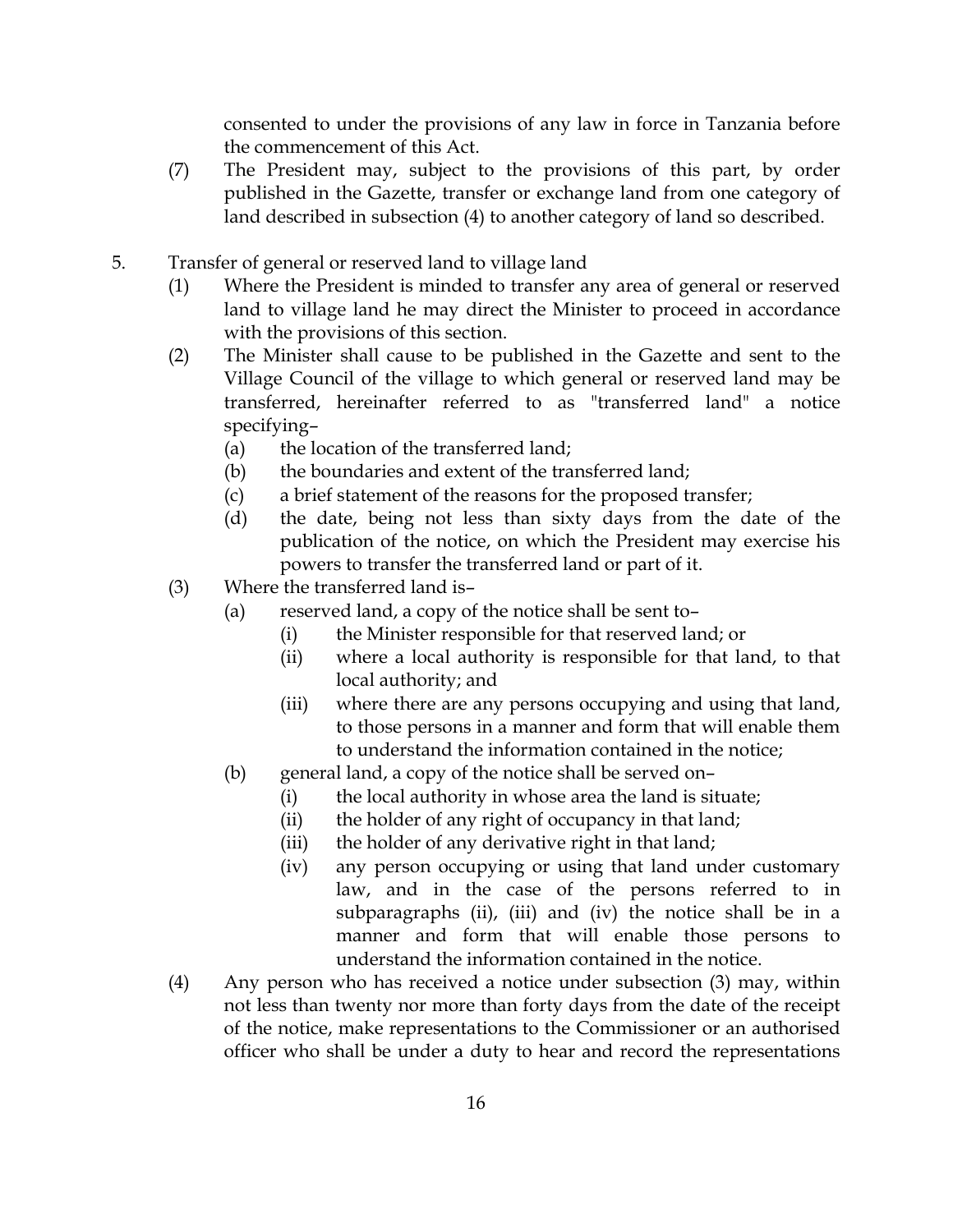and take them into account in any report prepared for the President on the proposed transfer.

- (5) The Commissioner shall, after taking account of any representations received under subsection (4), prepare a report for the Minister to submit to the President on the proposed transfer.
- (6) Where the subject of a report referred to in subsection (5) is reserved land, a copy of the report shall be conveyed to the Minister responsible for that reserved land.
- (7) Where a granted right of occupancy exists in any transferred land or a part thereof, a transferred land shall, unless the instrument of transfer provides otherwise, operate as a compulsory acquisition of that right of occupancy and compensation on it shall be payable.
- (8) Where persons are occupying and using the general transferred land or a part of it under a customary right of occupancy, the transfer of that land to village land shall not, of itself, operate to determine or affect the rights of such persons to continue to occupy and use that land under that customary right of occupancy but that land shall, after the transfer, be under the jurisdiction of the Village Council of the village to which the land has been transferred.
- (9) After receiving the report of the Commissioner prepared under subsection (5) and any representations made by the Minister in any case to which subsection (6) applies, the President may exercise his power to transfer the transferred land or a part of it, and allocate that land to a village named in the document of transfer.
- (10) The President may direct the Minister to appoint an inquiry under section 18 into a proposed transfer under this section and where such an inquiry has been appointed, no further action shall be taken on the proposed transfer until the inquiry has reported.
- (11) A transfer of general or reserved land to village land shall be notified in the Gazette and shall come into effect thirty days after the date of the publication of the notice.
- 12) Village land may be transferred to general land in accordance with the provisions of the Village Land Act Cap. 114\*.
- 6. Categories of reserved land
	- (1) Reserved land is–
		- (a) land reserved, designated or set aside under the provisions of the–
			- (i) Forests Act Cap. 323\*;
			- (ii) National Parks Act Cap. 282\*;
			- (iii) Ngorongoro Conservation Area Act Cap. 284\*;
			- (iv) Wildlife Conservation Act Cap. 283\*;
			- (v) Marine Parks and Reserves Act Cap. 146\*;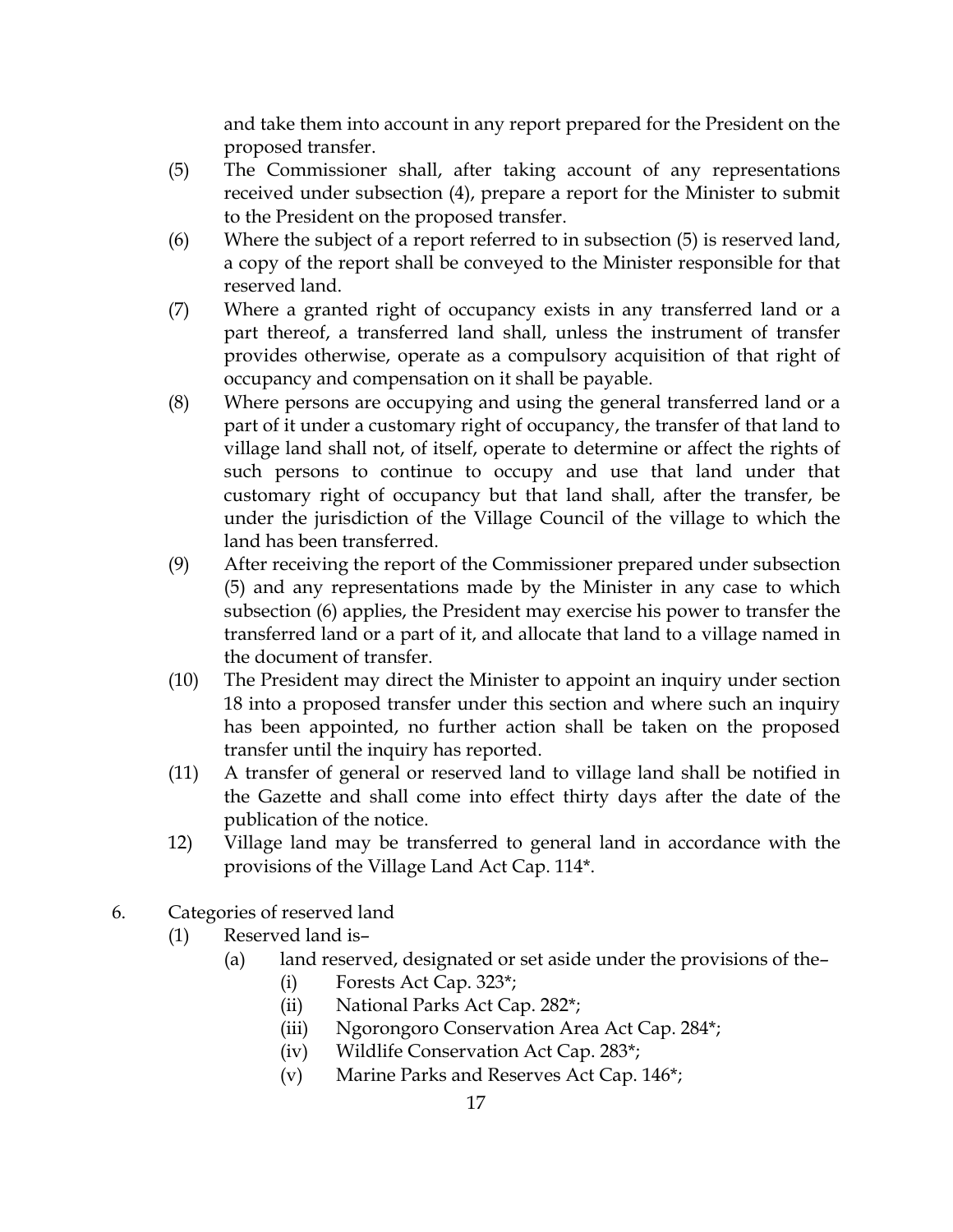- (vi) Town and Country Planning Act Cap. 355\*;
- (vii) Highway Act Cap. 167\*;
- (viii) Public Recreation Grounds Act Cap. 320\*;
- (ix) Land Acquisition Act Cap. 118\*;
- (b) land parcel within a natural drainage system from which the water resource of the concerned drainage basin originates;
- (c) land reserved for public utilities;
- (d) land declared by order of the Minister, in accordance with the provisions of this Act, to be hazardous land.
- (2) Where a right of occupancy has been acquired, revoked or surrendered in general land which is within or contiguous to an area of reserved land, the President may declare that general land to be reserved land of the same nature and subject to the same law as the reserved land of which it has, by that declaration, become a part.
- 7. Declaration of hazardous land
	- (1) For the purposes of this Act, hazardous land is land the development of which is likely to pose a danger to life or to lead to the degradation of or environmental destruction on that or contiguous land and includes but is not limited to–
		- (a) mangrove swamps and coral reefs;
		- (b) wetlands and off-shore islands;
		- (c) land designated or used for the dumping of hazardous waste;
		- (d) land within sixty metres of a river bank or the shoreline of an inland lake, beach or coast;
		- (e) land on slopes with a gradient exceeding any angle which the Minister shall, after taking account of proper scientific advice, specify;
		- (f) land specified by the appropriate authority as land which should not be developed on account of its fragile nature or of its environmental significance.
	- (2) The declaration of any land to be hazardous land shall be in accordance with the provisions of this section.
	- (3) Where the Minister considers that an area of land should be declared to be hazardous land, in this section referred to as "proposed hazardous land" he shall publish a notice in the Gazette specifying–
		- (a) the location of the proposed hazardous land;
		- (b) the boundaries and extent of the proposed hazardous land;
		- (c) a brief statement of the reasons for the proposed declaration;
		- (d) the date, being not less than sixty days from the date of the publication of the notice, when the declaration may be made.
	- (4) A copy of the notice referred to in subsection (3) shall be–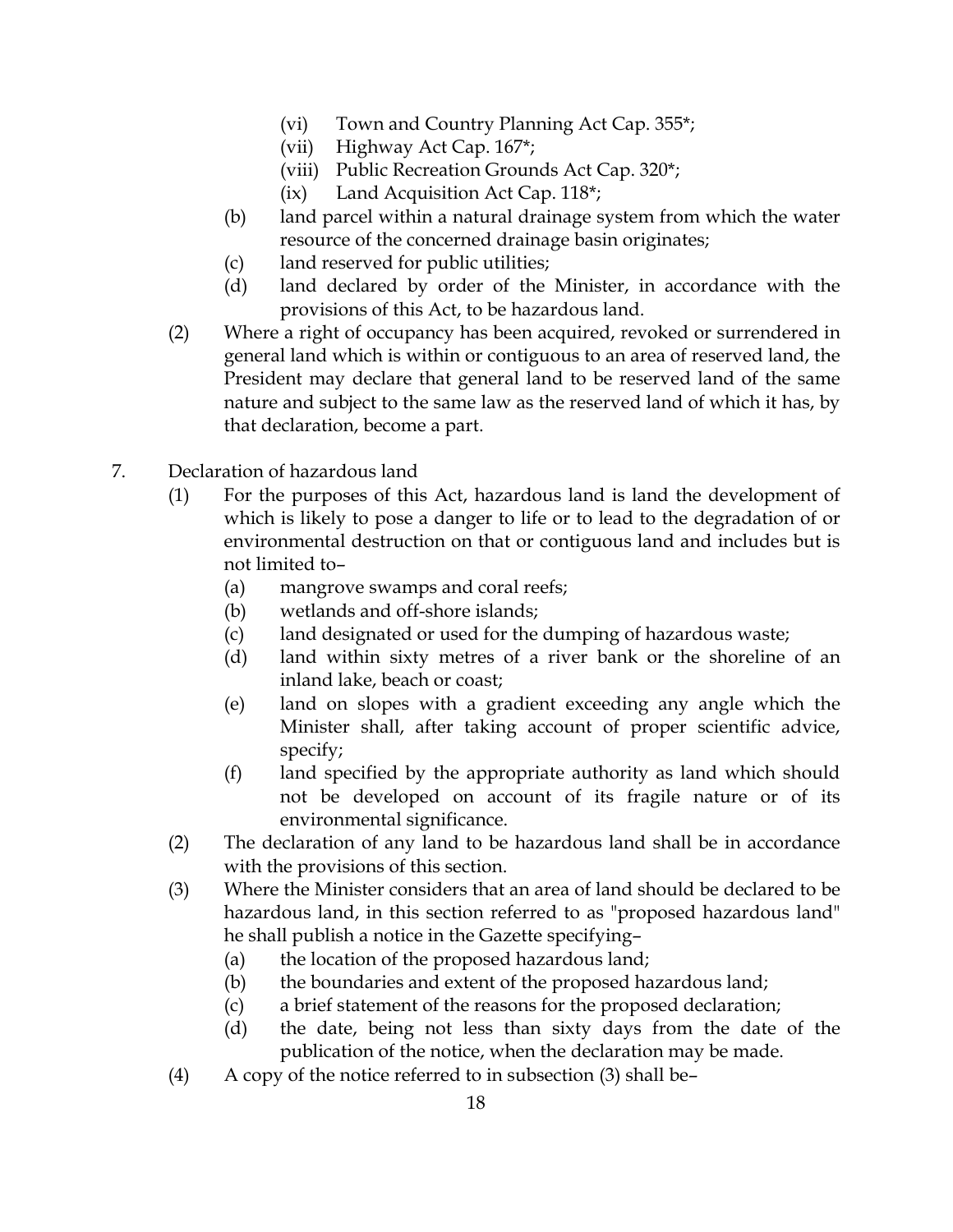- (a) served on all persons occupying and using the proposed hazardous land in a manner and form as will be understandable to those persons;
- (b) served on all local authorities having jurisdiction in the area of the proposed hazardous land;
- (c) put up in conspicuous places within the area of the proposed hazardous land.

For the purpose of this subsection "Gazette" shall include official Gazette or local newspapers.

- (5) All persons and authorities on whom a notice has been served and all persons and organisations on whom a notice should have been served but was not and any other person or organisation with an interest in land may, within not less than thirty days after the date of the service of the notice, make representations to the Commissioner on the proposed declaration and the Commissioner shall be under a duty to hear and record the representations and take them into account in determining whether to recommend to the Minister that the land or any part of it be declared to be hazardous land.
- (6) Where the Minister, after considering a report prepared by the Commissioner under subsection (5), determines that the proposed hazardous land or a part of it shall be declared to be hazardous land, he may, subject to subsection (7), make a declaration accordingly.
- (7) Where the proposed hazardous land or a part of it is occupied and used by any person under a granted or customary right of occupancy, the Minister shall, if he considers that that land or a part of it should be declared to be hazardous land, report the matter to the President.
- (8) The President may, after considering the report of the Minister, declare any land to which subsection (7) applies to be hazardous land and any such declaration shall operate to compulsorily acquire, subject to compensation, any right of occupancy in that land.
- (9) A notice of a declaration of hazardous land shall be published in the Gazette in the manner provided for under sections 169 and 170 of this Act and shall come into force thirty days after the date of the publication of the notice.

#### PART IV ADMINISTRATION (ss 8-18)

#### 8. Minister's responsibilities

The Minister shall be responsible for policy formulation and for ensuring the execution by officials in the Ministry of the functions connected with the implementation of the National Land Policy and of this Act which are allocated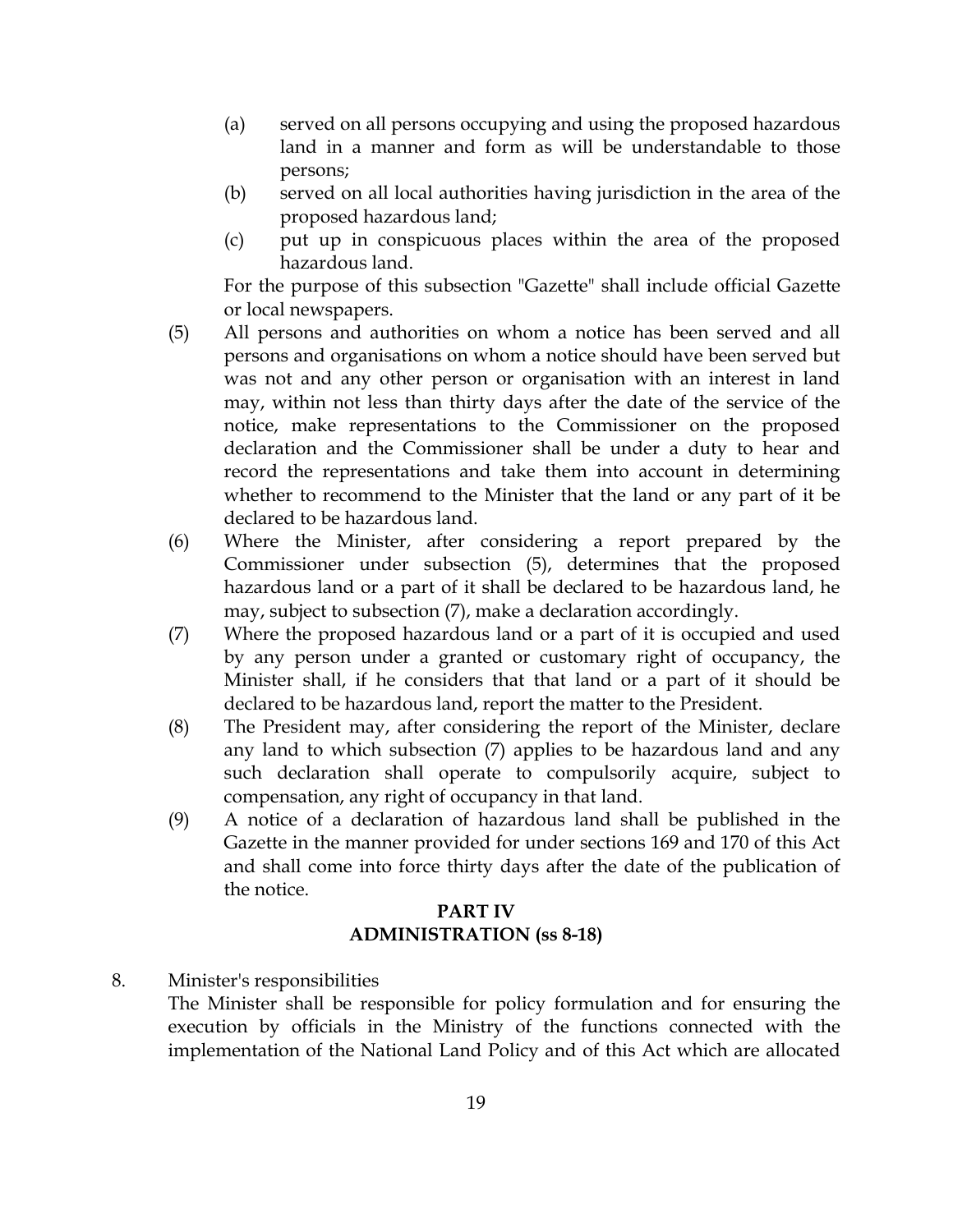or delegated to him by the President and in pursuance of this responsibility, the Minister may–

- (a) give any advice, guidance and directives to the officials in the Ministry which will in his opinion be conducive to the efficient, effective, economical, impartial and transparent administration of land under this Act;
- (b) seek advice from any official in the Ministry concerning the implementation of the National Land Policy and of the administration of land under this Act;
- (c) seek advice from other knowledgeable persons concerning the administration of land and the implementation of this Act;
- (d) take all other necessary actions and decisions which will enable him to discharge all the functions which are allocated or delegated to him by the President in connection with the implementation of the National Land Policy and of the administration of land under this Act.
- 9. Appointment of Commissioner for Lands
	- (1) There shall be a Commissioner for Lands who shall be appointed by the President.
	- (2) In appointing the Commissioner, regard shall be had to the need to appoint a person of proven probity with qualifications, skill and practical experience in land management or law in the public or private sector.
- 10. Functions of the Commissioner
	- (1) The Commissioner shall be the principal administrative and professional officer of, and adviser to, the Government on all matters connected with the administration of land and shall be responsible to the Minister for the administration of this Act and the matters contained in it.
	- (2) The President may, by notification in the Gazette, delegate any of the specific functions under this Act which are vested in him, in accordance with any terms and conditions which he sees fit, to the Commissioner.
	- (3) The President may, through the Minister, give directives in writing to the Commissioner concerning the proper discharge by the Commissioner of the functions conferred by this Act on the President which the President has, under subsection (2), delegated to the Commissioner and the Commissioner shall comply with those directives.
	- (4) The Commissioner may from time to time, as he sees fit, issue and publish circulars and directives on the administration of this Act but no such circulars or directives shall purport to alter, amend or depart from the provisions of this Act or any regulations made under this Act or contradict any advice, guidance or directives issued by the Minister under section 9.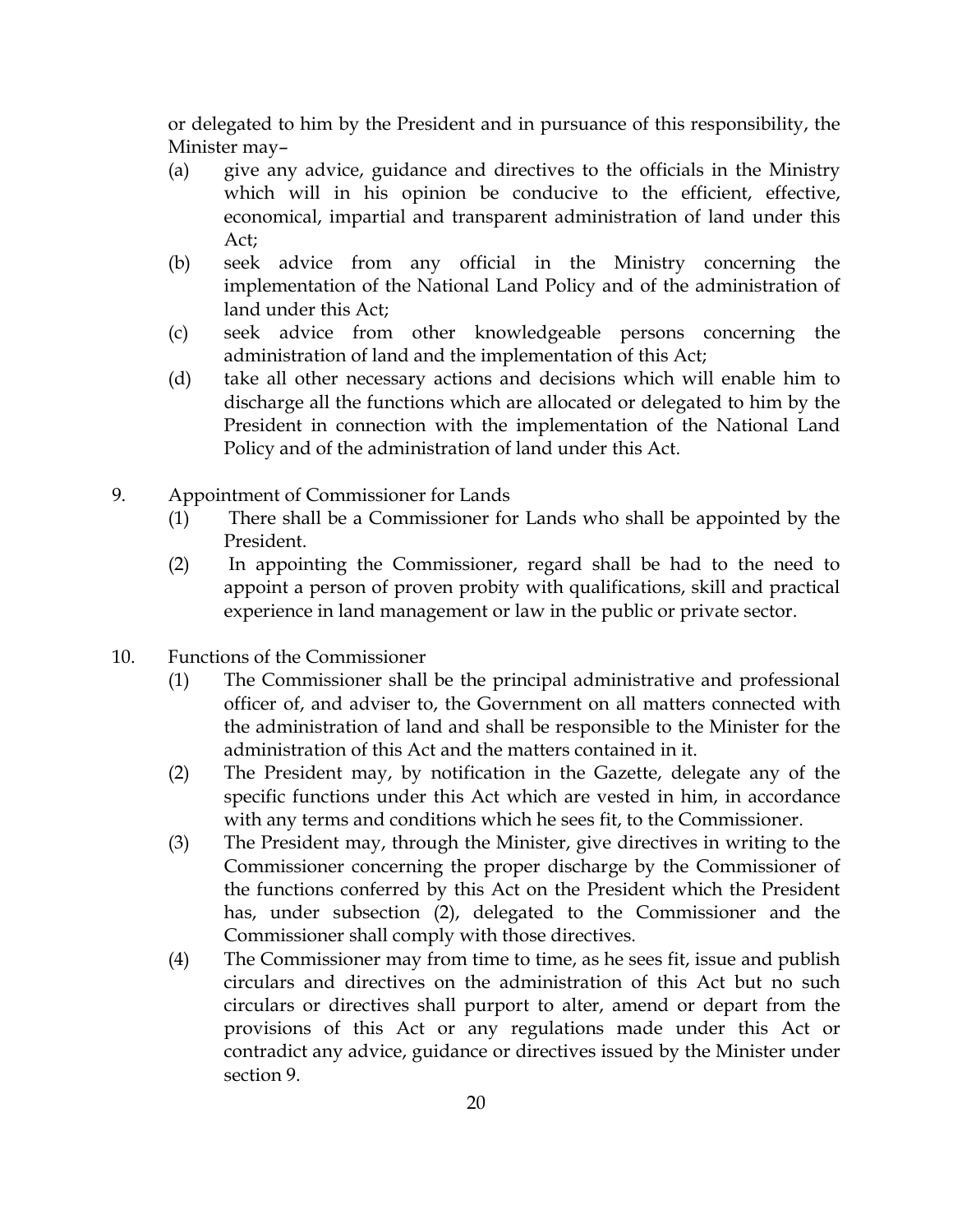- (5) Where the Commissioner is required or empowered by this Act to make a determination affecting or likely to affect the rights of any person or the opportunity for any person to exercise any powers conferred on that person by this Act, the Commissioner shall, where he makes a determination which is adverse to that person give that person reasons for that determination.
- (6) The Commissioner shall prepare and publish an annual report on the management of land for which he is responsible and each report shall include all directives given to the Commissioner under subsection (3) together with a brief statement of the action taken to comply with any of those directives.
- 11. Appointment of officers
	- (1) There shall be appointed a Deputy Commissioner of Lands and one or more Assistant Commissioners and, after obtaining the advice of the Commissioner, any other officers whom the appointing authority shall consider necessary.
	- (2) In appointing officers under subsection (1) of this section, regard shall be had to the need to appoint a person of proven probity with qualifications, skill and practical experience in land management or law in the public or private sector.
	- (3) Officers appointed under this section shall be allocated any functions and shall be located in any offices in any areas as the Commissioner considers will contribute to the proper management of land.
	- (4) Officers appointed under this section shall be subject to the directions of and answerable to the Commissioner.
	- (5) Functions vested in the Commissioner by this or any other legislation may be exercised by any officers whom the Commissioner shall, on any terms as he may specify in writing, authorise to do so and those officers shall be referred to as "authorised officers".
	- (6) Where the Commissioner delegates any of his functions connected with the signing and execution of rights of occupancy, that delegation shall–
		- (a) be to a named officer;
		- (b) be published in the Gazette;
		- (c) not take effect until publication in the Gazette.
	- (7) Any local authority officer or officer appointed to and working in any other public organisation allocated any functions relating to land arising out of or under or in connection with this Act by that local authority or other public organisation shall comply with any directives of the Commissioner issued to him specifically or generally, and shall have regard to any circulars issued by the Commissioner.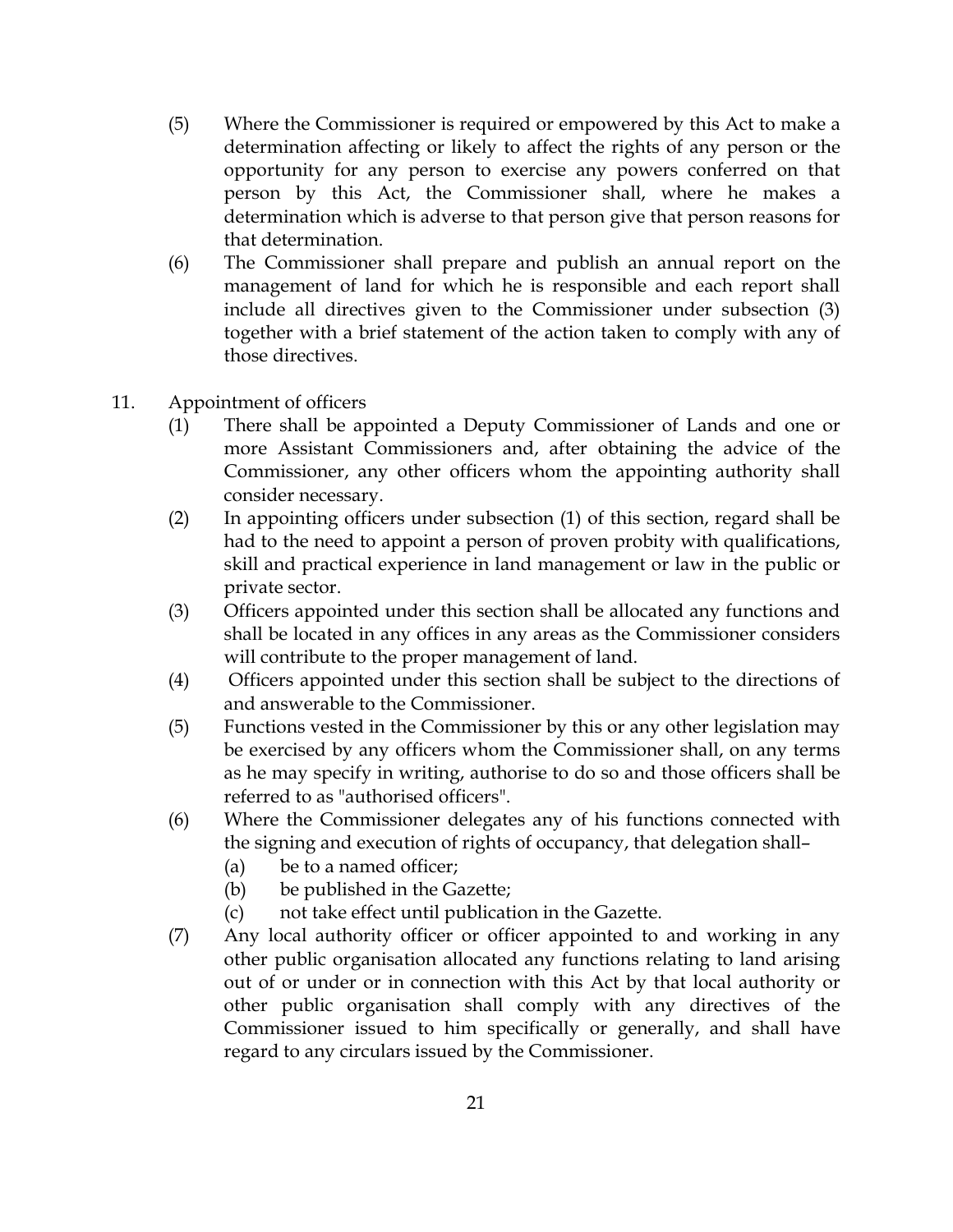- (8) All courts, judges and persons acting judicially shall take judicial notice of the signature of the Commissioner and any person to whom he has delegated his functions under subsection (6).
- 12. Land Allocations Committees
	- (1) The Minister shall establish Committees at appropriate levels of Government to be called the Land Allocations Committees to advise the Commissioner on the exercise of his powers to determine applications for rights of occupancy.
	- (2) The Land Allocations Committee shall be composed of any persons with any tenure of office which the Minister shall by regulations made under section 179 of this Act prescribe and may, subject to the approval of the Minister concerned, include officials from any other Ministry.
	- (3) Land Allocations Committees shall be established at Central, Urban or District Authorities.
	- (4) The names of the members of the Land Allocations Committees shall be published in the Gazette and posted up in the Ministry's headquarters and district offices.
- 13. Information from the Commissioner to members of the public
	- (1) The Commissioner and all officers appointed under this Act shall, where it is practical to do so, provide information and guidance of a general character either orally or in writing, to members of the public in connection with land matters and the implementation of this Act.
	- (2) Where the information required to be provided under subsection (1) above is of confidential character, regard shall be given to the provisions of the National Security Act Cap. 47\*.
	- (3) Subject to the provisions of section 15, unless otherwise specifically stated in writing and signed by the Commissioner or an authorised officer, information, guidance, advice and assistance provided under this section shall not create any legal liability in the Government, the Commissioner, or the officer giving the advice and assistance.
- 14. Functions and roles of local government authorities under this Act
	- (1) A local government authority, shall not, unless specifically authorised by this Act or any regulation made under the authority of this Act, make an offer of or grant any right of occupancy to any person or organisation and any such purported offer or grant shall be void.
	- (2) No officer of a local government authority, other than an officer authorised by this Act or in writing by the Commissioner shall make or sign an offer of a right of occupancy and any such purported offer shall be void.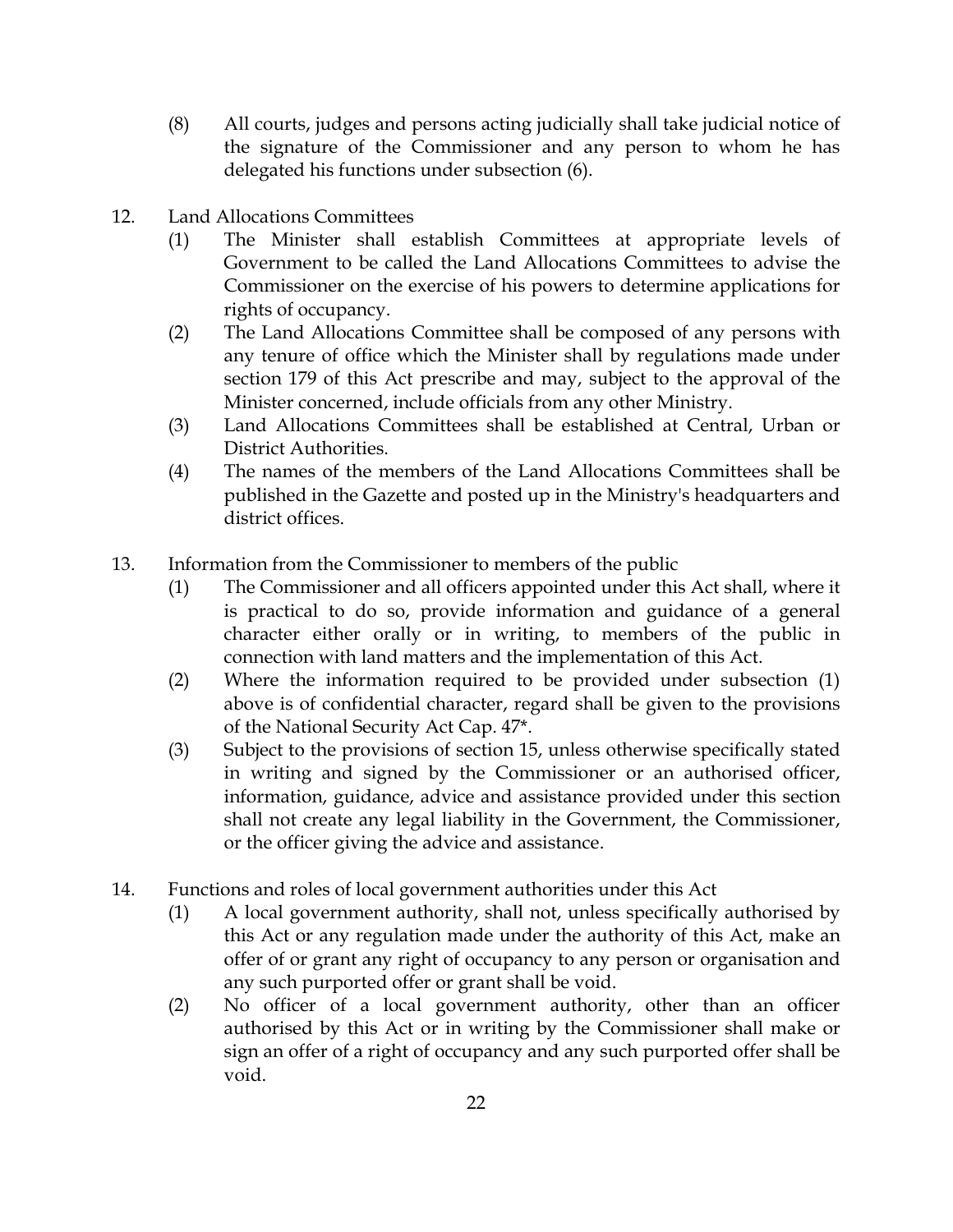- (3) A local government authority, acting through a duly constituted committee or through duly appointed offices may make representations in writing or orally to the Commissioner on any matter connected with the administration of land under this Act situate within their area of jurisdiction and the Commissioner shall have regard to that representation.
- (4) (a) A District Council may provide advice and guidance to any Village Council situate within its area of jurisdiction concerning the administration by that Village Council of village land, either in response to a request for such advice and guidance from a Village Council or of its own motion and any Village Council to which such advice and guidance is given, shall have regard to such advice and guidance;

(b) No advice and guidance given by a Village Council under paragraph (a) shall contradict or conflict with any directive or circular issued by the Commissioner under subsection (4) of section 10.

- (5) Where a local government authority receives an application for a granted right of occupancy, it shall forward that application to the Commissioner and may include comments and recommendations about that application which it considers appropriate and the Commissioner shall have regard to the comments and recommendations received.
- (6) The Commissioner shall use his best endeavours to ensure that all local government authorities and associations of local authorities are consulted and kept informed about the administration of land under this Act and all other laws connected with the administration of land.
- 15. Conflict of interests
	- (1) Where any matter concerning land in which any officer exercising functions under this Act or any member of his immediate family has an interest is allocated to, referred to or otherwise comes to that officer for his advice, assistance or decision, that officer shall not exercise any functions under this Act in respect of that land.
	- (2) Where the officer referred to in subsection (1) is the Commissioner, he shall declare his interest to the Permanent Secretary, and where the officer referred to in subsection (1) is an officer appointed under section 11, shall declare his interest to the Commissioner and the Permanent Secretary or the Commissioner, as the case may be, shall appoint some other officer to exercise functions under the Act in respect of that land.
	- (3) Where any land is advertised or offered for a right of occupancy in pursuance of any provision of this Act, any officer exercising functions under this Act who wishes to apply for or bid for that right of occupancy or who has knowledge that any member of his immediate family wishes to apply for or bid for that right of occupancy shall forthwith inform the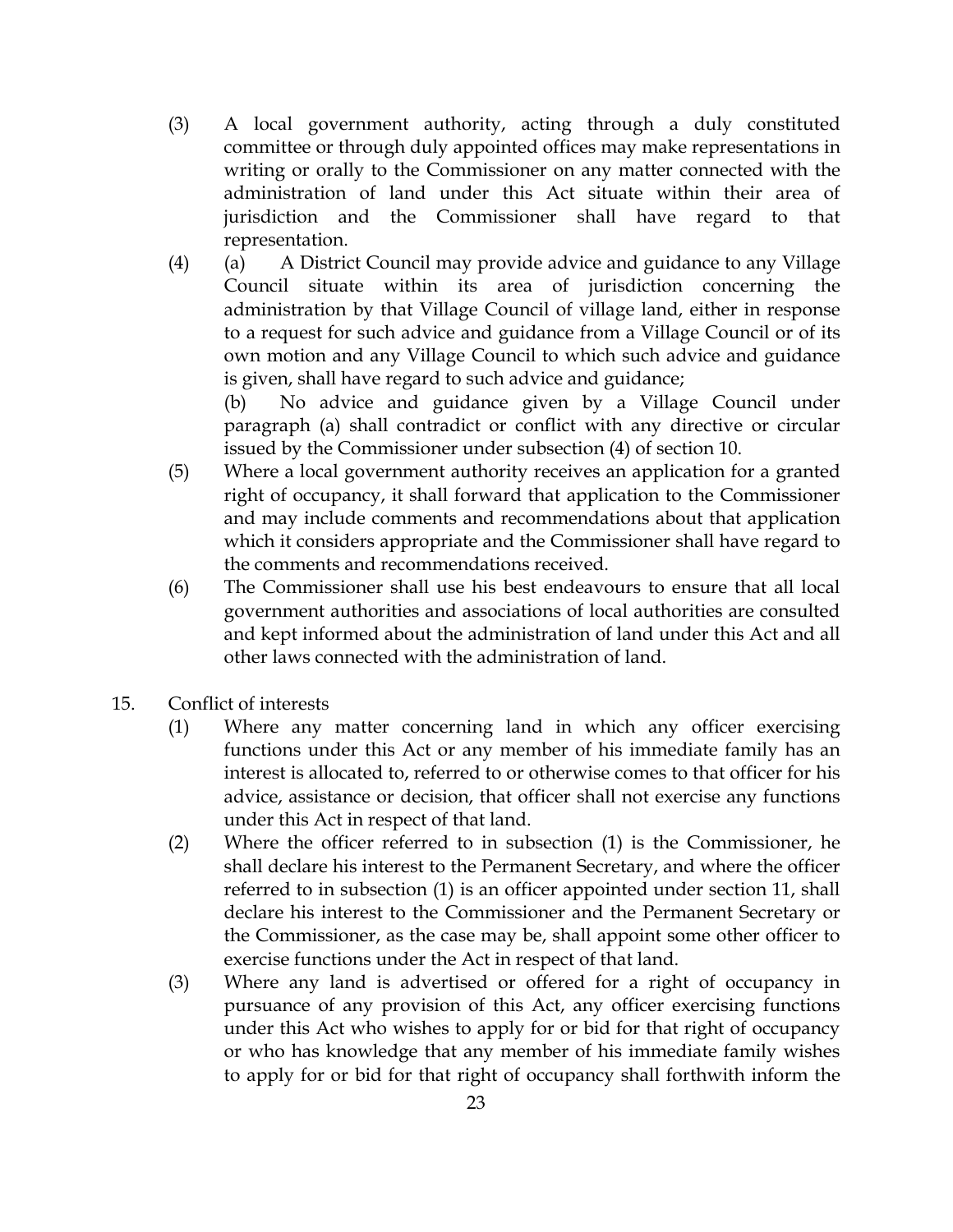Commissioner or if he is the Commissioner, inform the Permanent Secretary and such officer or the Commissioner, as the case may be, shall not exercise any functions in respect of that land.

- (4) A person to whom subsection (1), (2) or (3) applies shall not influence or seek or attempt to influence any officer exercising functions under this Act or any other legislation to show any undue favour or preference to him or any member of his immediate family in respect of the land the subject of the declaration of interest under subsection (1) or advertised or offered for a right of occupancy under subsection (3).
- (5) Any person exercising functions under this Act to whom this section applies who contravenes any of the provisions of this section shall render himself liable to disciplinary proceedings in accordance with the Civil Service Regulations and including dismissal from the public service with reduction or loss of pension entitlements.
- (6) Where a conflict of interest as described in subsection (1) or subsection (3) arises in respect of the administration of village land, any member of a Village Council or a committee of the council dealing with land who is covered by any such description shall declare his conflict of interest and shall take no further part in nor attend any meeting of the Village Council or its committee where the land of which the subject of the conflict of interest is on the agenda, and the person who fails to declare his conflict of interest or who contravenes the provisions of subsection (4) shall render himself liable to–
	- (a) criminal proceedings;
	- (b) forfeiture of any benefits which he or any member of his immediate family have or may have obtained as a result of any contravention of this section.
- (7) In this section "immediate family" means, any other person related to that person as a father or mother, son or daughter, wife or husband, and brother or sister whether born in or out of wedlock, whether born in or outside Tanzania, and where any person referred to above has had more than one spouse, shall include all those spouses.
- 16. Protection of officers

No officer appointed under this Act shall be personally liable for any act or matter done or ordered to be done or omitted to be done by him in good faith and performance of any duty, conferred or imposed on or allocated or delegated to him by or under this Act.

- 17. National Land Advisory Council
	- (1) There is hereby established a National Land Advisory Council which shall have not less than seven members and not more than eleven members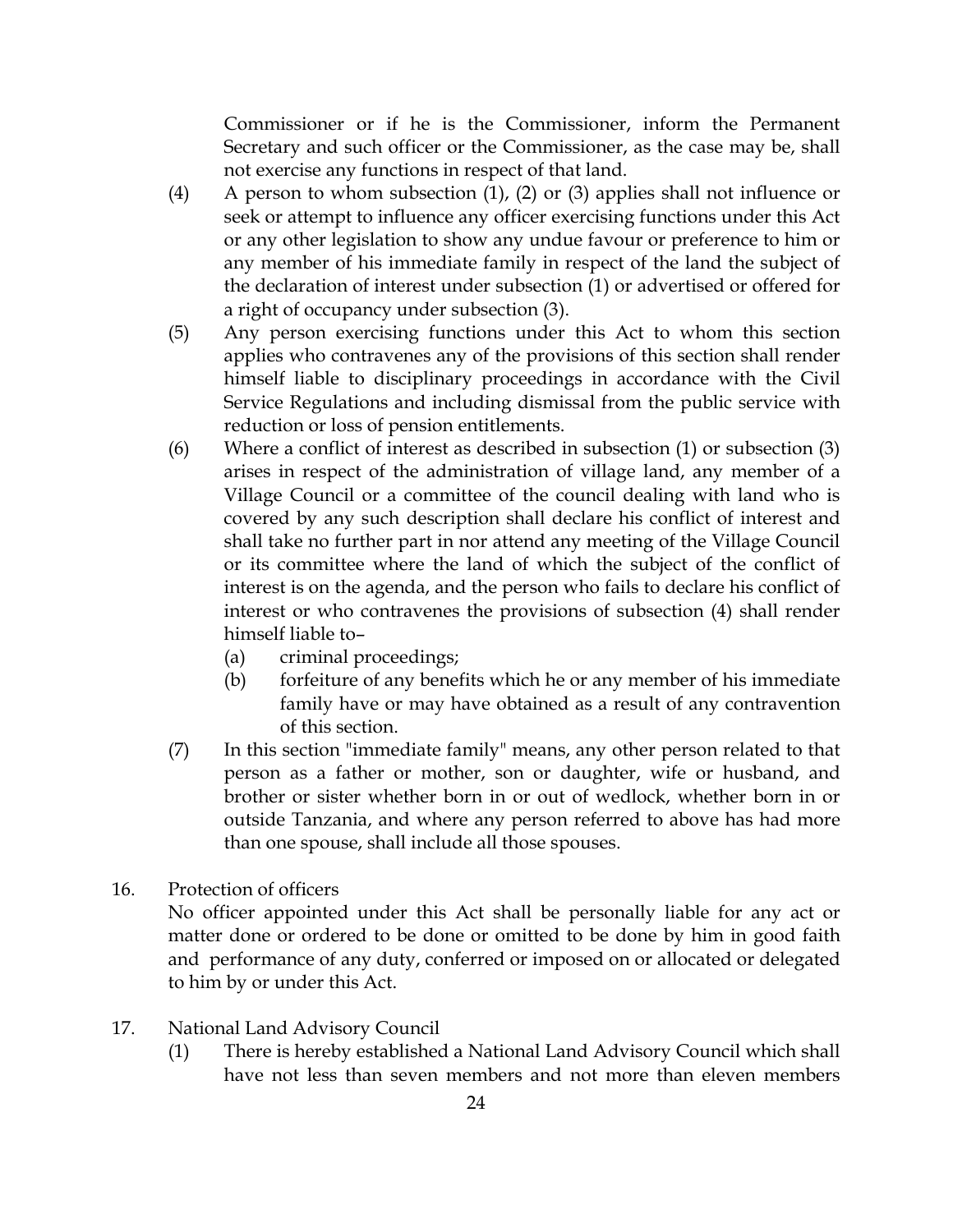appointed by the Minister and the Chairman of the council shall be appointed by the President.

- (2) In appointing members to the Council, the Minister shall have regard to the importance of ensuring a fair balance of men and women in the Council.
- (3) The composition and procedures of the Council shall be as provided for in the regulations made under this Act.
- (4) The functions of the Council shall be–
	- (a) to review and advise the Minister on the National Land Policy and recommend changes where necessary;
	- (b) to review institutional framework and advise the Minister on jurisdiction and organisational structures of the institutions involved in land matters.
- 18. Inquiries
	- (1) The Minister may, for any purpose for which he thinks fit appoint one or more persons to hold an inquiry into any matter concerning land or arising out of the operation of this Act.
	- (2) Where the Minister considers that the matters to be inquired into are so serious that it would be desirable that a judge of the High Court hold the inquiry, he shall seek and act on the advice of the Chief Justice as to the judge who shall hold the inquiry.
	- (3) Every inquiry shall be held at any time, being not less than one month from the date of the notification of the holding of an inquiry, and place which the Minister shall direct.
	- (4) Every inquiry shall be open to the public provided that the person holding or chairing the inquiry, may for good cause certify in writing that any particular evidence which the inquiry wishes to hear shall be taken in private.
	- (5) Every person whose conduct is or may be called into question at an inquiry shall be entitled to be represented at and heard by the inquiry.
	- (6) An inquiry shall be conducted in accordance with the principles of natural justice, but subject to that, the person holding or chairing the inquiry shall exercise his own discretion in determining the procedures of the inquiry.
	- (7) The person holding or chairing the inquiry shall have all the powers of a judge of the High Court to summon witnesses, call for the production of books, plans and documents and to examine witnesses and parties on oath.
	- (8) The inquiry shall be deemed to be a judicial proceeding for purposes of sections 102 to 110, 114 and 114A of the Penal Code Cap. 16\*.
	- (9) The person or persons holding the inquiry shall as soon as may be after the conclusion of the hearing prepare and submit to the Minister a report of the inquiry which shall include any advice and recommendations to the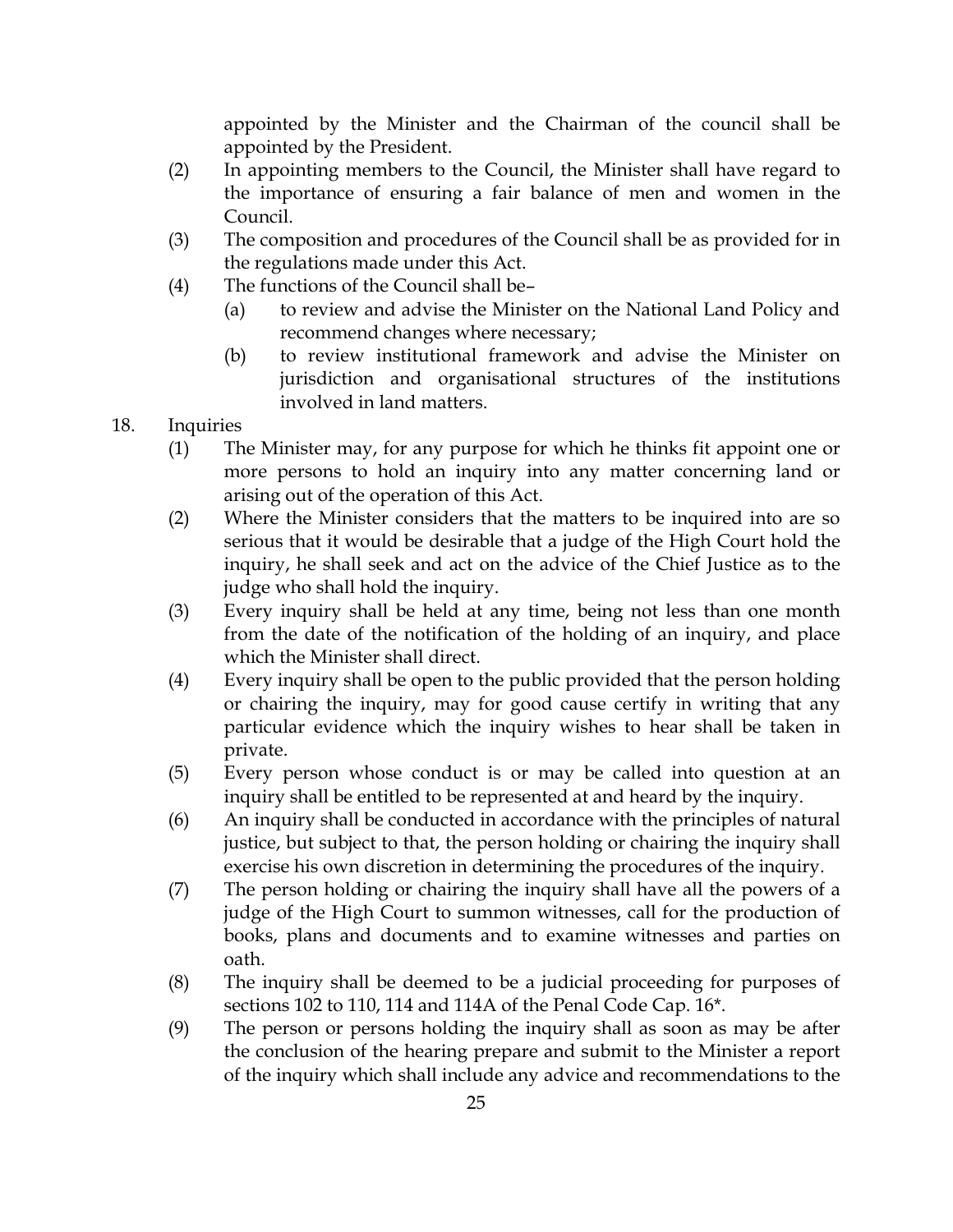Minister which the terms of reference for the inquiry require or which the person or persons aforesaid think necessary to make.

(10) The report of the inquiry shall be published and the defence of qualified privilege shall attach to that report.

#### PART V

#### RIGHTS AND INCIDENTS OF LAND OCCUPATION (ss 19-23)

- 19. Rights to occupy land
	- (1) The rights to occupy land which a citizen, a group of two or more citizens whether formed together in an association under this or any other law or not, a partnership or a corporate body, in this Act called "right holders", may enjoy under this Act are hereby declared to be–
		- (a) a granted right of occupancy;
		- (b) a right derivative of a granted right of occupancy, in this Act called a derivative right.
	- (2) A person or a group of persons, whether formed into a corporate body under the Companies Act Cap. 212\* or otherwise who is or are noncitizens, including a corporate body the majority of whose shareholders or owners are non-citizens, may only obtain a right of occupancy or derivative right for purposes of investment prescribed under the Tanzania Investment Act Cap. 38\*.
- 20. Occupation of land by non-citizen restricted
	- (1) For avoidance of doubt, a non-citizen shall not be allocated or granted land unless it is for investment purposes under the Tanzania Investment Act Cap. 38\*.
	- (2) Land to be designated for investment purposes under subsection (1) of this section shall be identified, gazetted and allocated to the Tanzania Investment Centre which shall create derivative rights to investors.
	- (3) Subject to section 37(8), all lands acquired prior to the enactment of this Act shall be deemed to have no value, save for unexhausted improvements for which compensation may be paid under this Act or any other law.
	- (4) For the purposes of this Act, any body corporate of whose majority shareholders or owners are non-citizens shall be deemed to be noncitizens or foreign company's.
	- (5) At the expiry, termination or extinction of the right of occupancy or derivative right granted to a non-citizen or a foreign company, reversion of interests or rights in and over the land shall vest in the Tanzania Investment Centre or any other authority as the Minister may prescribe in the "Gazette".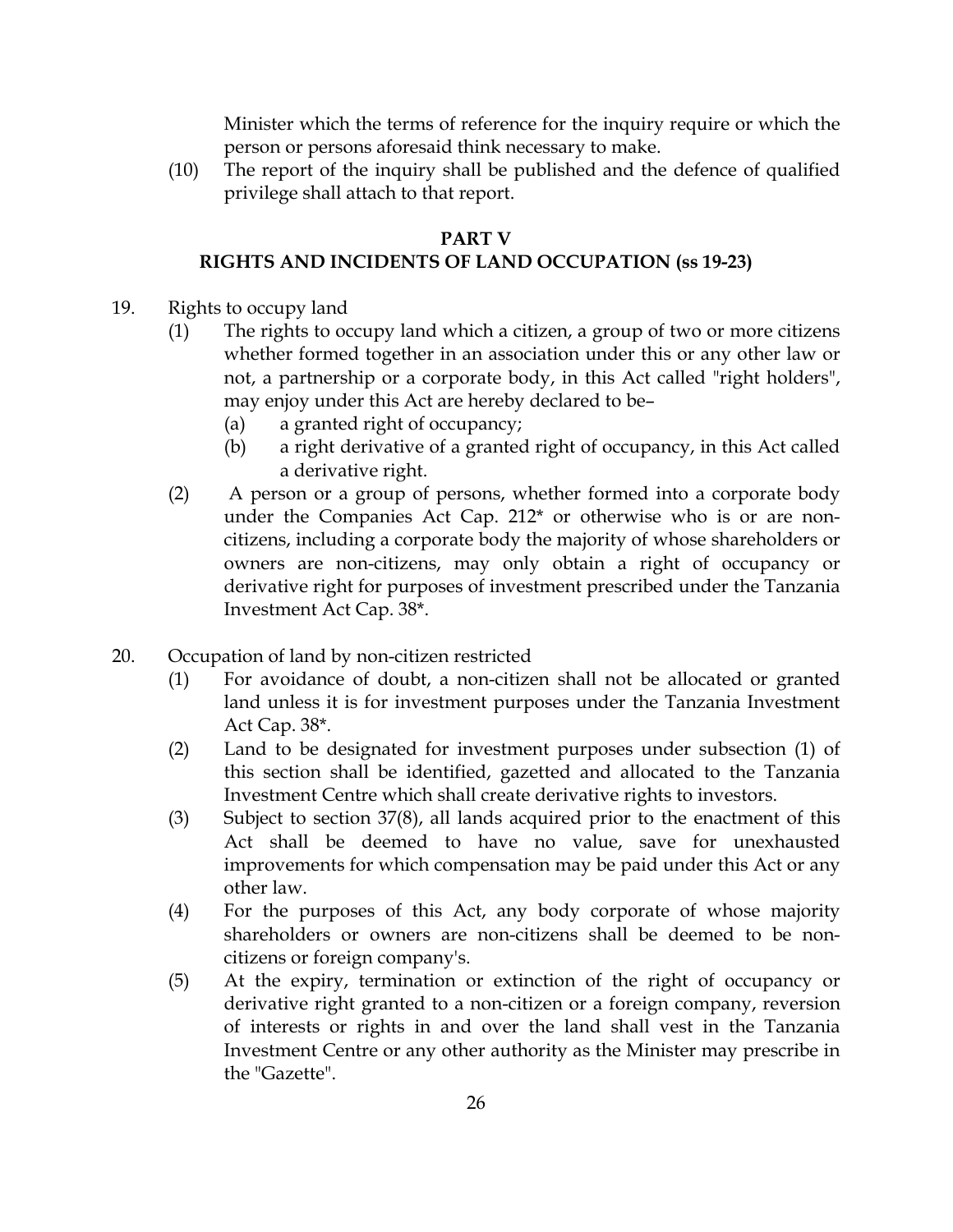- 21. Ceiling on land occupancy
	- (1) The Minister shall make regulations prescribed under section 179 of this Act providing for an area of land that a person can hold under single right of occupancy or derivative right or in any way otherwise disposed of to any person or body corporate.
	- (2) The regulations made under the provisions of section 179 and subsection (1) of this section shall provide for consultation in determining land ceilings under this section.
- 22. Incidents of granted right of occupancy
	- (1) A granted right of occupancy shall be–
		- (a) granted by the President;
		- (b) in general or reserved land;
		- (c) of land which has been surveyed;
		- (d) required to be registered under the Land Registration Act Cap. 334\*, to be valid and, subject to the provisions of that law and this Act, indefeasible;
		- (e) for a period up to but not exceeding 99 years;
		- (f) at a premium;
		- $(g)$  for an annual rent which may be revised from time to time;
		- (h) subject to any prescribed conditions;
			- (i) capable of being the subject of dispositions;
			- (j) liable, subject to the provisions of this Act, to revocation;
		- (k) liable, subject to the prompt payment of full compensation, to compulsory acquisition by the state for public purposes.
		- (2) A granted right of occupancy shall not confer on the holder any water rights or rights over the foreshore unless those rights are expressly mentioned nor shall it confer on the holder or any person acting under the authority of the holder any rights to mines, minerals, or gas or the right to appropriate and remove from the country for gain or for purposes of research of any kind any flora or fauna naturally occurring or present on the land or any palaeontological or archaeological remains found on the land.
- 23. A residential licence and its incidents
	- (1) A derivative right, in this Act referred to as a residential licence, confers upon the licensee the right to occupy land in non-hazardous land, land reserved for public utilities and surveyed land, urban or peri-urban area for the period of time for which the residential licence has been granted.
	- (2) Any person who at the commencement of this Act, has, without any official title, acquired and occupied as his home for not less than three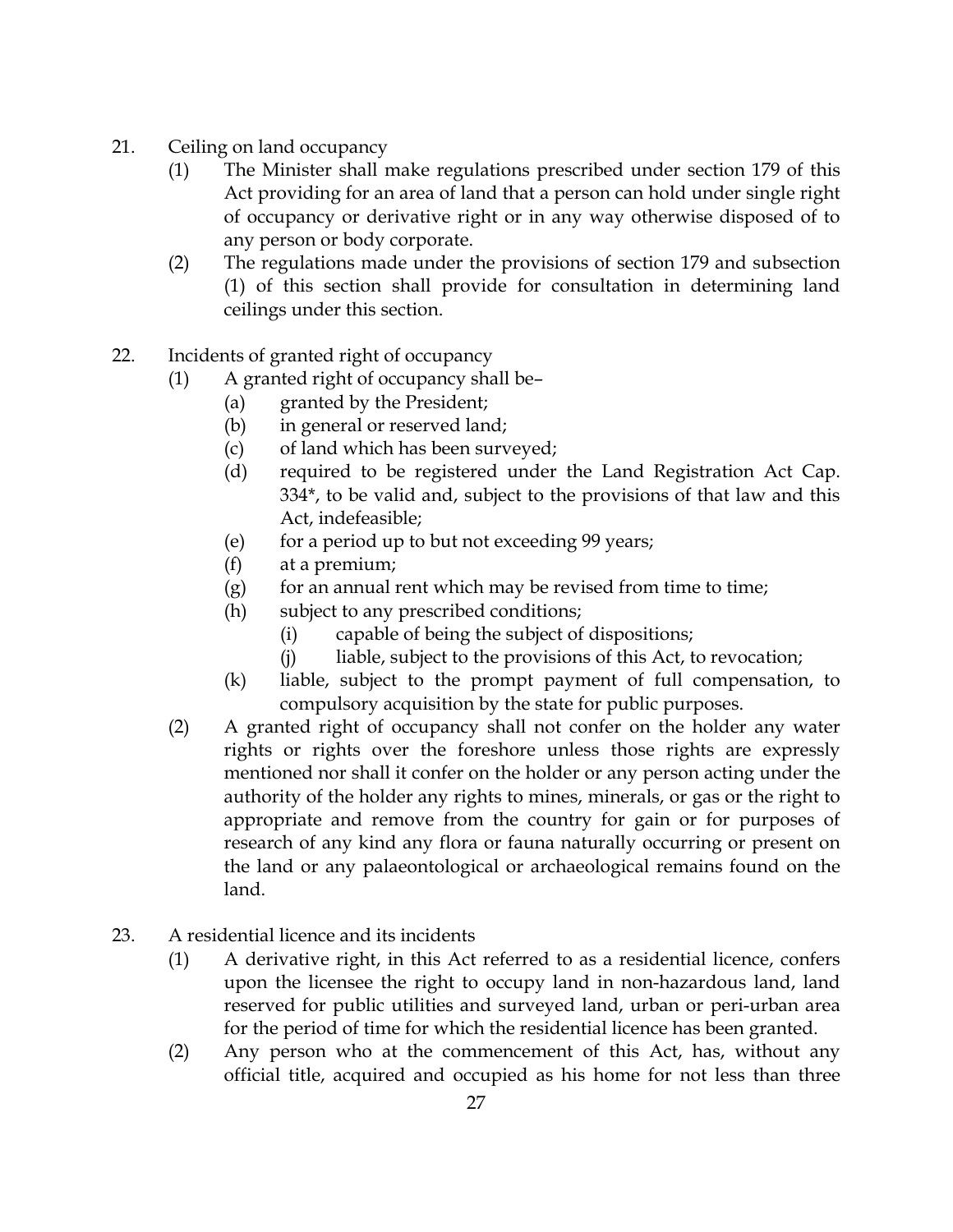years, land in an urban or peri-urban area other than land held for a granted or customary right of occupancy or as a tenant of a person so holding land or land to which subsection (2) of section 51 applies, shall by virtue of this Act be deemed to occupy that land as a residential licensee under a licence granted from year to year to that person by the local authority having jurisdiction in the area where that land is situate.

- (3) Subject to the provisions of this Act, a residential licence may be granted by a local authority–
	- (a) to any person occupying land without official title or right within the area of jurisdiction of that local authority as his home;
	- (b) for a term which shall be not less than six months but not more than two years which may be renewed for a similar term;
	- (c) subject to any conditions, including conditions as to the payment of any fees or charges which may be specified in the licence or which may be prescribed.
- (4) A residential licence shall not be assignable by the licensee.
- (5) A residential licence shall bind the successor in title to the licensor who obtains the land with actual or constructive notice of the licence.
- (6) Where a person or family has occupied land in the same location under a residential licence for not less than three years, he or they shall be entitled to compensation under the Land Acquisition Act Cap. 118\* where that land is to be acquired for a public purpose or where that person or family is to be removed from the land as if that person or family had a right of occupancy in the land and section 12 and Part III of that Act did not apply to that land.

#### PART VI GRANTED RIGHTS OF OCCUPANCY (ss 24-52) SUBPART 1 GRANT OF RIGHT OF OCCUPANCY (ss 24-30)

- 24. Application of this Part This Part applies to granted rights of occupancy hereafter referred to as "rights of occupancy".
- 25. Procedure for application for right of occupancy
	- (1) An application for a right of occupancy shall be–
		- (a) submitted on a prescribed form and accompanied by a photograph;
		- (b) accompanied by the prescribed fee;
		- (c) signed by the applicant or a duly authorised representative or agent of the applicant;
		- (d) sent or delivered to the Commissioner or an authorised officer;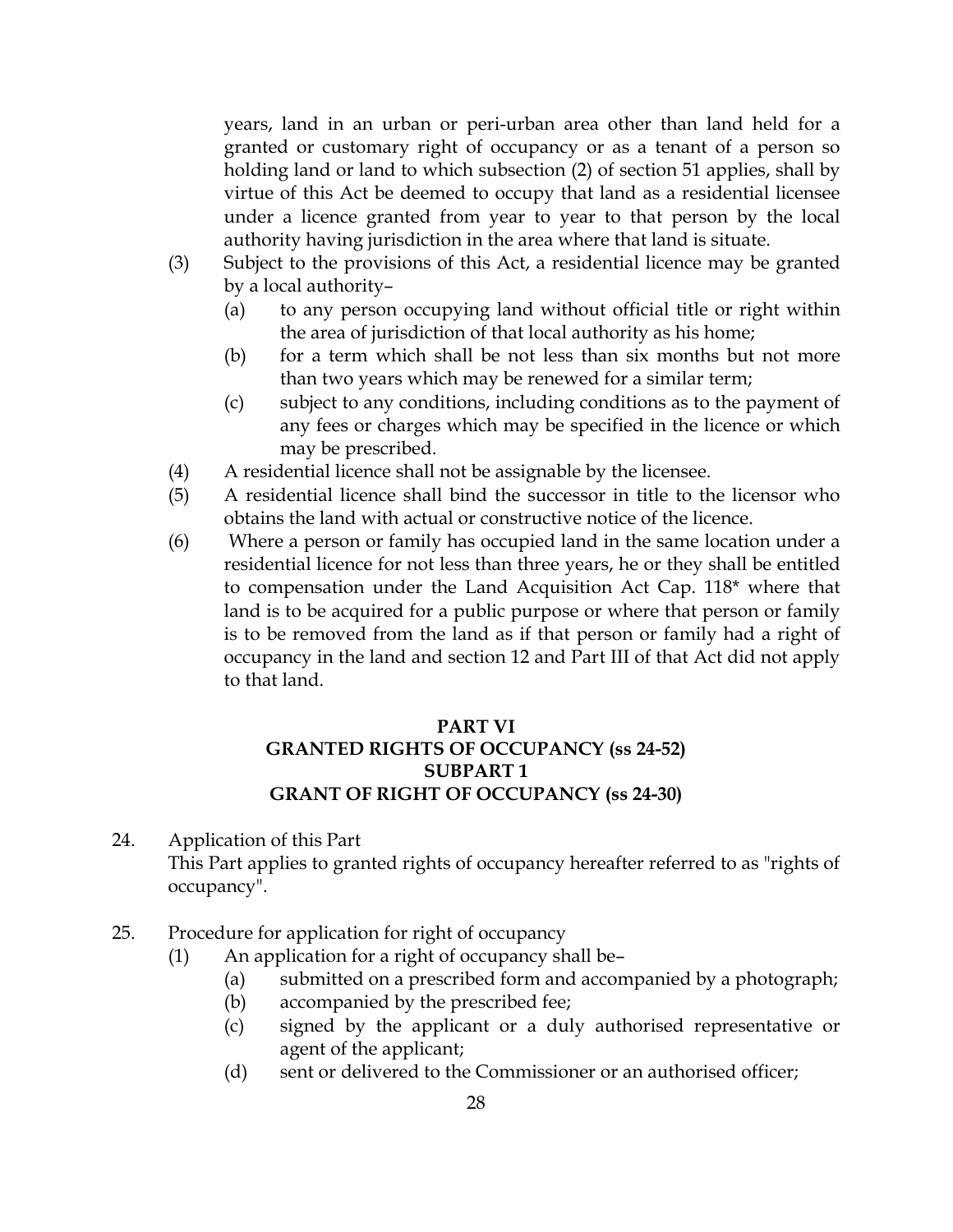- (e) contain or be accompanied by any information which may be prescribed or which the Commissioner may in writing require the applicant to supply;
- (f) accompanied by a declaration in the prescribed form of all rights and interests in land in Tanzania which the applicant has at the time of the application;
- (g) where any law requires the consent of any local authority or other body before an application for a right of occupancy may be submitted to the Commissioner, accompanied by a document of consent, signed by the duly authorised officer of that local authority or other body;
- (h) if made by a non-citizen or foreign company, accompanied by a Certificate of Approval granted by the Tanzania Investment Centre under the Tanzania Investment Act Cap. 38\* and any other documentation which may be prescribed by that Act or any other law;
	- (i) If an application for a right of occupancy or a derivative right, which is made by a non-citizen or a foreign company, is for residential purposes, the use of such land shall be secondary or ancillary to the investment approved under the Tanzania Investment Act Cap. 38\*.
- (2) The Commissioner may require an applicant to submit information relevant to that application, additional to that already submitted with the application, and shall not be obliged to determine the application until that additional information has been submitted or a satisfactory explanation provided as to why it is not practical or possible to submit that additional information.
- (3) Where an application is for a right of occupancy in reserved land, the Commissioner shall refer that application to the official or the public body having jurisdiction over that reserved land and shall take account of any representations that such official or such public body shall make on that application.
- (4) Where an application is for a right of occupancy the development of which in accordance with the application will have, in the opinion of the Commissioner, a substantial effect on the activities and services provided by the local authority in the area where the land the subject of the right of occupancy is situate, the Commissioner shall refer that application to that local authority and shall take account of any representations made by that local authority on that application.
- (5) Any official to whom or public body or local authority to which an application is referred under subsection (3) or (4) may make any such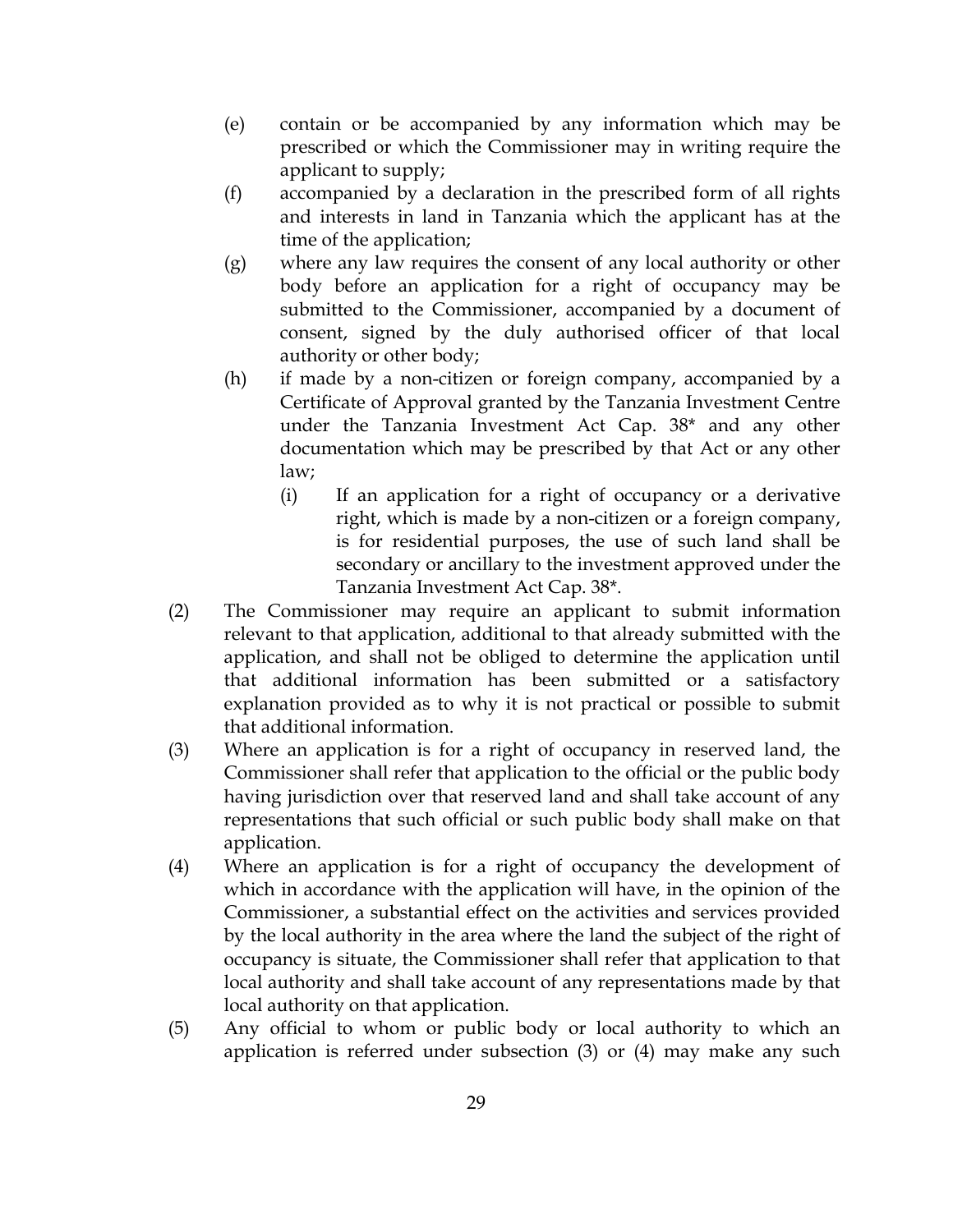representations on that application within twenty days of the receipt of that application.

- (6) The Commissioner shall maintain a register of applications in the prescribed form which shall be available to inspection by the members of the public at reasonable times during office hours.
- 26. Determination of application by Commissioner
	- (1) The Commissioner shall be responsible for determining any application for a right of occupancy under the provisions of sections 27, 28 and 29 of this Part.
	- (2) Where the power to recommend whether a right of occupancy be granted has been allocated or delegated to a local authority or other body by or under this Act or any other law, the Commissioner shall, in any case–
		- (a) if he approves of the recommendation, act on it;
		- (b) if he is disposed to reject the recommendation, return it to the local authority or other body which made the recommendation with a statement of his reasons for rejecting that recommendation and a request for that local authority or other body to reconsider its recommendation.
	- (3) Where a local authority or other body has reconsidered a recommendation referred back to it under paragraph (b) of subsection (2), and submits the same or a substantially similar recommendation to the Commissioner, he shall either–
		- (a) act on that recommendation; or
		- (b) reject that recommendation and inform the local authority or other body of his reasons for so rejecting that recommendation.
	- (4) The Commissioner may determine whether to–
		- (a) grant subject to the conditions set out in section 34 and any other conditions which may be prescribed the right of occupancy;
		- (b) grant subject to those conditions and any additional condition which he considers necessary or desirable to endure the beneficial occupation and use of the land the subject of the right of occupancy; or
		- (c) grant subject to any conditions as he may be asked to impose by any public authority having jurisdiction over any reserved land in respect of which an application for a right of occupancy has been made; or
		- (d) grant, subject to any conditions which he may be asked to impose by any local authority having jurisdiction over the area where the land the subject of the application is situate; or
		- (e) reject the application for a right of occupancy.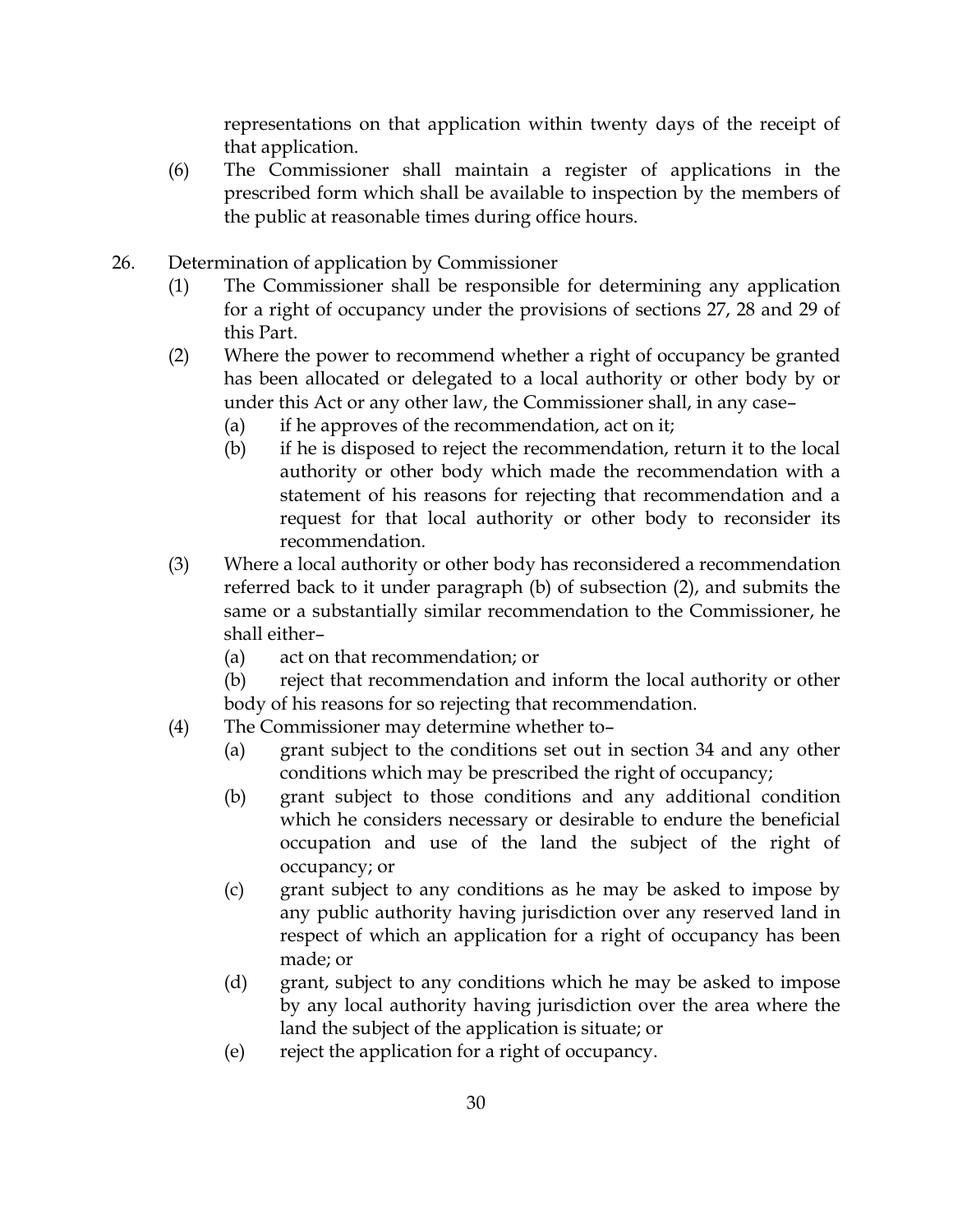- (5) Any person aggrieved by a decision made under this section shall appeal to the Minister.
- 27. Offer of a right of occupancy
	- (1) The Commissioner shall, where it has been determined that a right of occupancy shall be granted to an applicant, make an offer in writing, hereinafter referred to as a "letter of offer" to that applicant setting out the terms and conditions upon which a grant may be made to that applicant.
	- (2) A letter of offer shall–
		- (a) be in a prescribed form;
		- (b) contain all the terms and conditions subject to which a grant of a right of occupancy may be made;
		- (c) be signed by the Commissioner or an authorised officer;
		- (d) bear an official stamp;
		- (e) be delivered or sent by registered mail to the applicant or his duly authorised representative or agent.
	- (3) The Commissioner may withdraw a letter of offer after an affirmative reply to the offer has been received and shall be liable to compensate the applicant for any losses which the applicant has suffered by reason of the withdrawal of the letter of offer, unless within fourteen days of that withdrawal, he makes an alternative offer to the applicant which is in substantially the same terms as the offer which has been withdrawn.
- 28. Acceptance of offer of right of occupancy
	- (1) An acceptance of offer of a right of occupancy in writing shall–
		- (a) be in a prescribed form;
		- (b) be accompanied by any fee or deposit, or bankers' draft, letter of credit or other irrevocable commitment to pay such fee or deposit which has previously been agreed upon in writing as is required by the letter of offer;
		- (c) be signed by the applicant or his duly authorised representative or agent.
	- (2) A document which does not comply in every respect with the provisions of paragraphs (a) and (c) of subsection (1) and which is not accompanied by the necessary monies in one of the ways provided for in paragraph (b) of subsection (1), shall not be taken to be and shall have no effect whatsoever as an acceptance in writing.
- 29. Grant of right of occupancy
	- (1) Where the Commissioner determines to grant a right of occupancy to a person who–
		- (a) has accepted a letter of offer of a right of occupancy; or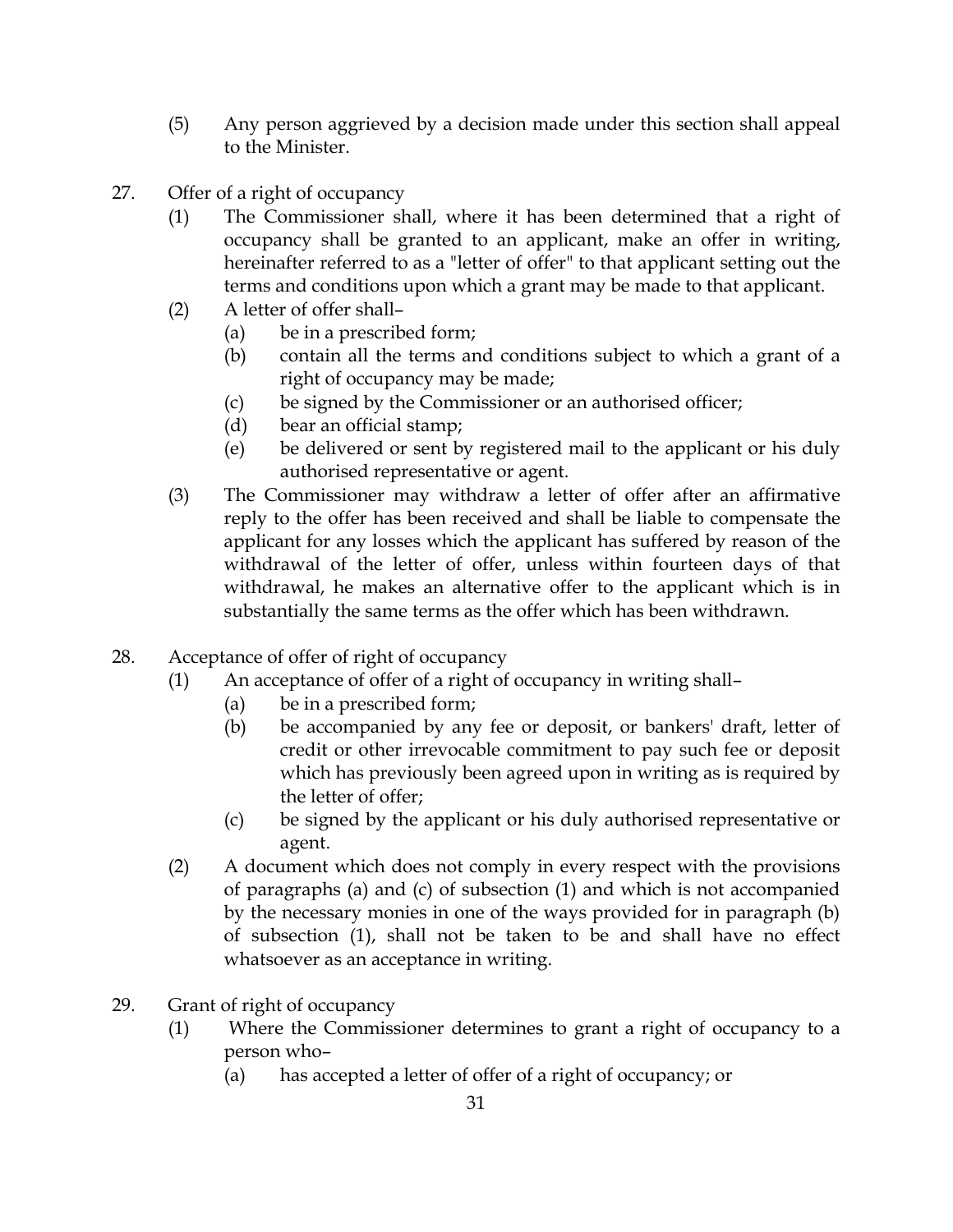- (b) is in occupation of land under a right of occupancy or under an acceptance of an offer of a right of occupancy; or
- (c) is otherwise entitled to a right of occupancy, he shall issue a certificate, referred to as a 'certificate of occupancy' to that person.
- (2) A certificate of occupancy shall be issued in the name of the President and shall be in a prescribed form.
- (3) A certificate of occupancy shall be deemed to be duly and validly executed if it is signed by the Commissioner and sealed with his official seal and purports to be signed and sealed by the President and further proof of such execution shall not be required for the purpose of registration under the Land Registration Act Cap. 334\*.
- (4) The occupier to whom a certificate of occupancy is issued shall sign at the bottom of the certificate as acceptance of the terms and conditions of that certificate and no certificate of occupancy shall be valid or give rise to any liabilities on the part of the state or any rights on the part of the occupier to whom the certificate has been issued until it is so signed.
- 30. Registration of letter of offer
	- (1) Where a certificate of occupancy in respect of a plot of general or reserved land is not issued to a person who has accepted a letter of offer in respect of that plot of general or reserved land within one hundred and eighty days of the receipt of that acceptance by the Commissioner, the offeree may apply to the Registrar of Documents in the prescribed form to register the letter of offer for the purposes of creating a notice of impending ownership delivered to the Registrar under section 27 of the Land Registration Act Cap. 334\*, and, subject to the provisions of this section, the provisions of that Act shall apply to that letter of offer as if it were a certificate of occupancy.
	- (2) The registration of a letter of offer, registered under the Registration of Documents Act, which is delivered to the Registrar for registration under subsection (1), shall cease to have any force or effect under the Registration of Documents Act from the date on which it is registered under the Land Registration Act Cap. 334\*, provided that any priority of documents which came into effect in respect of and as a consequence of the registration of a letter of offer under the Registration of Documents Act Cap. 117\* shall not be affected by the provisions of this subsection.
	- (3) The registration of a letter of offer under the Land Registration Act Cap. 117\* shall cease to have any force of effect from the date on which a certificate of occupancy delivered to the Registrar under section 27 of the Act is registered and the Registrar may exercise his powers under section 109 of the Act in respect of any such registered letter of offer provided that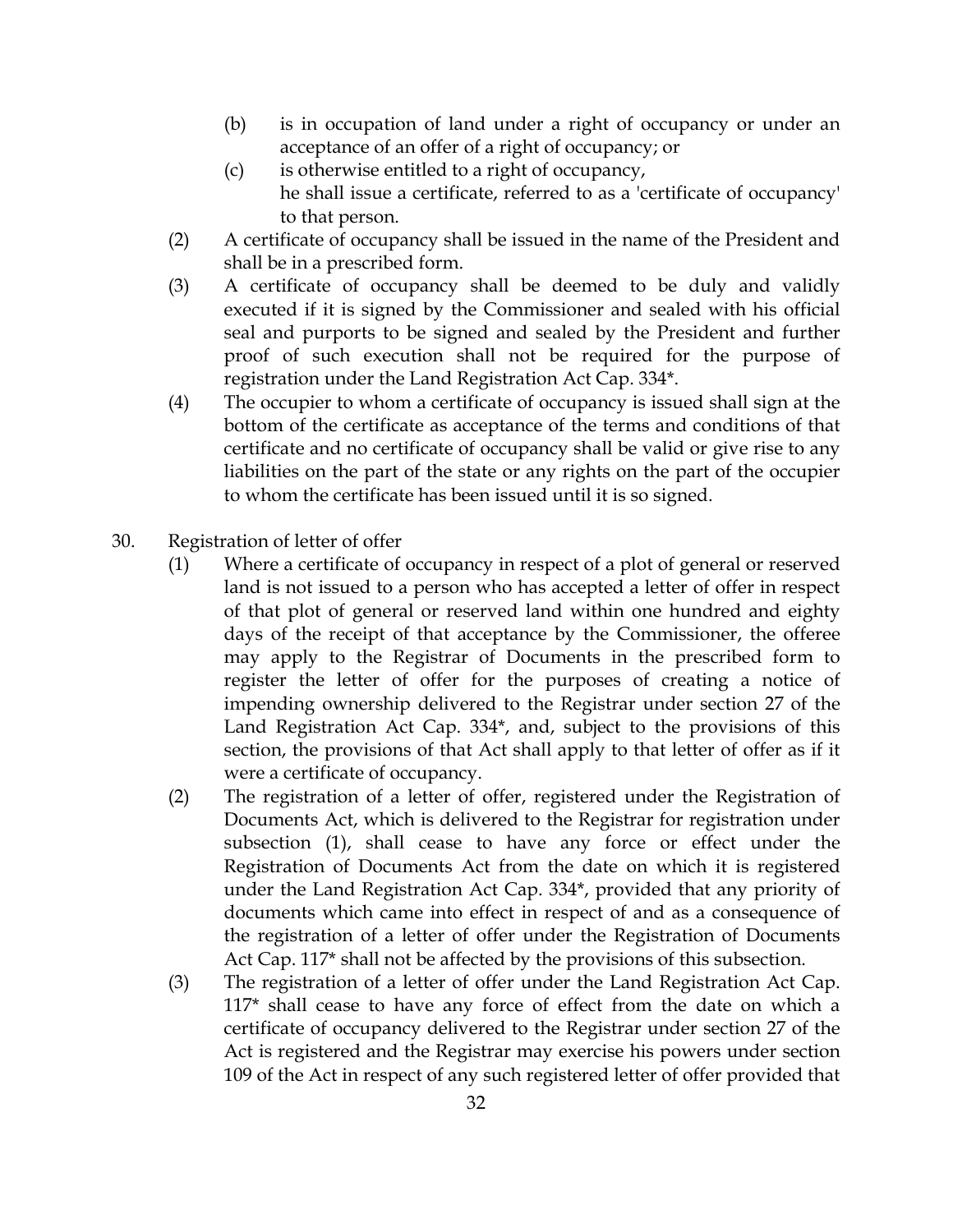any priority of interests which came into effect in respect of and as a consequence of the registration of a letter of offer under the Act shall not be affected by this subsection.

(4) The Registrar shall take any steps and make any decisions which are in his opinion necessary and desirable to ensure that a letter of offer registered under the Land Registration Act provides the holder of a right of occupancy with the same security of title of, and the same facility for dealing with, that right of occupancy as would be the case if a certificate of occupancy had been registered in the name of that holder of the right of occupancy.

### SUBPART 2 CONDITIONS ON RIGHT OF OCCUPANCY (ss 31-35)

- 31. Payment of premium on grant of right of occupancy
	- (1) The Minister may require the payment of a premium on the grant of a right of occupancy.
	- (2) A premium shall be paid in one or more instalments as may be determined by the Minister.
	- (3) In determining the amount of a premium, the Minister shall have regard to–
		- (a) the use of the land permitted by the right of occupancy which has been granted;
		- (b) the value of the land as evidenced by sales, leases, and other dispositions of land in the market in the area where the right of occupancy has been granted, whether those sales, leases and other dispositions are in accordance with this Act or any law relating to land which this Act replaces;
		- (c) the value of land in the area as evidenced by the price paid for land at any auction conducted by or on behalf of the government;
		- (d) the value of land as evidenced by the highest officer made in response to a request made by or on behalf of the government, a local authority or parastatal for a tender for the development of land in the area;
		- (e) any unexhausted improvements on the land;
		- (f) an assessment by a qualified valuer given in writing of the value of land in the open market.

(4) Where the payment of a premium is required, a demand for that payment shall be sent or delivered to the person to whom the certificate of occupancy is to be sent or delivered at the same time as or before the certificate of occupancy is sent or delivered to that person.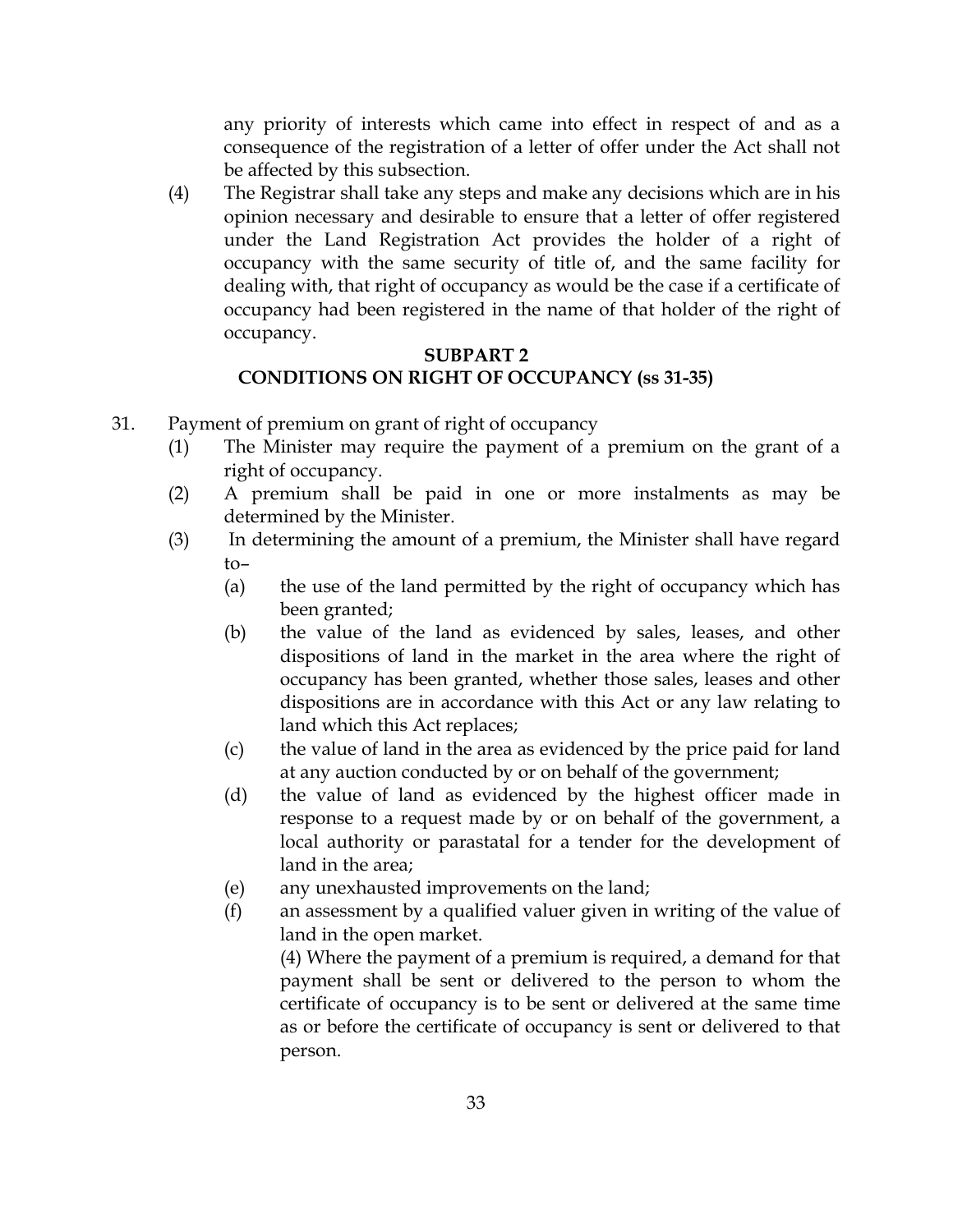- (5) Failure to pay a premium or any instalment and on the date at which the payment of that premium or instalment falls due shall be deemed to be a breach of a condition of the right of occupancy which shall give rise to revocation of a right of occupancy.
- 32. Length of term of right of occupancy
	- (1) A right of occupancy may be granted–
		- (a) for a term up to but not exceeding ninety-nine years;
		- (b) for a term together with an option for a further term or terms which together with the original term may be up to but shall not exceed, ninety-nine years;
		- (c) from year to year or for periods of less than a year determinable by the Commissioner by one year's notice or less, whether or not the grant includes an initial fixed term, so long as that initial fixed term does not exceed four years.
	- (2) Where a right of occupancy has been granted for a term certain, with or without an option for a further term or terms certain, no reduction in the length of that term certain or the term or terms certain contained in the option or options shall be made to or introduced into that right of occupancy by the Commissioner without the agreement of the occupier.
	- (3) Where a right of occupancy comes to an end through affliction of time, the person or organisation occupying the land under that right of occupancy shall, if he has complied with the terms and conditions of that right of occupancy in a satisfactory manner and it is practical so to do, be offered a renewal of that right of occupancy on any terms and conditions which the Commissioner may determine before that right of occupancy is offered to any other person or organisation.
	- (4) The provisions of subsection (3) shall not operate to preclude the Government or a local authority or other public body from causing the land occupied under the right of occupancy to which subsection (3) refers to be developed or redeveloped in such a way that it is impractical to grant a right of occupancy of that land to the former holder of that right of occupancy and where such development or redevelopment takes place, the former holder of the right of occupancy shall not be entitled to any compensation for the loss of any expectation created by the provisions of subsection (3).
- 33. Rent
	- (1) The holder of a right of occupancy shall, subject to the provisions of this section, pay an annual rent for that right of occupancy in the manner provided for under the provisions of the Public Finance Act Cap. 348\*.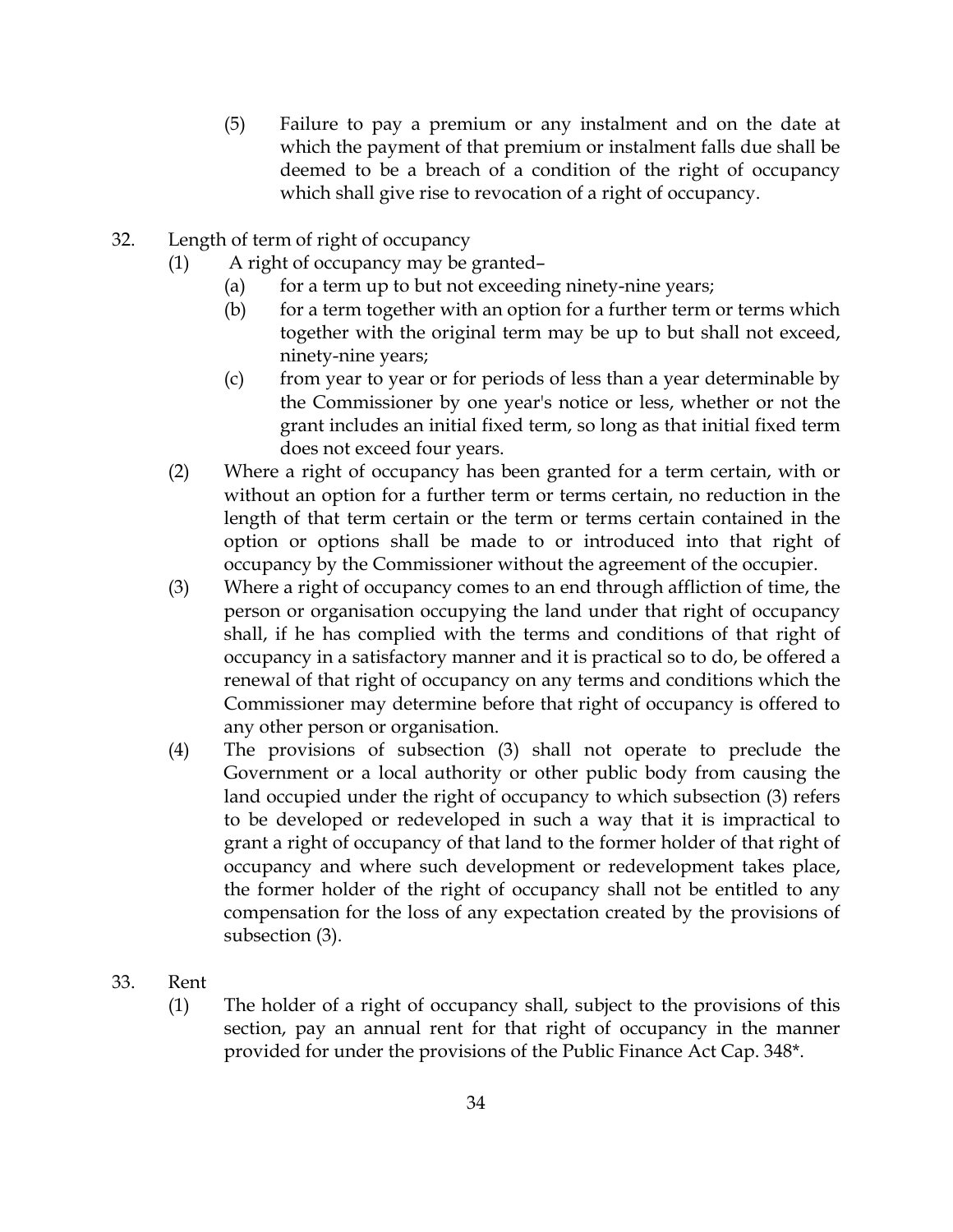- (2) Rent shall be paid in any instalments and at any intervals of time during the year as the Commissioner shall determine or which is provided in the certificate of occupancy.
- (3) Rent shall be paid to the Commissioner or an authorised officer at the office of the Commissioner or any other place which the Commissioner determines or which may be prescribed.
- (4) In determining the amount of any rent, the Commissioner shall have regard to–
	- (a) the area of the land which is the subject of the right of occupancy;
	- (b) the use of land permitted by the right of occupancy which has been granted;
	- (c) the value of land as evidenced by sales, leases and other dispositions of land in the market in the area where the right of occupancy has been granted, whether those sales, leases and other dispositions are in accordance with this Act or any law relating to land which this Act replaces;
	- (d) where the right of occupancy has been granted for any commercial or residential development in any urban or peri-urban area and there has been no such development in that area or no or insufficient sales, leases or other dispositions of land or no or insufficient evidence of same in that area from which an assessment of the value of land may be arrived at, an assessment by a qualified value of the value of land in the open market in that area which may be developed for the purpose for which the right of occupancy has been granted;
	- (e) the amount of any premium required to be paid on the grant of a right of occupancy.
- (5) For the purpose of computing the rent payable in respect of any land in connection with any subdivisions, partition, amalgamation or any other transaction which reduce the area of the land after the determination of the rent for that land, the Commissioner shall where two or more plots of land are created out of the land for which the rent was determined, apportion the rent payable between the two or more plots of land in the same proportion as the two or more plots of land bear to the whole of the land for which the rent was originally determined.
- (6) Notwithstanding anything to the contrary contained in any certificate of occupancy or in any of the provisions of any conditions of a right of occupancy, in every case in which the Commissioner requires the payment of a rent, the Commissioner shall have the power to revise that rent at intervals of not less than three years and in any exercise of that power, the determination of any revised rent shall be in accordance with subsection (2) of this section.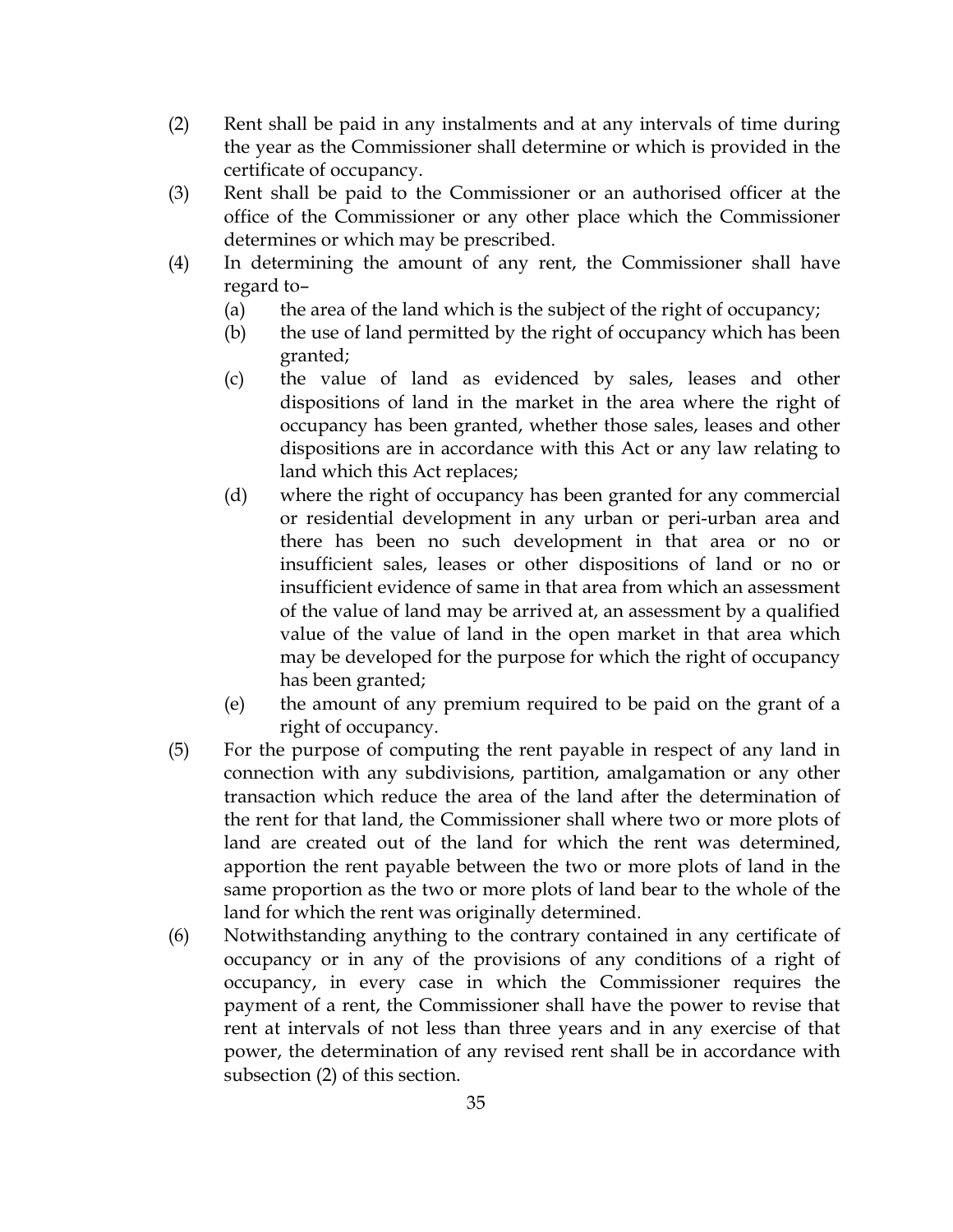- (7) The Commissioner may grant a right of occupancy free of rent to any person or organisation if the land is to be used exclusively for religious worship or for burial or exclusively both for religious worship and for burial.
- (8) The Commissioner may grant a right of occupancy at a nominal rent if the land is to be used exclusively for a charitable purpose.
- (9) In any case referred to in subsections  $(7)$  and  $(8)$ , where the land ceases to be used exclusively for the purposes specified in those subsections, the Commissioner shall charge any rent or make any adjustment to the rent which appears to him to be necessary and desirable in all the circumstances.
- (10) The Minister may direct the Commissioner to establish arrangements to review, and if the case is made out to remit in whole or in part the rent of any person who claims that by reason of poverty, infirmity, the effects of a natural or other disaster or other similar cause, he cannot pay the rent required to be paid under the right of occupancy and thereafter to keep such case under continuous review and, where necessary, make further adjustments, either to increase or reduce the rent which is to be paid.
- (11) Where any rent or instalment of rent payable in respect of a right of occupancy, or any part of such rent or instalment, remains unpaid for a period of six months after the date on which the same is required to be paid, interest at the rate of one per centum per month shall be payable on the unpaid amount until payment of the amount is made, and such interest shall be collected and recoverable in the same manner as rent.
- (12) The acceptance by or on behalf of the Commissioner of any rent shall not be held to operate as a waiver by the Government of any right to revoke the right of occupancy accruing by reason of the breach of any covenant or condition, express or implied in any contract for a right of occupancy or in any certificate of occupancy granted under this Act or under any law repealed and replaced by this Act.
- 34. Conditions
	- (1) Every right of occupancy shall be granted subject to the provisions of this section and to any development or other conditions which may be prescribed, or which the Commissioner may impose and any of those conditions the Commissioner may impose may be in or addition to, subtraction from or variation of the prescribed conditions.
	- (2) It shall be a condition in every grant of a right of occupancy where the purpose for which the grant has been made is to construct buildings on the land that the grantee of such right shall, in any case where any consents and permissions are required, apply for planning consent under the Town and Country Planning Act Cap. 335\*, and apply for a building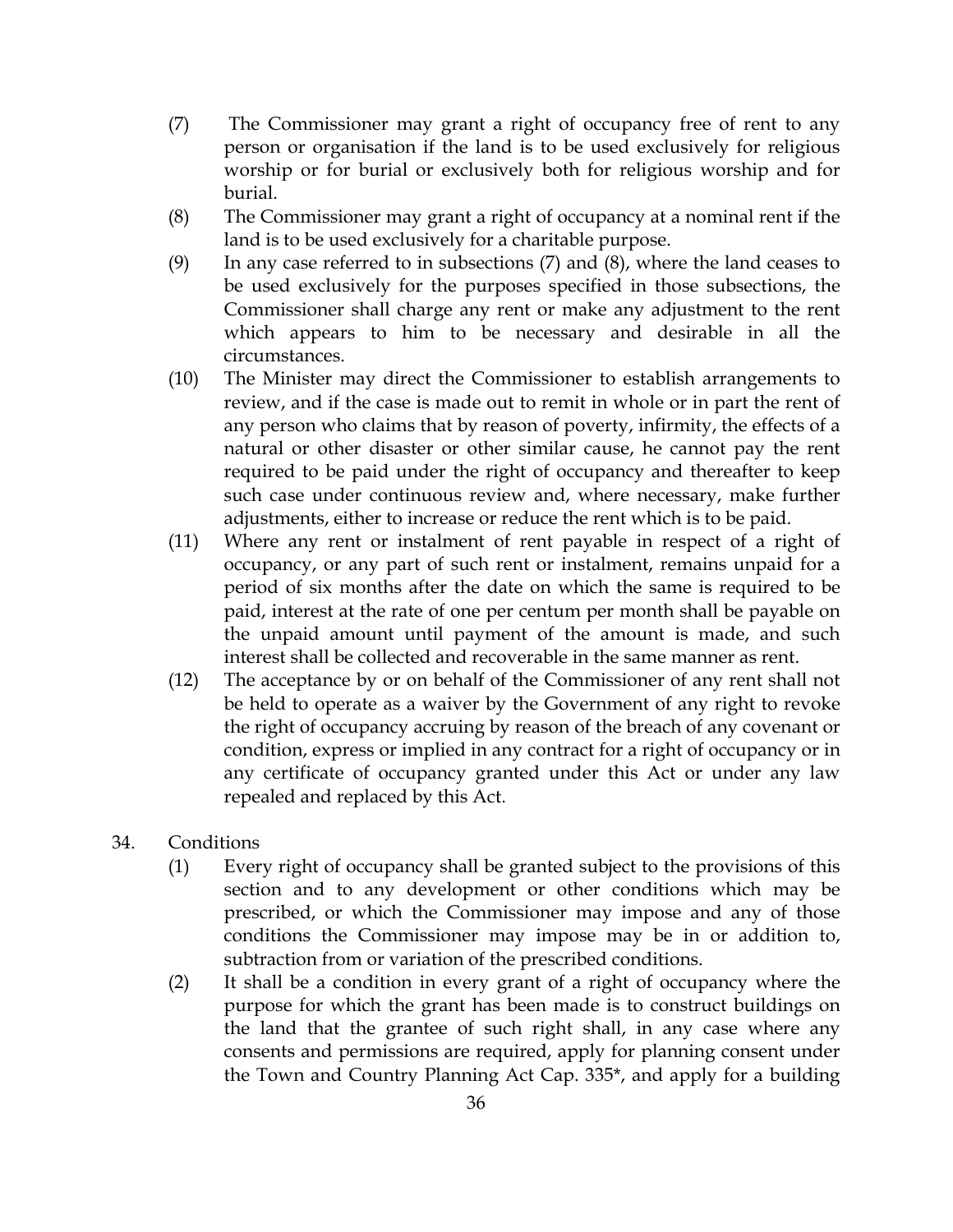permit under the Township (Building) Rules within six months of the grant of the right of occupancy.

- (3) Where a right of occupancy includes land which is occupied by persons under customary law, it shall be a condition of that right of occupancy that those customary rights shall be recognised and those persons so occupying the land shall be moved or relocated only–
	- (a) so far as is necessary to enable the purpose for which the right of occupancy was granted to be carried out; and
	- (b) in accordance with due process and principles of fair administration, being given–
		- (i) not less than one hundred and eighty days' notice of any requirement to move; and
		- (ii) the opportunity to reap crops sown before any notice to move was given to those persons; and
		- (iii) the right to continue to use water which those persons had a right to use before being given notice to move; and
		- (iv) prompt payment of full compensation for loss of any interests in land and any other losses that are incurred due to any move or any other interference with their occupation or use of land.
- 4) Until the time conditions are prescribed by regulations made under this Act, all those conditions which immediately before the enactment of this Act had been enacted or prescribed as conditions to be imposed on the grant of a right of occupancy, other than any conditions which expressly or impliedly require any approval for a change of use or disposition of a right of occupancy, shall be deemed to be conditions prescribed under this Act and shall, unless they conflict with any provisions of this Act or it is otherwise specifically provided for in the letter of offer or the certificate of title, be implied in every such grant of a right of occupancy and shall be binding on the grantee of that right of occupancy and his successors in title.
- (5) Before imposing, amending or adding to any conditions in respect of a right of occupancy granted in reserved land, the Commissioner shall consult with the official or organisation having jurisdiction over that reserved land and shall have regard to any representations and recommendations that such official or such organisation may make in respect of the proposals of the Commissioner.
- (6) Before imposing, amending or adding to any conditions in respect of a right of occupancy which would be likely to have a significant effect on the activities and services provided by the local authority having jurisdiction in the area where the land, the subject of the right of occupancy, is situate, the Commissioner shall consult with that local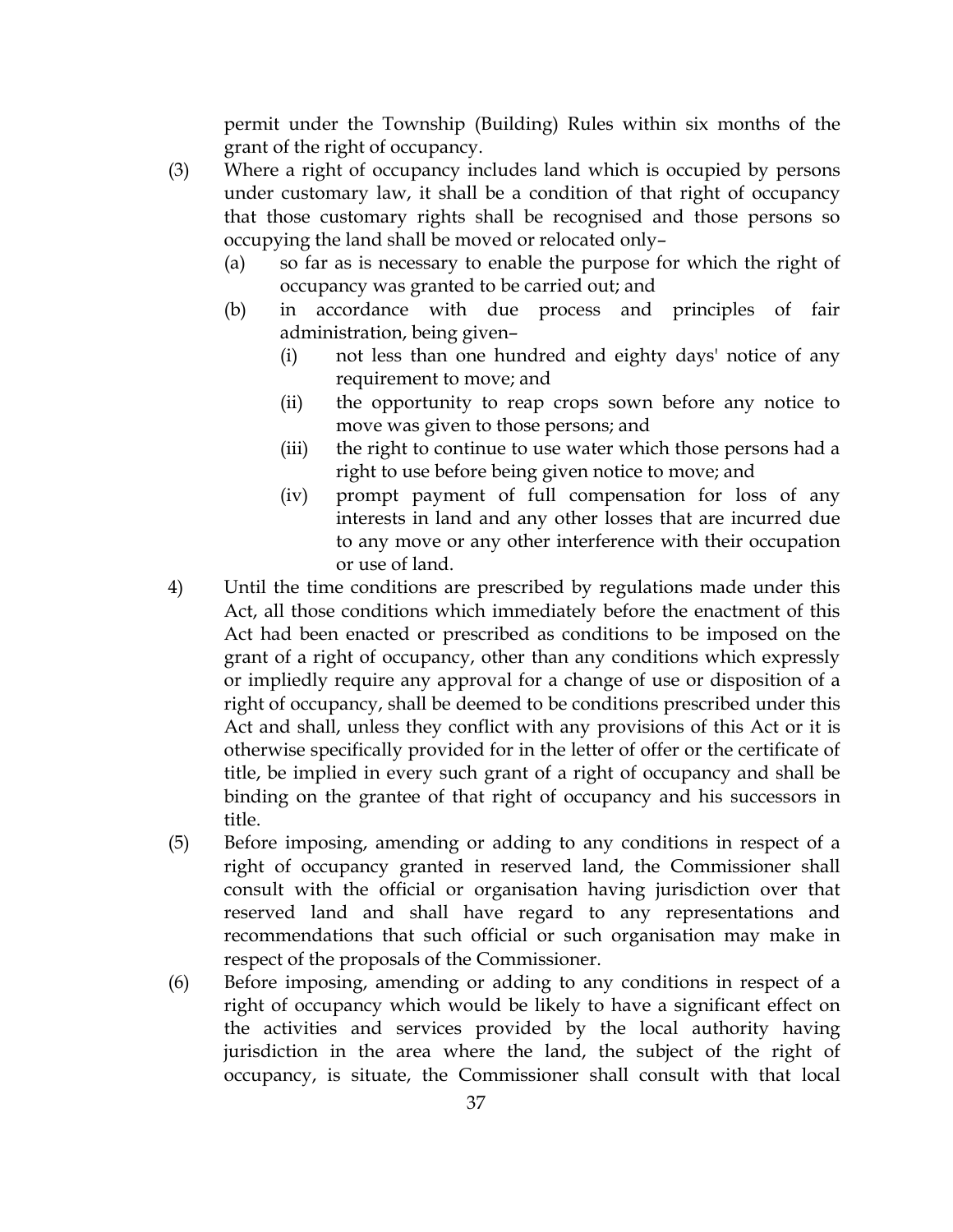authority and shall have regard to any representations and recommendations that such local authority may make in respect of the proposals of the Commissioner.

- (7) A person who signs a certificate of occupancy in accordance with the provisions of section 29 shall, where he signs on his own behalf be deemed to have bound himself and, where he signs as the authorised representative of a local authority, corporate body or other organisation, be deemed to have bound that local authority, corporate body or other organisation to the President to observe and comply strictly with each and every condition contained in that certificate of occupancy or subject to which that right of occupancy was granted.
- (8) The Commissioner and any authorised officer may, subject to section 170, enter on land the subject of a right of occupancy to inspect that land and to investigate that the conditions subject to which the right of occupancy has been granted have been complied with.
- 35. Change of use
	- (1) An occupier of land under a right of occupancy may apply to the Commissioner for a change or variation to the conditions of that right of occupancy so as to enable him to undertake a development on or a use of that land or a disposal of the whole or a part of that land in connection with a development on or a use of that land which is not permitted by the conditions subject to which the right of occupancy was granted.
	- (2) An application under this section shall be–
		- (a) submitted on a prescribed form and accompanied by a photograph;
		- (b) accompanied by the prescribed fee;
		- (c) signed by the applicant or his duly authorised representative or agent;
		- (d) sent or delivered to the Commissioner or an authorised officer;
		- (e) accompanied by any other information which may be prescribed or which the Commissioner may, in writing, require.
	- (3) The Commissioner shall consult with and take account of the views of–
		- (a) the authority having responsibility for town and country planning in the area where the land is situate;
		- (b) the local authority having jurisdiction in the area where the land is situate;
		- (c) any other authority whose consent to that change of use is necessary.
	- (4) Where the Commissioner determines to approve a proposed change of use, he shall in writing, using the prescribed form–
		- (a) inform the occupier of that fact;
		- (b) request the occupier to bring or send the certificate of occupancy to the Commissioner for endorsement on it of the change of use; and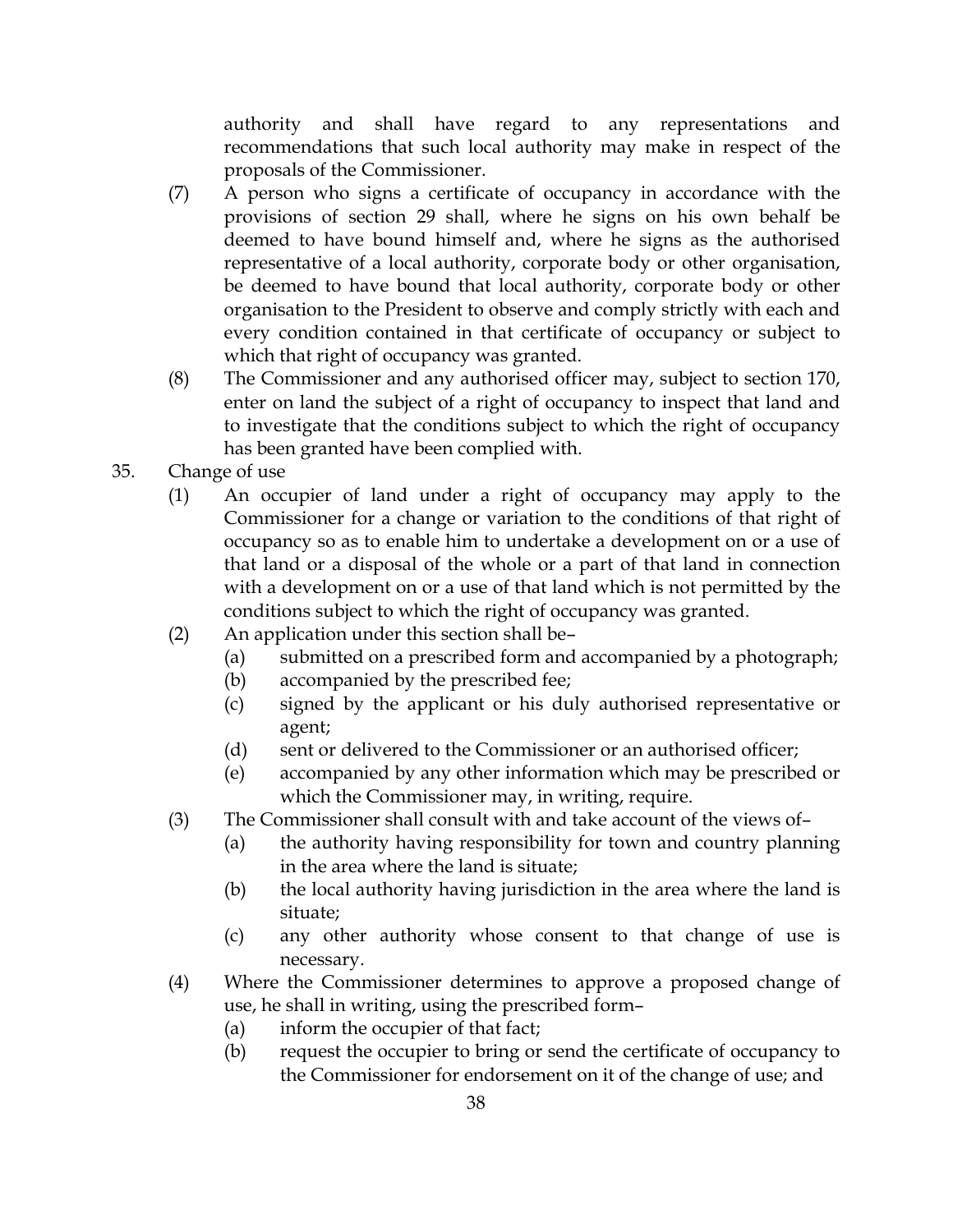- (c) inform the occupier of any premium or additional rent that is payable as a consequence of the change of use.
- (5) No approved change of use shall take effect and no action may be taken by an occupier in pursuance of a proposed or approved change of use until–
	- (a) that change of use is endorsed on the certificate of occupancy;
	- (b) the endorsement is signed by the Commissioner with his official seal and by the occupier;
	- (c) all premia and additional rent have been paid by the occupier in accordance with the terms and conditions subject to which the change of use is granted.
- (6) The provisions of sections 30 and 32 apply to the payment of any premium and any rent under this section as they apply to the payment of premia and rent under those sections.
- (7) The grant by the Commissioner of a consent to a change of use shall not–
	- (a) absolve the occupier from any obligation to obtain the consent of any other authority to that change of use;
	- (b) require any other authority whose consent to that change of use is necessary to grant that consent.

# SUBPART 3 DISPOSITIONS OF RIGHT OF OCCUPANCY (ss 36-43)

- 36. General provisions as to dispositions
	- (1) A disposition of a right of occupancy shall–
		- (a) comply with the provisions of this section and sections 37, 38, 39 and 40;
		- (b) be void if the provisions of this section and sections 37, 38, 39 and 40 are not complied with.
	- (2) Unless otherwise provided for by this Act or regulations made under this Act, a disposition of a right of occupancy shall not require the consent of the Commissioner or an authorised officer.
	- (3) Any person proposing to carry out a disposition, other than a disposition to which section 38 applies, shall send or deliver a notification in the prescribed form to the Commissioner or an authorised officer before or at the time the disposition is carried out together with the payment of all premia, taxes and dues prescribed in connection with that disposition.
	- (4) The Commissioner shall, subject to the provisions of section 37, on receipt of a notification under subsection (3) and the payment of all premia, taxes and dues which may be prescribed, with all due dispatch, endorse that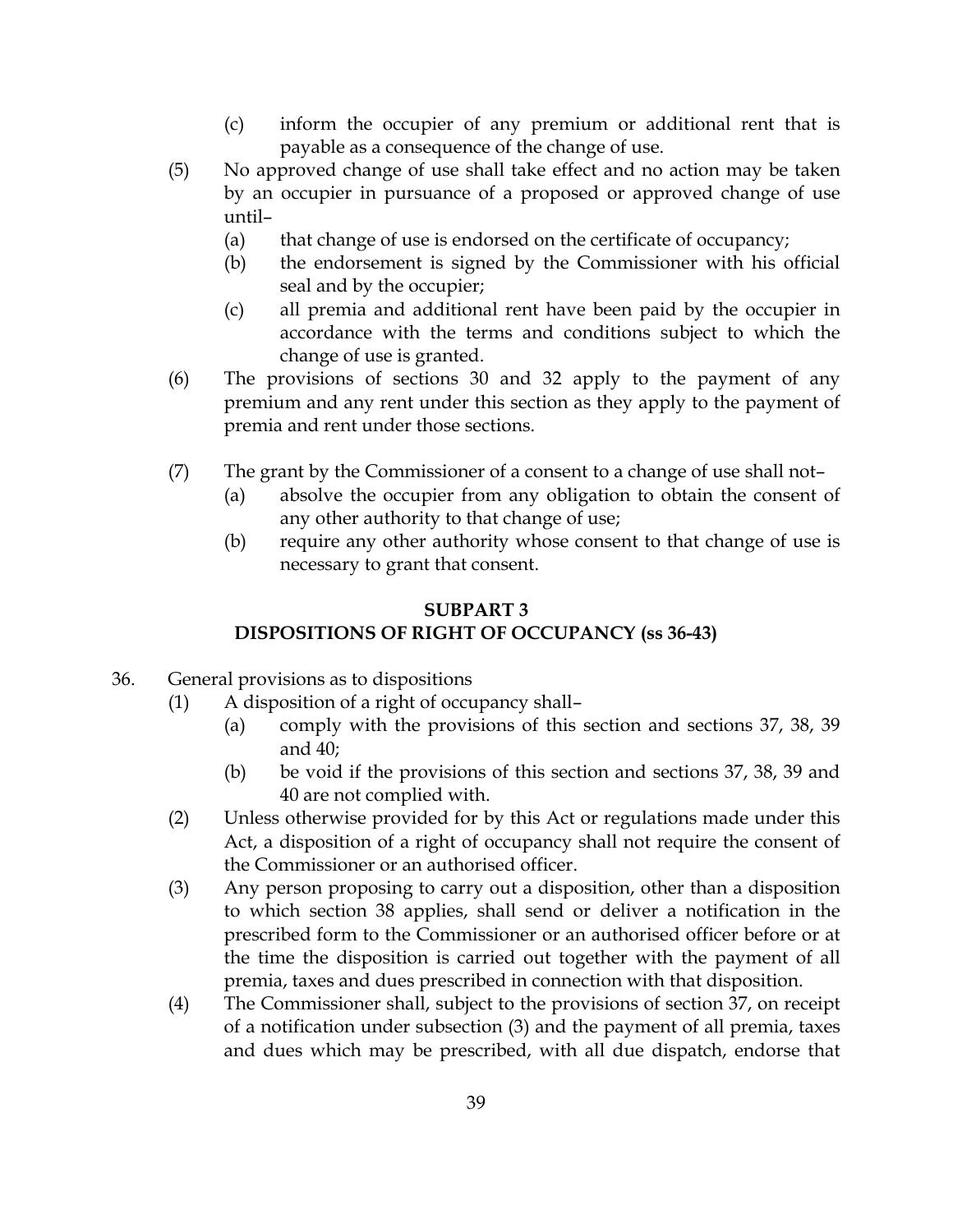notification with his signature and official seal and send or deliver a copy to the registrar.

- (5) The Register shall not make any entry on the register in respect of any disposition or any right of occupancy transferred as a result of a disposition to which subsection (3) applies unless and until he is in receipt of a copy of a notification endorsed in accordance with subsection (4).
- 37. Approval for dispositions
	- (1) The Commissioner shall have power to consider and approve categories of dispositions of land under this Act.
	- (2) Any assignment of a right of occupancy which was granted to the assignor less than three years before the proposed assignment is to take effect shall require the approval of the Commissioner, which approval shall not be unreasonably withheld.
	- (3) A loan granted on the security of a mortgage by a prescribed lender or a disposition of a right of occupancy or a lease made by a prescribed lender of monies on the security of a mortgage of land in the exercise of the power of leasing under section 115 or the power of sale under section 118 shall not require any approval under this section whatever the value of the mortgage or disposition, at the time the disposition is made, but that disposition shall come within the provisions of section 38.
	- (4) Where the Commissioner has reasonable cause to believe that a disposition has taken place or is about to take place which in order to avoid the requirement to obtain approval under this section has been agreed between the parties to be for a value less than the market value of the interest in land which is the subject of the disposition, he may take any such action in relation to dispositions to which that section applies.
	- (5) A disposition has been carried out without first obtaining the approval of the Commissioner shall be inoperative.
	- (6) The requirement to obtain approval to a disposition under this section shall not absolve an applicant for that approval from any other requirement to obtain any other consent, approval, permit, licence, or other authorisation in respect of that disposition or for the use and development of the land to be acquired through that disposition under any other law.
	- (7) The Minister may, after seeking and taking into account the views of the Commissioner, by regulations under this section–
		- (a) provide for dispositions or classes of dispositions which do not require approval under this section to require approval from the Commissioner;
		- (b) provide for dispositions or classes of dispositions which require approval under this section–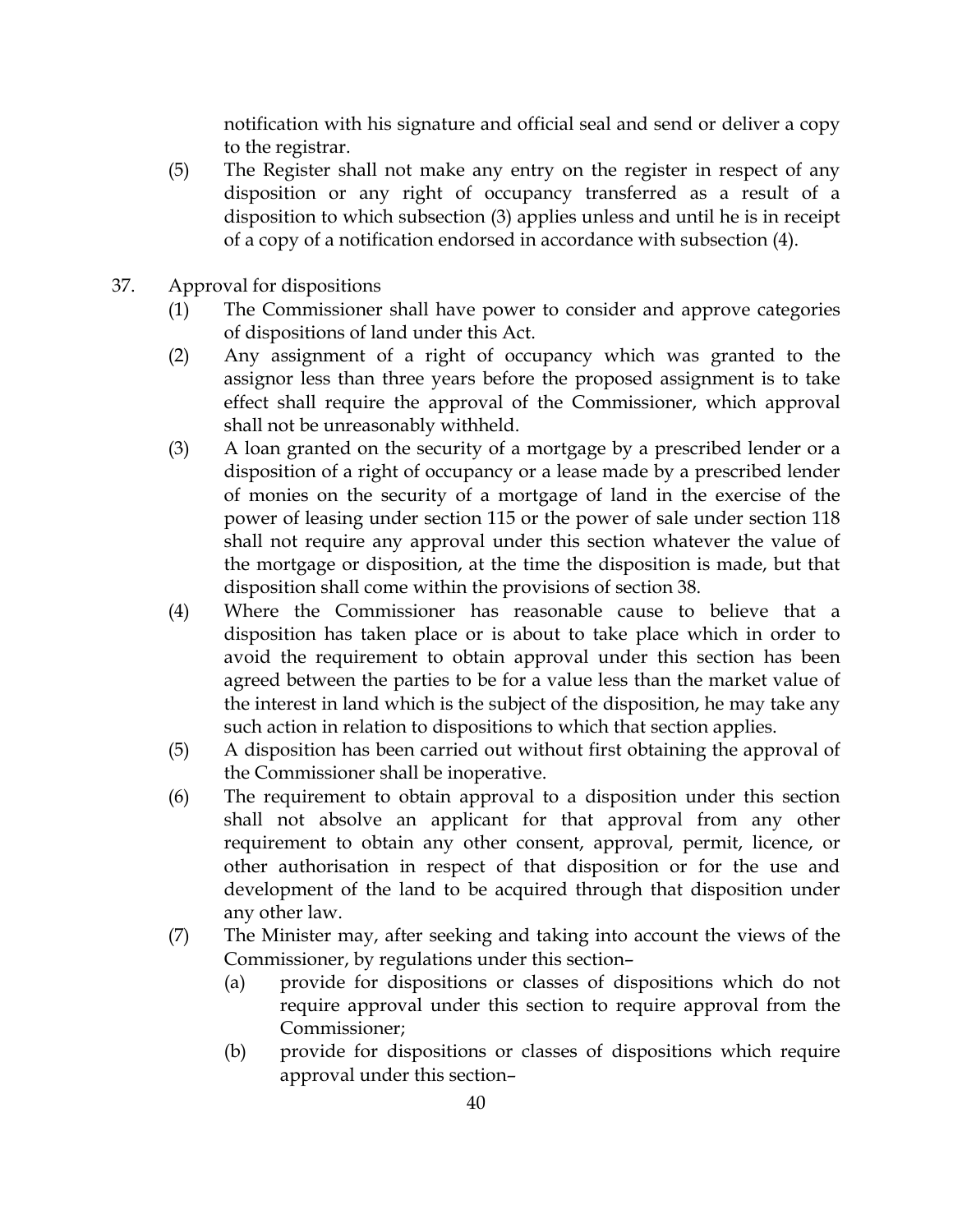- (i) not to require approval at all;
- (ii) to require approval from the Commissioner;
- (8) Unless otherwise provided by this Act, no sale of land without unexhausted improvements shall be approved, and such shall be deemed to have no value.
- (9) Any disposition in contravention of subsection (8) of this section shall be void ab initio.
- 38. Supervisory powers over dispositions
	- (1) The Commissioner may on receipt of a notification of a disposition under subsection (3) of section 36 issue a notice in the prescribed form to the parties requiring them not to proceed with the disposition until–
		- (a) they have sent or delivered to him any additional information and documentation about the disposition which is specified in the notice; or
		- (b) they have applied for and received approval for that disposition.
	- (2) Where the Commissioner has reasonable cause to believe that a disposition is about to take place or has taken place of which he has not received a notification under subsection (3) of section 36 of the parties to the transaction of which he has knowledge requiring them–
		- (a) to comply with section 36;
		- (b) not to proceed with the disposition until–
			- (i) they have sent or delivered to him any additional information and documentation about the disposition which is specified in the notice; or
			- (ii) they have applied for and received approval to the disposition.
	- (3) Where the Commissioner has reasonable cause to believe, either of his own motion or as a result of representations made to him by or on behalf of one of the parties to the disposition, that a disposition has been or is in the process of being or is likely to be affected by fraud, or undue influence, or lack of good faith, or the fact that one party appears to have taken unfair advantage over another party to the disposition or that the disposition, not being a gift, is not for value, he may–
		- (a) where the disposition has taken place and not more than two years have elapsed since the conclusion of the formalities necessary to complete the disposition, apply to the Registrar of Titles to enter injunction under section 79 of the Land Registration Act Cap. 334\* for rectification of the land register;
		- (b) where the disposition has not yet taken place–
			- (i) apply to the Registrar to enter an injunction to prevent the disposition from taking place; or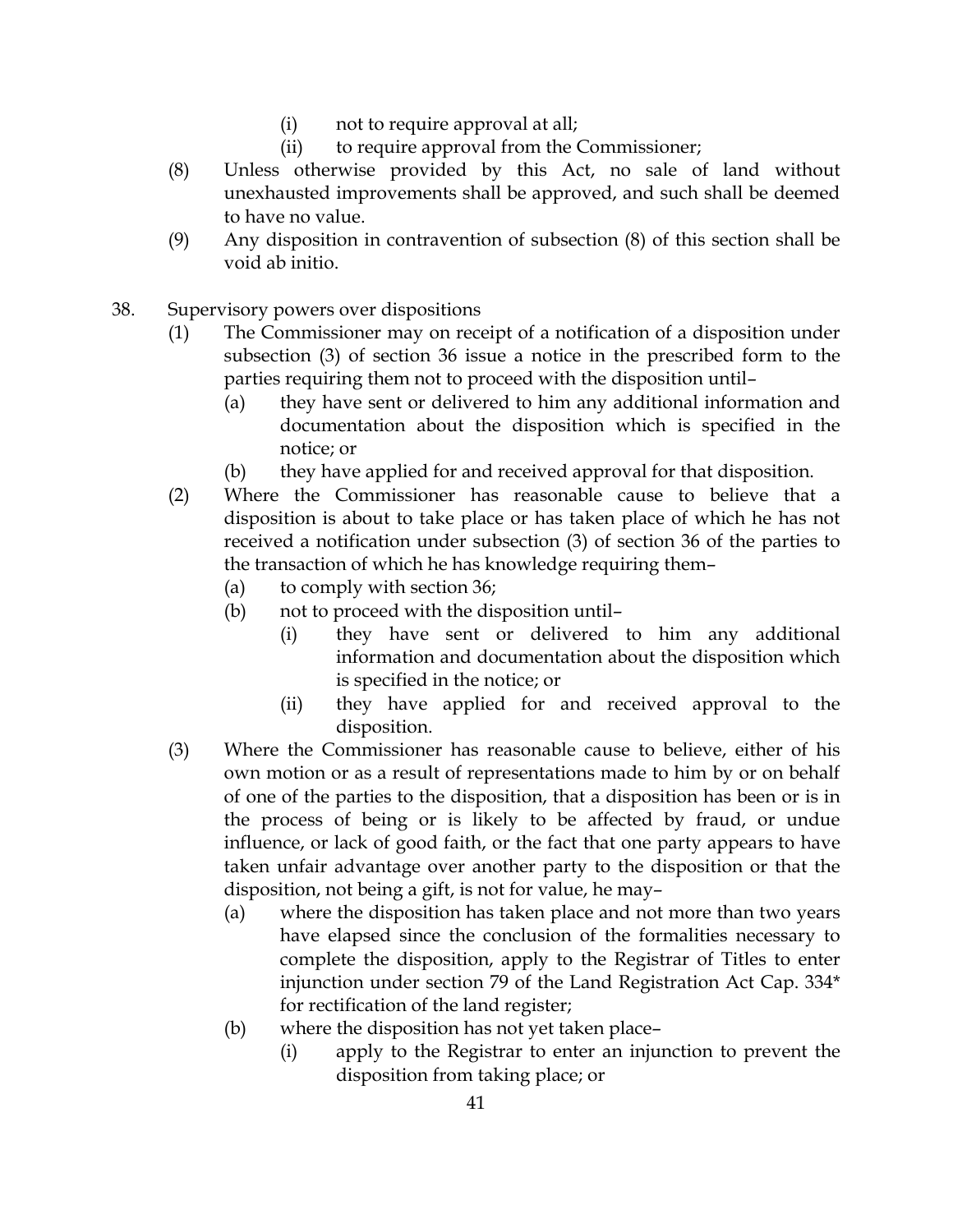- (ii) issue any notice that he can issue under subsection (2); or
- (iii) issue a notice requiring the parties to the disposition to appear before him and give an explanation of the circumstances of the disposition.
- (4) Where the Commissioner issues a notice under subparagraph (iii) or paragraph (b) of subsection (3), he may after hearing the parties to the disposition, issue a notice under subparagraph (i) or (ii) of paragraph (b) of subsection (3).
- 39. Application for grant of approval for disposition
	- (1) An application for a grant of approval for a disposition shall be–
		- (a) made on a prescribed form;
		- (b) signed by all the applicants;
		- (c) accompanied by any other information which is prescribed or which may be required by the Commissioner;
		- (d) accompanied by any fees which may be prescribed.
	- (2) One application may be made for a grant of approval for two or more dispositions and where that application is made, the provisions of this section shall apply to each disposition as if a separate application had been made in respect of an approval for each disposition.
	- (3) The Commissioner may require relevant information additional to that which is referred to in paragraph (c) of subsection (1) and shall not be under any obligation to determine an application in respect of which he has required additional information until that additional information has been submitted to him or a satisfactory explanation of why that additional information cannot be submitted to him has been submitted to him.
	- (4) The Commissioner may consult with any person or organisation on an application for a grant of approval for a disposition but shall not be obliged to accept any advice received as a result of that consultation, nor, where that advice has been requested within a certain time, shall the Commissioner be obliged to delay the determination on the application where that advice has not been submitted within that certain time.
	- (5) The Commissioner shall–
		- (a) grant approval, subject to any conditions which may be prescribed which apply to that disposition; or
		- (b) grant approval, subject to the conditions referred to in paragraph (a) and any other conditions which he may determine to impose; or
		- (c) refuse to grant approval, to the application.
	- (6) A consent under subsection (5), in this Act referred to as a "certificate of approval" shall–
		- (a) be personal to the applicant;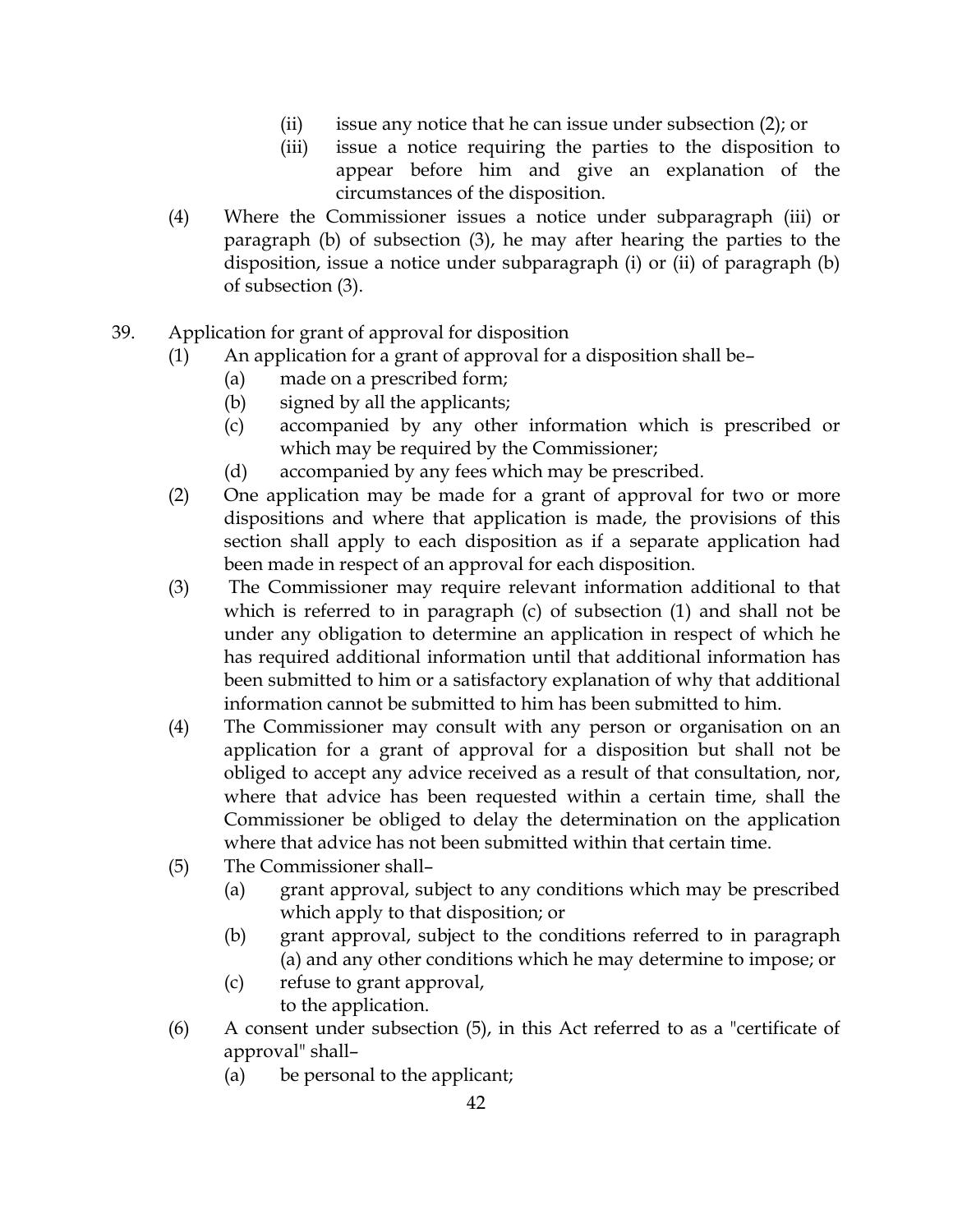- (b) not be assignable;
- (c) be valid for one year from the date on which it was given.
- (7) A determination by the Commissioner under subsection (5) shall be–
	- (a) in the prescribed form;
	- (b) signed by the Commissioner;
	- (c) where it is a certificate of approval, accompanied by a demand for any premium, taxes or dues which may be prescribed or which is or are determined by the Commissioner;
	- (d) copied to the Registrar;
	- (e) delivered or sent by registered letter to the applicant to his last known abode or his usual place of business.
- (8) A person who has received a certificate of approval shall pay all premia, taxes and dues which are required to be paid in connection with the disposition to which the certificate of approval refers and no such disposition shall be valid or effective to transfer any interest in any land or give rise to any rights in the transferee unless and until all the premia, taxes and dues have been paid accordingly.
- (9) The Commissioner, an authorised officer or any other officer to whom any premium, taxes or dues is or are required to be paid under this section shall endorse and sign a receipt for that premium, tax or due on the certificate of approval.
- (10) The Registrar shall not make any entry on the register in respect of any disposition or any right of occupancy the subject of a disposition to which this section applies unless and until he is satisfied that all premia, taxes and dues in respect of that disposition have been paid and a receipt for the same has been validly endorsed on the certificate of approval.
- 40. Reconsideration of application for approval for disposition
	- (1) Where the Commissioner has refused an application for approval for a disposition or has granted it subject to conditions, the applicant may request the Commissioner to reconsider that application with a view to granting it, or granting it free of or with amended conditions.
	- (2) A request for a reconsideration of an application shall be–
		- (a) made on a prescribed form signed by the applicant; and
			- (b) accompanied by any information which may be prescribed and which the Commissioner may require; and
			- (c) accompanied by any fee which may be prescribed.
	- (3) In determining an application under this section, the Commissioner shall have all the powers and take account of all the criteria set out in this Subpart which apply to an application for a grant of approval for a disposition.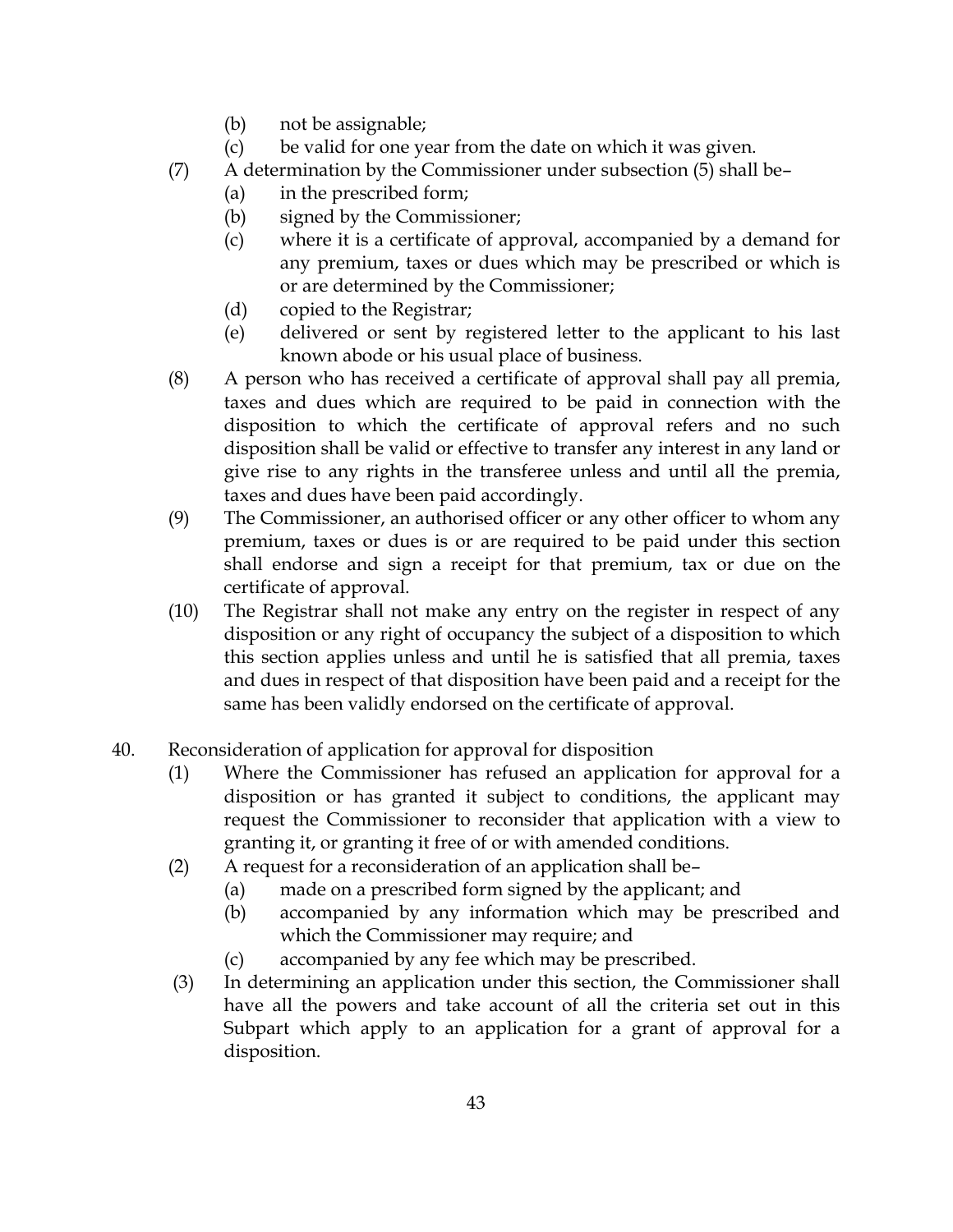- 41. Criteria for determining application for grant of approval for a disposition
	- (1) Subject to the provisions of this section, there shall be a presumption that an application for a grant of an approval for a disposition shall be granted.
	- (2) In determining whether to grant an approval for a disposition, the Commissioner shall, taking into account the presumption set out in subsection (1), have regard to–
		- (a) whether the occupier of land which is the subject to the proposed disposition has complied with all the conditions in the right of occupancy subject to which he occupies that land;
		- (b) where a right of occupancy is to be transferred or a lease is to be granted out of a right of occupancy, whether the price at which the transfer or grant is to be made is at a significant undervaluation of the land;
		- (c) where the applicant already occupies or has at some time in the past occupied land in Tanzania under a right of occupancy, the amount of land occupied and whether that land is being or was occupied and used in accordance with the conditions of the right of occupancy for which it is or was held;
		- (d) whether the person or body to whom or which the land is to be disposed has any criminal convictions relating to dishonesty, fraud or corruption;
		- (e) whether the disposition concerns the interest of risk groups such as displaced persons, children and any low income persons.
	- (3) Where the Commissioner is of the opinion that a right of occupancy in land is to be transferred at a significant undervaluation or a lease is to be granted at a premium or for a rent which is significantly below the value of that lease in the open market, the Commissioner may require the parties to the disposition to obtain, at the expense of the proposed transferee, a valuation of that land from a qualified valuer whom the Commissioner shall nominate, and consent shall not be granted to any disposition to which this subsection applies at a price which is less than the value put upon the land by the nominated valuer.
	- (4) An application of a grant of approval for a disposition shall be determined by the Commissioner within sixty days or any longer period which may be agreed upon between the Commissioner and the parties to the proposed disposition.
	- (5) Where a determination has not been made within the period specified in subsection (4) and no agreement has been reached between the parties to the disposition and the Commissioner to extend the specified period, the approval to the disposition shall be deemed to have been refused.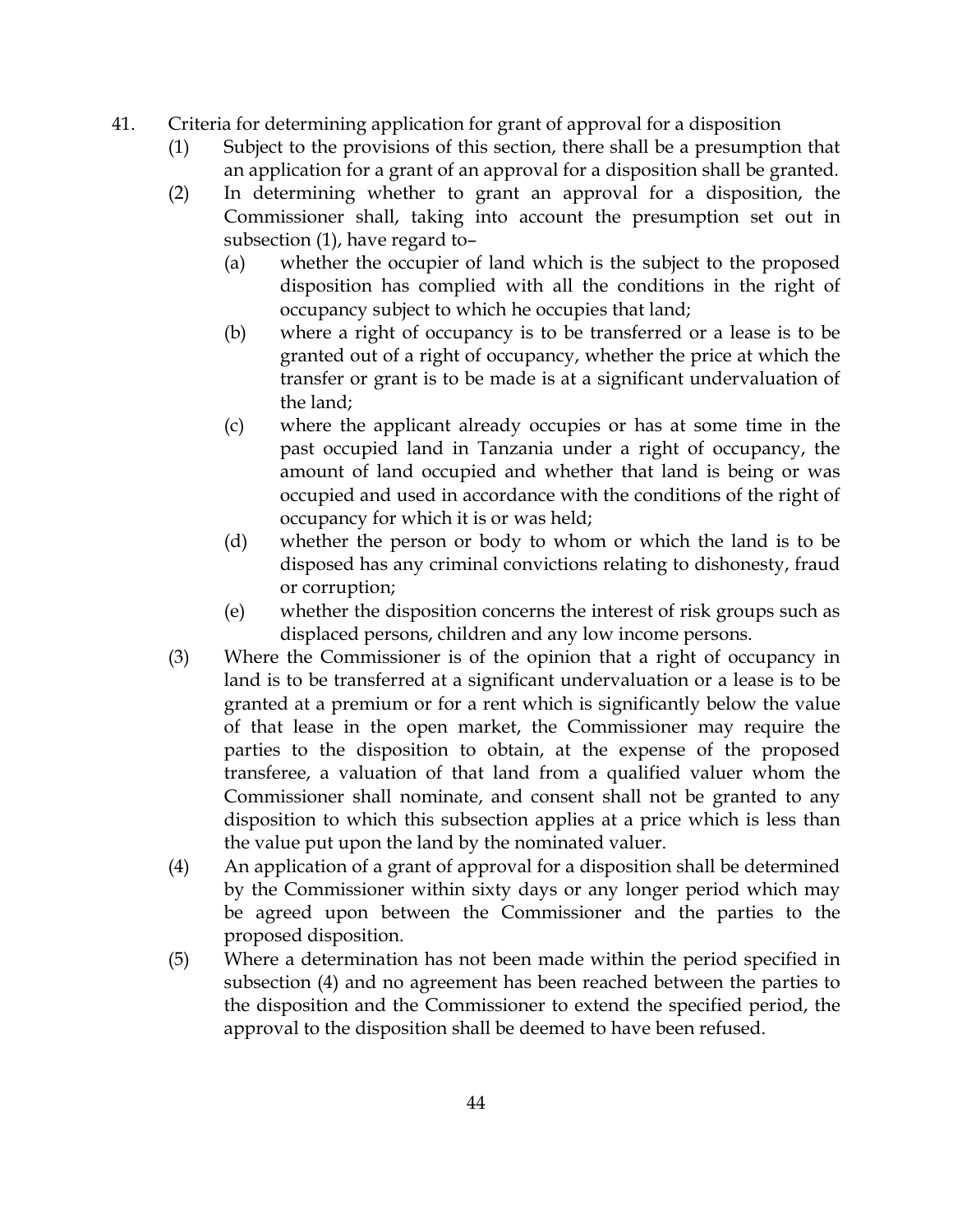- (6) Nothing in this section shall be taken to dispense with the requirement to obtain permission to develop land under the Town and Country Planning Act, and any other laws relating to the erection of buildings on land.
- (7) The Minister may, after consulting with the Minister of Agriculture, by regulations set out by reference to regions, districts or agro-ecological zones the amounts of land necessary for a smallholder to feed himself and his family and when such regulations have been made, the Commissioner shall comply with them when exercising his functions under paragraph (e) of subsection (2).
- 42. Power to surrender right of occupancy
	- 1) An occupier of land under a right of occupancy may surrender the whole or a part of the land comprised in that right of occupancy.
	- (2) The Commissioner shall not accept any surrender of the whole or a part of any occupied land unless the following circumstances apply–
		- (a) all rent, taxes and dues owned to the Government in respect of that land are fully paid up;
		- (b) the land will not create, cause or give rise to or a transfer of, any liability in contract, tort or otherwise to the Government;
		- (c) the land is not subject to any subsisting mortgage, charge or encumbrance;
		- (d) the land is not subject to any action in court by a lender to possess and sell the land;
		- (e) the land is not subject to any action by a trustee in bankruptcy on behalf of creditors or is not otherwise subject to an order of attachment by any court;
		- (f) the surrender is not designed to defeat the rights of a spouse to share in or obtain part of the land;
		- (g) every co-occupier and person or body having any interest in that land has consented in writing to the surrender;
		- (h) the land is surrendered in consideration of natural love and affection.
	- (3) Where the Commissioner is satisfied that an application for the surrender of the whole or a part of the land is due to hardship or poverty and by reason of that hardship or property, the applicant is not able to pay any rent, taxes and other dues which he owes to the Government, the Commissioner may remit the whole or a part of any monies which the applicant owes the Government.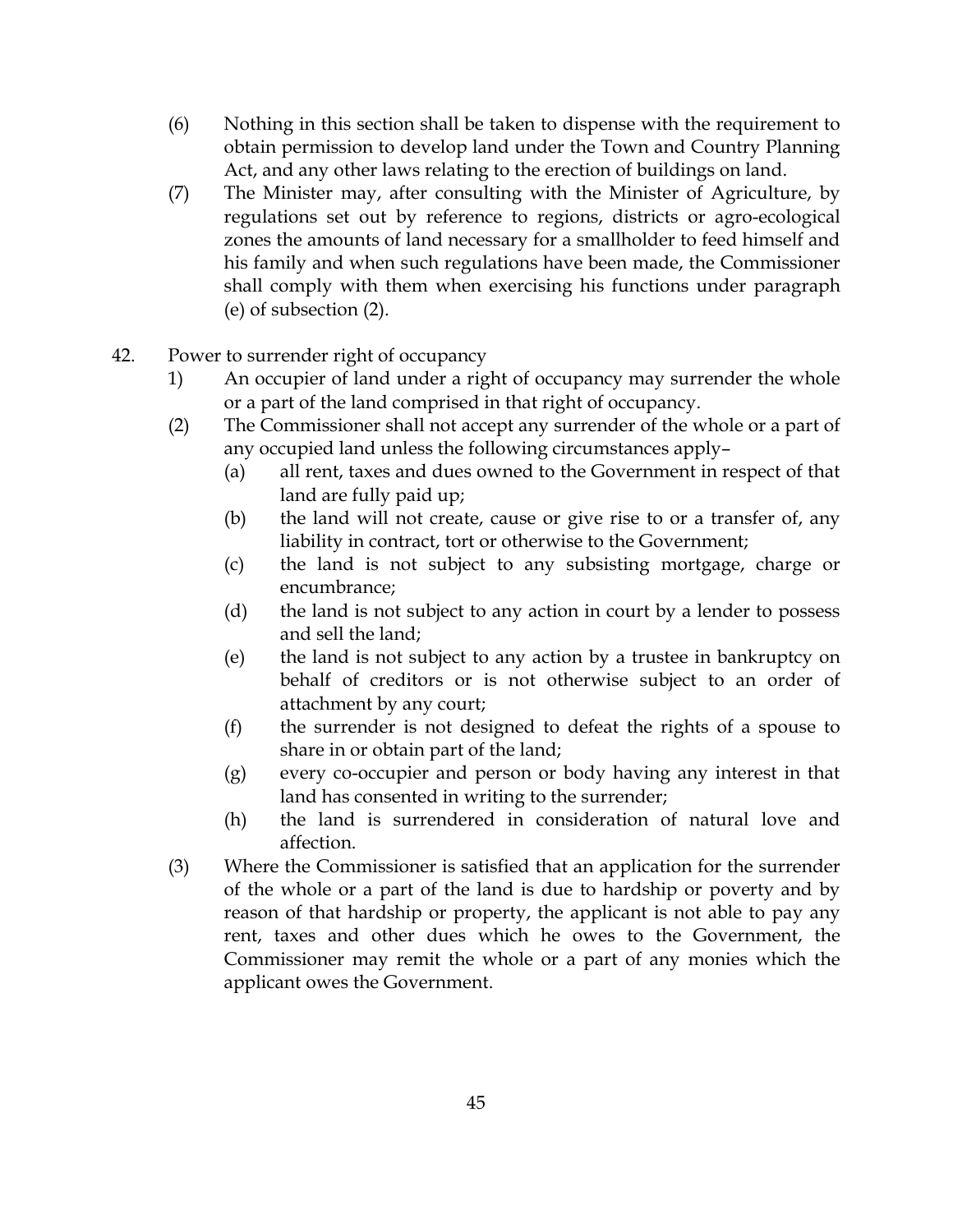- 43. Procedure for surrender of right of occupancy
	- (1) A deed of surrender of a right of occupancy shall be in writing using the prescribed form and signed by the person surrendering the right of occupancy and shall be accompanied by–
		- (a) any fee which may be prescribed;
		- (b) any written consents which are required under paragraph (g) of subsection (2) of section 42;
		- (c) the certificate of occupancy, or where the certificate of occupancy is in the possession of a lender, charge or lien-holder, a written notice, signed by that lender, charge or lien-holder as evidence of that fact.
	- (2) On receipt of the deed of surrender and all accompanying documents, the Commissioner shall, if it appears to him that the conditions specified in section 42 are satisfied and that the documents are all in order, accept the surrender by signing the deed of surrender.
	- (3) In any case where it appears to the Commissioner that one or more of the matters referred to in subsection (2) are not satisfied or in order, he shall refuse to accept the deed or surrender.
	- (4) Where the Commissioner has made a determination in terms of either subsection (2) or (3), he shall–
		- (a) notify the occupier;
		- (b) where the surrender is of a part of the land–
			- (i) notify the occupier of any revision to the rent for the remaining portion of the land;
			- (ii) cancel the existing certificate of occupancy;
			- (iii) issue a new certificate of occupancy to the occupier;
		- (c) present any deed of surrender and certificate of occupancy to the Registrar.
	- (5) The Registrar shall take steps which are necessary to amend the register in the light of the information of which he is notified by the Commissioner.

#### SUBPART 4 BREACH OF CONDITIONS OF RIGHT OF OCCUPANCY (ss 44-51)

- 44. When breach of condition of right of occupancy arises
	- (1) A breach of a condition requiring continuous performance shall arise as soon and continue as long as the condition is not complied with.
	- (2) A breach of a condition subject to a fixed term shall arise–
		- (a) in the case of a condition requiring the doing of any act within any time specified in the condition or where that time has been extended by the Commissioner, within that extended time, upon the expiry of that time without that act having been done;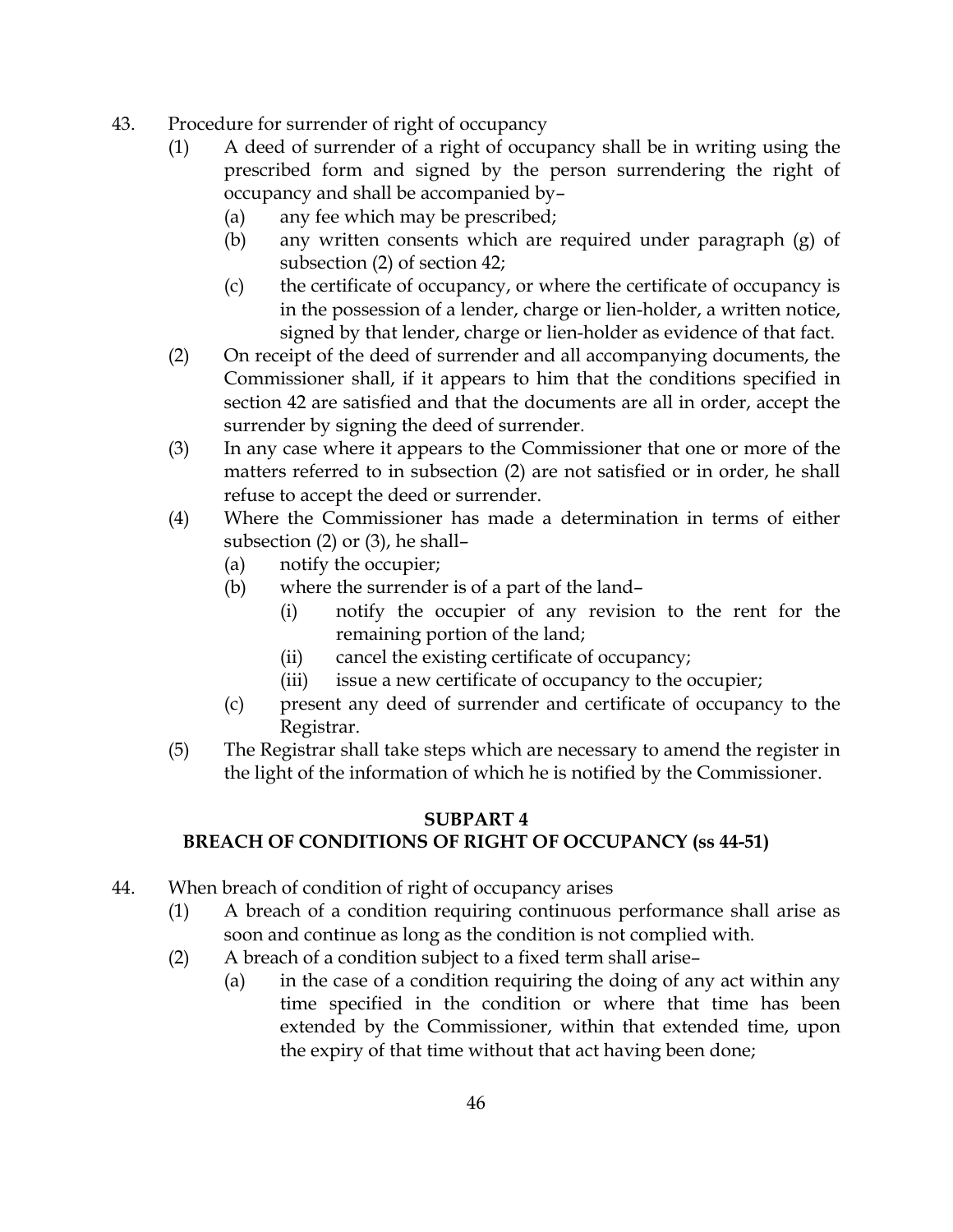- (b) in the case of a condition requiring any act to be refrained from until any time specified in the condition or where that time has been extended by the Commissioner, within that extended time, upon the doing of that act before that time.
- (3) Where any condition consists of two or more separate obligations or liabilities, a failure to fulfil any of those obligations or liabilities shall constitute a breach of the condition.
- 45. Liability to revocation for breach of condition
	- (1) Upon any breach arising from any condition subject to which any right of occupancy has been granted, the right of occupancy shall become liable to be revoked by the President.
	- (2) The President shall not revoke a right of occupancy save for the good cause. In this subsection "good cause" shall include the following–
		- (i) there has been an attempted disposition of a right of occupancy to a non-citizen contrary to this Act and any other law governing dispositions of a right of occupancy to a non-citizen;
		- (ii) the land the subject of the right of occupancy has been abandoned for not less than two years;
		- (iii) where the right of occupancy is of land of an area of not less than five hundred hectares, not less than eighty per centum of that area of land has been unused for the purpose for which the right of occupancy was granted for not less than five years;
		- (iv) there has been a disposition or an attempt at a disposition which does not comply with the provisions of this Act;
		- (v) there has been a breach of a condition contained or implied in a certificate of occupancy;
		- (vi) there has been a breach of any regulation made under this Act.
	- (3) Notwithstanding the provisions of subsection (2) above, the President may revoke a right of occupancy if in his opinion it is in the public interest to do so.
	- (4) Before proceeding to take any action in respect of a breach of a condition of the right of occupancy, the Commissioner shall consider–
		- (a) the nature and gravity of the breach and whether it could be waived;
		- (b) the circumstances leading to the breach by the occupier;
		- (c) whether the condition that has been breached could be amended so as to obviate the breach, and shall in all cases where he is minded to proceed to take action on a breach, first issue a warning letter to the occupier advising him that he is in breach of the conditions of the right of occupancy.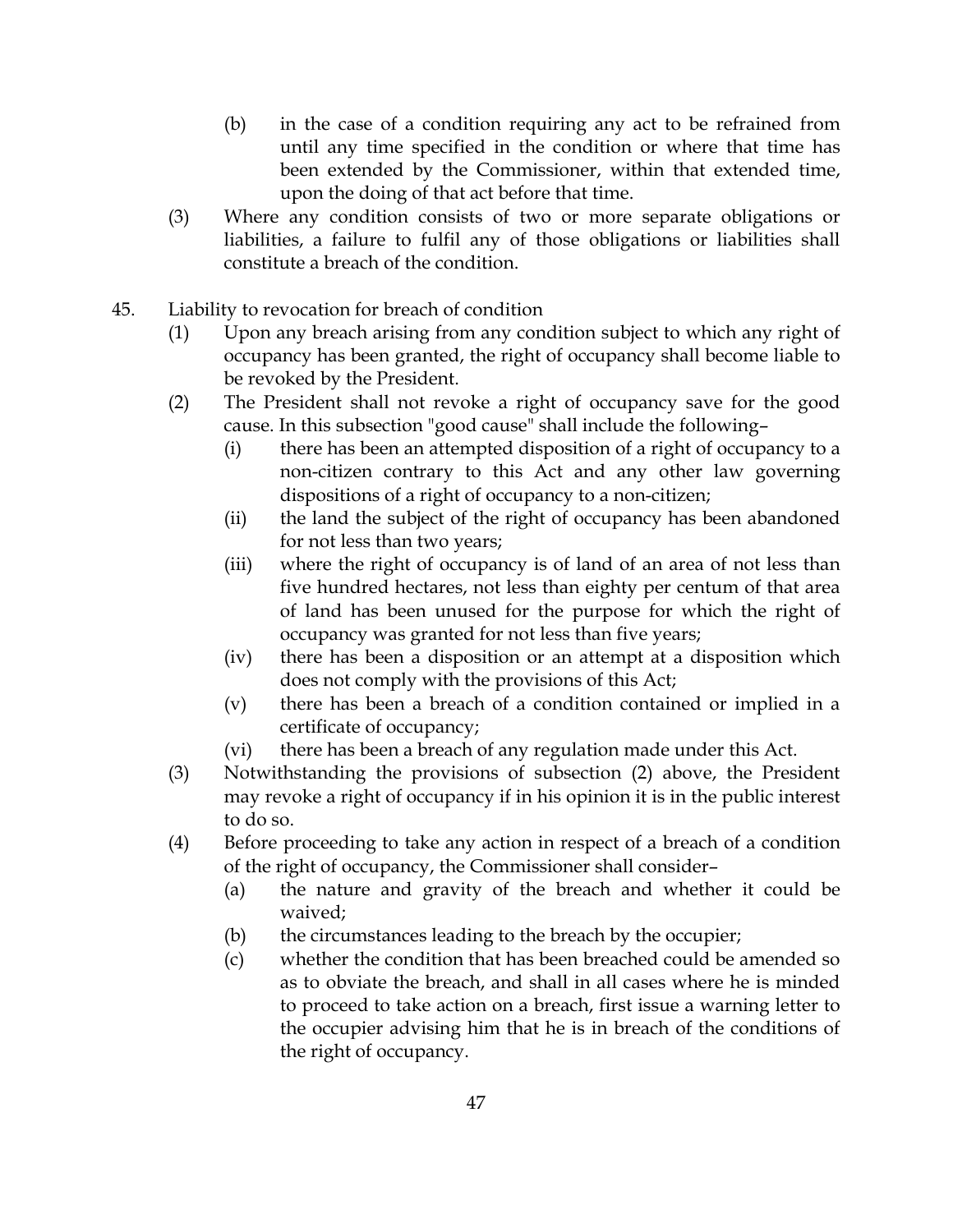- (5) The Commissioner may, instead of proceeding to the enforcement of the revocation–
	- (a) impose a fine on the occupier in accordance with section 46;
	- (b) serve a notice on the occupier in accordance with section 47 requiring the breach to be remedied.
- (6) The Commissioner may, at any time, withdraw from taking action under section 46 or withdraw a notice served under section 47 and proceed to the enforcement of the revocation under section 49.
- (7) A right of occupancy which has become liable to be revoked under this section shall cease to be so liable if the breach is subsequently remedied.
- 46. Fine for breach of condition
	- (1) Where any breach of a condition has arisen, the Commissioner may serve a notice in the prescribed form on the occupier requiring him to show cause as to why a fine should not be imposed upon him in respect of such breach.
	- (2) The occupier shall, within the time specified in the notice, respond to the notice.
	- (3) Where the occupier has not responded to the notice or where he has failed to show cause as to why a fine should not be imposed to the satisfaction of the Commissioner, the Commissioner may serve a notice on the occupier in the prescribed form requiring him to pay a fine as prescribed by the Minister by regulations made under section 179 of this Act and in the case of a continuing breach, occupier shall be liable to a further notice to pay a further fine for each day during which the breach continues.
	- (4) The Commissioner may, and shall where the occupier has not committed any other breach of a condition of the right of occupancy, suspend the payment of any fine for up to two years and if the occupier does not commit that breach again within the period during which the fine is suspended, the fine shall lapse and shall no longer be payable.
	- (5) Where the fine is paid in full and no notice has been served under section 48 in respect of the breach, no further action shall be taken by the Commissioner in respect of that breach.
	- (6) If the Commissioner is satisfied, after due inquiry, that the breach in respect of which a fine has been paid is continuing, or has recommenced, he may take action in respect of that continuing or recommenced breach under section 48 or 49.
- 47. Summary action to remedy breach of condition
	- (1) Where any breach of a condition has arisen, and it appears to the Commissioner that the breach is capable of being remedied by the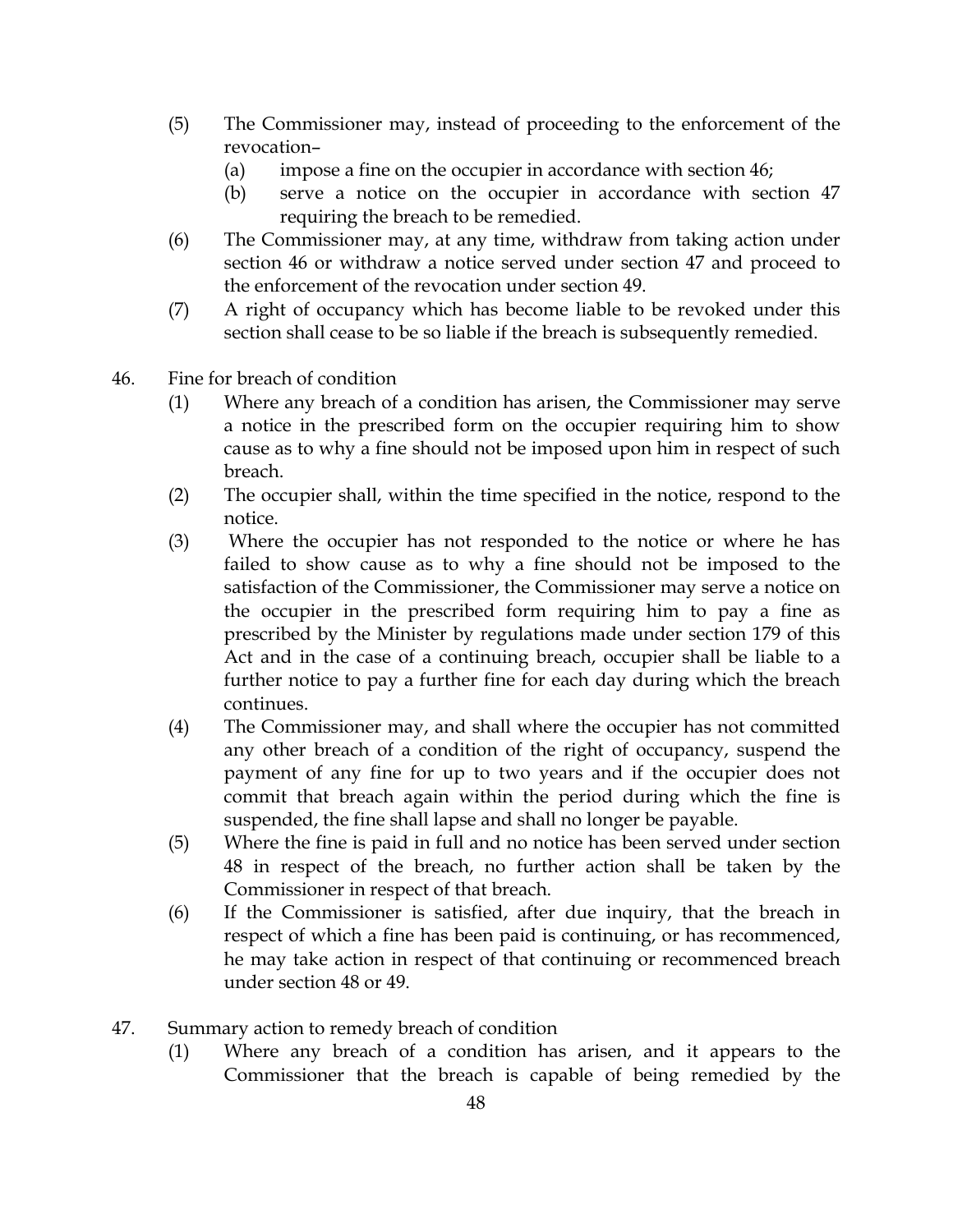occupier within a reasonable time, he may serve a notice in the prescribed form on the occupier specifying the action required for remedying the breach and requiring the occupier to take any action within the time specified in the notice.

- (2) The occupier on whom a notice under this section is served shall be responsible for the compliance with that notice.
- (3) Where a notice served under this section is complied with, no further action shall be taken by the Commissioner in respect of that breach.
- (4) Where it appears to the Commissioner that the notice has not been complied with or that the breach in respect of which the notice was served is continuing or has recommenced, he shall proceed with the enforcement of the revocation of the right of occupancy in accordance with section 49.
- 48. Action to enforce revocation for breach of condition
	- (1) Where the Commissioner is satisfied that–
		- (a) a notice served under section 47 has not been complied with; or
		- (b) the breach of condition is so serious and of far-reaching consequences that–
			- (i) it would not be practicable for the occupier to remedy that breach within a reasonable time; or
			- (ii) the occupier has demonstrated a clear unwillingness to comply with the conditions of the grant of the right of occupancy made to him;
		- (c) there has been an attempted disposition of a right of occupancy to a non-citizen contrary to this Act and any other law governing the disposition of a right of occupancy to a non-citizen;
		- (d) the land the subject of the right of occupancy has been abandoned for not less than two years;
		- e) where the right of occupancy is of land of an area of not less than five hundred hectares, not less than eighty per centum of that area of land has been unused for the purpose for which the right of occupancy was granted for not less than five years;
		- (f) there has been a disposition or an attempt at a disposition which does not comply with the provisions of this Act;
		- (g) any rent, taxes or other dues remain unpaid six months after a written notice in the prescribed form was served on the occupier and subsection (8) of section 33 does not apply to the occupier, he shall–
			- (i) serve a notice of revocation in the prescribed form on the occupier;
			- (ii) cause a copy of that notice to be served on all persons having an interest in the land; and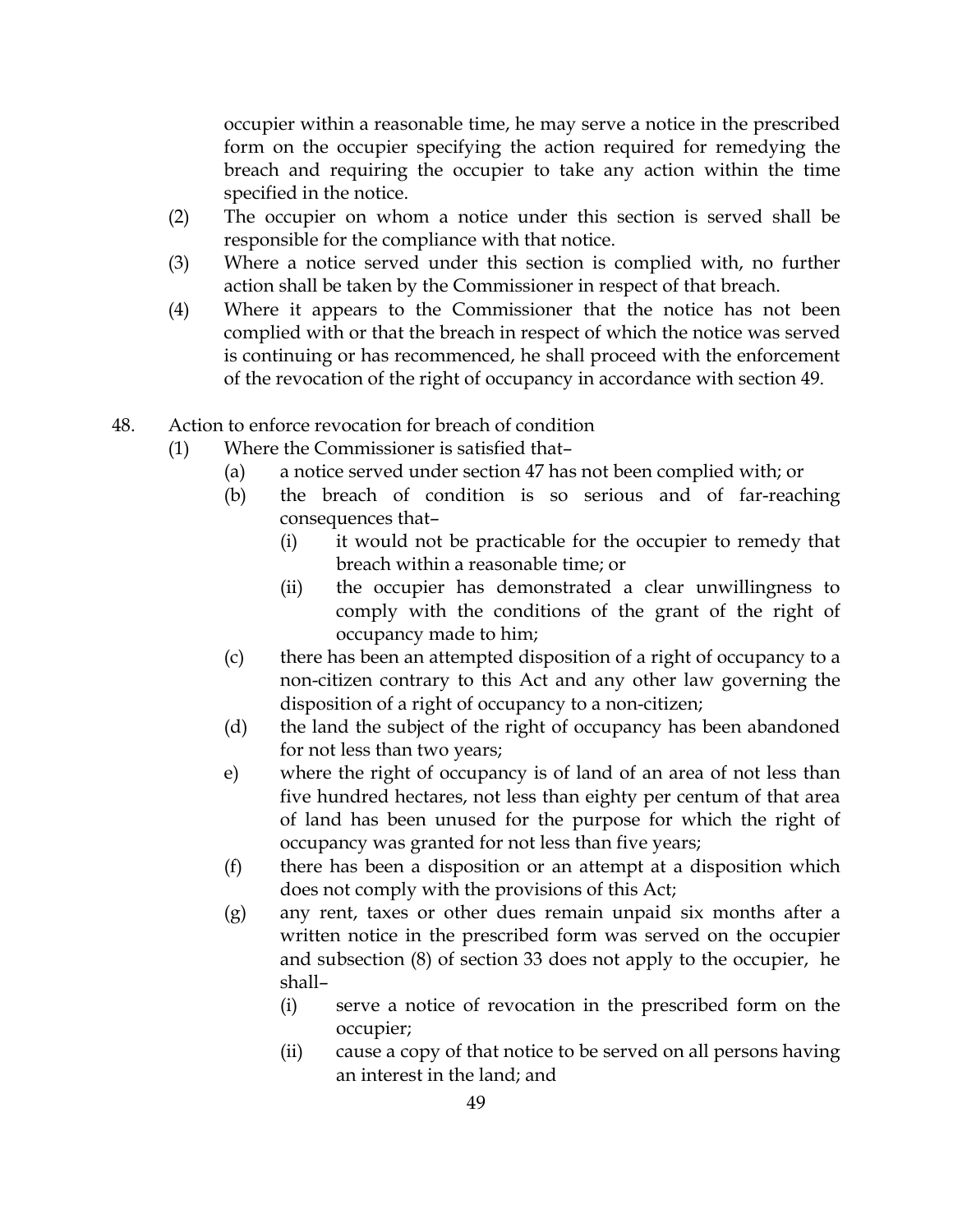- (iii) notify the Registrar of the service of the notice which shall be recorded in the Land Register.
- (2) A notice of revocation shall, subject to the provisions of this section, take effect ninety days after it has been served on the occupier.
- (3) As soon as the notice of revocation has come into effect the Commissioner shall recommend to the President to revoke the right of occupancy.
- 49. Revocation and its effects
	- (1) As soon as the President approves a revocation under section 48(3) of this Act, the Commissioner shall cause it to be published in the Gazette and in one or more newspapers circulating in the area where the land the subject of the revocation is situate a notification of that revocation.
	- (2) Upon the approval of the revocation by the President–
		- (a) the right of occupancy to which it refers shall determine immediately and without further action;
		- (b) all derivative rights, created out of the right of occupancy which has determined shall determine immediately and without further action;
		- (c) all rights and interests in the land the subject of the right of occupancy shall revert to the President and the same shall be registered in the Land Register;
		- (d) subject to subsection (3), all unexhausted improvements shall vest in the President without further action;
		- (e) any rent, taxes or other dues owing to the Government arising out of or attributable to the grant of the right of occupancy shall be extinguished;
		- (f) all proceedings relating to the right of occupancy or the land the subject of the right of occupancy which were or could have been commenced against the occupier and all proceedings which were or could have been commenced against any person, other than the Commissioner, by the occupier shall be taken over by the Government and thereafter shall be pursued against or by the Government as the case may be; provided that in any case in which the Government is a defendant, the Government may join the former occupier as a co-defendant and shall have a right to call upon or take any action which may be necessary to compel the former occupier to pay any damages or costs which may be awarded against the Government in such a case.
	- (3) There shall be payable to the former occupier whose right of occupancy has been revoked compensation which shall equal the value of unexhausted improvements made in accordance with the terms and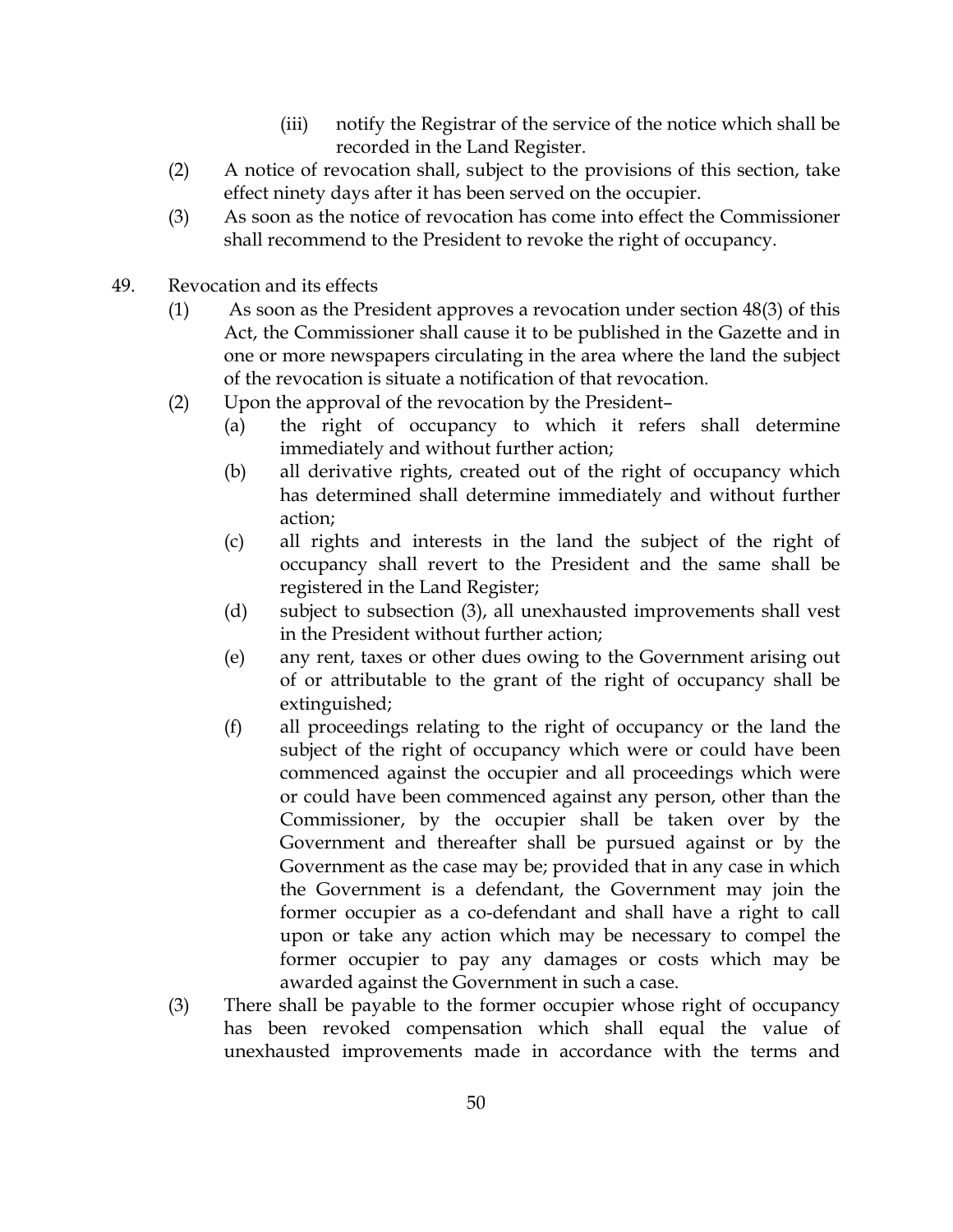conditions of the right of occupancy on the land at the time of the revocation less–

- (a) the costs to the Government of any proceedings for or taken in connection with the revocation;
- (b) any rent, taxes and dues together with any interest on the rent, taxes and dues which were owned to the Government immediately before the revocation;
- (c) any sums owed by the former occupier, or by the Government as a consequence of the revocation, to any person claiming a derivative right to the land through the former occupier;
- (d) any monies which the Government is obliged to spend or which it is reasonably necessary for the Government to spend to repair any damage to the land or any building on the land or to any contiguous land or to any persons lawfully occupying and using the land or any contiguous land as a result of any act or omission to act by the former occupier during his occupation, whether that act or omission to act was lawful or not;
- (e) any other expenses which the Government incurs or may reasonably anticipate incurring as a result of or on account of the revocation.
- (4) Where, as a result of any calculation undertaken under subsection (3), the former occupier owes the Government any money, the Commissioner shall serve a notice on that person demanding that money from that person within fourteen days of the service of the notice and if at the expiry of that period, that money has not been paid, an action may be commenced in the court in accordance with this Act to recover that money as a civil debt owned to the Government.
- (5) The Commissioner may grant any relief including the payment of any sums of money which appear to him to be fair and reasonable to any person claiming a derivative right under the right of occupancy which has been revoked but no relief or sums of money shall be granted to any person who has contributed to or participated in or benefited from, directly or indirectly, any act or omission to act, the doing or not doing of which is the reason or one of the reasons for the revocation of the right of occupancy.
- 50. Summary proceedings for recovery of rent
	- (1) Subject to the provisions of this section but without prejudice to any other remedy for the recovery of rent and interest payable under section 33, where any person who is liable for rent for a right of occupancy granted under this Act fails to pay such rent or any instalment thereof on the due date, an authorised officer may serve or cause to be served on such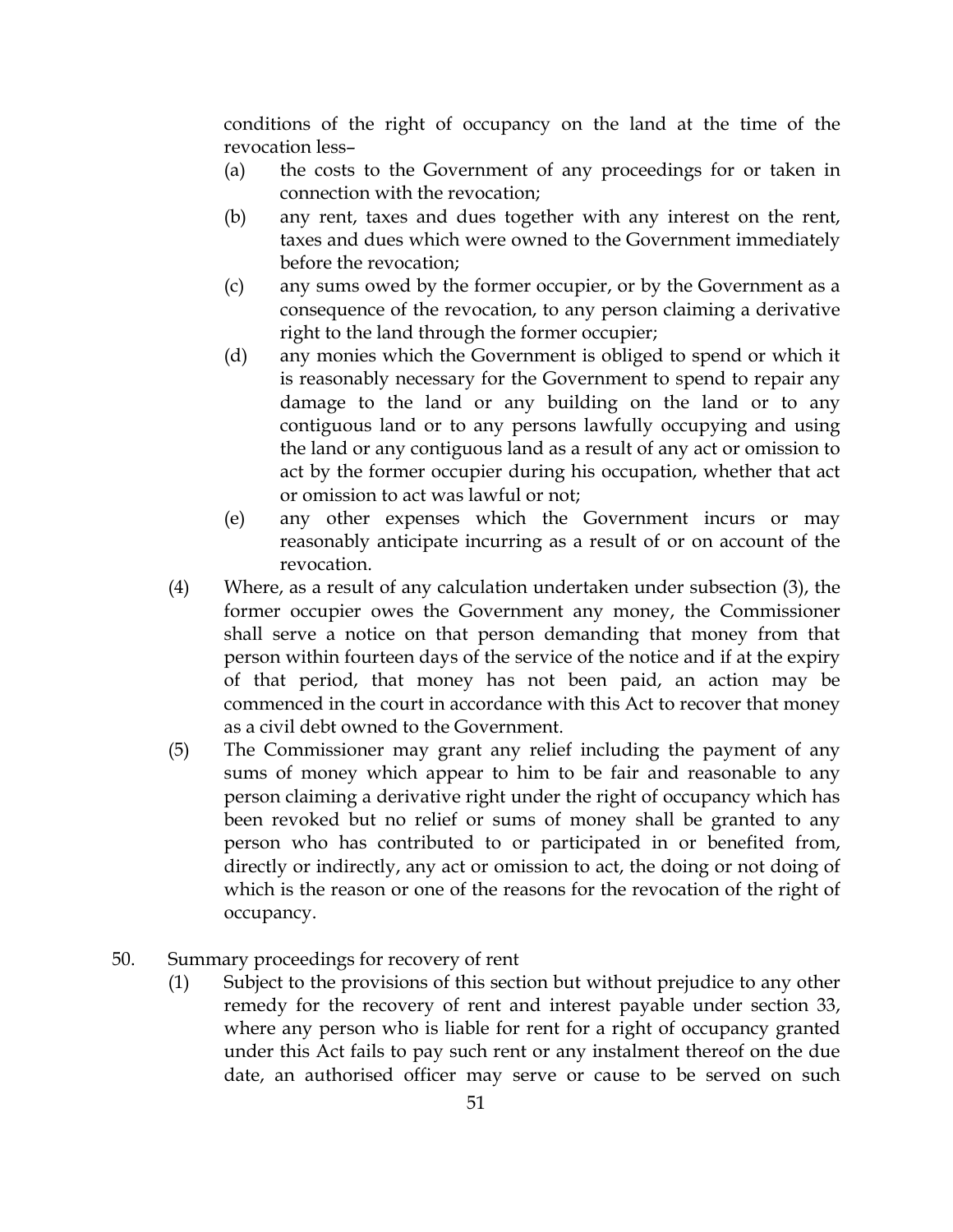person, a written notice calling upon such person to pay such rent or instalment, together with interest, if any, within fourteen days of the service of the notice and, if at the expiration of such period of fourteen days, the rent of instalment and interest, if any, has not been paid, the authorised officer may cause a copy of the notice to be filed in the court having jurisdiction within the area in which the land to which the right of occupancy relates is situate, and upon such copy being so filed, it shall be deemed to be a decree passed by such court against the person to whom the notice is addressed for payment by him to the President of the amount specified in such notice as being due from him together with such interest thereon at the court rate from the date on which such notice is so filed till payment and such decree may be executed by the court on the application made ex parte by the authorised officer, either by the issue of a warrant or in any other manner in which a decree passed by such court may be executed, and the court shall have jurisdiction to execute such decree notwithstanding that the amount involved may exceed the pecuniary jurisdiction of the district court.

- (2) An application under this section shall be accompanied by–
	- (a) a copy of the demand containing a certificate by the person who served the same stating the time and place of service and the person on whom it was served;
	- (b) a certificate by the authorised officer of the amount due and owing, and upon production thereof such civil magistrate aforesaid shall have jurisdiction to grant such summary warrant, and it shall be executed in all respects as though it were both a warrant of attachment and a warrant of sale issued out of the court of such magistrate.
- (3) The notice required to be served under subsection (1) shall be served either by delivering a copy thereof to the person to whom it is addressed or by leaving a copy thereof at his usual place of residence or business or by publishing such notice in such newspaper or newspapers as the authorised officer may determine.
- (4) In this section "authorised officer" means the Commissioner for Lands and such other person as he may appoint in writing in that behalf.
- 51. Abandonment of land held under a right of occupancy
	- (1) Land held for a right of occupancy shall be taken to have been abandoned where one or more of the following factors are present–
		- (a) the occupier owes any rent, taxes or dues in respect of the land and has continued to owe such rent, taxes or dues or any portion of them for not less than five years from the date on which any rent, taxes or dues or any portion thereof first fell to be paid;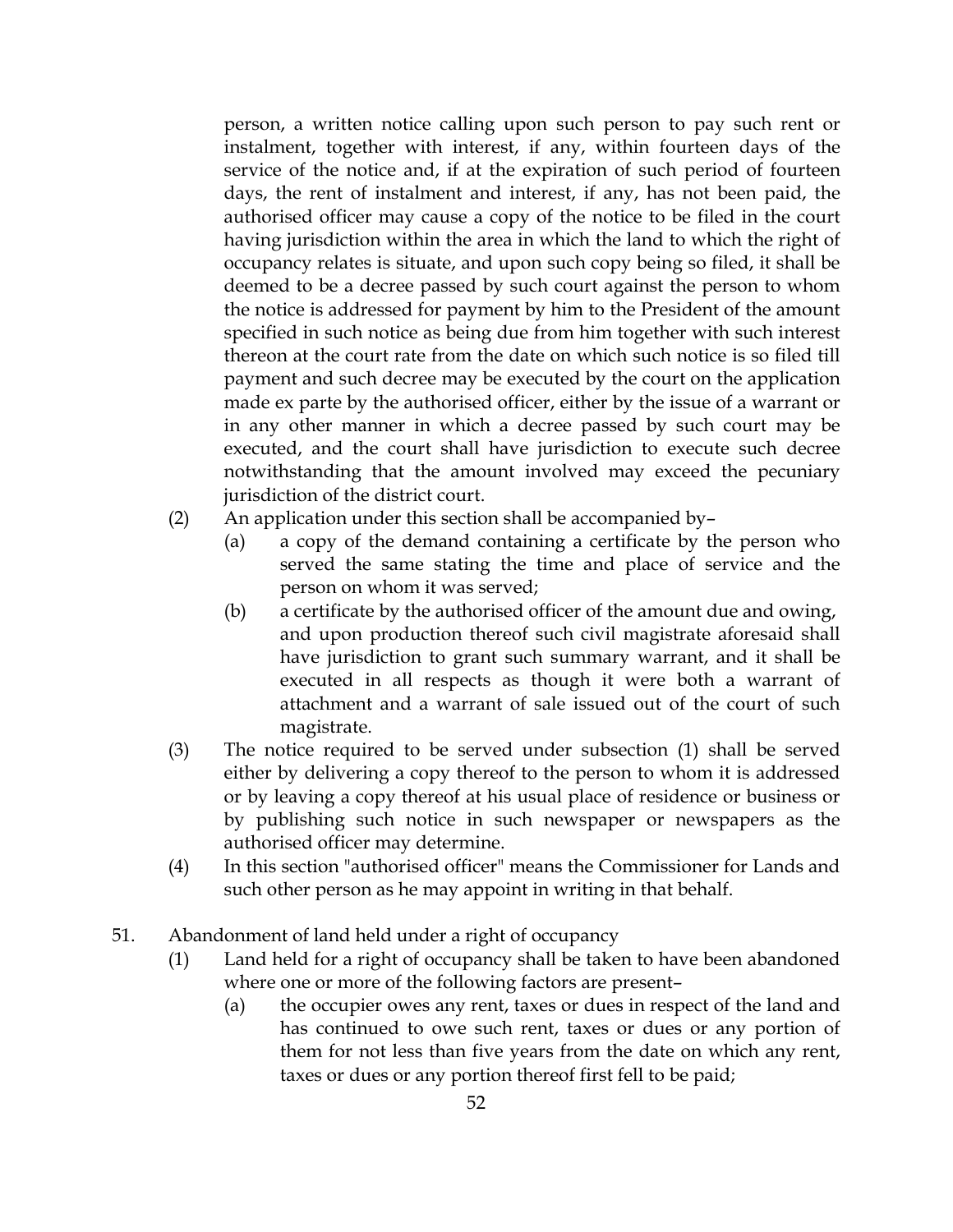- (b) the occupier has left the country without making any arrangement for any person to be responsible for the land and for ensuring that the conditions subject to which the right of occupancy was granted are complied with and that occupier has not given any appropriate notification to the Commissioner;
- (c) any building on the land has failed into a state of such disrepair that it has become a danger to the health and safety of any person occupying that building for any lawful purpose or a neighbour to the occupier;
- (d) persons with no apparent lawful title so to do are occupying or using the land or any buildings on the land and one or more of those persons or a person from a community which contains one or more such persons have so occupied or used the land or any building on the land for a period of not less than two years immediately preceding the date on which in accordance with this section, the Commissioner publishes a notice of abandonment in the Gazette;
- (e) by reason of the neglect of the land, the land is–
	- (i) no longer capable, without significant expenditure and remedial work, of being used for productive purposes; or
	- (ii) suffering serious environmental damage.
- (2) Where it appears to the Commissioner that any land has been abandoned, he shall publish in the Gazette and in a newspaper circulating in the area where the land is situate a notice of abandonment which shall–
	- (a) state the location of the land;
	- (b) state the boundaries of the land;
	- (c) set out briefly the grounds on which the Commissioner intends to rely in determining that the land has been abandoned;
	- (d) state the time, being not less than sixty days from the date of the publication of the notice, within which any person claiming to have an interest in the land may show cause why the land should not be declared to be abandoned.
- (3) Where the Commissioner after considering any representations received abandoned, the Commissioner shall issue in the prescribed form, a declaration of abandonment and shall send a copy of that declaration to the occupier of the land at his last known place of abode or last known address.
- (4) Proceedings to revoke a right of occupancy under section 49 in respect of land which has been declared abandoned under subsection (3) shall be commenced forthwith.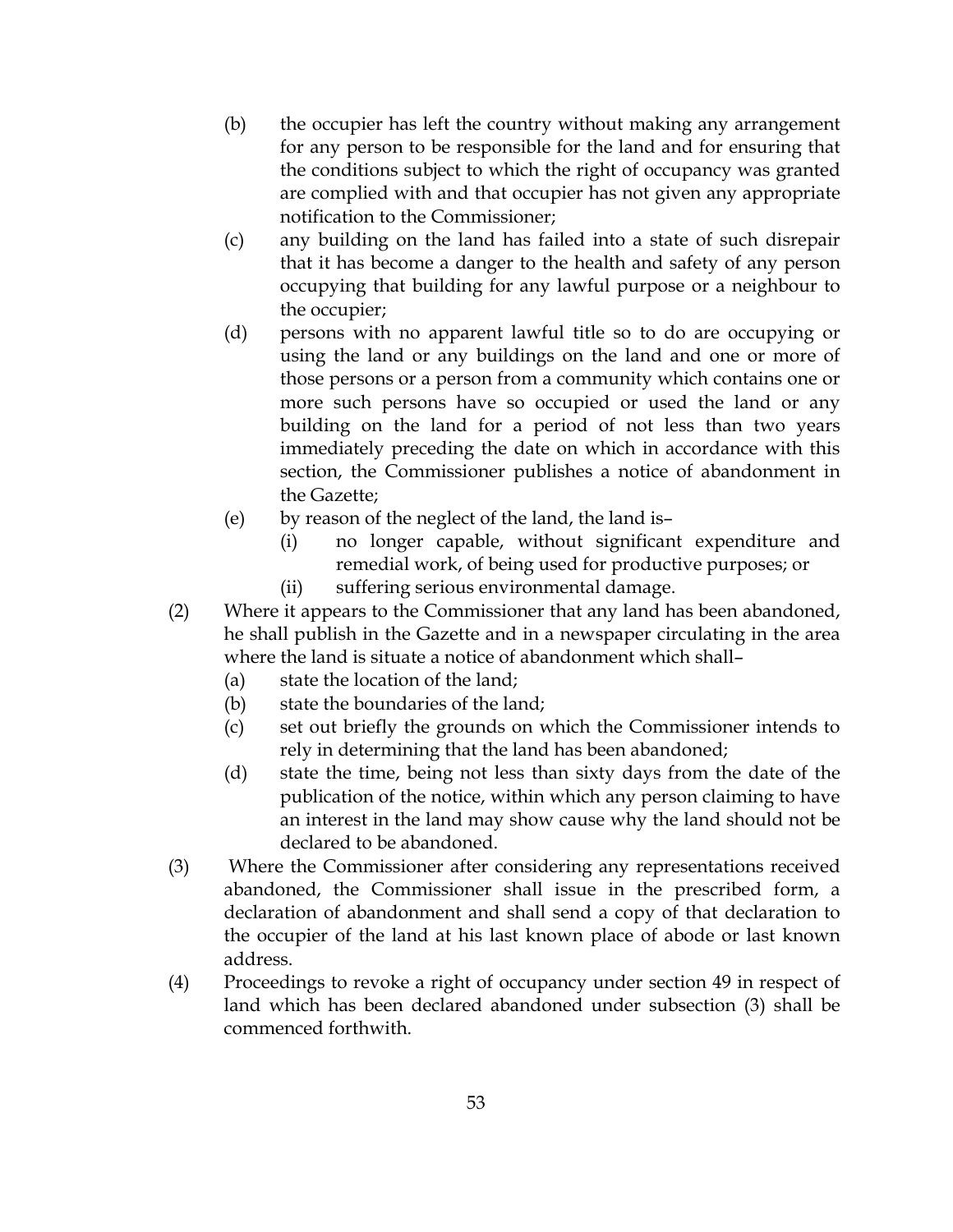(5) Where any person claiming to have an interest in land shows cause that the land is not abandoned, the Commissioner if satisfied as such shall take no further action.

### SUBPART 5 AUCTIONS OF RIGHT OF OCCUPANCY (s 52)

- 52. Auction of and tenders for rights of occupancy
	- (1) The Minister may, after considering the advice of the Commissioner, direct that any portion of general land be made available for development through a right of occupancy by means of–
		- (a) an auction; or
		- (b) a process of tendering for the land.
	- (2) The Minister shall make regulations governing the holding and conduct of an auction and the process of tendering for land.

# PART VII CONVERSION OF INTERESTS IN LAND (ss 53-60) SUBPART 1 VALIDATION OF INTERESTS IN GENERAL LAND (ss 53-55)

- 53. Validation of certain dispositions completed before the coming into operation of this Act
	- (1) This section applies to any disposition of a right of occupancy or of an interest in land held under customary tenure or any other form of informal tenure, wheresoever the land in respect of which the disposition has taken place is located, where the parties to that disposition–
		- (a) should have but did not obtain a grant of approval from the Commissioner or other relevant authority;
		- (b) applied for a grant of approval but notwithstanding the refusal of approval, carried out that disposition, where the disposition has been completed before the coming into operation of this Act.
	- (2) A person who is occupying land which he has obtained under or as a consequence of a disposition to which subsection (1) applies, shall by virtue of this section be deemed to be in lawful occupation of that land for a period of six years from the date of the commencement of this Act or any longer period which the Minister, after seeking and taking account of the advice of the Commissioner shall by order published in the Gazette determine and may, within two years from the date of the commencement of this Act or any later date, being earlier than the period of six years or any longer period referred to in this subsection for which this occupation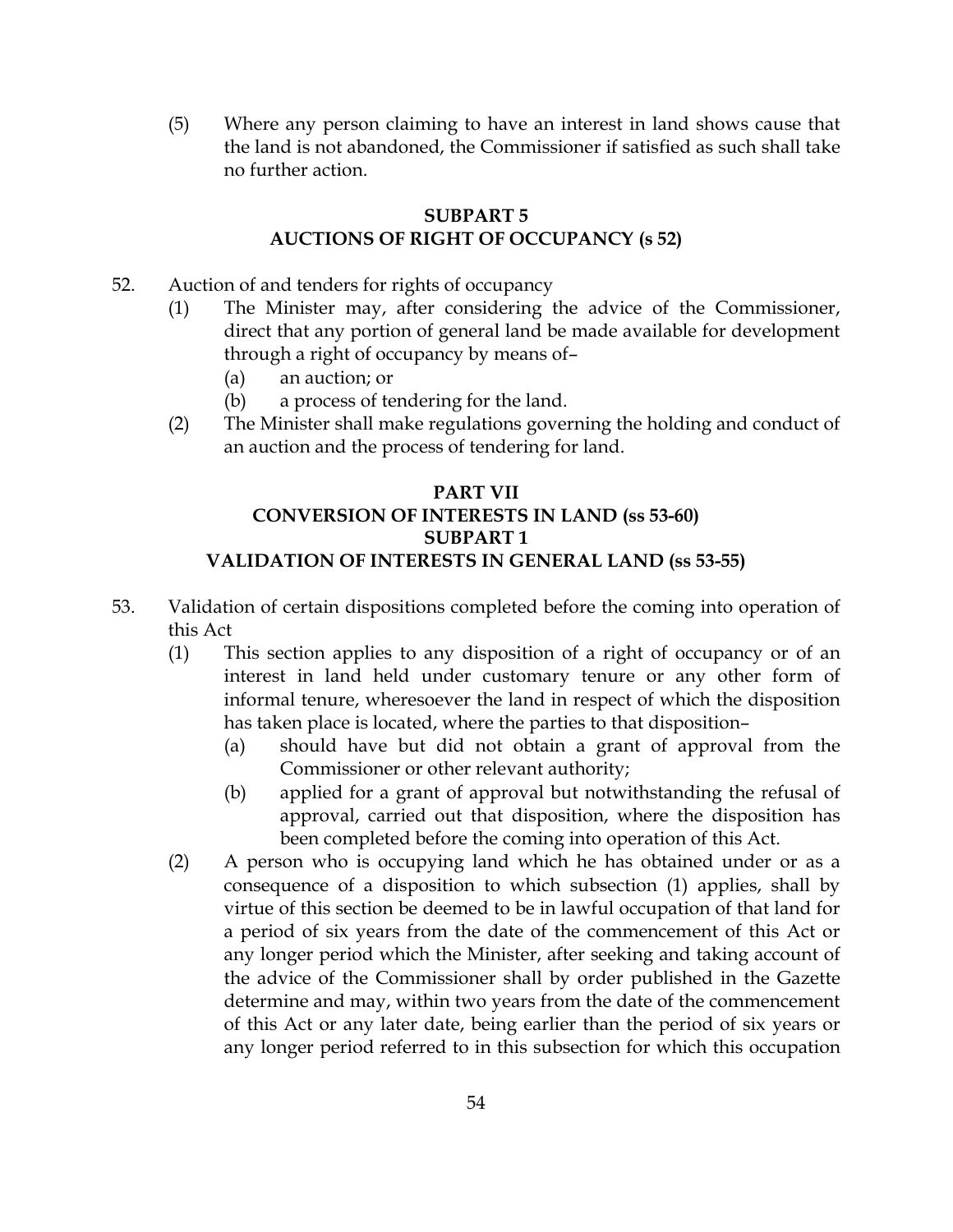is lawful, as the Minister may, by order, prescribe, apply to the Commissioner for a certificate of validation of that occupation.

- (3) An application for a certificate of validation shall be made–
	- (a) on a prescribed form;
	- (b) accompanied by the prescribed fee;
	- (c) signed by the applicant or his duly appointed representative or agent;
	- (d) accompanied by any other information which may be prescribed or which the Commissioner may require.
- (4) The Commissioner shall, on being satisfied that–
	- (a) the provisions of subsection (3) have been complied with; and
	- (b) the provisions of paragraph (d) of subsection (2) of section 41 do not apply to the applicant, issue a certificate of validation to the occupier in the prescribed form.
- (5) Where the occupation which is validated by a certificate of validation is an occupation which was commenced after a disposition which purported to transfer a right of occupancy in the occupied land to the person who has obtained a certificate of validation or his predecessor in title, the receipt by the occupier of a certificate of validation shall entitle that person to apply for and obtain a right of occupancy for a period of not less than thirtythree years.
- (6) Where the occupation which is validated by a certificate of validation is an occupation which was commenced by a transaction which purported to be a lease or sub-lease of the occupied land to the person who has obtained a certificate of validation or his predecessor in title, the receipt by the occupier of a certificate of validation shall operate–
	- (a) as a grant of consent for a lease or, as the case may be, a sub-lease for a term of the same length as the lease which is being validated, retrospective to the date when the lease or, as the case may be, sublease in fact commenced whether that lease or, as the case may be, sub-lease, was in writing or not;
	- (b) where the lease was granted out of an interest in land which is by this section validated as a right of occupancy for thirty-three years, and was for a period longer than thirty-three years, the validation of that lease shall operate to reduce the term to thirty-three years less ten days;
	- (c) to bring the lease, other than a lease created out of customary tenure, within the provisions of the Registration of Documents Act Cap. 117\*, or where the land out of which the lease or sublease has been created is held for a right of occupancy registered under the Land Registration Act Cap. 334\*, under the provisions of that Act.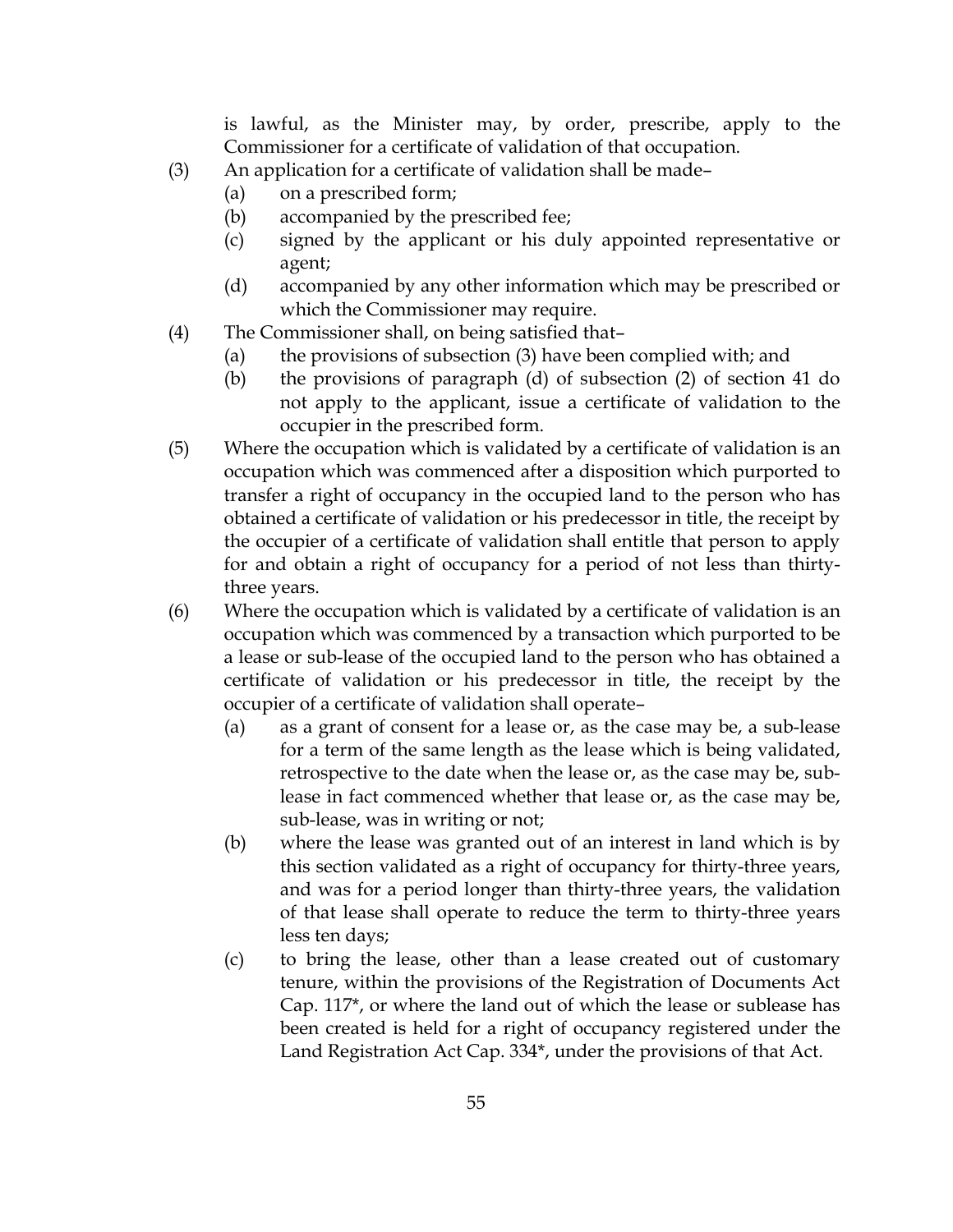- (7) Where the occupation which is validated by a certificate of validation is an occupation which was commenced as a result of a subdivision of land in favour of the person who has obtained a certificate of validation or his predecessor in title, the receipt by the occupier of a certificate of validation shall operate as a permission lawfully to occupy that subdivided land with any development on it which has been constructed during the period of occupation which is validated without the requirement to obtain any other permissions or consents under any other law for that subdivision or development on it; except that such permissions and consents shall be required for any subdivisions or developments on the land which commence after the commencement of this Act.
- (8) Where the disposition for which a certificate of validation is issued was a purported mortgage, charge or lien on the land, the issue of a certificate of validation to the lender, charge or holder of the lien shall operate–
	- (a) as a grant of approval for the mortgage, charge or lien;
	- (b) to bring that mortgage or charge, not being a customary mortgage or charge, within the provisions of the Registration of Documents Act Cap. 117\*, or where the mortgage was of an interest in land registered under the Land Registration Act Cap. 334\*, under the provisions of that Act.
- (9) Where the occupation or transaction which is to be validated by a certificate of validation is an occupation or transaction which cannot with any certainty be related to any of the legal transactions referred to in subsections (5) to (8) or which was commenced as a result of a transaction governed by customary law, the Commissioner shall, after an investigation of the incidents of the occupation and any transactions relating to them of the land and taking any advice on customary law which he considers necessary, classify that transaction into one of the categories referred to in subsections (5) to (8) and issue a certificate of validation accordingly.
- (10) Where a person has received a certificate of validation under subsections (5) to (9), he may pursue any action which may be required to obtain or register or otherwise perfect the interest in land referred to in those subsections and until he does so take any action referred to in this subsection, the interest in land which he has obtained through a certificate of valuation shall not be capable of being the subject of any disposition.
- 54. Effect of non-application for certificate of validation
	- (1) Where a person who occupies land under a disposition to which section 53 applies does not comply with that section immediately before the termination of the date referred to in that section or any later date which the Minister may prescribe, the interest by which the land was occupied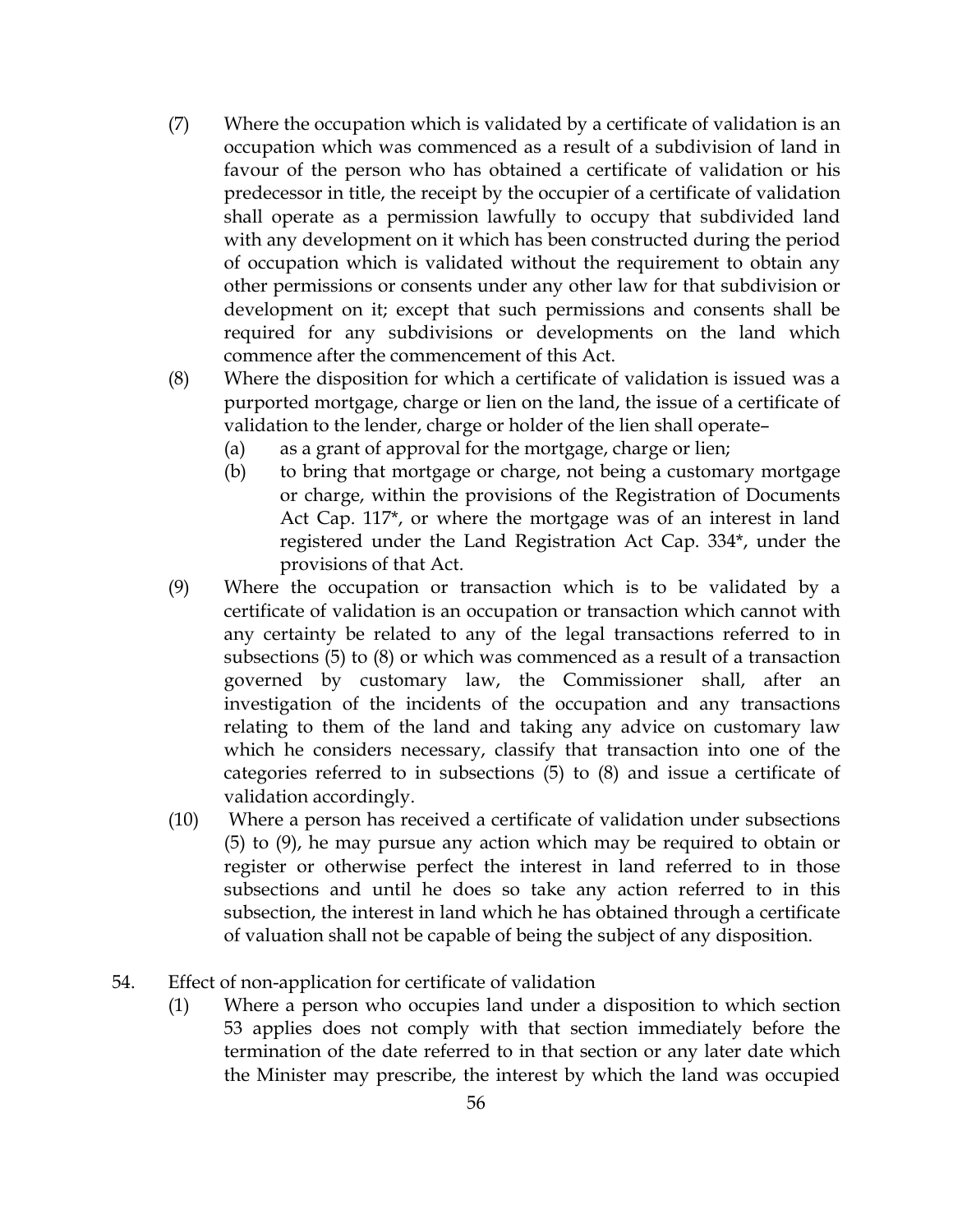by that person shall be deemed to be a licence, valid and irrevocable until the end of the period of six years referred to in section 53, without prejudice to any derivative rights which that person may have created during his occupation and which have been validated by a certificate of validation issued under section 53.

- (2) At any time before the end of the period for which the licence referred to in subsection (1) is valid and irrevocable, the occupier under that licence may apply for a right of occupancy or as the case may be a lease and the provisions of sections 24 to 52 shall apply to that application as if it were an application for a right of occupancy or as the case may be an application for the disposition of a lease under sections 24 to 52.
- (3) Where an occupier to which this section applies is refused a right of occupancy or a lease, he shall be entitled to compensation for the value of the unexhausted improvements on the land.
- 55. Validated derivative rights where certificate of validation not applied for
	- (1) Where a person who occupies land under an irrevocable licence created under the provisions of section 54 is granted a right of occupancy as a result of an application for a right of occupancy under subsection (2) of section 54, any derivative right in that land validated under and in accordance with the provisions of sections 53 to 57 shall be held to be that right of occupancy.
	- (2) Where a person who occupies land under an irrevocable licence created under the provisions of section 54 is refused a right of occupancy, a lease validated under and in accordance with the provisions of sections 53 to 57 held of the interest in land which was by section 54 converted into an irrevocable licence, shall, at the expiry of the period of the irrevocable licence, be converted into a right of occupancy for the same term as the lease was granted for, but if that term was more than thirty-three years or the term was indeterminate or unclear, then the term of the right of occupancy shall be for thirty-three years.
	- (3) A validated derivative right of occupation created out of an interest in land which was, until it was converted into an irrevocable licence by the provisions of section 54, a derivative right, shall as from the date of the termination of the irrevocable licence, be held of the next superior holder of a validated derivative right of occupation, or, where there is no such person, the holder of a validated right of occupancy, or as the case may be, a right of occupancy granted under the provisions of section 53.
	- (4) The terms and conditions on which a validated derivative right of occupation shall be held under this section shall be as near as may the same as it was held of the unauthorised disposition immediately before the provisions of section 53 were applied to that unauthorised disposition;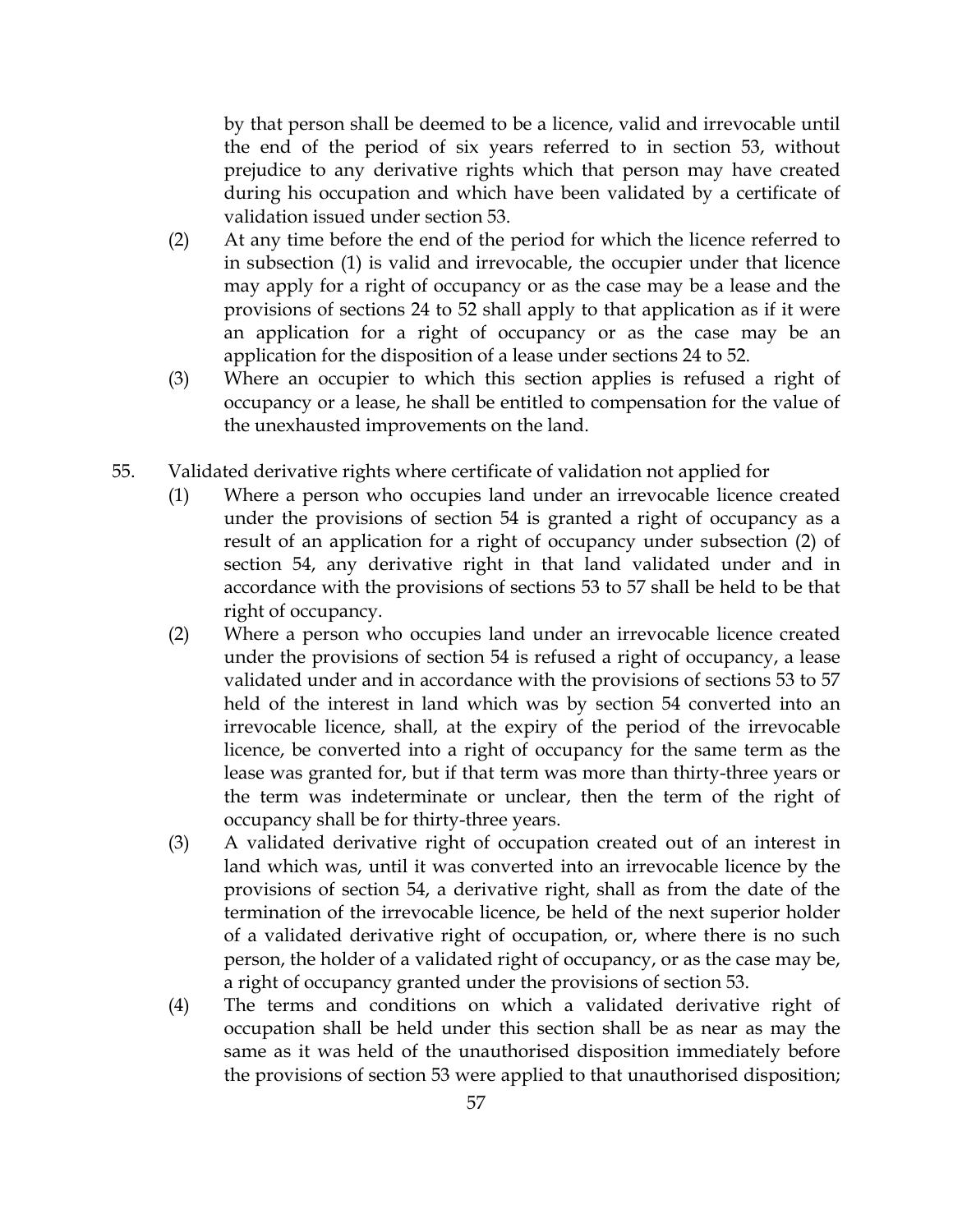except that any terms and conditions that conflict with or are inconsistent with any of the provisions contained in sections 61 to 166 of this Act shall not be valid.

- (5) Where the terms and conditions on which a validated derivative right of occupation is to be held of a person under this section are not clear or the parties cannot agree on them, either party or both of them may–
	- (a) refer the matter to a court for its decision; or
	- (b) request the Commissioner to assist the parties to reach an agreement on those terms and conditions.
- (6) Where any land or interest in land to which this section applies has been made the subject of one or more mortgages during any time prior to the application of section 53 to the land or any interest in the land which has come into being through an unauthorised disposition, and those mortgages have been validated in accordance with section 53, the following rules shall apply to determine the priority of those mortgages–
	- (a) where the mortgages have been registered under the Registration of Documents Act Cap. 117\*, their priority shall rank in accordance with the date of their registration;
	- (b) where two or more mortgages have been validated through the issuing of a certificate of validation, their priority between themselves shall rank in accordance with the date, recorded on the certificate of validation, of when those certificates were issued but after any mortgage referred to in paragraph (a);
	- (c) a mortgage registered under the Registration of Documents Act Cap. 117\*, shall rank before any validated derivative right of occupation irrespective of when those certificates were issued but after any mortgage referred to in paragraph (a);
	- (d) a mortgage validated by the issuing of a certificate of validation which was created before a derivative right of occupation validated by the issuing of a certificate of validation shall rank before that derivative right of occupation validated by the issuing of a certificate of validation shall rank before that derivative right of occupation irrespective of the date when the two certificates were issued.

#### SUBPART 2 REGULARISATION OF INTERESTS IN LAND (ss 56-60)

- 56. Application of sections 56 to 60
	- Sections 56 to 60 of this Act apply to land within the boundaries of any urban authority and to any land in a peri-urban area whether that land is within the boundaries of a village and is village land or not.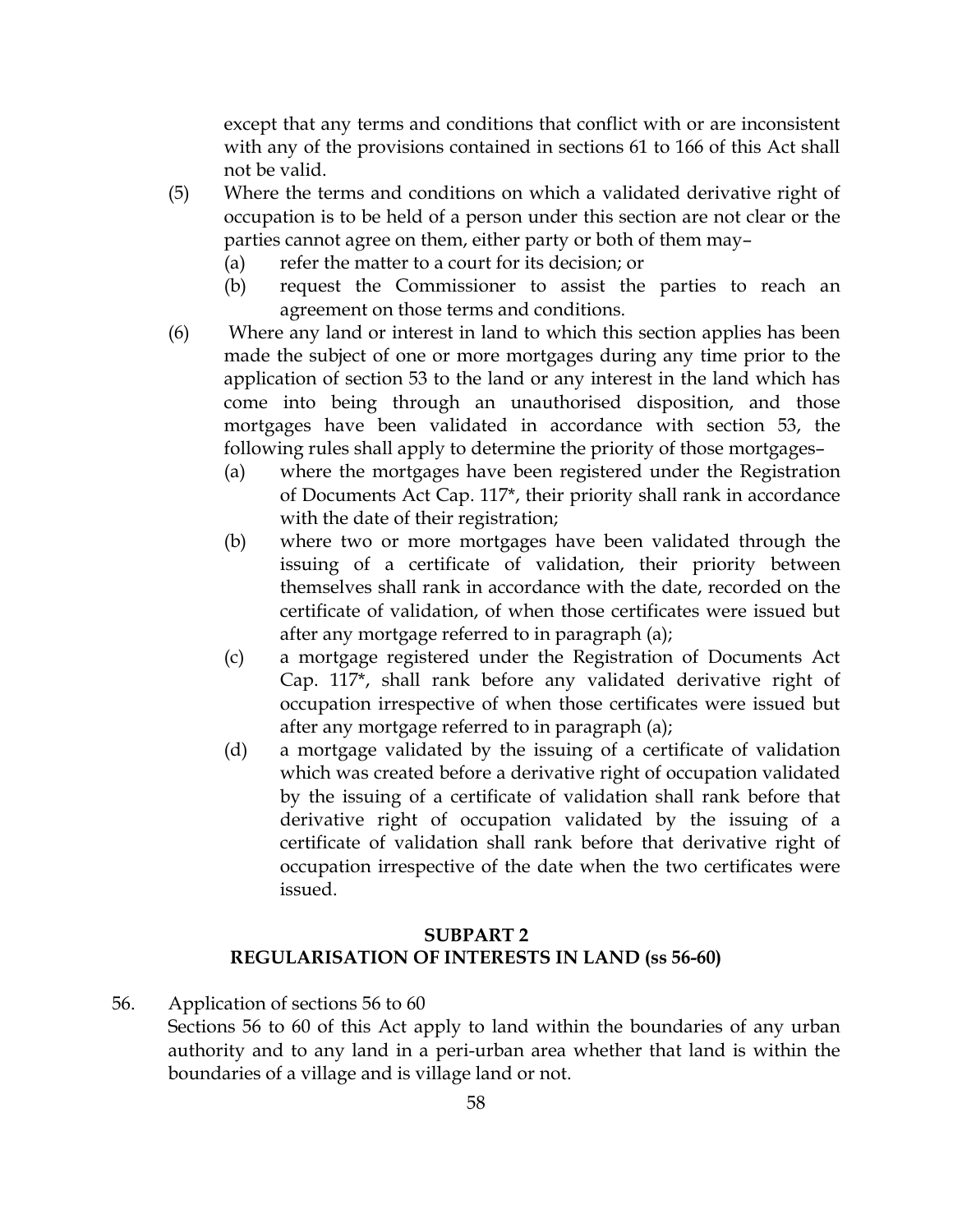- 57. Purpose of and criteria for declaring a scheme of regularisation
	- (1) The purpose of a scheme of regularisation is to facilitate the recording, adjudication, classification and registration of the occupation and use of land by those persons living and working in an area declared by sections 56 to 60 of this Act to be subject to a scheme of regularisation.
	- (2) The criteria to be taken into account in determining whether to declare a scheme of regularisation in any area are–
		- (a) Whether the area is used substantially for habitation in dwellings of their own construction or dwelling places adapted from buildings abandoned by their former occupiers by persons holding at the will or sufferance of a person having title to the land or as trespassers;
		- (b) whether a substantial number of persons living in the area appear to have no apparent lawful title to their use and occupation of land notwithstanding that they have paid for or are paying for the land they are occupying and manage the land in accordance with rules generally recognised within the area;
		- (c) whether the land, although part of an urban local authority is occupied under customary land law, where that customary land law is the law of one group of people living in the area;
		- (d) whether the area is a substantially built-up area;
		- (e) whether the area has been or is likely to be declared to be a planning area under the Town and Country Planning Act Cap. 355\*;
		- (f) whether the area has a substantial number of persons who have lived there for a substantial period of time so that the area is a well established and settled area from a social point of view;
		- (g) whether there is evidence that despite the lack of any security of tenure for the persons living in the area, a considerable number of such persons appear to be investing in their houses and businesses and attempting to improve the area through their own initiatives;
		- (h) whether a substantial number of people and community-based organisations within the area indicate that they wish to participate in a scheme of regularisation;
		- (i) such other criteria which may be prescribed or which the Minister considers relevant.
- 58. Determination of whether to declare a scheme of regularisation
	- (1) The Minister may, of his own motion or at the request of an urban authority or a village council within an urban or peri-uban area, either direct the Commissioner to consider, or appoint an inquiry under section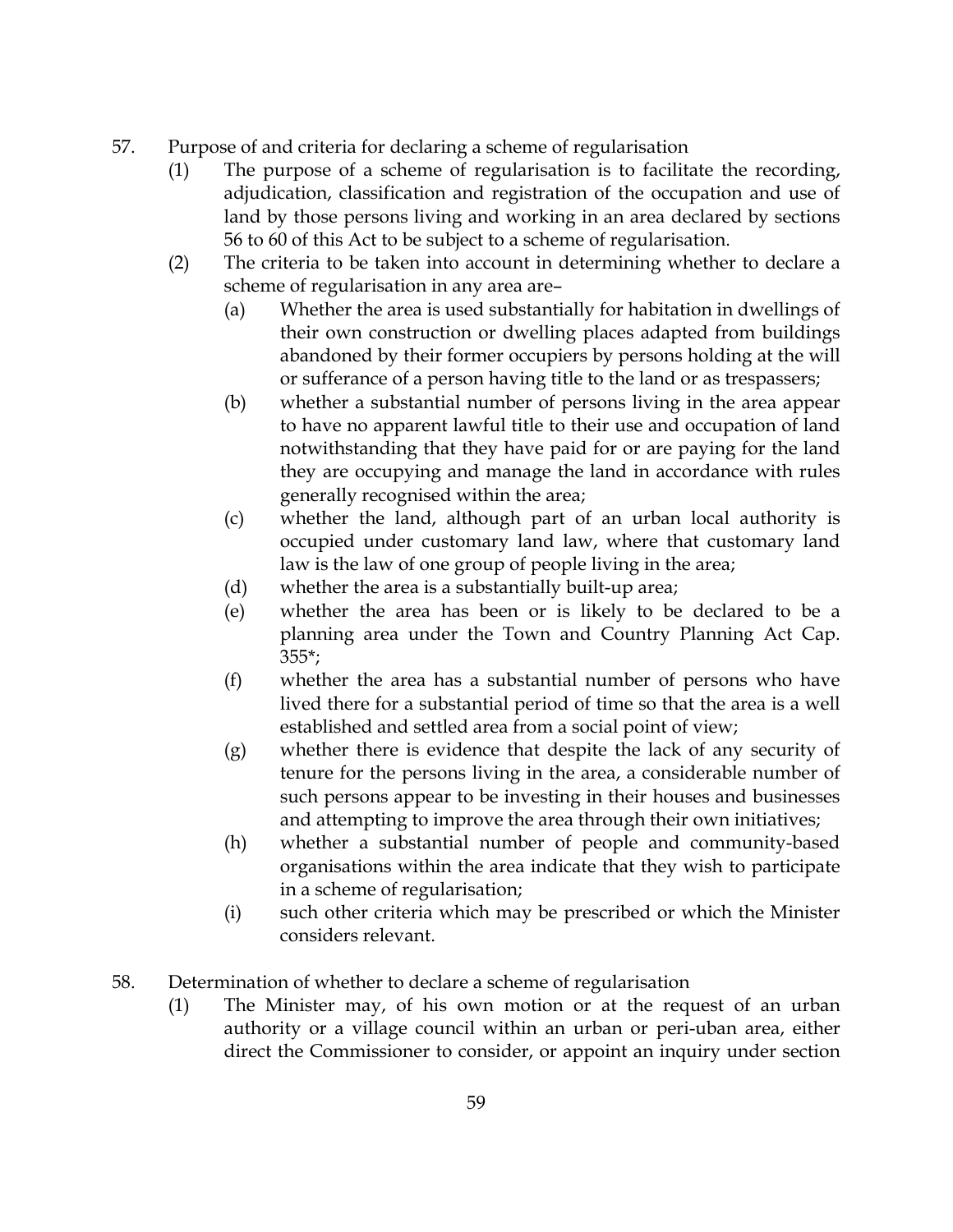18 to consider the question of whether any area to which sections 60 to 64 applies be declared to be an area of regularisation, shall–

- (a) cause to be convened one or more meetings in the area to explain to the residents of the area the nature and purpose of, and procedures to be followed in the declaration and implementation of a scheme of regularisation and to listen and take account of the views of the residents on the matter;
- (b) cause to be prepared a report on the existing state of land tenure in the area and the nature and basis of the tenure under which persons in the area occupy land in the area;
- (c) cause an estimate to be prepared to what will need to be undertaken, the time it will take and the costs to carry out a scheme of regularisation;
- (d) assemble any other information which the Commissioner considers necessary or which may be prescribed to enable a decision to be taken to proceed with a scheme of regularisation, and submit to the Minister a report based on the matters referred to in paragraphs (a) to (d) on whether a scheme of regularisation should be declared.
- (2) Where the Minister, after considering the report submitted to him under subsection (1) determines to proceed to declare a scheme of regularisation, he shall direct the Commissioner to cause to be prepared a draft of a scheme of regularisation.
- (3) Any preparation of a scheme of regularisation which is referred to in subsection (2) shall involve the urban authority within whose jurisdiction the proposed scheme area is or contiguous to whose area the peri-urban area is in which the proposed scheme area is and shall take account of any report prepared under this section.
- 59. Procedure for declaration of scheme of regularisation
	- (1) Where a draft scheme of regularisation has been prepared–
		- (a) a summary of the draft scheme of regularisation shall be published in at least one Kiswahili language newspaper circulating in the proposed regularisation area;
		- (b) the Commissioner shall give publicity to the substance of the draft scheme within the area of the draft scheme in a manner which is customary in that area of which is likely to bring that fact to the attention of people living in that area where the content of the draft scheme may be explained to those people and their views on the draft scheme may be obtained;
		- (c) the local authority referred to in subsection (4) of section 59 shall consider the draft scheme and send its comments to the Commissioner.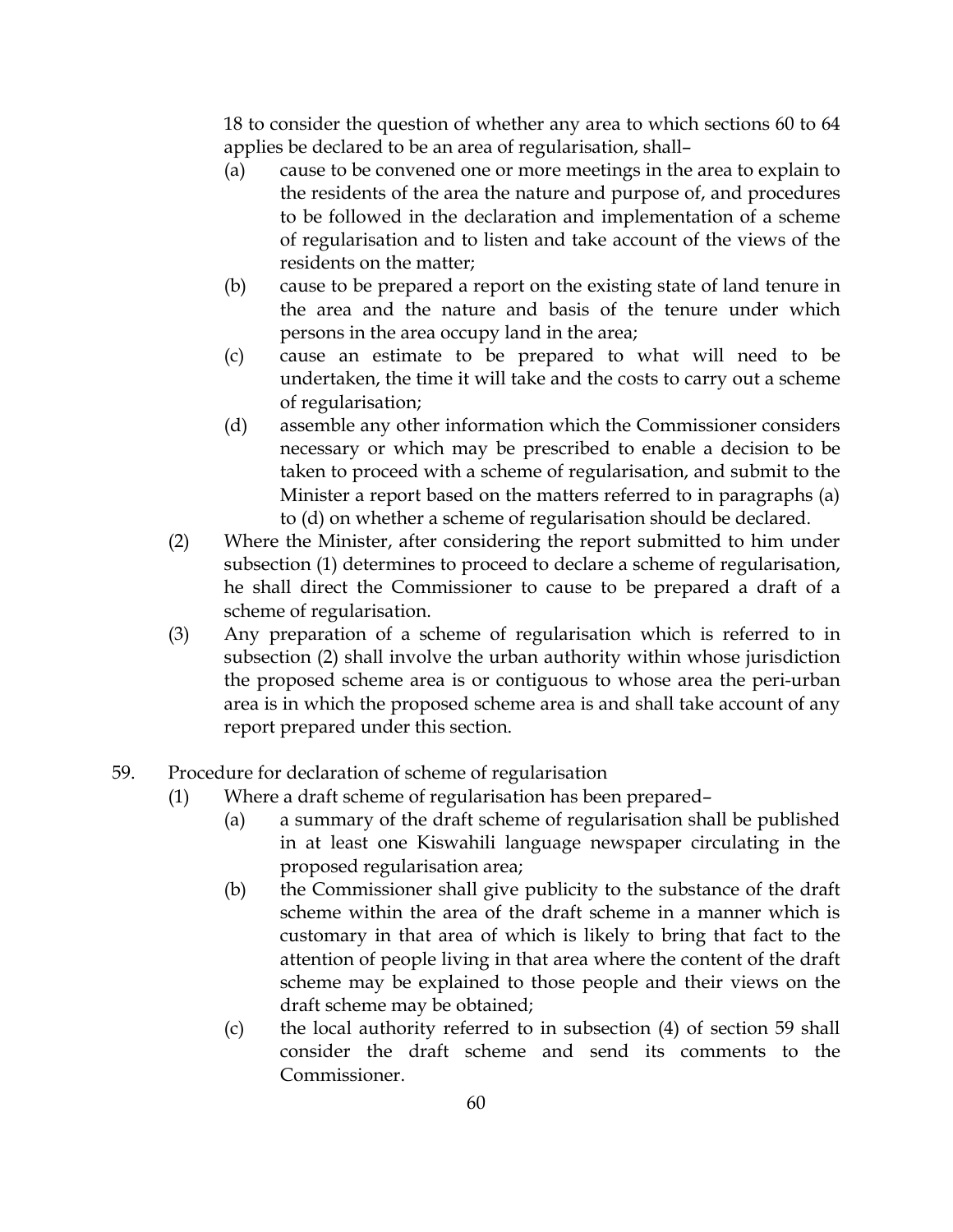- (2) Where a draft scheme will or is likely to involve the movement or relocation of people from their homes or places of work or the acquisition of land in the area or the redistribution of land or the readjustment of boundaries and areas of plots of land, the Commissioner shall serve a notice on every person occupying land affected or likely to be affected by any parts of that draft scheme and shall not reach any final conclusions on the draft scheme to which this subsection refers until all persons on whom a notice has been served who so desire it have had an opportunity of being heard on these proposals in the draft scheme.
- (3) A Commissioner shall, after considering the views of people in the area, the urban authority for the area or contiguous to the peri-urban area and any other persons who have submitted comments on the draft plan and the views of people to whom subsection (4) applies, if he considers it necessary or desirable to do so, revise the draft scheme and submit the revised draft scheme to the Minister.
- (4) A Commissioner shall give not less than fourteen days' notice of any public meeting at which any matter connected with a draft scheme is to be discussed and of the time by which any written or other submissions or representations may be made on the draft scheme.
- (5) The Minister may, after considering the draft scheme submitted to him by the Commissioner–
	- (a) approve the draft scheme and declare a scheme of regularisation by order published in the Gazette in terms of the draft scheme; or
	- (b) refer the draft scheme back to the Commissioner for further work in accordance with any directions which the Minister may give the Commissioner; or
	- (c) reject the draft scheme.
- (6) A scheme of regularisation declared by the Minister under this Act shall be deemed to be a scheme under the Town and Country Planning Act Cap. 355\*.
- 60. Content of scheme of regularisation
	- (1) A scheme of regularisation may contain all or any of the following matters, that is to say–
		- (a) arrangements for the survey, adjudication and recording of the interests in land claimed by those persons occupying land in the regularisation area, which arrangements shall be based, as far as is practicable, on the provisions of sections 48 to 58 of the Village Land Act, 1998, relating to adjudication of interests in land;
		- (b) arrangements for the readjustment of the boundaries of plots of land;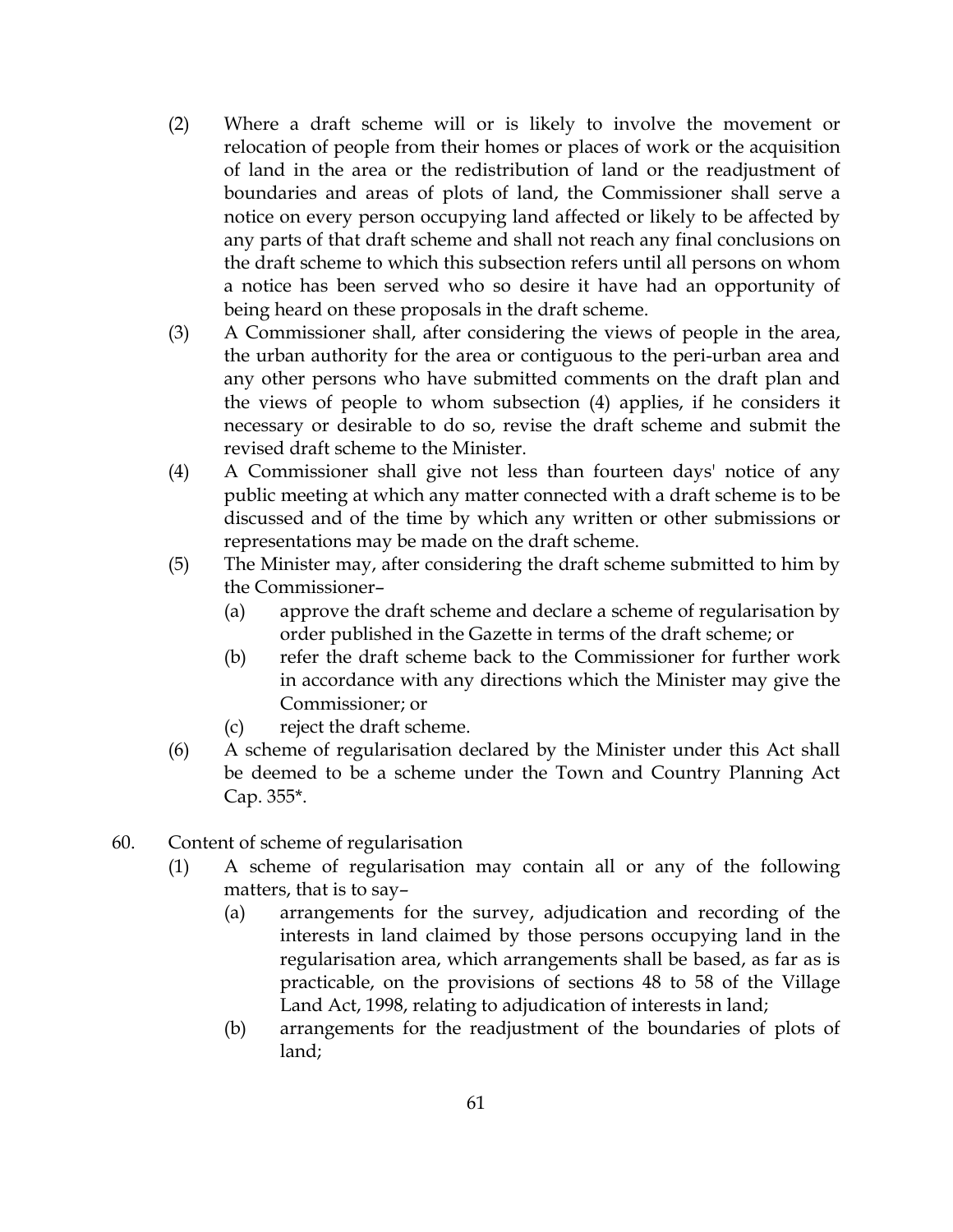- (c) arrangements, within the framework of the rights in land provided for under paragraphs (a) and (b), for the better planning and layout of the land, including the pooling, sharing and redistribution of rights in land;
- (d) arrangements for the involvement of the local authorities having jurisdiction in the regularisation area in the implementation of the scheme;
- (e) arrangements for the involvement of the people whose land is the subject of the scheme of regularisation in the implementation of the scheme;
- (f) arrangement for the assessment and payment of any compensation that may be payable in connection with the implementation of the scheme;
- (g) a budget for the scheme;
- (h) any other matters which may be prescribed.
- (2) The Commissioner shall be responsible for the implementation of a scheme of regularisation but he may, and if so directed by the Minister shall, delegate the whole or any part of the implementation of that scheme to the urban authority where the regularisation area is situate or, if in a peri-urban area, to the Village Council where the regularisation area is situate.
- (3) For avoidance of doubt, no scheme of regularisation under this section shall be implemented until–
	- (a) occupation and use of land by those persons living and working in the area declared by sections 56 to 60 have been recorded, adjudicated, classified and registered;
	- (b) the President has acquired existing rights and interests in terms of section 45 of the Town and Country Planning Act Cap. 355\*; and
	- (c) fair compensation is paid promptly for the rights and interests to be acquired by the President.

### PART VIII DISPOSITIONS AFFECTING LAND (ss 61-76) SUBPART 1 GENERAL PROVISIONS (ss 61-67)

- 61. Dispositions and dealings affecting land
	- (1) No right of occupancy, lease, or mortgage shall be capable of being disposed of or dealt with except in accordance with this Act, and any attempt to dispose of any right of occupancy, lease or mortgage otherwise than in accordance with this Act shall be ineffectual to create, extinguish,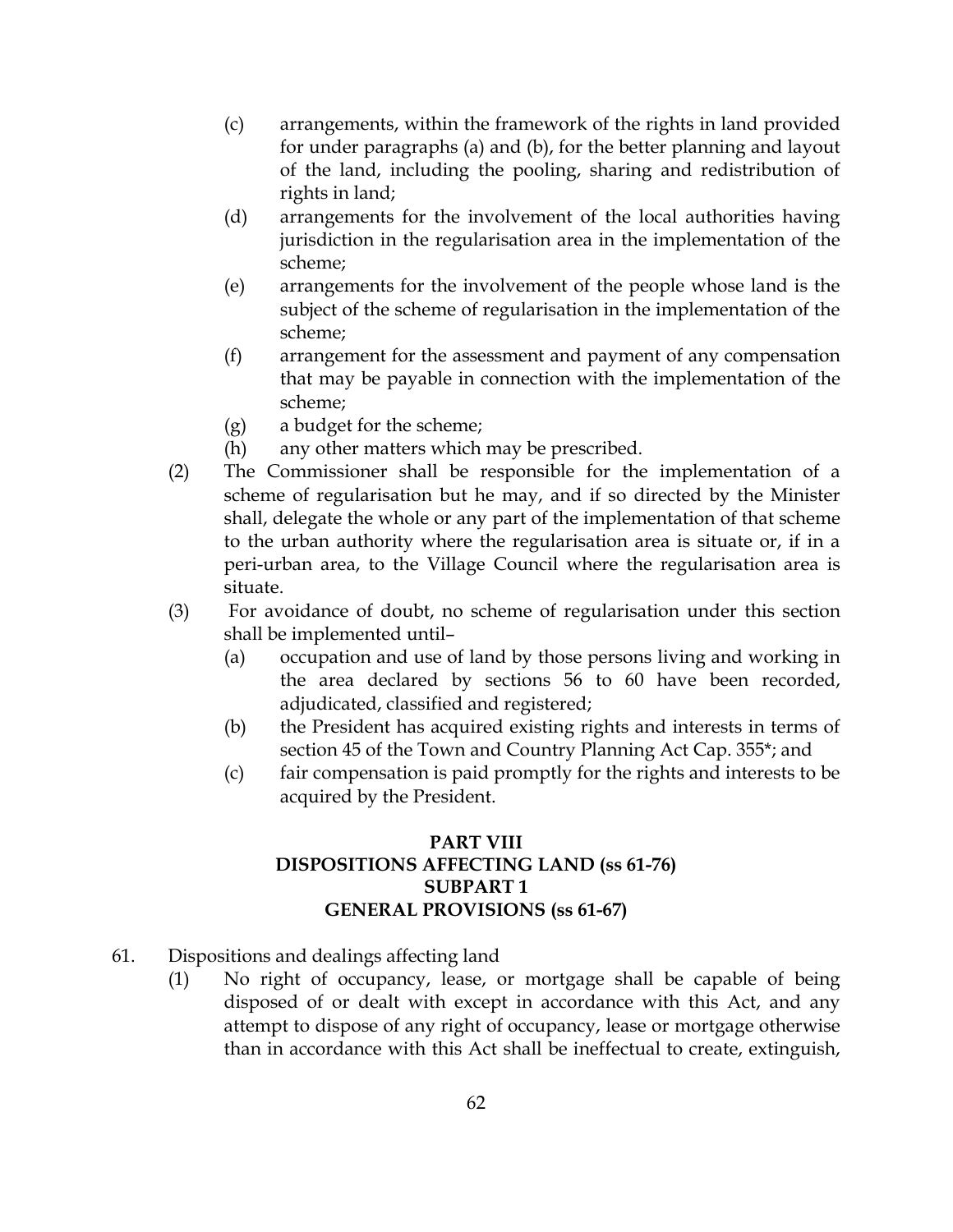transfer, vary or effect any right or interest in land, or in the right of occupancy, lease or mortgage.

- (2) The provisions of sections 61 to 166 of this Act shall not, unless otherwise expressly declared to do so, apply to a disposition of or dealing with land carried out and executed in accordance with customary law.
- (3) For avoidance of doubt dispositions of customary rights of occupancy shall be governed by customary law.
- 62. Instruments of disposition
	- (1) Every instrument effecting any disposition under this Act shall use any of the prescribed forms which is specified in relation to that disposition under this Act or any other law.
	- (2) No instrument effecting any disposition under this Act shall operate to sell or assign a right of occupancy or create, transfer or otherwise affect any right of occupancy, lease or mortgage until it has been registered in accordance with the laws relating to the registration of instruments affecting the land in respect of which the disposition has been made.
	- (3) The provisions of subsection (2) shall not apply to any dispositions exempt from registration.
	- (4) This section shall not apply to or affect the operation of any contract for a disposition under this Act.
- 63. Execution of instruments in writing
	- (1) Without prejudice to the provisions relating to attestations and execution under the Land Registration Act Cap. 334\* and Registration of Documents Act Cap. 117\* every instrument effecting any disposition under this Act shall, subject to the provisions of this Act, be executed in accordance with the provisions of this section by each of the parties consenting to it.
	- (2) The execution of any instrument referred to in subsection (1) by a person shall consist of his signing it or affixing a thumbprint or other mark which shall evidence his personal acceptance of that instrument.
	- (3) The execution of any instrument referred to in by a corporate body, an association, a co-operative society or any other like organisation shall be effected in any manner authorised by the constitution of those organisations or by any law for the time being in force.
- 64. Writing required for enforcement of contracts relating to land
	- (1) A contract for the disposition of a right of occupancy or any derivative right in it or a mortgage is enforceable in a proceeding only if–
		- (a) the contract is in writing or there is a written memorandum of its terms;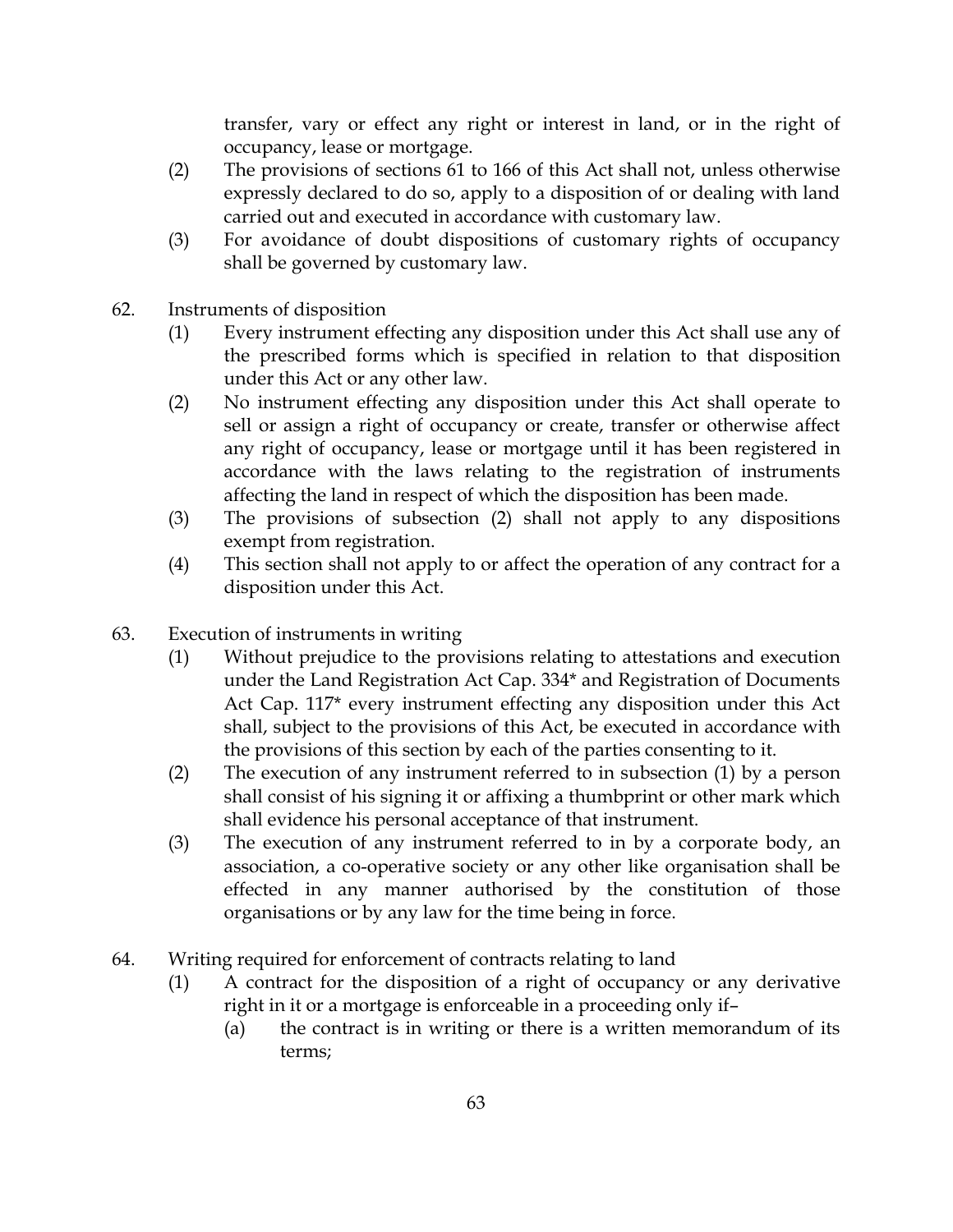- (b) the contract or the written memorandum is signed by the party against whom the contract is sought to be enforced.
- (2) A contract for a disposition referred to in subsection (1) may be made using a prescribed form.
- (3) The Minister may, after seeking and taking into account the recommendations of the Commissioner and any other organisations having an interest in the operation of dispositions of land, prescribe terms and conditions which shall, subject to any modification or limitation provided for in the contract, form a part of any contract for the disposition of a right of occupancy.
- (4) This section shall not apply to–
	- (a) a short term lease;
	- (b) a disposition by order of a court;
	- (c) a disposition by operation of laws.
- (5) This section shall not affect–
	- (a) the creation or operation of a resulting, implied or constructive trust;
	- (b) the making or operation of a will;
	- (c) an arrangement, recognised by customary law, for the temporary disposition of a customary interest in land.
- 65. A person may make a disposition to himself
	- (1) For avoidance of doubt it is hereby declared that any person may make a disposition to himself and any other person or together with any other person to himself alone.
	- (2) The sale, assignment or disposition referred to in subsection (1) is enforceable in the same manner as a sale, assignment or disposition to another person.
- 66. Covenants to be implied in certain instruments
	- (1) This section applies to an instrument coming into operation on or after the date of the coming into effect of this Part of the Act which for valuable consideration–
		- (a) transfers or sells a right of occupancy in land;
		- (b) creates, transfers or assigns a lease.
	- (2) Every instrument to which this section applies contains the implied covenants set out in section 67 unless a contrary intention is expressed in the manner provided for in this section.
	- (3) A covenant implied in an instrument under this Act has the same force and effect and may be enforced in the same manner as if it has been expressed in that instrument, subject, however, to subsection (4).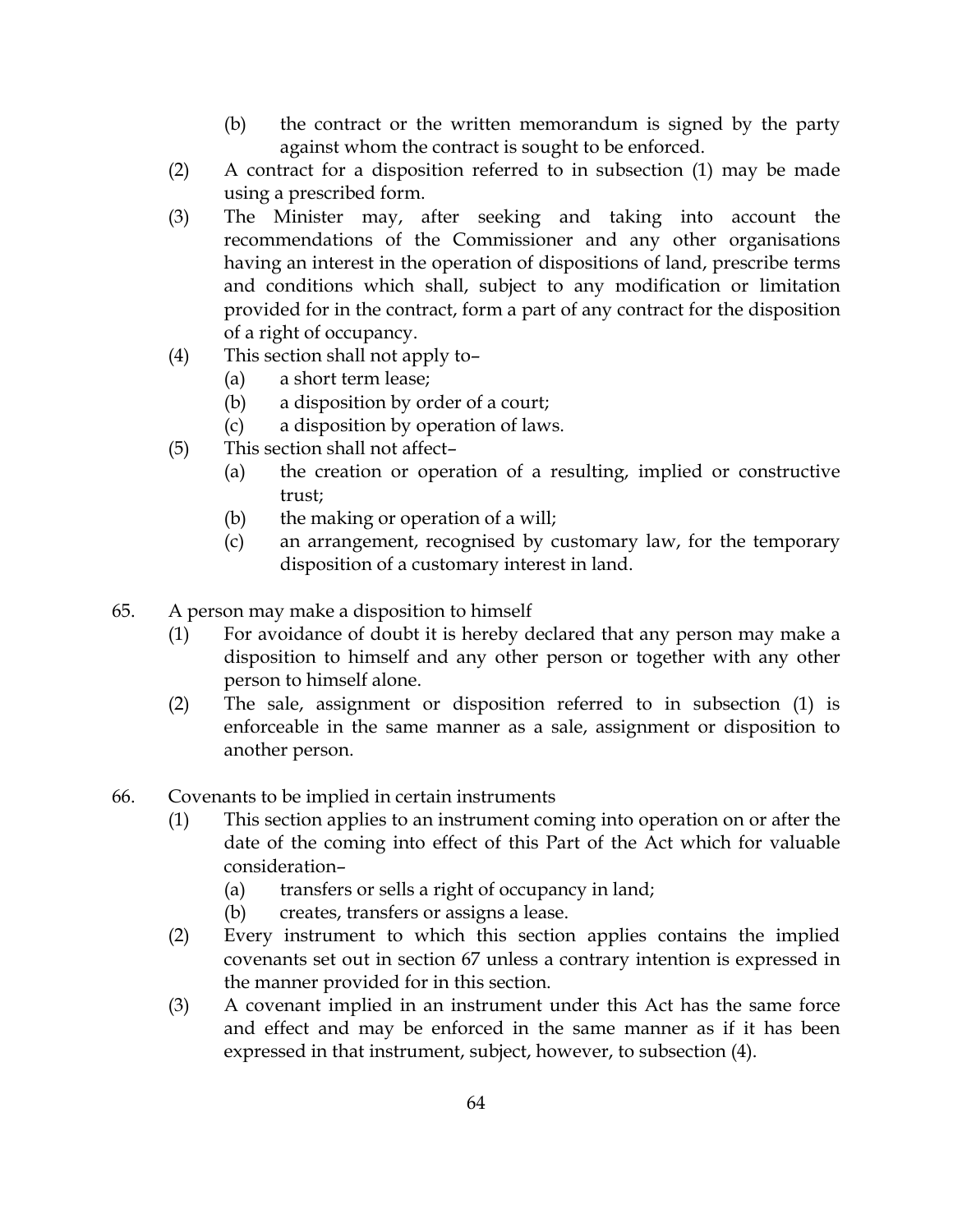- (4) A covenant implied in an instrument under this Act may be negated, varied or extended–
	- (a) by the express terms of the instrument; or
	- (b) by a written memorandum executed as the instrument was required to be executed, by the parties to the instrument; or
	- (c) in the case of a short term lease that is not made in writing, by the express or implied agreement of the parties.
- (5) The covenants implied in an instrument by the section relate only to the acts and omissions of–
	- (a) the person who creates, transfers or assigns the right of occupancy, lease or mortgage;
	- (b) all persons through whom that person derives title otherwise than by purchase for valuable consideration.
- 67. The implied covenants

The following are the covenants implied, subject to section 66, in every instrument to which section 66 refers–

- (a) a disposition of a right of occupancy or a lease is to be taken to include and to convey with the interest being conveyed all rights, easements, and appurtenances belonging to the land, or the interest being conveyed or usually held or enjoyed with the land or the interest being conveyed, but this covenant does not give a person a better title to any interest in land referred to in this covenant than the title which the disposition of which it is a part gives that person;
- (b) a person obtaining a right of occupancy or a lease by means of a disposition not prejudicially affected by notice of any instrument, fact or thing, unless–
	- (i) it is within that person's knowledge, or would have come to that person's knowledge if any inquiries and inspections had been made which ought reasonably to have been made by that person; or
	- (ii) it has in the disposition as to which a question of notice arises, come to the knowledge of the person's advocate or agent as such if such inquiries had been made as ought reasonably to have been made by that advocate or agent as such, except that the covenant in this paragraph does not exempt the person referred to in this paragraph from any liability under or from any obligation to perform or observe any covenant, condition, provision or restriction contained in any instrument under which his title is derived, mediately or immediately, and that liability or obligation may be enforced in the same manner and to the same extent as if this covenant were not part of the disposition;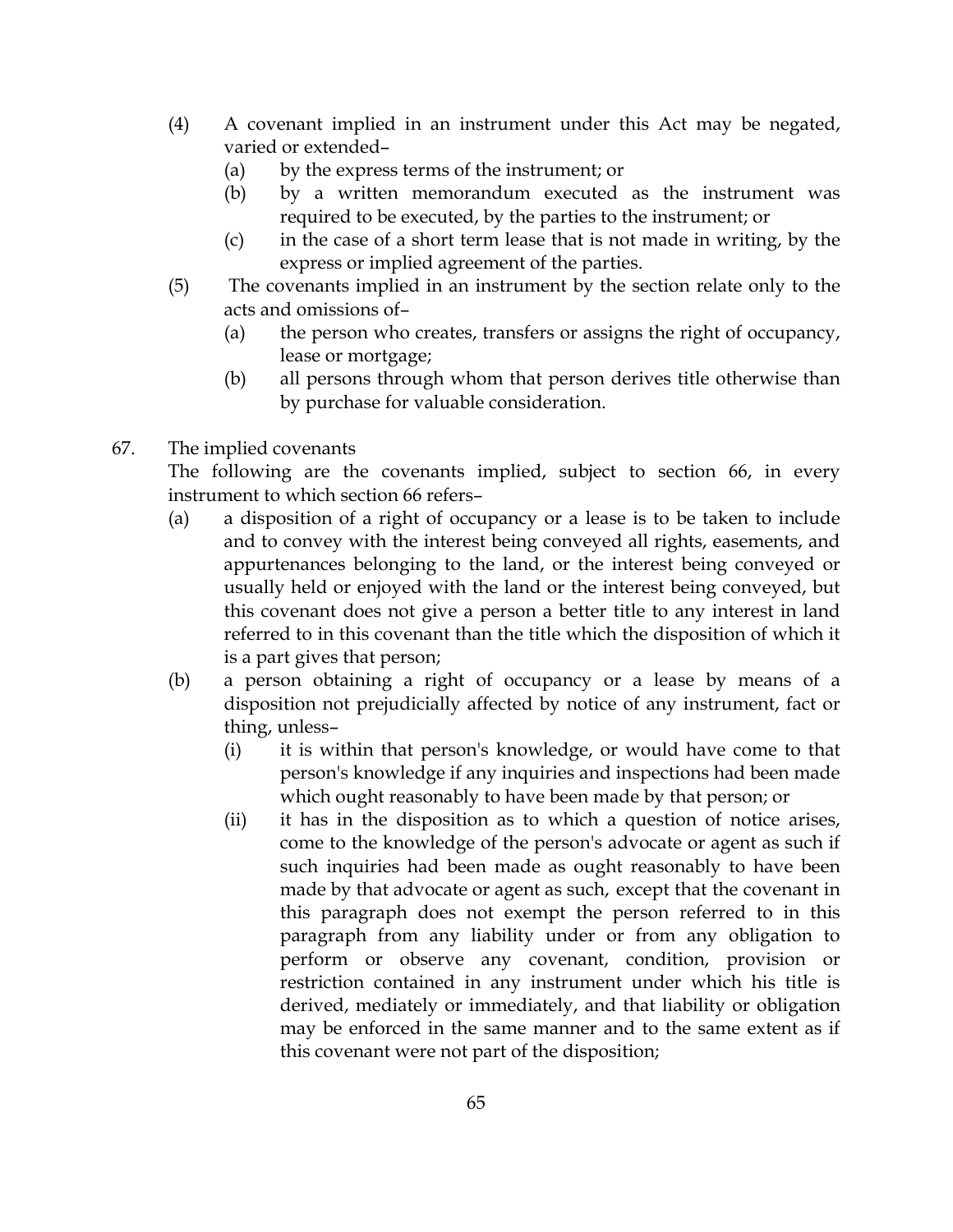- (c) a person who by an instrument to which section 66 refers creates, transfers, or assigns an interest in land (which term shall be taken to include a sublease), covenants with the grantee, transferee, assignee or sublessee that–
	- (i) he has the right and the power to create, transfer or assign that interest free of all encumbrances except those to which the interest will remain subject as specified in the instrument or as is provided for by the law;
	- (ii) the person who becomes entitled to the interest and all persons claiming under that person will be able quietly to enjoy the interest without disturbance by the grantor, transferor, assignor or lessor or all persons through whom that a person derives title;
	- (iii) he will, at the request and expense of the person who becomes entitled to the interest, do all acts and execute all documents for the better assuring of the title to the interest as that person may reasonably require from time to time;
	- (iv) all rent due under the right of occupancy or lease, including, where relevant, a superior lease, has been paid and all covenants and conditions contained in it have been performed and observed.

# SUBPART 2 DISPOSITIONS TO PREJUDICE CREDITORS (ss 68-72)

68. Purpose of this Part

The purpose of sections 68 to 76 is to enable a court to order that any interest in land acquired or received under or through certain prejudicial dispositions of those interests in land made by a debtor or the value of those interests inland be restored for the benefit of unsecured creditors but no order referred to in this section has effect so as to increase or prejudice the value of any security held by a creditor over the interest in land of the debtor.

- 69. Prejudicial dispositions
	- (1) A disposition under this Act shall be taken to prejudice a creditor if it hinders' delays or defeats or is intended to hinder, delay or defeat the exercise by a creditor of any right of recourse to land or any interest in land in respect of which that disposition has been made in order to satisfy in whole or in part any debt owed to the creditor by the person making the disposition and that person is unable to pay all his debts without recourse to that land or any interest in it.
	- (2) A disposition shall not be taken to prejudice a creditor if it is made with the intention only of preferring one creditor over another.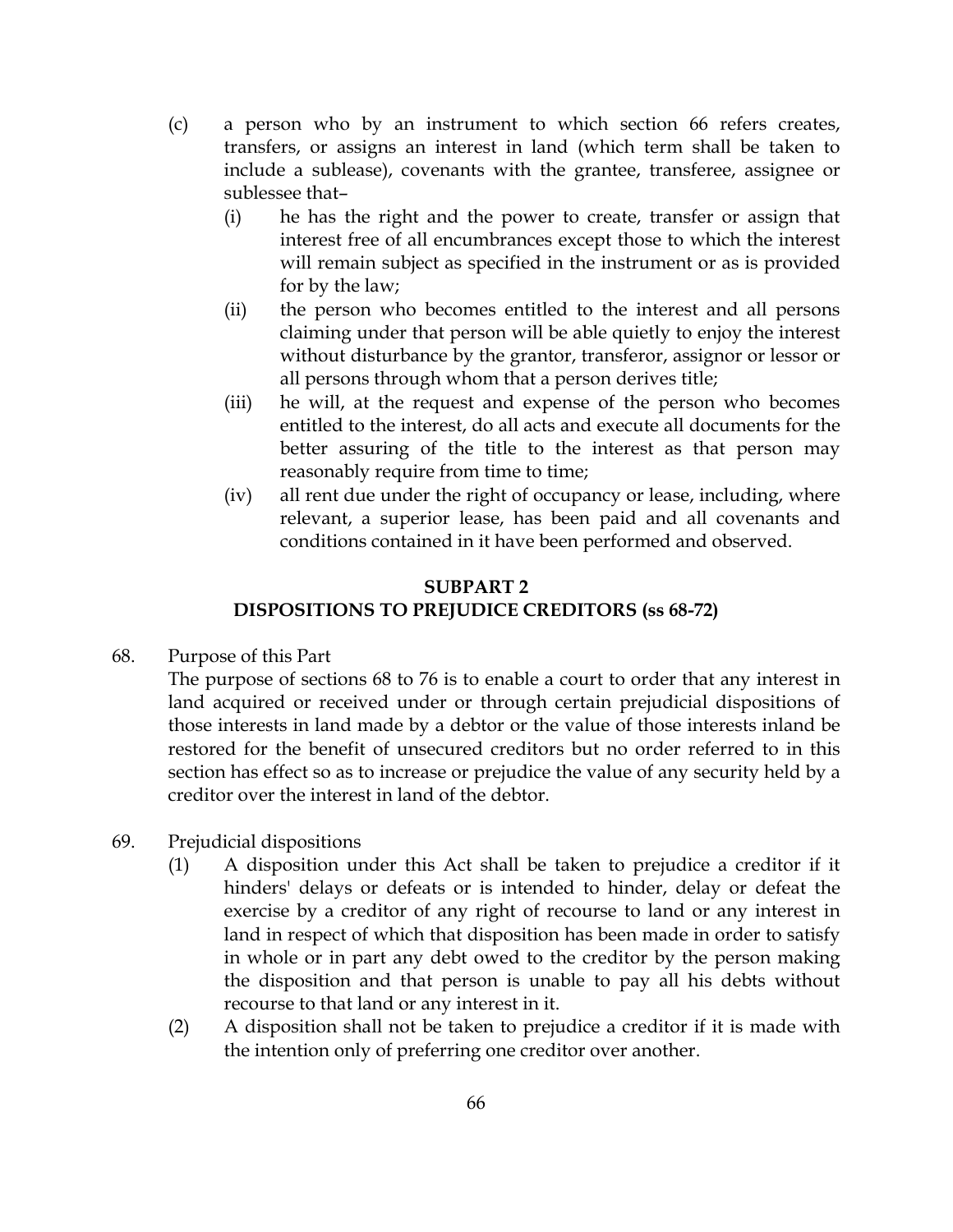- 70. Dispositions to prejudice creditors may be set aside
	- (1) A creditor, and any public officer, Government department or parastatal body charged with the responsibility for collecting monies owing to the Government or any part of it by any person may apply to the court under this section for an order by the court to set aside a prejudicial disposition.
	- (2) An application made under this section shall–
		- (a) specify the land to which it relates;
		- (b) specify the disposition alleged to be prejudicial;
		- (c) be served on–
			- (i) the person who has made the disposition;
			- (ii) the person in whose favour the disposition has been made;
		- (iii) any other person involved in the disposition from whom compensation is sought.
	- (3) A court may, subject to section 72, on being satisfied that an applicant has been prejudiced by a disposition to which this Subpart applies, make an order–
		- (a) directing any person who acquired or received land under that a disposition or through a person who acquired or received land under such a disposition–
			- (i) to pay any amount of compensation within any time to the applicant which the court shall specify;
			- (ii) to re-assign a right of occupancy or a derivative right to the person who has made the prejudicial disposition;
			- (iii) to take any other action which the court may specify;
	- (b) directing the debtor who made the prejudicial disposition–
		- (i) to hold the land restored to him through the re-assignment of a right of occupancy or derivative right under subparagraph (ii) of paragraph (a) of subsection (3) as a trustee for his creditors; and
		- (ii) to deal with the land so held only in accordance with any orders which the court may make for the purpose of enabling the creditors to be paid by the debtor.
- 71. Protection of persons receiving land under a prejudicial disposition
	- (1) Where a person acquires or receives land in respect of which a court could make an order for restoration or the payment of reasonable compensation under section 70, the court shall not make that order against that person if that person proves that he–
		- (a) acquired or received the land in good faith and without knowledge of the fact that it has been the subject of a disposition to which section 70 applies; or
		- (b) acquired or received the land through a person who acquired or received it in the circumstances set out in paragraph (a).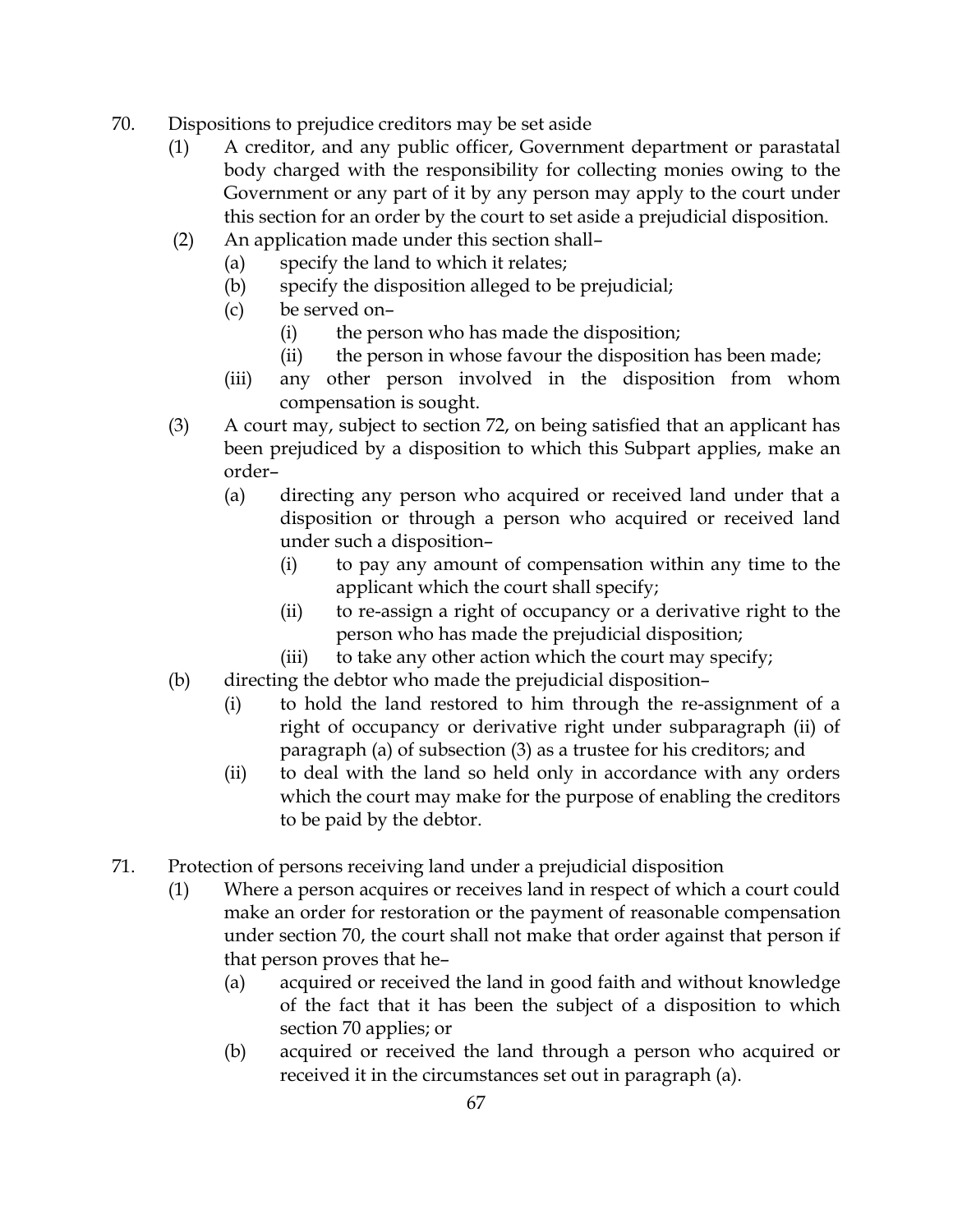- (2) Reference to knowledge in this section shall be taken to include actual, constructive and imputed knowledge.
- 72. Application of this Subpart to customary dispositions

A creditor for whose protection this Subpart of this Act applies who alleges and provides prima facie evidence that a disposition made under customary law has been made with the same purpose and effect as a prejudicial disposition to which this Subpart applies may apply to the court under section 70 for that disposition to be set aside and the court shall, on being satisfied that that customary disposition is a prejudicial disposition, apply the provisions of this Subpart to that prejudicial disposition.

# SUBPART 3 SALE OF RIGHT OF OCCUPANCY (ss 73-76)

- 73. Regaining possession of land after concluding contract for sale of right of occupancy
	- (1) Where, under a contract for the sale of a right of occupancy, the purchaser has entered into possession of the land, the vendor may exercise any contractual right to rescind the contract by reason of a breach of the contract by the purchaser only by–
		- (a) resuming possession of the land peaceably; or
		- (b) obtaining an order for possession of the land from the court in accordance with the provisions of section 74.
	- (2) This section does not prevent the vendor from claiming damages for the breach of a contract for a sale or for breach of any other duty to the vendor which the purchaser may be under independently of the contract or affect the amount of damages which the vendor may claim by way of damages.
	- (3) Any term express or implied in a contract or other instrument which conflicts with this section shall be inoperative.
- 74. Procedure for obtaining order for possession
	- (1) Where the vendor proposes to seek to regain possession of land under section 73, he shall serve a notice on the purchaser which shall inform the purchaser–
		- (a) of the nature and extent of the breach complained of by the vendor;
		- (b) whether the vendor considers that the breach is capable of being remedied by the payment of a stated amount of money owing under the contract;
		- (c) whether the vendor considers that the breach is capable of being remedied by the purchaser doing or desisting from doing any thing or paying reasonable compensation or both, and of the thing that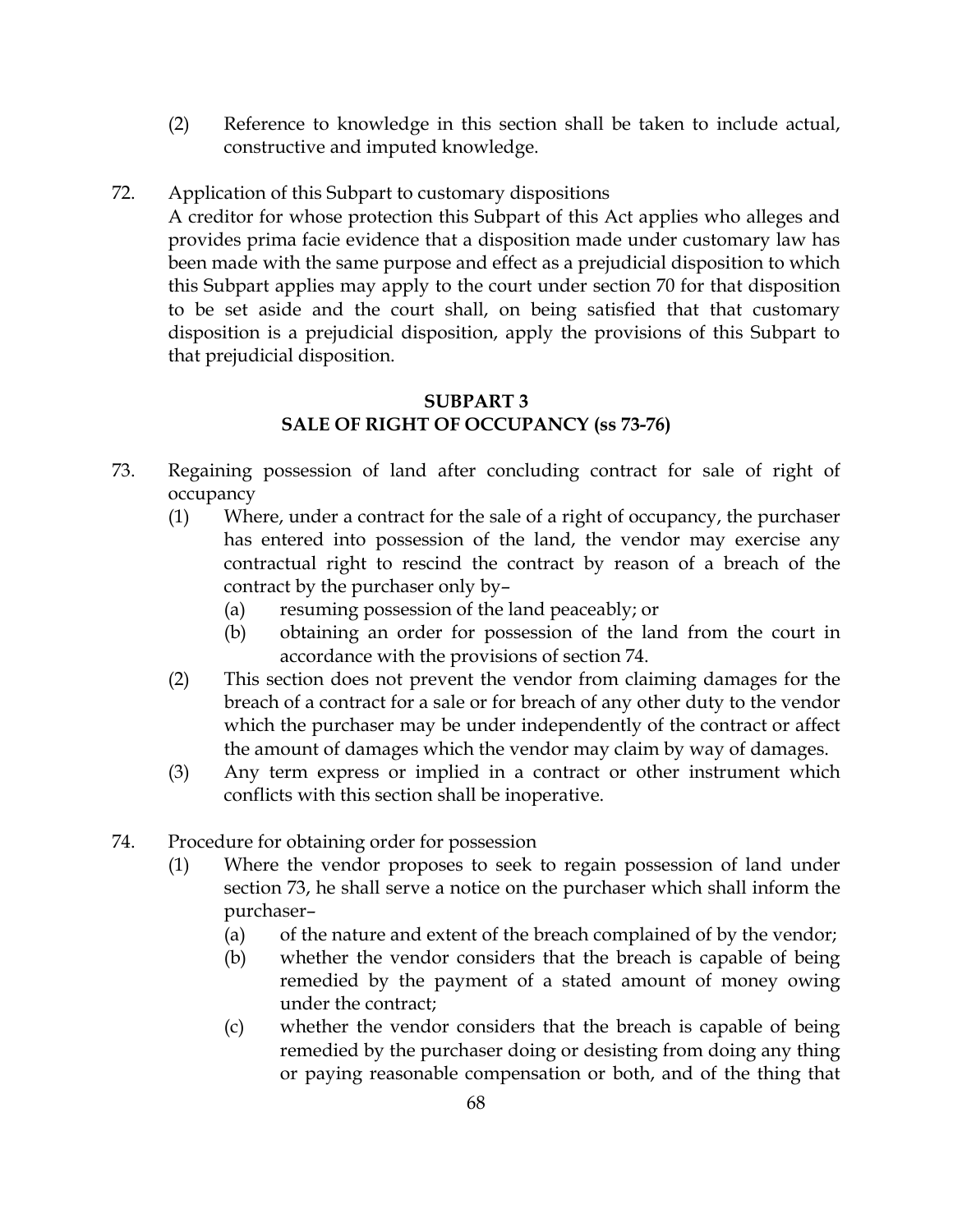the purchaser must do or desist from doing or the amount of compensation that must be paid or both to remedy the breach and the time, being not less than thirty day's within which the actions referred to in this paragraph must be completed;

- (d) where the vendor considers that the breach is capable of being remedied, of the period within which the purchaser must remedy the breach;
- (e) of the consequence that if the purchaser fails to remedy the breach or if the vendor does not consider that the breach can be remedied, the vendor may seek an order from the court to possess the land and rescind the contract;
- (f) of the right of the purchaser, within not more than fifteen days, to-
	- (i) apply to court for relief against the rescission of the contract;
	- (ii) tender an amount by way of compensation different to that proposed by the vendor in the notice;
	- (iii) propose alternative remedies to those set out in the notice;
	- (iv) propose an alternative time for the completion of the actions referred to in paragraph (c).
- (2) The fact that the notice served under subsection (1) does not comply in every particular with the provisions of subsection (1) shall not–
	- (a) render it invalid so long as the purport of the notice is clear; or
	- (b) absolve the purchaser from the consequences of not responding to the notice.
- 75. Relief against rescission of contract for sale of right of occupancy
	- (1) Where the vendor, after serving on the purchaser a notice under section 74, applies to the court for an order for possession of the land or where the vendor has peaceably entered on to the land in order to regain possession under section 73, the purchaser may apply to the court for relief against the rescission of the contract either–
		- (a) in the proceedings for an order for possession; or
		- (b) in a proceeding brought by the purchaser.
	- (2) Where the vendor has peaceably entered on to the land the purchaser must apply for relief within ninety days of the entry on to the land.
	- (3) The court may grant such relief on any terms which it thinks fit, including relief for breach of any term or condition of the contract that is not capable of being remedied.
	- (4) An application for relief under this section is not in itself to be taken as an admission by the purchaser that–
		- (a) there has been a breach of the contract by the purchaser;
		- (b) by reason of the breach, the vendor has the right to rescind the contract;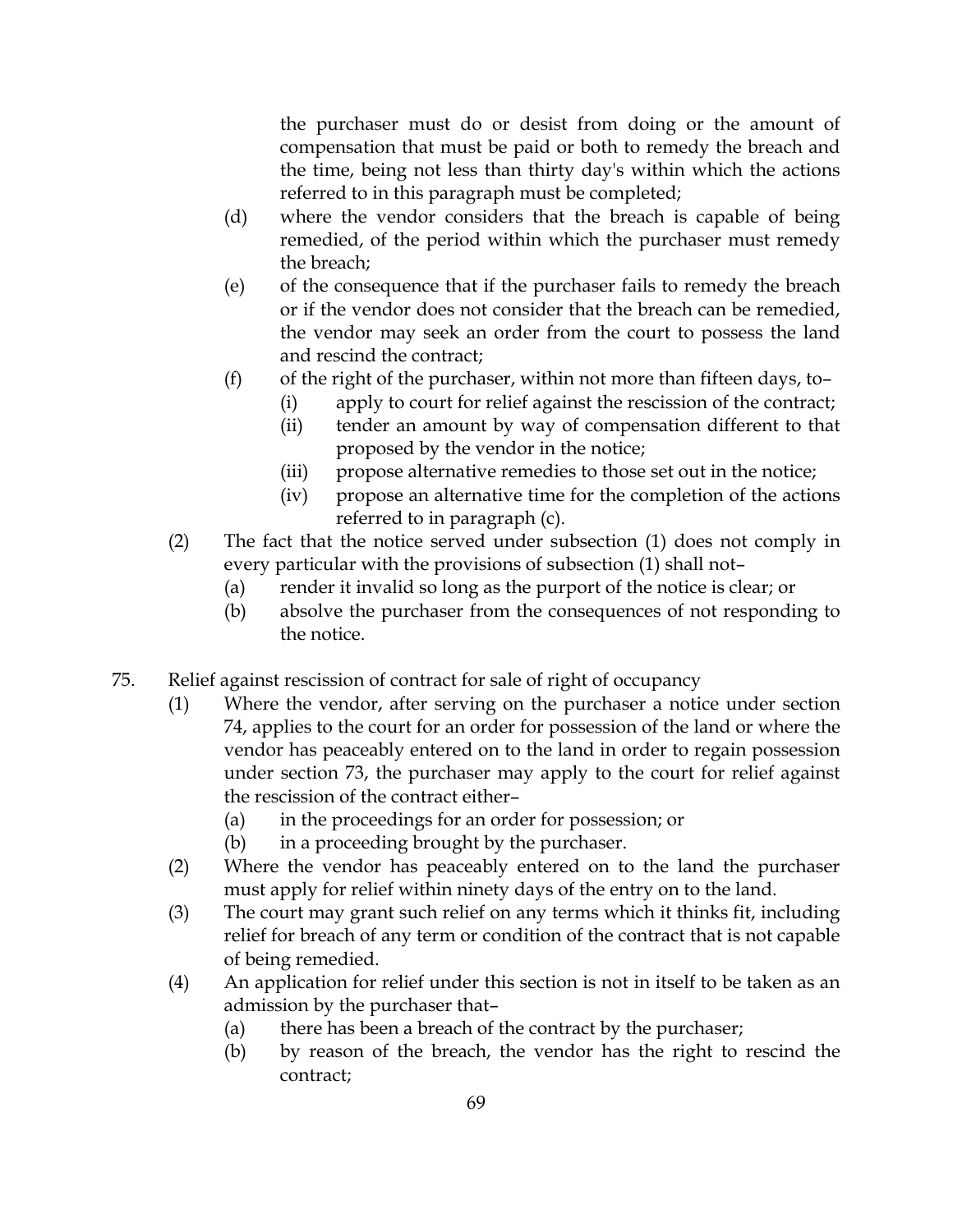- (c) a notice has been duly and properly served on the purchaser;
- (d) the time for remedying a breach or for paying an amount by way of compensation has expired,and the court may grant relief without determining any of those matters.
- (5) Any term, express or implied, in a contract or other instrument to which this section applies which conflicts with or purports to set aside or negates this section shall be inoperative.
- 76. Purchaser of right of occupancy may seek relief against performance of contract to assign
	- (1) Where a court will not or would not, in the exercise of its discretion, order the specific performance by a purchaser of a contract to sell a right of occupancy but the purchaser is not entitled to rescind or repudiate the contract, the purchaser may apply to the court for relief under this section.
	- (2) On any application made under subsection (1) the court may make an order–
		- (a) rescinding the contract;
		- (b) requiring the vendor to refund any deposit and other money paid to the vendor by the purchaser;
		- (c) declaring that the purchaser has a lien on the land to which the contract relates to secure payment by the vendor of any amounts ordered to be refunded to the purchaser under paragraph (b).
	- (3) The grant of relief under this section does not deprive the vendor of any right to claim damages from the purchaser for failure to perform the contract and in awarding damages, the court shall take account of any relief granted under this section.
	- (4) Any term, express or implied, in a contract or other instrument to which this section applies which conflicts with or purports to set aside or negates this section shall be inoperative.

# PART IX LEASES (ss 77-110) SUBPART 1 GENERAL PROVISIONS (ss 77-87)

- 77. Application of this Part
	- (1) Unless otherwise provided for, the provisions of sections 77 to 110 this Part shall apply to all leases, other than leases governed by customary law, made or coming into effect after the coming into operation of this Part of this Act.
	- (2) The parties to a lease made or coming into effect before the enactment of this Act may agree in writing to adopt or incorporate any of the provisions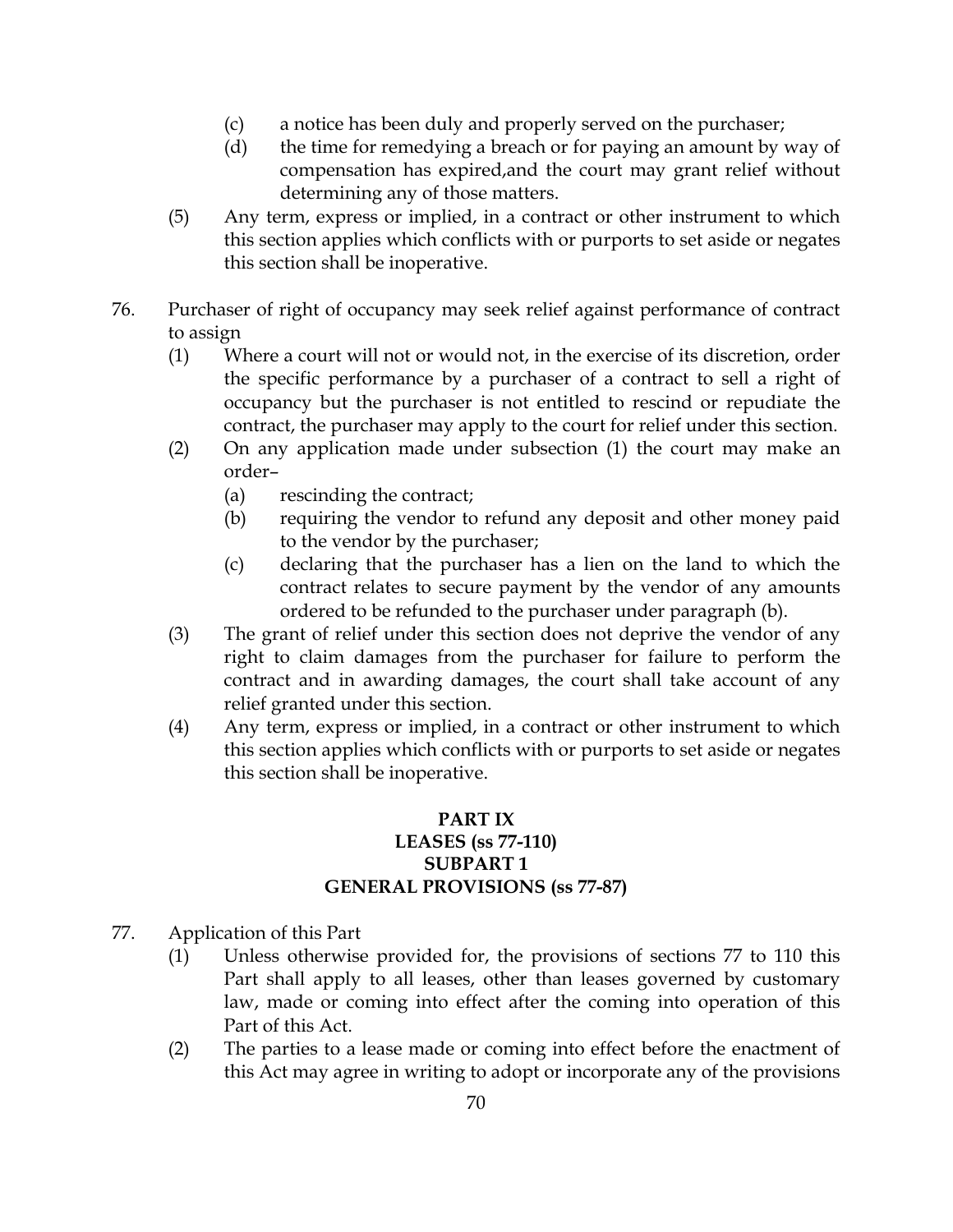of this Part into that lease and where that agreement is made, the provisions so adopted or incorporated shall, unless the agreement otherwise provides, as from the date of the agreement, become a part of the lease and enforceable in every respect as such.

- (3) In this Part, unless the context expressly or by implication renders it unfeasible, references to a lease include a sub-lease.
- 78. Power to lease right of occupancy
	- (1) Subject to the provisions of this Act, the holder of a granted right of occupancy may lease that right of occupancy or part of it to any person for a definite period or for the life of the lessor or of the lessee or for a period which though indefinite, may be terminated by the lessor or the lessee, and subject to any conditions which may be required by this Act or any other law applicable to leases or which he may think fit.
	- (2) Subject to the provisions of section 41(2) the maximum term for which any lease may be granted shall be ten days less than the period for which the right of occupancy has been granted where the right of occupancy has been granted for a definite period.
	- (3) Where part only of the land which is held of a right of occupancy is leased, the lease shall be accompanied by a plan or other description of the leased part which is sufficient to enable the part to be accurately identified and, where so required, registered.
- 79. Periodic leases
	- (1) Where in any lease–
		- (a) the term is not specified and no provision is made for the giving of notice to terminate the tenancy, the lease shall be deemed to be a periodic lease;
		- (b) the term is from week to week, month to month, year to year or any other periodic basis, it shall be treated as a term for a period equal to its minimum possible duration;
		- (c) the lessee remains in possession of land with the consent of the lessor after the term of a lease has expired, then–
			- (i) unless the lessor and lessee have agreed, expressly or by implication, that the continuing possession shall be for some other period, the lease shall be deemed to be a periodic one; and
			- (ii) all the terms and conditions of the lease that are consistent with the provisions of subparagraph (i) continue in force until the lease is terminated in accordance with this section.
	- (2) Where the holder of a right of occupancy permits the exclusive occupation of the land or any part of it by any person at a rent but without any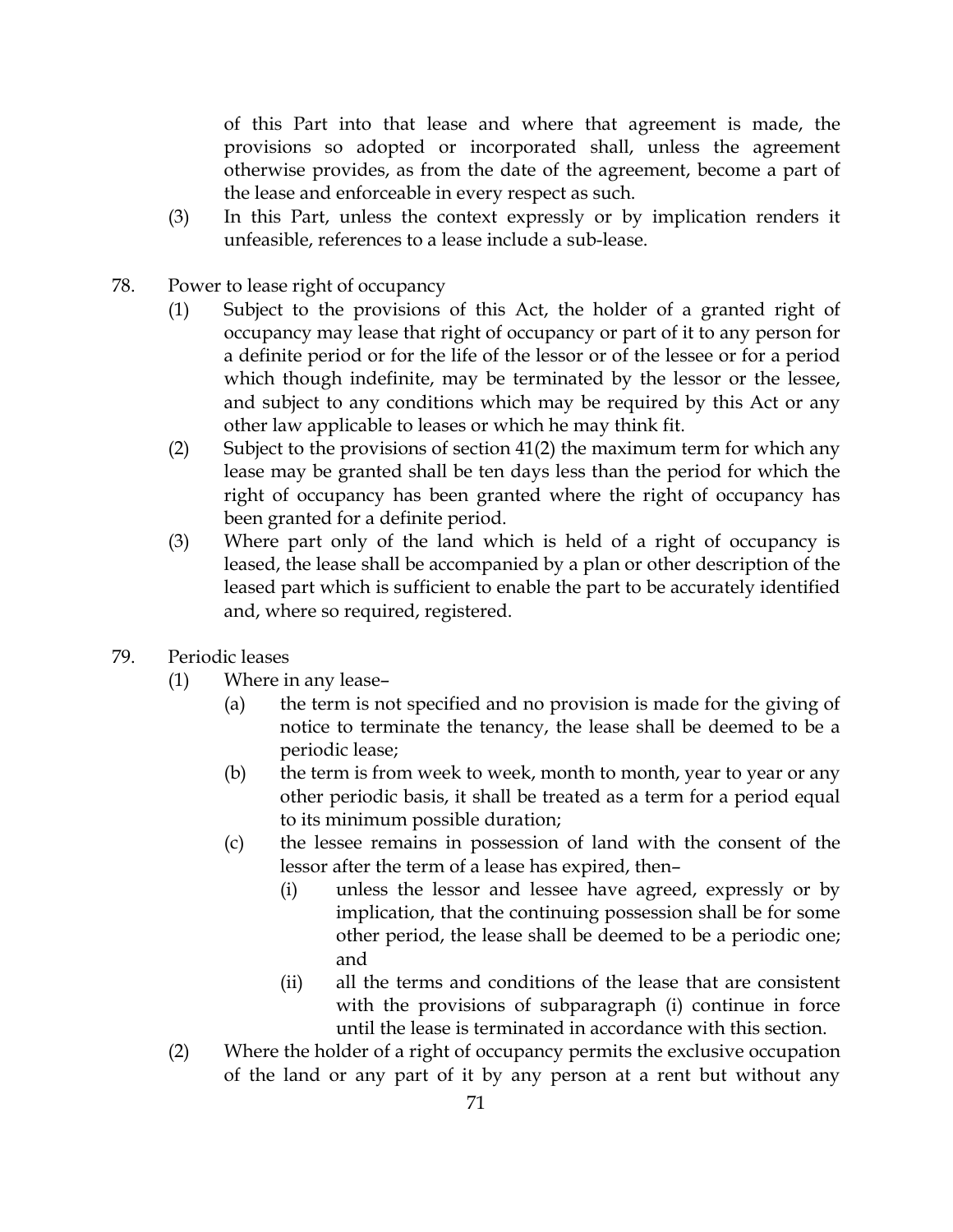agreement in writing, that occupation shall be deemed to constitute a periodic tenancy.

- (3) The periodic tenancy to which paragraph (a) of subsection (1) refers shall be the period by reference to which the rent is payable.
- (4) A periodic tenancy may be terminated by either party giving to the other notice, the length of which shall be not less than the period of the tenancy and shall expire on one of the days on which rent is payable.
- 80. Short term leases
	- (1) A short term lease is a lease which is–
		- (a) made for a term of one year or less;
		- (b) a periodic tenancy for periods of one year or less;
		- (c) a lease to which subsection (2) of section 79 applies.
	- (2) A short term lease may be made orally or in writing.
	- (3) A short term lease is not a registrable interest in land but any lease of a short term lease may–
		- (a) where the short term lease has been granted out of a right of occupancy registered under the Land Registration Act Cap. 334\*, enter a caveat under Part IX of that Act to protect that lease;
		- (b) where the short term lease has been granted out of an interest in land registered under the Registration of Documents Act Cap. 117\*, enter a caveat under section 32 of that Act to protect that lease.
- 81. Lease terminating on the occurrence of a future event
	- A lease which comes into operation on or after the date on which this Part of this Act comes into operation which provides for its termination or permits notice of its termination to be given on the occurrence of a future event is not invalid by reason only of that fact if the event is sufficiently defined in the lease so as to be identified when it occurs.
- 82. Lessee remaining in possession after termination of lease without consent of lessor
	- (1) Where a lessee remains in possession of land without the consent of the lessor after the lease has been terminated or the term of the lease has expired, all the obligations of the lessee under the lease continue in force until such time as the lessee ceases to be in possession of the land.
	- (2) A lessor who accepts rent in respect of any period after the lease has been terminated or the term of the lease has expired is not, by reason only of that fact, to be taken as having given consent to the lessee remaining in possession of the land or as having given up on any of the rights or remedies of the lessor against the lessee for breach of a covenant or condition of the lease but where the lessor continues for two months to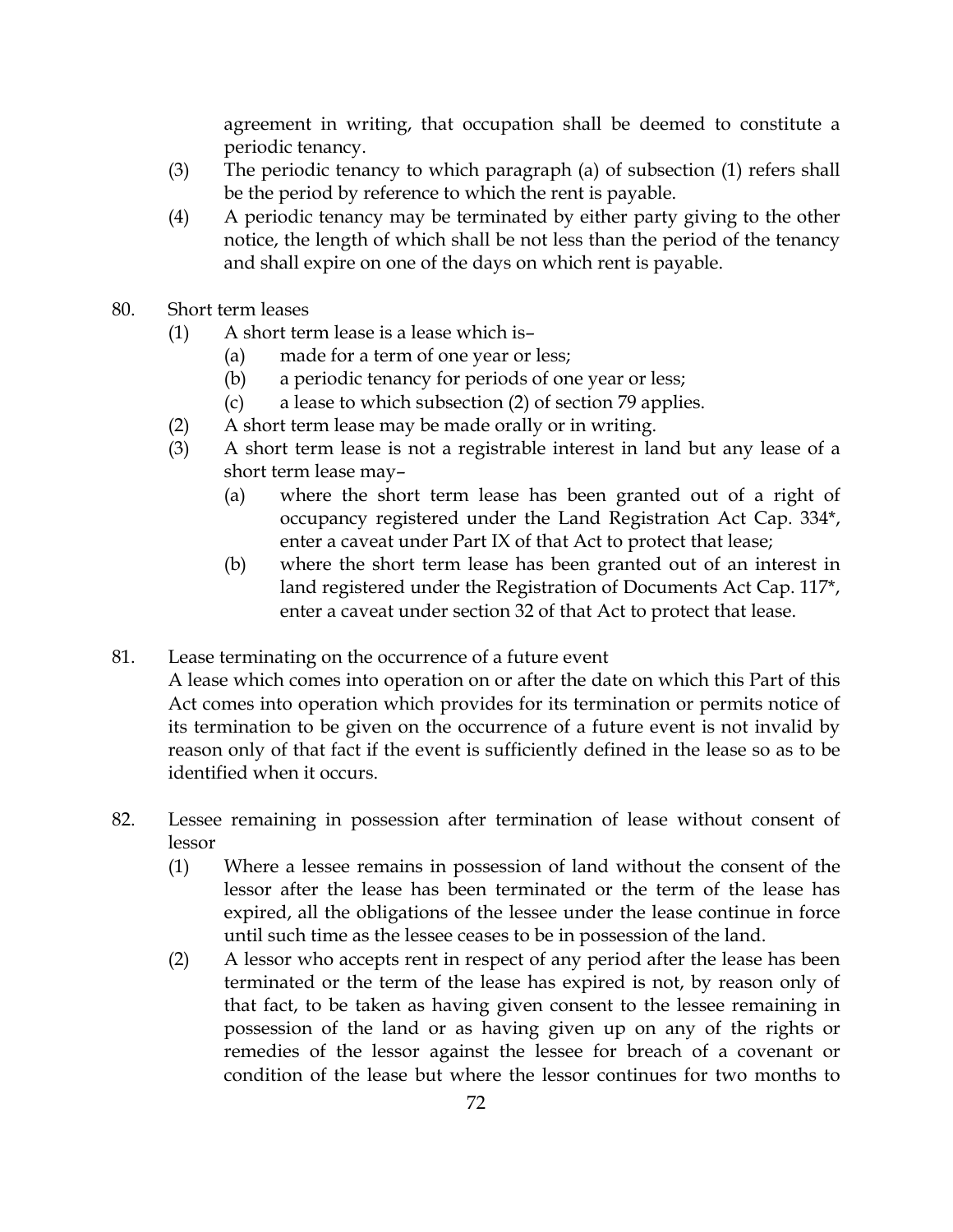accept rent from a tenant who remains in possession after the termination of the lease, a periodic lease from month to month shall be deemed to have come into force.

- 83. Future leases
	- (1) For the avoidance of doubt, it is hereby provided that a lease of a right of occupancy may be made for a term to begin on a future date, not being later than twenty-one years from the date on which the lease is executed.
	- (2) A future lease which is expressed to be for a period of more than five years shall be of no effect unless and until it is registered under the law applicable to the registration of interests in the land out of which that future lease has been created.
- 84. Lessor's consent to dealing with lease
	- (1) Where a lease contains a condition, express or implied, by the lessee that he will not transfer, sublet, mortgage or part with the possession of the land leased or any part of it without the written consent of the lessor, no dealing with the lease shall be registered until the consent of the lessor has been produced to, and authenticated to the satisfaction of, the Registrar.
- 85. Notice by joint occupiers

If a lease is entered into by–

- (a) two or more lessors as co-occupiers; or
- (b) two or more lessees as co-occupiers, and the lease is terminable by notice, the notice must be given by and to all the co-occupiers, unless all the parties to the lease have agreed otherwise, expressly or by implication.
- 86. Sublease for term the same as or longer than term of head lease
	- (1) This section applies to a sublease coming into operation after the date of the commencement of this Act under which a lessee enters or purports to enter into a sublease for a term which will expire at the same time as or later than, the expiry of the term of the head lease.
	- (2) A sublease to which this section applies does not operate as an assignment of the head lease to the sublessee, unless a contrary intention appears from the sublease or from the circumstances surrounding the granting of the sublease.
	- (3) If the term of the sublease to which this section applies will expire after the expiry of the term of the head lease, then–
		- (a) the term of the sublease is reduced, so as to expire one day earlier than the term of the head lease, but without prejudice to any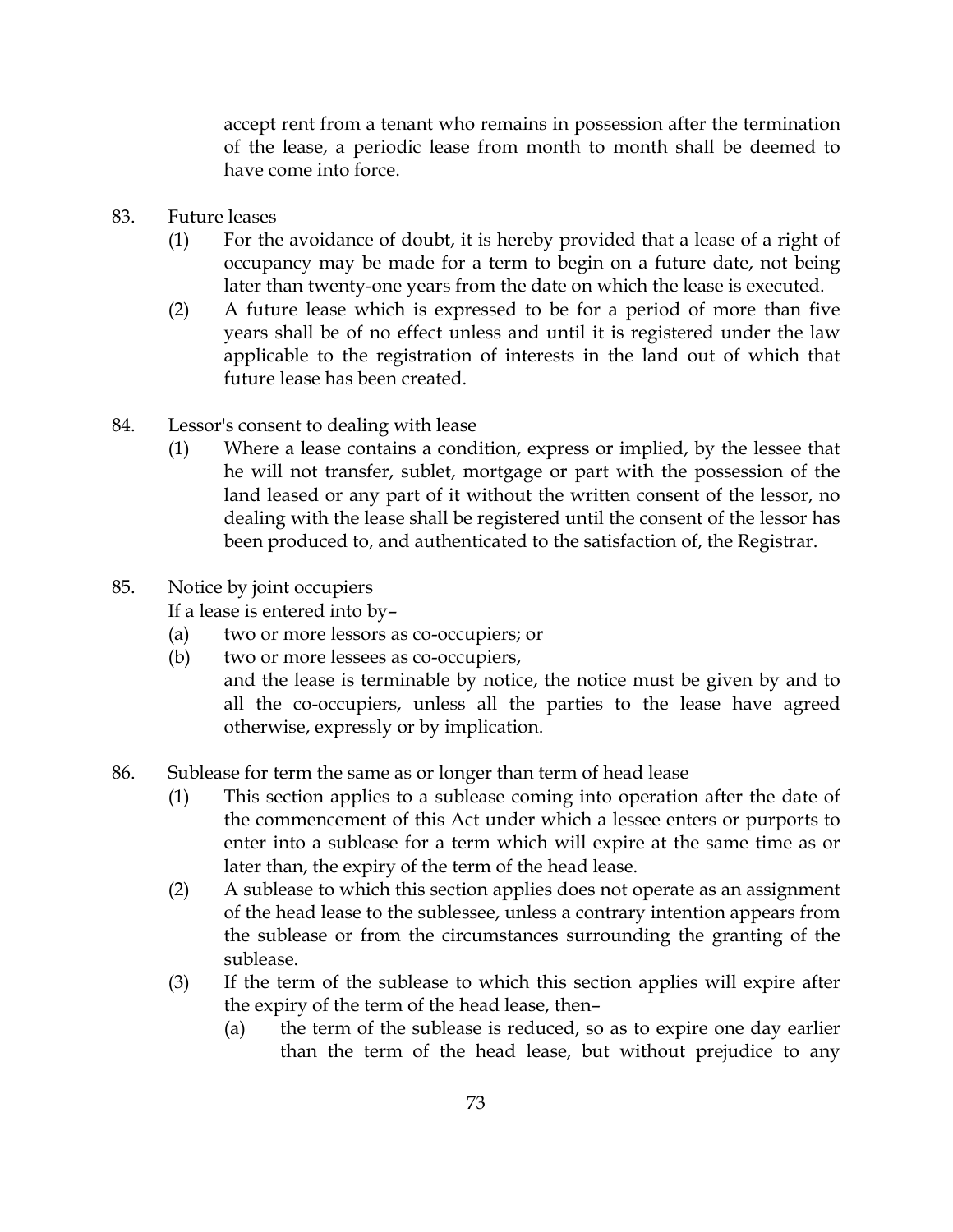remedies which the sublessee may have in respect of that reduction; or

- (b) if the term of the headlease is extended or renewed beyond the term for which the sublease was created, the sublease shall expire at the end of that original term; or
- (c) if the term of the head lease is extended or the head lease is renewed, the term of the sublease is extended so as to expire–
	- (i) one day earlier than the extended term of the head lease or the term of the head lease as renewed; or
	- (ii) one day earlier than the time at which the head lease is expressed to expire, whichever time is the earlier.
- (4) The parties to a lease and sublease to which this section refers may renegotiate any terms or conditions of the sublease but no renegotiated terms or conditions shall be more onerous to or impose more obligations on the sublessee than the original terms and conditions.
- 87. Surrender to enable new head lease to be entered into not to affect sublease
	- (1) The surrender of a lease for the purpose of enabling a new lease to the same lessee to be entered into does not require the surrender of any sublease in respect of the surrendered lease, if, on or before the date on which the term of the new head lease will expire–
		- (a) the term of the sublease will expire; or
		- (b) in the case of a sublease which is a periodic tenancy, the sublease may be terminated by the giving of the specified period of notice of termination and the expiry of that period.
	- (2) A sublease preserved under subsection (1)–
		- (a) continues in force as though it had been entered into in respect of the new head lease; and
		- (b) all rights and obligations under the sublease, including those which relate to any period before the surrender of the head lease, continue to be enforceable, except to the extent that any such obligation is, by reason of the fact that a new head lease has been entered into, more onerous than it would have been had the original head lease not been surrendered.
	- (3) A sublease entered into in respect of a surrendered lease includes for purposes of this section any sublease entered into by a person deriving title through the lessee under the surrendered lease.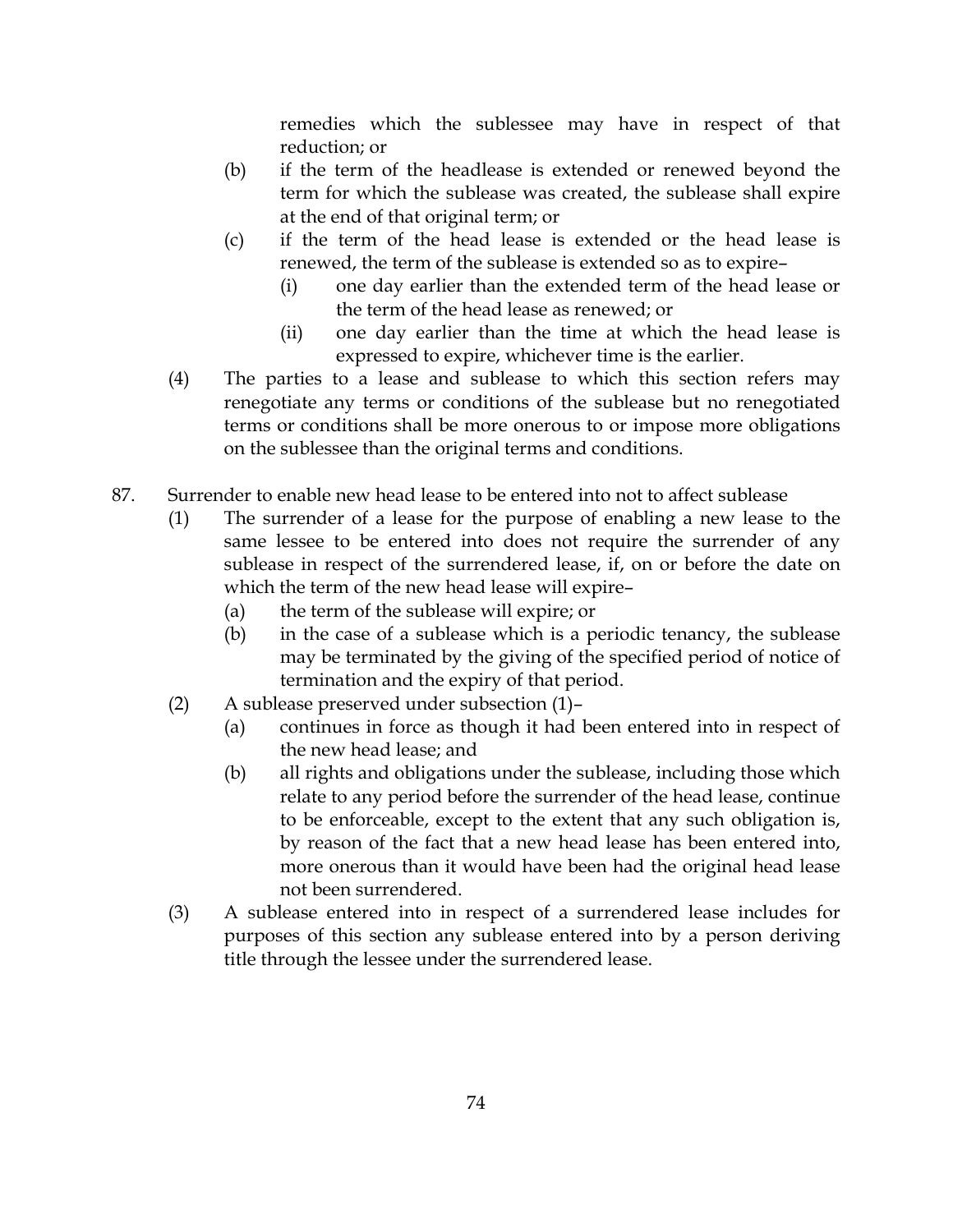## SUBPART 2

# COVENANTS, CONDITIONS AND POWERS IMPLIED IN LEASES (ss 88-93)

- 88. Covenants implied in leases on part of lessor
	- (1) There shall be implied in every lease covenants by the lessor with the lessee binding the lessor–
		- (a) that, so long as the lessee pays the rent and observes and performs the covenants and conditions contained or implied in the lease and on his part to be observed and performed, the lessee shall peaceably and quietly possess and enjoy the land leased during the term of the lease without any lawful interruption from or by the lessor or any person rightfully claiming through him;
		- (b) not to use or permit any adjoining or neighbouring land of which he is the occupier under a right of occupancy or a lessee in any way which would render the leased land or any buildings on the leased land unfit or materially less fit for any purpose for which they were leased or may, consistent with the terms and conditions of the lease, be used;
		- (c) where part only of a building is leased, to keep the roof, all external and main walls and main drains, and the common parts and common installations and facilities, including common passages and walkways, in a proper state of repair;
		- (d) where any dwelling house, flat, or room is leased, that house, flat or room is fit for human habitation at the commencement of the tenancy and will be kept fit for human habitation during the lease;
		- (e) that if at any time the leased premises or any part of them are destroyed or damaged–
			- (i) by fire, flood or explosion or other accident not attributable to the negligence of the lessee, his invitees or employees;
			- (ii) by civil commotion;
			- (iii) by lightning, storm, earthquake, volcanic activity or other natural disaster, so as to make the leased premises or any part of it wholly or partially unfit for occupation or use, the rent and any contribution payable by the lessee to the outgoings on the premises or a just proportion of that rent or contribution according to the nature and extent of the damage sustained shall be suspended and cease to be payable until the leased premises have been again rendered fit for occupation and use; but that if the leased premises have not been so rendered fit for occupation and use within six months of their destruction or damage as is referred in this paragraph, the lessee may at his option and on giving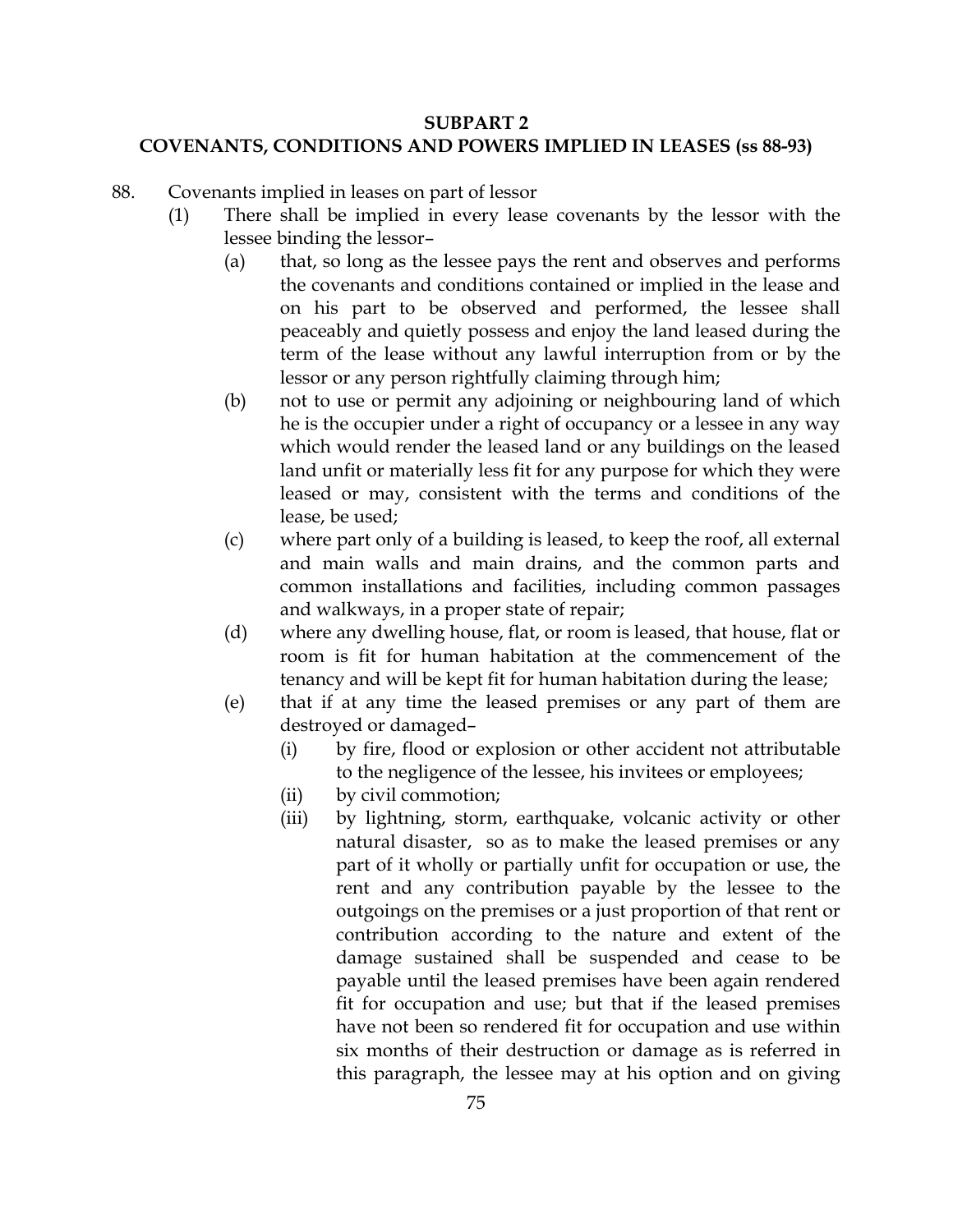one month's notice of his intention so to do, terminate the lease;

- (f) if it is an express or implied term of the lease that the leased land or a building on it may be used for any one or more specific purposes, the lessee may terminate the lease, on giving one month's notice to the lessor, if at any time during the currency of the lease, the land or building cannot be, or can no longer lawfully be used, for any one or more of those purposes;
- (g) unless otherwise specified in the lease, to pay all rates, taxes, dues and other outgoings which are payable in respect of the land leased during the continuance of the lease unless the same are or shall be payable exclusively by the lessor under any law.
- (2) There shall be implied in every lease covenant by the lessor with the lessee empowering the lessor–
	- (a) at all reasonable times, to enter, either personally or by agents, the leased land or buildings for the purpose of inspecting their condition and repair and for carrying out repairs and making good any defects which it is the lessor's obligation so to do but that in the exercise of that power, the lessor will not unreasonably interfere with the occupation and use of the land and buildings by the lessee;
	- (b) to terminate the lease by serving a notice of intention to terminate the lease on the lessee where–
		- (i) any rent is unpaid for one month after the due date for payment whether or not a demand in writing for payment has been made by the lessor or an agent of the lessor;
		- (ii) the lessee has failed for a period of one month to observe or perform any condition, covenant or other term, the observation or performance of which has been assumed by the lessee expressly or impliedly in the lease.
- 89. Covenants implied in leases on part of lessee
	- (1) There shall be implied in every lease, other than a short term lease, covenants by the lessee with the lessor binding the lessee–
		- (a) to pay the rent reserved by the lease at the times and in the manner specified in the lease;
		- (b) to use any land in a sustainable manner and in accordance with any conditions imposed on that use of that land by the lease, or with any written law or with any provisions in a grant of a right of occupancy of the land out of which that lease has been created and in particular, unless the purpose for which the land has been leased cannot be carried out without so doing, not to cut down, injure or destroy any living tree on the land;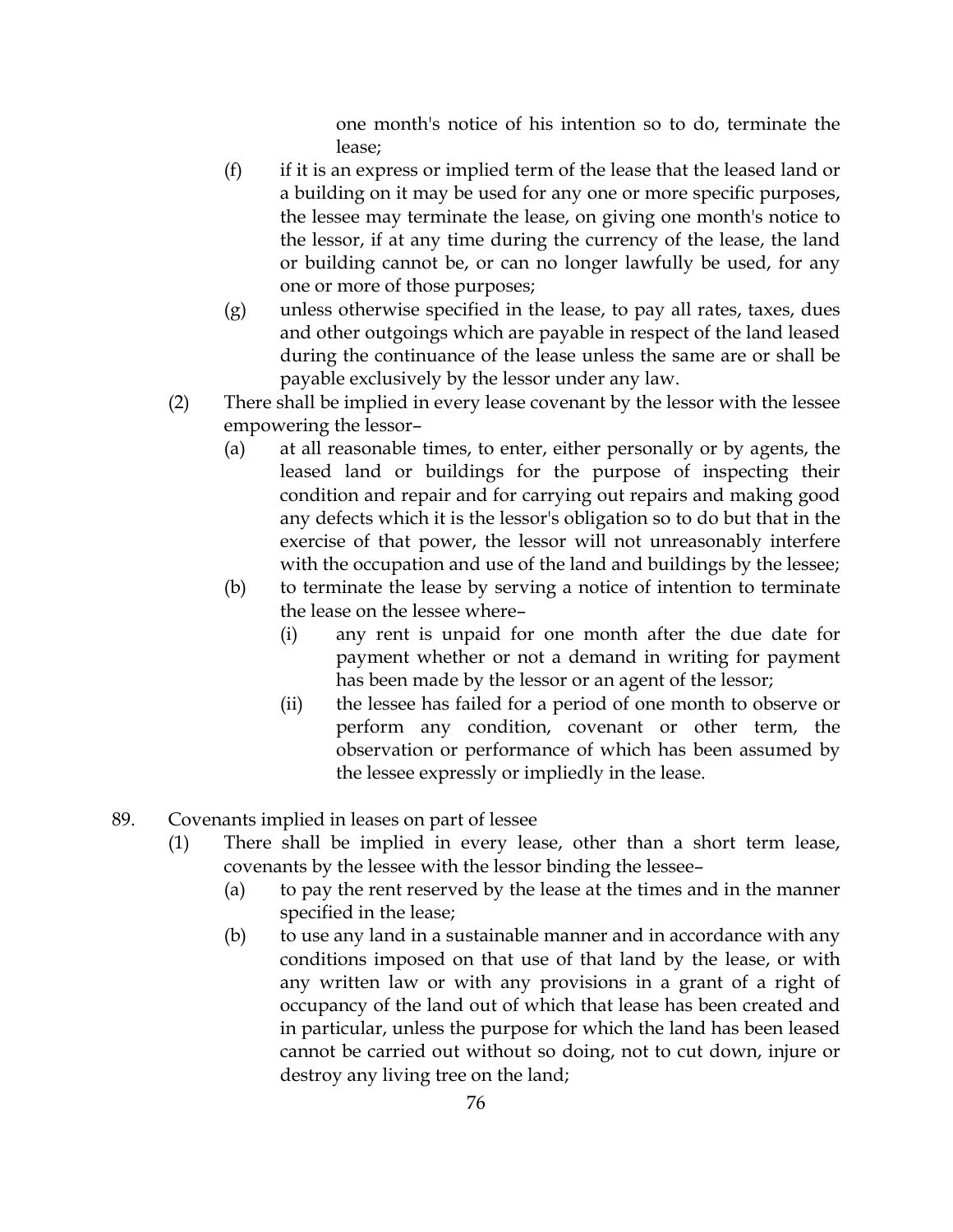- (c) to yield up the land and buildings in the same condition as they were when the term of the lease began, except that the lessee is not bound to repair damage or restore the land and buildings to the same conditions they were at the beginning of the lease where the damage or deterioration of the condition is caused by–
	- (i) reasonable wear and tear;
	- (ii) fire, flood or explosion or other accident not attributable to the negligence of the lessee, his invitees or employees;
	- (iii) civil commotion;
	- (iv) lightning, storm, earthquake, volcanic activity or other natural disaster;
- (d) to keep all boundary marks in repair;
- (e) subject to the lessor's obligations set out in paragraph (d) of subsection (1) of section 88 and except where part only of a building is leased, to keep all buildings comprised in the lease in a reasonable state of repair, regard being had to the condition of the building and the materials of which it is composed at the beginning of the lease;
- (f) subject to the lessor's obligations set out in paragraphs (c) and (d) of subsection (1) of section 88, where part only of a building is leased, to keep the leased part of the building in a reasonable state of repair, regard being had to the condition of the building and the materials of which it is composed at the beginning of the lease;
- (g) to permit the lessor or his agent or employees at all convenient times and after reasonable notice to enter on the leased land or buildings to examine their condition and to undertake any repairs and make good any defects for which the lessor is responsible;
- (h) to repair or make good any defect or breach of covenant for which the lessee is responsible and of which notice has been given by the lessor to the lessee within any period which may be specified in the notice;
	- (i) not to transfer, mortgage, charge, sublease or otherwise part with the possession of the leased land or buildings or any part of it without the previous written consent of the lessor, that consent not to be unreasonably withheld;
- (j) where a termination order has been served and, if disputed, confirmed by a court, to render up possession of the leased land and buildings peaceably and without further dispute.
- (2) There shall be implied in a short term lease only the following covenants by the lessee with the lessor binding the lessee, that is to say, those covenants set out in paragraphs (a), (b), (c), (g), (i) and (j).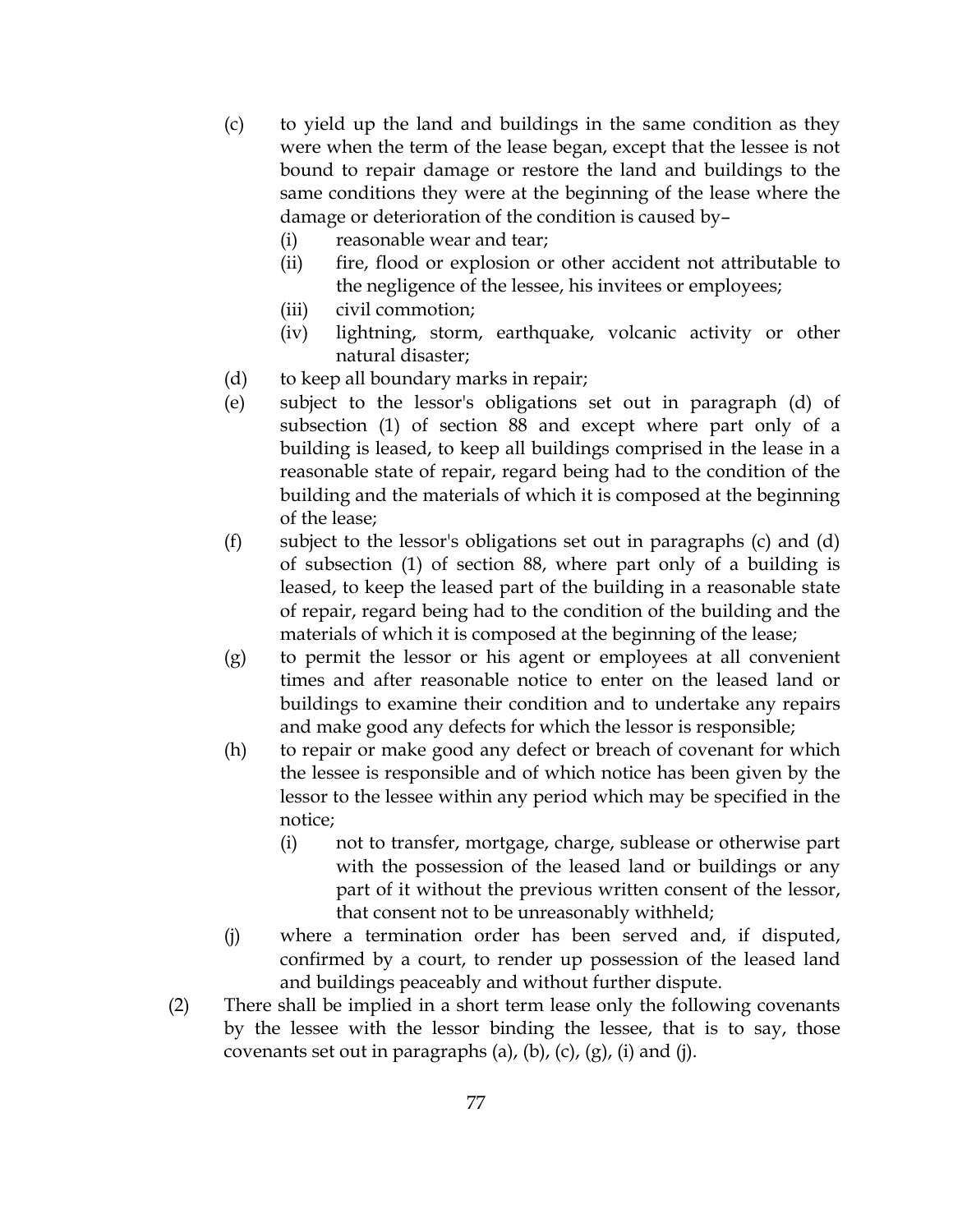- 90. Application of covenants to customary leases
	- (1) Subject to the provisions of section 21 of this Act, the parties to a customary lease may adopt and incorporate into such a lease any or all of the covenants set out in sections 88 and 89.
	- (2) The Minister may, after taking account of the advice of the Commissioner, prescribe that such of the covenants as are set out in section 88 and 89 as he shall determine shall be implied in a customary lease in the same manner and to the same extent as they are implied in the leases and the parties shall adopt provisions of section 62 of this Act.
- 91. Meaning of "the usual covenants"

In a lease coming into effect after the commencement of this Act, unless the context requires otherwise, a reference to "the usual covenants" is to be taken as a reference to the covenants implied in that lease by sections 88 and 89.

92. Meaning of "in a reasonable state of repair"

In a lease coming into effect after the commencement of this Act, a covenant to keep a building or part of it "in a reasonable state of repair" (or like expression) shall, in the absence of an express provision to the contrary, mean in such a state of repair as that which a prudent owner, might reasonably be expected to keep his own building, due allowance being made for the age, character and locality of the building and the means of the person under the obligation to comply with such a covenant provided that there shall not be read into any such covenant an undertaking by a lessee to put any building or part of it into a better condition than it was in at the commencement of the lease.

- 93. Consent by lessor to application by lessee under lease
	- (1) On and after the enactment of this Act, a covenant by the lessee not to take an action without the consent of the lessor shall be construed as requiring the lessor not unreasonably to withhold consent to the taking of that action by lessee.
	- (2) Where an application is made by a lessee to a lessor for consent to take one or more of the following action, that is to say–
		- (a) transfer or assign the lease;
		- (b) enter into a sublease;
		- (c) part with possession of the leased land or buildings;
		- (d) change the use of the land or buildings from a use which is permitted under the lease;
		- (e) extend, improve, add on to or in any other way develop any building beyond what is permitted in the lease;
		- (f) create a mortgage over the lease;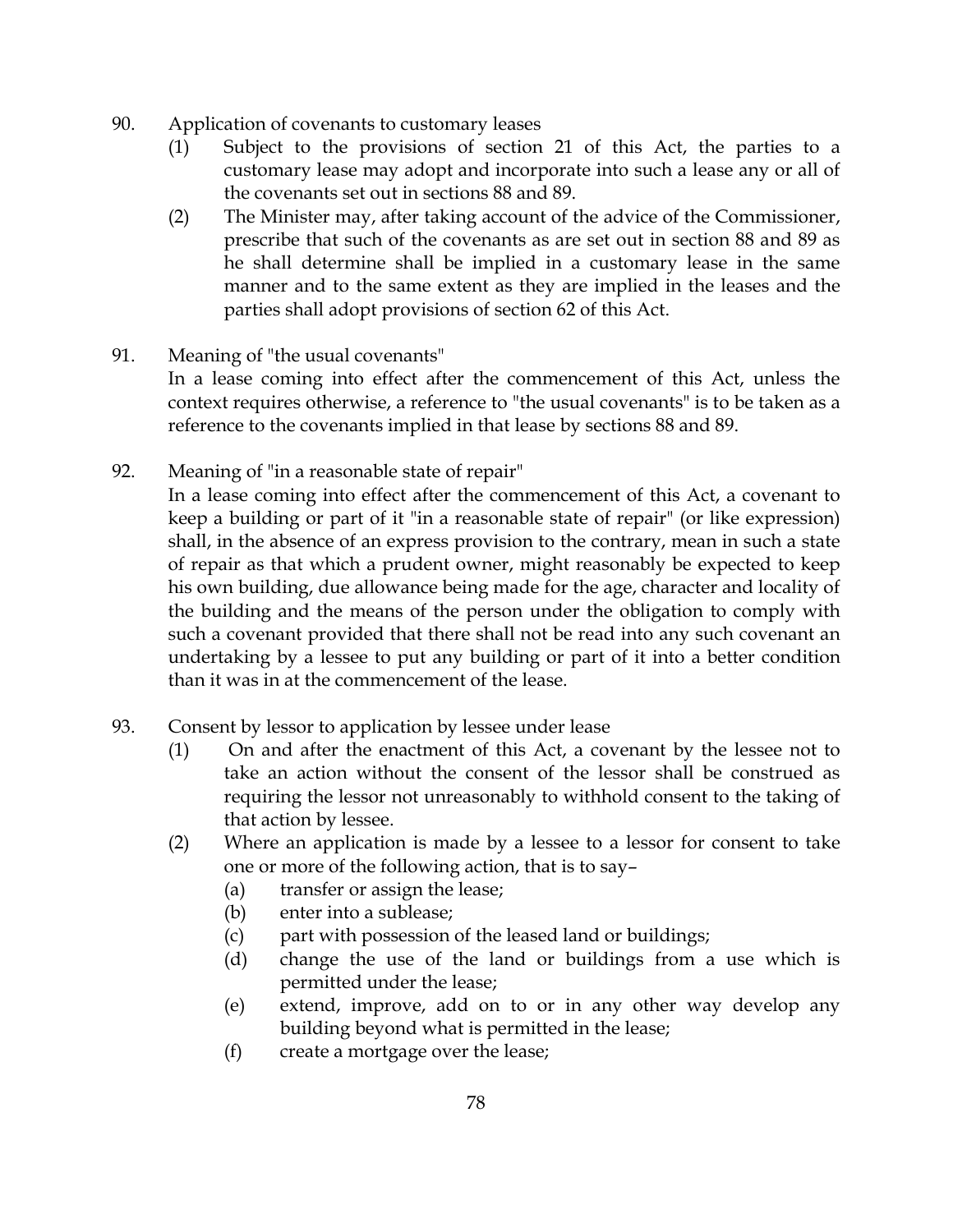- (g) take any of the actions referred to in subparagraph (a), (b), (c), (d), (e) or (f) in relation to any part of the leased land or buildings, or for any part of the term of the lease, the lessor must, on receiving the application and within a reasonable time thereafter–
	- (i) give that consent; or
	- (ii) withhold that consent, and in either case must inform the lessee in writing of his decision on the application.
- (3) Without limiting the generality of the lessor's obligation under subsection (1), consent is unreasonably withheld if the lessor as a condition of or in relation to the giving of consent–
	- (a) requires the lessee to pay any money by way of additional rent, or a premium or a fine or other consideration for the consent, other than the payment of the lessor's reasonable expenses incurred in connection with the giving of consent;
	- (b) imposes on the lessee any unreasonable condition or pre-condition;
	- (c) where the lessee proposes to transfer or assign the lease or enter into a sublease, objects to the gender or nationality or other personal characteristic of the transferee, assignee or sublessee where the circumstances are such that a reasonable person would consider that those factors are irrelevant to the granting of such consent.
- (4) A lessor who refuses consent or gives consent subject to a condition or pre-condition must, if the lessee so requests in writing, inform the lessee as soon as may be of the reasons for the refusal or, as the case maybe, for the imposition of the condition or pre-condition.
- (5) The lessee or any person at the request of the lessee involved in a transaction to which this section applies who has paid any money or suffered any loss in connection with subsection (3) may recover that money and seek damages for that loss from the lessor.
- (6) This section does not prevent the inclusion in a lease of a covenant binding the lessee absolutely not to take any action of the kind referred to in subsection (2).

#### SUBPART 3

## TRANSFERS, ASSIGNMENTS AND TRANSACTIONS (ss 94-98)

- 94. Merger of lessor's interest not to affect remedies
	- Where a sublessor surrenders his head lease to or merges his head lease with the right of occupancy out of which it was created, the holder of the right of occupancy shall have all the same remedies against the sublessee for nonperformance or non-observation of the covenants and conditions expressed or implied in the sublease and all the same rights to give notice of the termination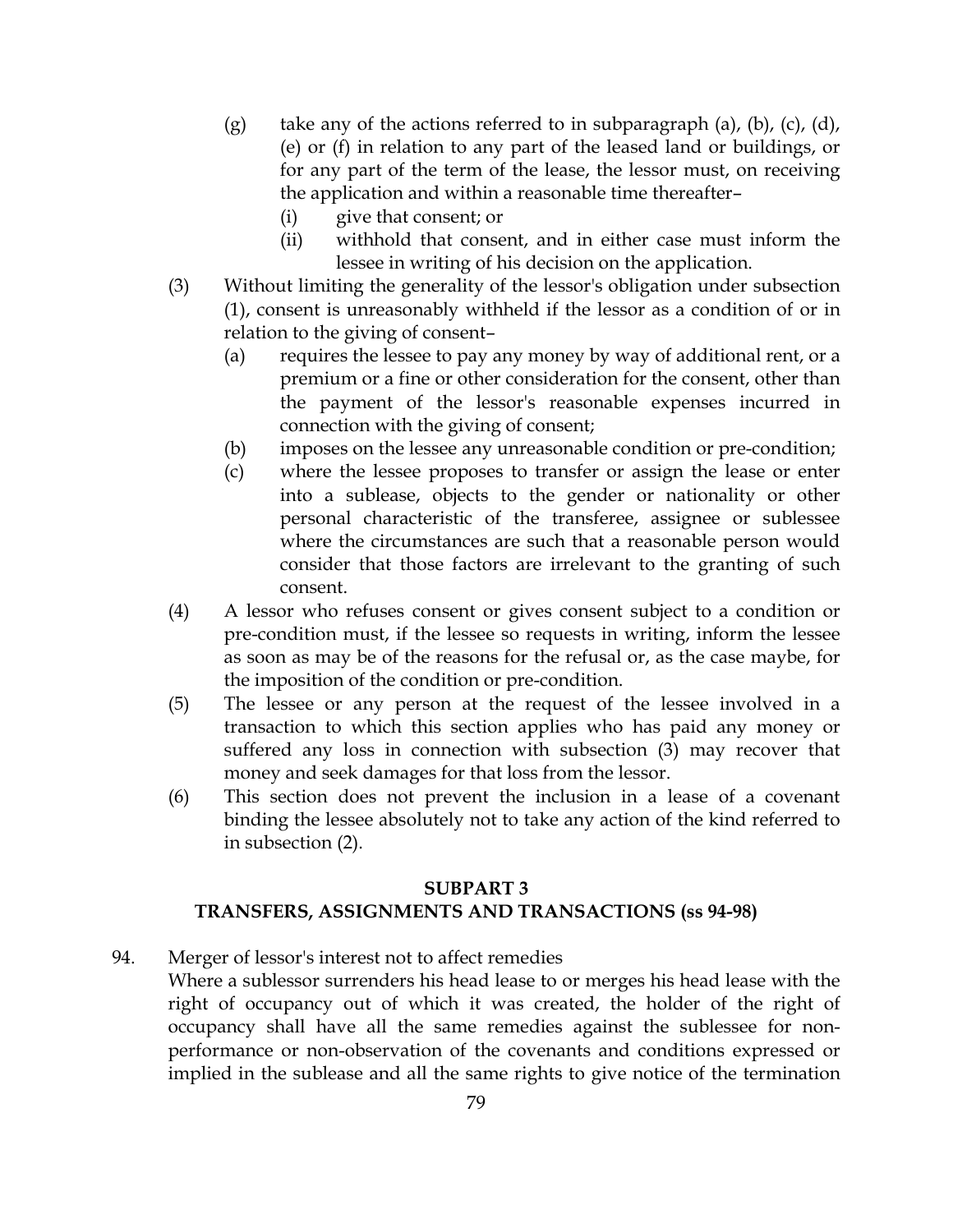of the sublease to the sublessee as the sublessor had before he surrendered or merged his head lease.

- 95. Burden and benefit of covenants to run with the reversion
	- (1) Where the interest held by the lessor under a lease (the reversion) ceases to be so held by the lessor (whether by transfer, assignment, grant, operation of law or otherwise), then, unless a contrary intention appears from the lease, expressly or impliedly, or from some other circumstance–
		- (a) the obligations imposed by every covenant of the lease on the lessor run with the reversion and may be enforced by the person who is from time to time entitled to the lease against the person who is from time to time entitled to the reversion;
		- (b) the rights to the benefits of every covenant of the lease which has reference to the subject matter of the lease imposed on the lessee may be exercised and enforced by the person who is from time to time entitled to the reversion against the person who is from time to time entitled to the lease.
	- (2) A person who becomes entitled to exercise a right to which paragraph (b) of subsection (1) refers may exercise that right even if it first became exerciseable or accrued before the time at which that person became so entitled, unless before that time, the right was waived or the lessee was released from the obligation to which the right relates.
	- (3) If, in respect of a lease–
		- (a) there has been a division of the reversion into different parts so that different persons are lessors of the different parts; or
		- (b) the lease has terminated as to part only of the land comprised in the lease, the obligations referred to in paragraph (a) and the rights and remedies referred to in paragraph (b) of subsection (1) shall be apportioned, and to the extent required by that apportionment, remain attached to each part of that reversion or to that part of the land in respect of which the lease has not been terminated as the case may require and may be enforced by the person entitled to enforce those obligations under paragraph (a) and exercised by the person entitled to exercise those rights and remedies under paragraph (b) of subsection (1).
- 96. Effect of payment by lessee to assignor of reversion
	- (1) If a lessor has transferred or assigned the reversion, payment of all or part of the rent or other moneys due under the lease to the transferor or assignor by the lessee who does not have actual notice of the transfer or assignment discharges the lessee to the extent of that payment.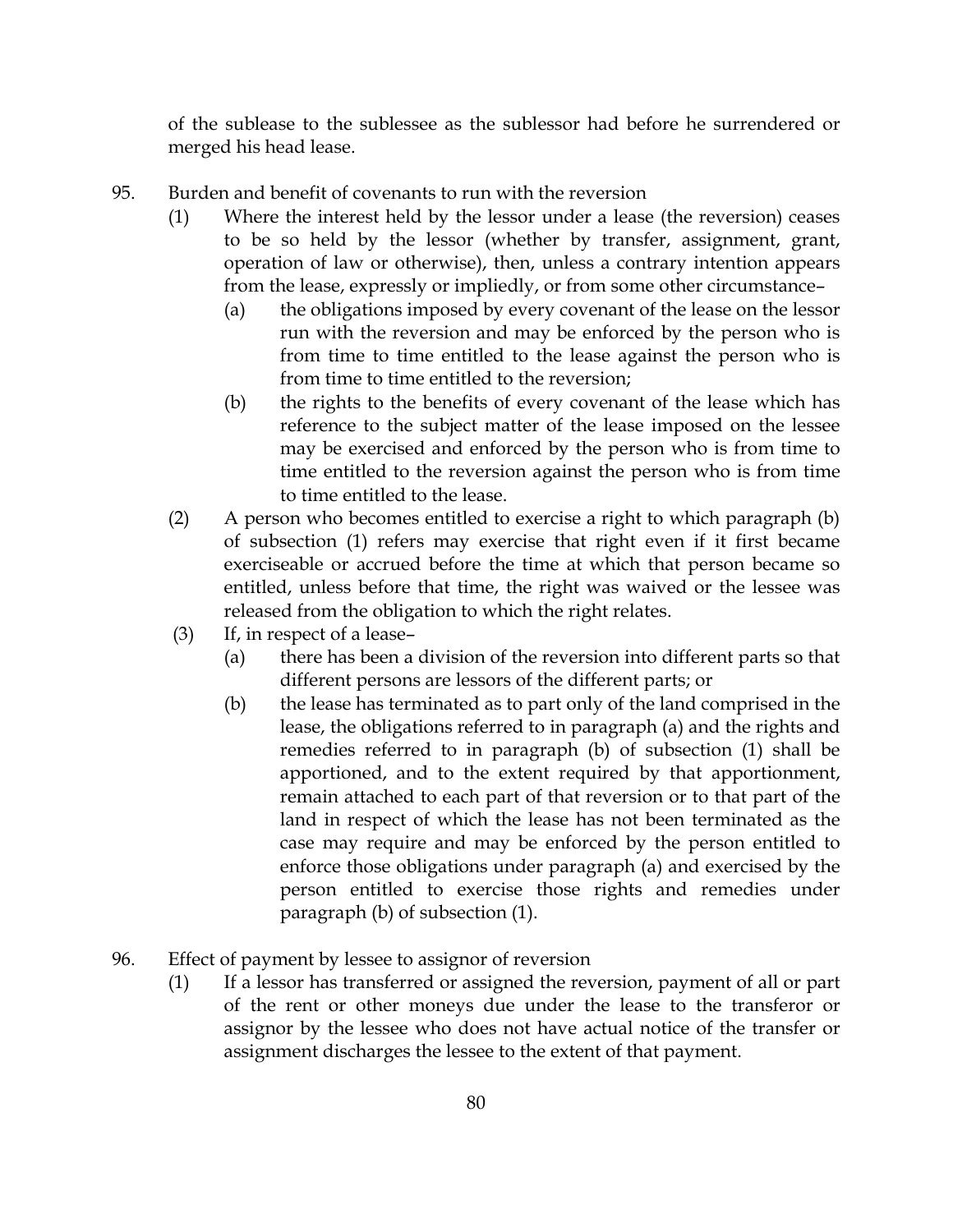- (2) For purposes of subsection (1), registration of a transfer of the reversion is not, in itself, actual notice to the lessee of the transfer, notwithstanding any other provision to the contrary in any other written law.
- 97. Transferor or assignor of lease released from liability to pay rent and observe covenants thereafter
	- (1) In respect of any lease or any transfer or assignment of a lease or part of it made or coming into effect on or after the date of the commencement of this Act, the rule of the common law that a transferor or assignor of a lease remains liable on the personal covenant to the lessor for payment of rent and for all breaches of covenants, notwithstanding that the transferor or assignor is no longer in possession or occupation of the leased land, is abolished and the effect of a transfer or assignment of a lease is, as from that date, to discharge absolutely and without more the transferor or assignor from any obligation to pay rent or to observe any covenants in respect of the land as from the date of the transfer or assignment, whether the person to whom the lease has been transferred or assigned is in or goes immediately into occupation or possession of the land so transferred or assigned.
	- (2) Where the transferor or assignor remains in occupation of the leased land notwithstanding the transfer or assignment, he shall remain liable to pay rent and comply with all the covenants as if he were still the lessee for as long as he shall remain in occupation.
	- (3) Subsection (1) shall not apply to absolve a transferor or assignor of a lease from any obligation to pay rent or remedy and breach of a covenant which accrued or arose during the term of the lease when that transferor or assignor was bound by all the covenants in that lease and the lessor may enforce all such obligations of that lease which have so accrued or arisen against that transferor or assignor notwithstanding that the lease has been transferred or assigned.
	- (4) As from the date of the commencement of this Act, the rule of the common law that a lessee remains liable to pay rent and comply with all the covenants, notwithstanding that he has, with the agreement of the lessor, vacated the leased land before the date for the termination of the lease, is abolished and the provision set out in subsection (5) shall forthwith apply.
	- (5) A lessee who, with the agreement of the lessor, vacates land before the termination of a lease shall, unless the lease provides expressly for a shorter period, remain liable to pay rent and observe all the covenants in the lease for one year from the date on which he vacates the land or buildings except that where the lessor leases that land or any buildings to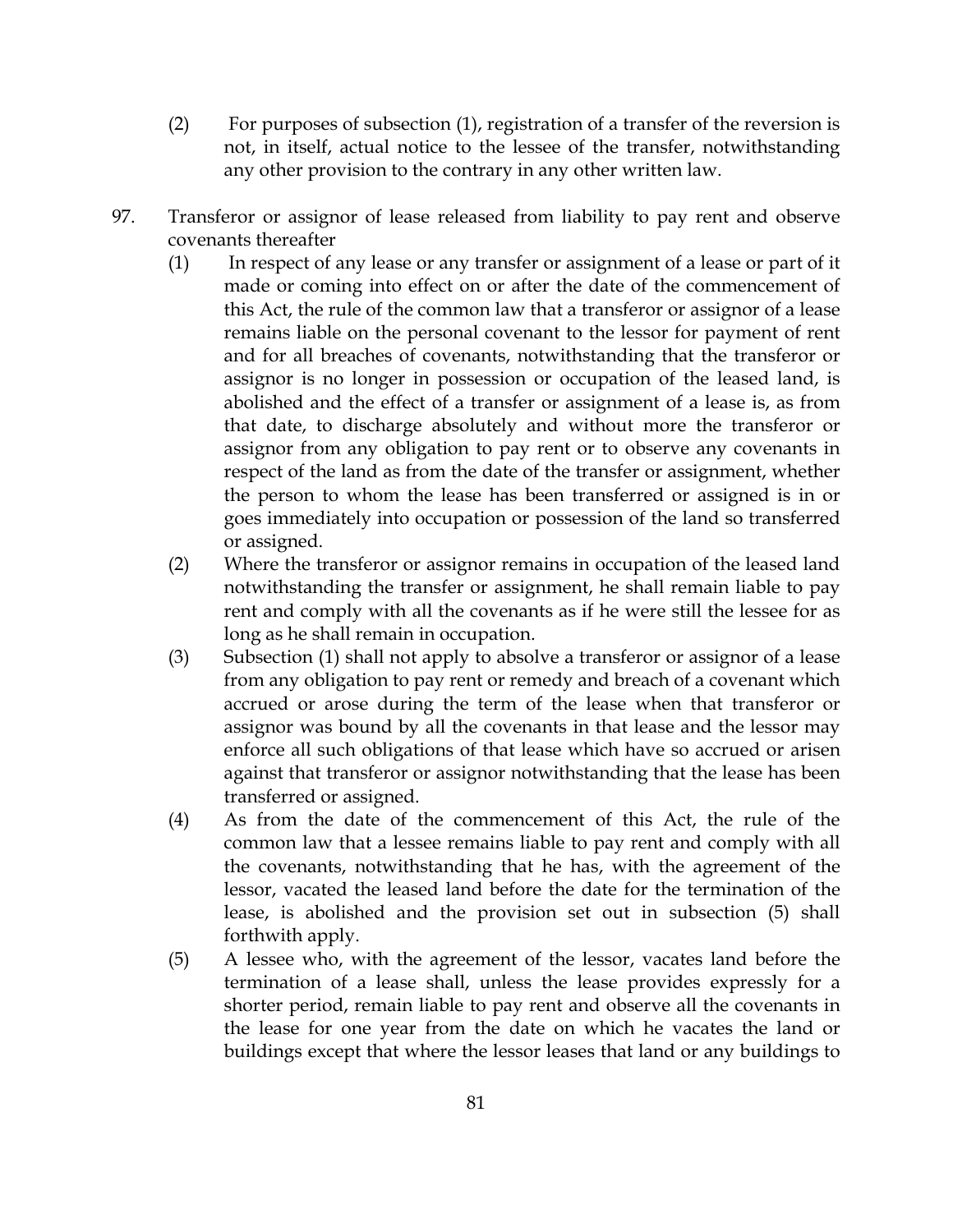another person before the end of the period of one year, the provisions of subsection (1) shall apply from the date of the execution of that lease.

- (6) The provisions of subsection (3) shall apply to a lessee referred to in subsection (5) as if for the words "transferor or assignor" wherever they appear, there are substituted the words "lessee to whom subsection (5) applies" and at the end of the subsection, for the words "the lease has been transferred or assigned" there are substituted the words "he has vacated the land".
- (7) The provisions of subsections (1) and (5) apply in like manner to the transfer or assignment of a lease of a part of the leased land and to the vacating of a part of the leased land as they apply to the transfer or assignment of the lease of all the land and the vacating of all the land comprised in the lease.
- (8) Any term expressed or implied in a lease or in a condition or covenant in a lease conflicting with this section is of no effect.
- 98. Transferee or assignee as lessee
	- (1) A person who accepts a transfer or assignment of a lease becomes the lessee without any need for that person to–
		- (a) acknowledge the lessor as such;
		- (b) take possession of the land or buildings complied in the lease.
	- (2) If there is a covenant in the lease that the lessee will not, or will not without the consent of the lessor transfer or assign the lease, a transfer or assignment has effect whether or not the lessor has consented to that transfer or assignment and whether or not that transfer or assignment is in breach of the covenant but this subsection does not prevent the lessor from seeking and remedy for and such breach.
	- (3) A person to whom this section applies who becomes a lessee–
		- (a) is bound to pay to the lessor the rent payable under the lease;
		- (b) is bound to observe and perform all the covenants on the part of the lessee expressed or implied in the lease;
		- (c) may enforce all covenants made by and binding on the lessor expressed or implied in the lease.
	- (4) Section 95 of the Land Registration Act Cap. 334\* applies to any lease created or coming into effect under this Part.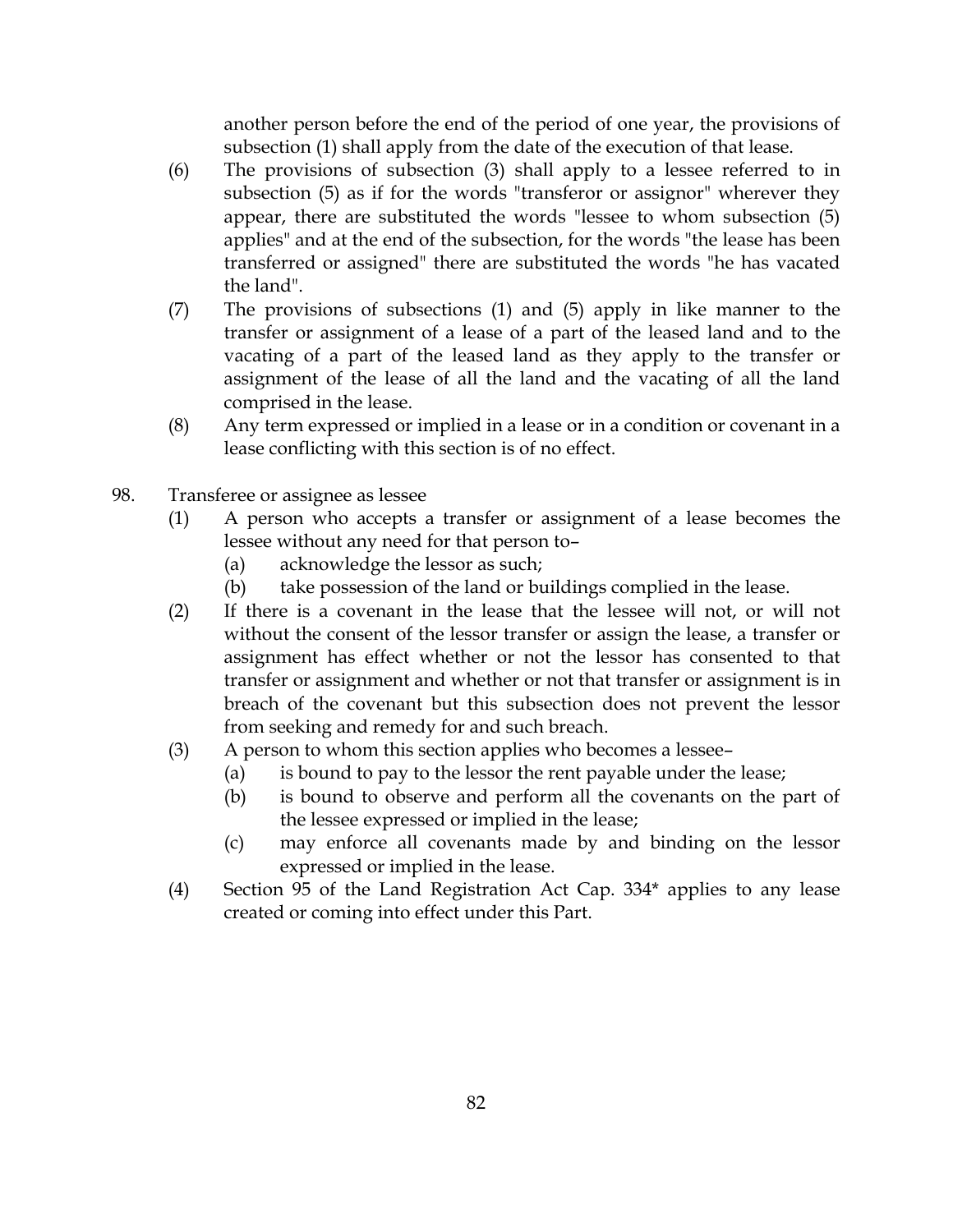## SUBPART 4 REMEDIES AND RELIEF (ss 99-110)

- 99. Application of this Subpart to non-customary leases This Subpart shall apply to all leases and licences.
- 100. Application of this Subpart to customary leases
	- (1) Subject to the provisions of this section, the provisions of this Subpart shall not apply to customary leases.
	- (2) The provisions of this Subpart shall apply to the lease of a dwelling-house expressed to be leaded by a customary lease where there is no rule of customary law applicable.
	- (3) Where any land or buildings have been leased by a customary lease which the parties to that lease have agreed shall be governed by any of the provisions or part of the provisions of this Part, then the provisions of this Subpart shall apply to that customary lease.
	- (4) Where, in any customary lease other than a customary lease to which subsections (2) and (3) apply, a lessor seeks to take possession of the leased land or buildings on the grounds that a lessee has not complied with the terms and conditions of that customary lease, then–
		- (a) the lessor must act and act only in strict accordance with the customary law applying to leases;
		- (b) the lessee who is alleged not to have complied with the terms and conditions of the customary lease may refer the matter to the Village Land Council and the Village Land Council shall in considering the matter–
			- (i) have regard to the extent to which the customary law applicable to the lease provides for a fair balance of rights and duties between the lessor and the lessee and in particular whether the lessee has been given notice that he is not complying with the terms and conditions of the lease and an opportunity to rectify the matter;
			- (ii) where it considers that the lessee ought to be granted relief against the lessor's demand for possession of the leased land or buildings, be guided by the provisions of sections 96 and 97 and in particular whether the lessor has conducted himself in relation to the lessee as respects the lease as a reasonable lessor should so conduct himself.
	- (5) In having regard to whether a lessor under a customary lease has conducted himself as a reasonable lessor should, the Village Land Council shall, while having regard to the customary law applicable to the lease, be guided by the provisions of this Part specifically applicable to lessors.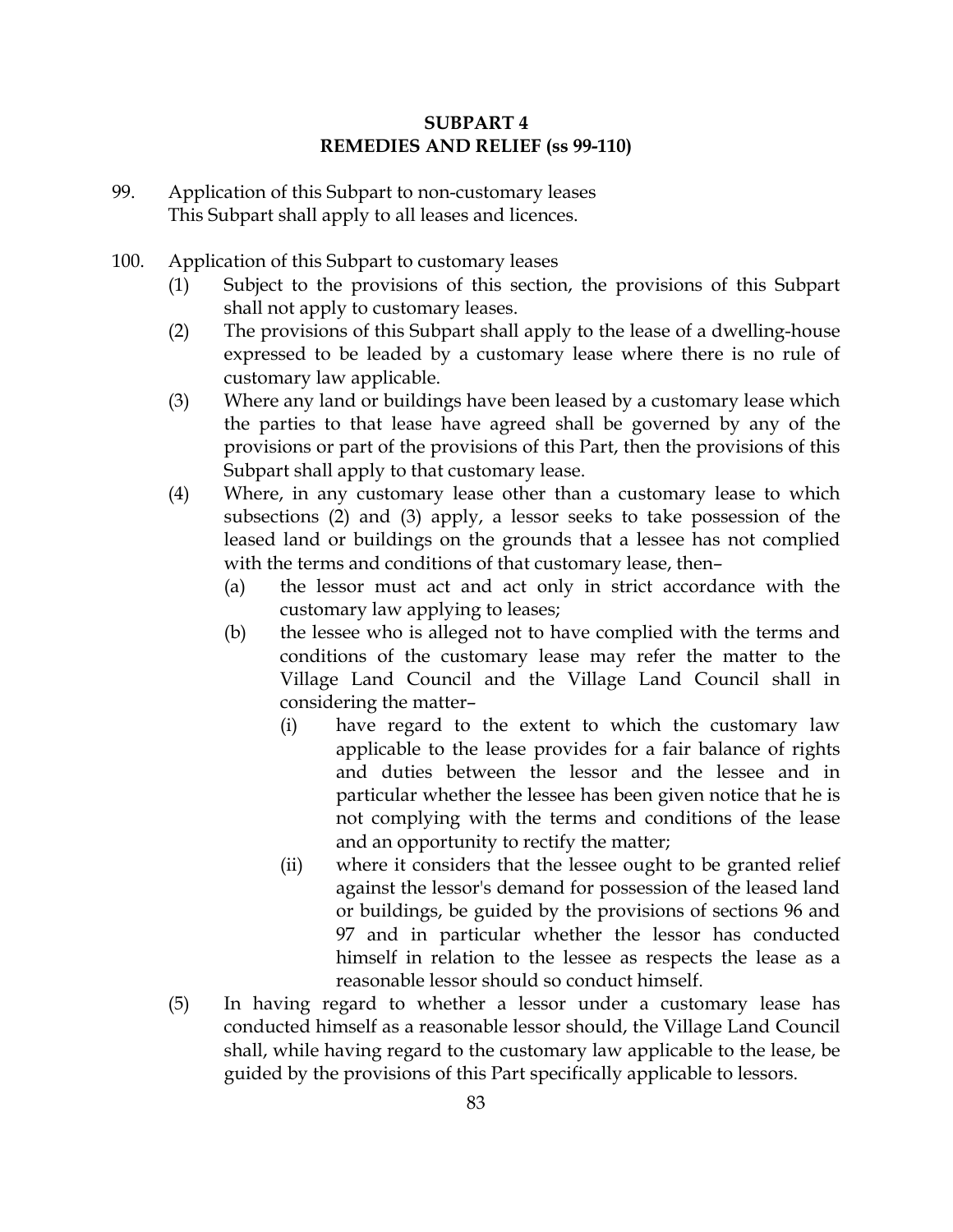- (6) A lessor or lessee who is dissatisfied with a determination by a Village Land Council may appeal to the district court which shall apply to that appeal, as far as the circumstances shall permit, the provisions of section 97.
- 101. Abolition of determination of lease by re-entry or forfeiture
	- (1) The power of a lessor to determine a lease by re-entry or forfeiture is abolished.
	- (2) On and after the commencement of this Act, a lessor may terminate a lease for non-payment of rent or for breach of any covenant in accordance and only in accordance with the provisions of this Subpart, notwithstanding any provision in any lease to the contrary.
	- (3) Any term expressed or implied in a lease or in any condition or covenant in a lease which purports to avoid or has the purpose or effect of avoiding the need to comply with all or any sections in this Subpart is of no effect.
- 102. Abolition of distress for rent
	- (1) On and after the commencement of this Act, a person shall not distrain for–
		- (a) arrears of rent or other payments due under a lease or any agreement collateral to a lease;
		- (b) payments due in respect of the breach of any covenant or condition contained in a lease or in any agreement collateral to a lease.
	- (2) This section does not affect the right of a lessor to seek a summary judgment against a lessee for non-payment of rent due under the lease or the manner in which a person may enforce a judgment debt.
- 103. Termination of lease for non-payment of rent or breach of covenant
	- (1) A lessor may exercise any right to terminate a lease for failure to pay rent due under the lease or for breach of any covenant or condition in the lease only by applying for and acting in accordance with an order of the court for possession of the land or buildings comprised in the lease.
	- (2) The Minister may make rules of the court providing for the procedures to be followed in applying for and the granting of an order for possession and such rules may provide for the granting of a summary order of possession in circumstances where the court is satisfied that the lessee has no reasonable defence or excuse for the non-observance of any covenant or condition in the lease or for not complying with any notice from the lessor requiring the breach to be remedied.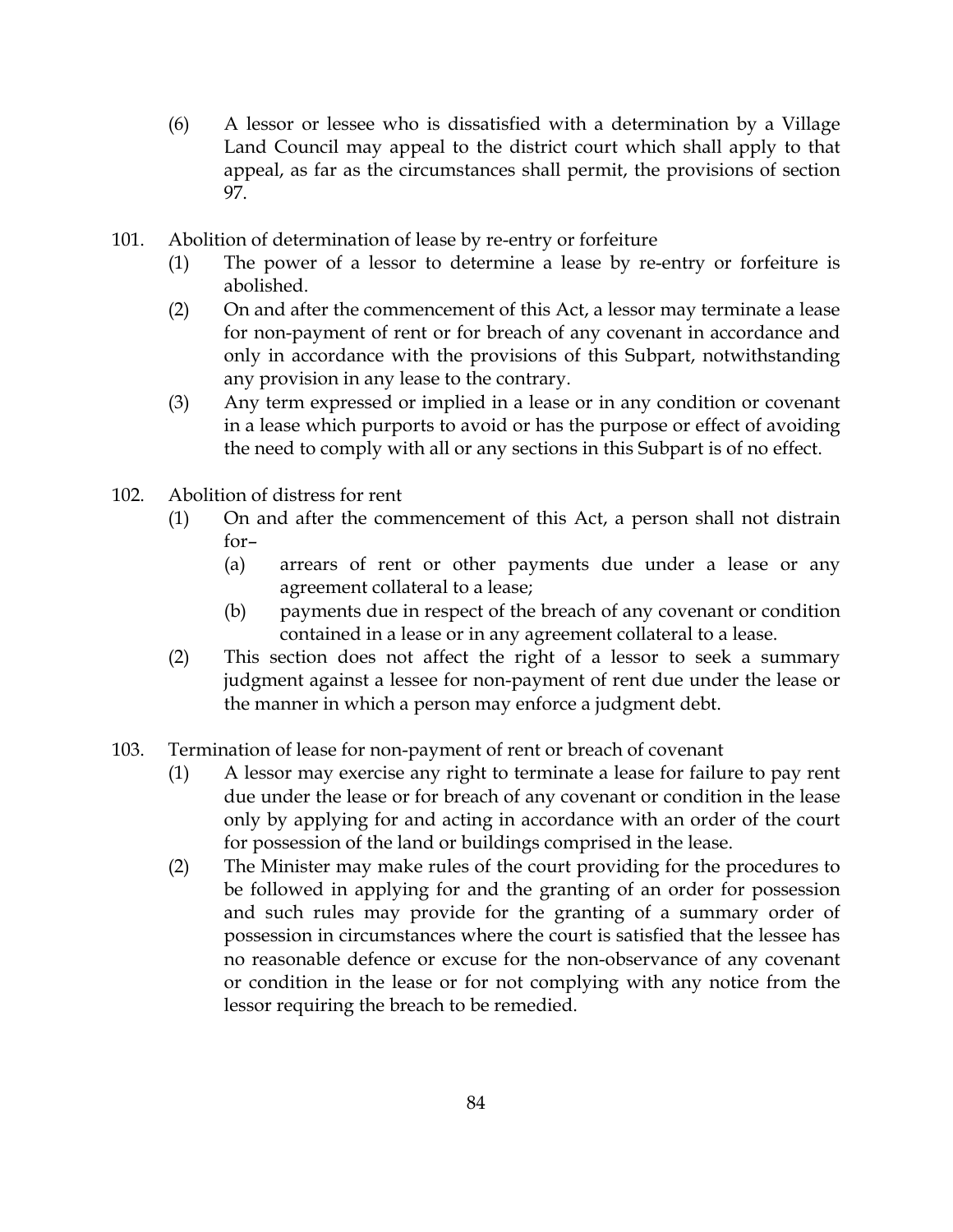- 104. Notice of intention to terminate a lease for breach of covenant
	- (1) Where a lessee is in arrears with the rent and has been in arrears for not less than thirty days, the lessor may serve on that lessee a notice of intention to terminate the lease.
	- (2) A notice served on a lessee under this section shall adequately inform the recipient of all of the following matters–
		- (a) the nature and extent of the breach complained of;
		- (b) the amount which must be paid to remedy the breach;
		- (c) the period, being not less than thirty days from the date of the service of the notice, within which the breach must be remedied;
		- (d) the consequence that if the breach is not remedied the lessor will apply to the court for an order of termination;
		- (e) the right of the lessee to apply to the court, for relief against the termination of the lease.
- 105. Notice of intention to terminate a lease for breach of covenant other than to pay rent
	- (1) Where a lessee is in breach of a covenant or condition in the lease, the lessor may serve notice of intention to terminate the lease on that lessee.
	- (2) A notice serviced on a lessee under this section shall adequately inform the recipient of the following matters:
		- (a) The nature and extent of the breach;
		- (b) where the lessor considers that the breach is capable of being remedied–
			- (i) the action which the lessor must take or desist from taking to remedy the breach;
			- (ii) the amount (if any) of compensation which the lessee must pay to remedy the breach and to reimburse the lessor's reasonable expenses incurred in connection with the breach;
			- (iii) the reasonable time, being not less than thirty days, within which the lessor must take or desist from taking the action specified in subparagraph (i);
		- (c) the consequences that if the breach is not remedied within the time specified in subparagraph (iii) or the compensation is not paid, the lessor will apply to the court for an order of termination;
		- (d) the right of the lessee to apply to the court for relief against the order of termination.
- 106. Consequential provisions relating to notices under sections 104 and 105
	- (1) Where the lessor has served a notice on a lessee under sections 104 and 105, he shall at the same time or as soon as practicable serve a copy of that notice on–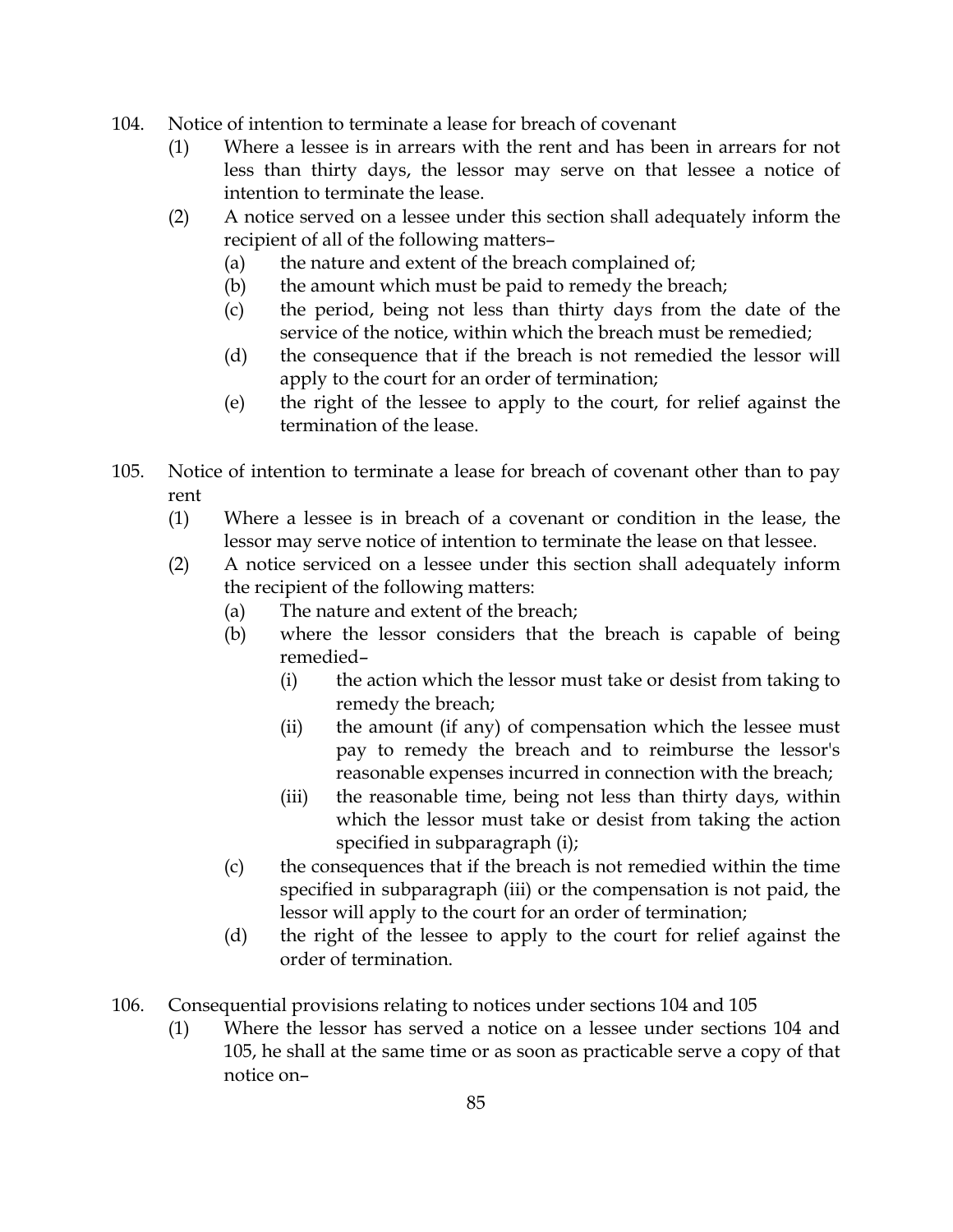- (a) the sublessee;
- (b) the spouse of the lessee;
- (c) the mortgagee of the lessee or of the sublessees;
- (d) where the lessee is bankrupt, the trustee in bankruptcy of the lessee.
- (2) The obligation of the lessor under subsection (1) only applies to those persons mentioned in that subsection of whose names and addresses the lessor has actual notice.
- (3) The acceptance by the lessor of any rent after the service of a notice under section 104 or 105 does not operate as a waiver of the lessor's right to apply for an order of termination on the ground of breach of any covenant or condition in the lease, unless acceptance of the rent by the lessor causes the lessee reasonably to believe that the lessor no longer intends to apply for that order.
- (4) The Minister may by regulations prescribe the form of the notices to be served under sections 104 and 105 and where notices have been so prescribed, a notice served under either of the preceding sections shall be in that form and shall be void if it is not in that form.
- 107. Application for relief
	- (1) An application for relief may be made to a district court–
		- (a) in a proceeding brought by the lessor for an order of termination of the lease;
		- (b) in a proceeding brought for the purpose by any of the persons referred to in subsection (2) before the lessor commences a proceeding mentioned in paragraph (a).
	- (2) An application of relief against an order of termination of a lease may be made by–
		- a) the lessee;
		- (b) if two or more persons are entitled to the lease as co-occupiers, by one or more of them on their own behalf;
		- (c) a sublessee;
		- (d) a mortgagee of the lessee or a sublessee;
		- (e) the trustee in bankruptcy of the lessee.
	- (3) If an application made in accordance with paragraph (b) of subsection (1) is not made by all the co-occupiers, then, unless the court orders otherwise, it must be served on all the co-occupiers.
	- (4) Any person with an interest in the leased land or buildings the subject of an application by the lessor for an order of termination who on reasonable grounds claims that he has been prejudiced by not being served with a notice to which sections 104 and 105 apply may apply to the court for an extension of time within which to make an application for relief and the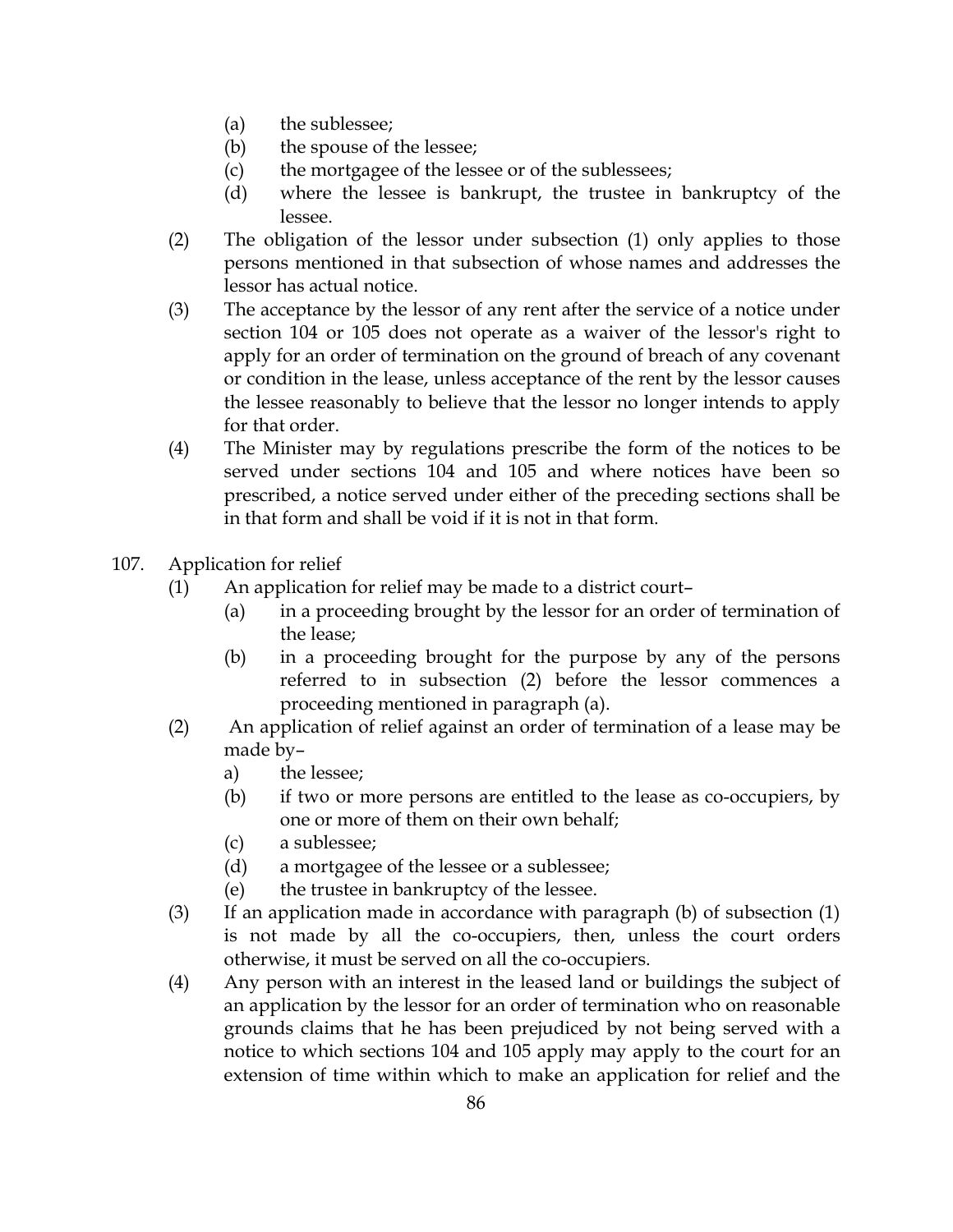court may grant that person an extension of the time on any conditions which it thinks fit.

- (5) An application for relief is not to be taken as an admission by the lessee or any other person applying for relief that–
	- (a) there has been a breach of a covenant or condition of the lease by the lessee;
	- (b) by reason of such a breach, the lessor has the right to terminate the lease;
	- (c) all notices which were required to be served by the lessor were properly served;
	- (d) the period for remedying the breach specified in the notice served under section 104 was reasonable or had expired, and the court may grant relief without determining all or any of those matters.
- 108. Power of the court with respect to order of termination and relief
	- (1) In considering whether to grant an order of termination or to grant relief against an order of termination, the court shall have regard to the following matters–
		- (a) in respect of the lease of a dwelling house, the matters contained in section 25 of the Rent Restriction Act Cap. 339\*, applicable to dwelling houses;
		- (b) the gravity of the breach and in particular whether any written law has not, as a result of the breach, been complied with;
		- (c) the reasonableness of the action required to be taken or desisted from by the lessee to remedy the breach and the time within which it has to be taken or desisted from as specified in the notice served by the lessor under section 105, and in particular with respect to the lease of any building, the age, condition and location of building;
		- (d) the reasonableness of the amount of compensation required to be paid and the manner of its payment by the lessee as specified in the notice served by the lessor under section 105;
		- (e) whether the lessor has committed any breaches of covenants or conditions which he is under an obligation by the lease to comply with and the extent to which those breaches have contributed to any breaches by the lessee;
		- (f) the degree of forbearance shown by the lessor in respect of other breaches of covenants and conditions by the lessee;
		- (g) the age, means and circumstances of the lessor;
		- (h) the age, means, and circumstances including the health and number of dependants of the lessee, and in particular whether–
			- (i) the lessee will be rendered landless or homeless by the grant of an order;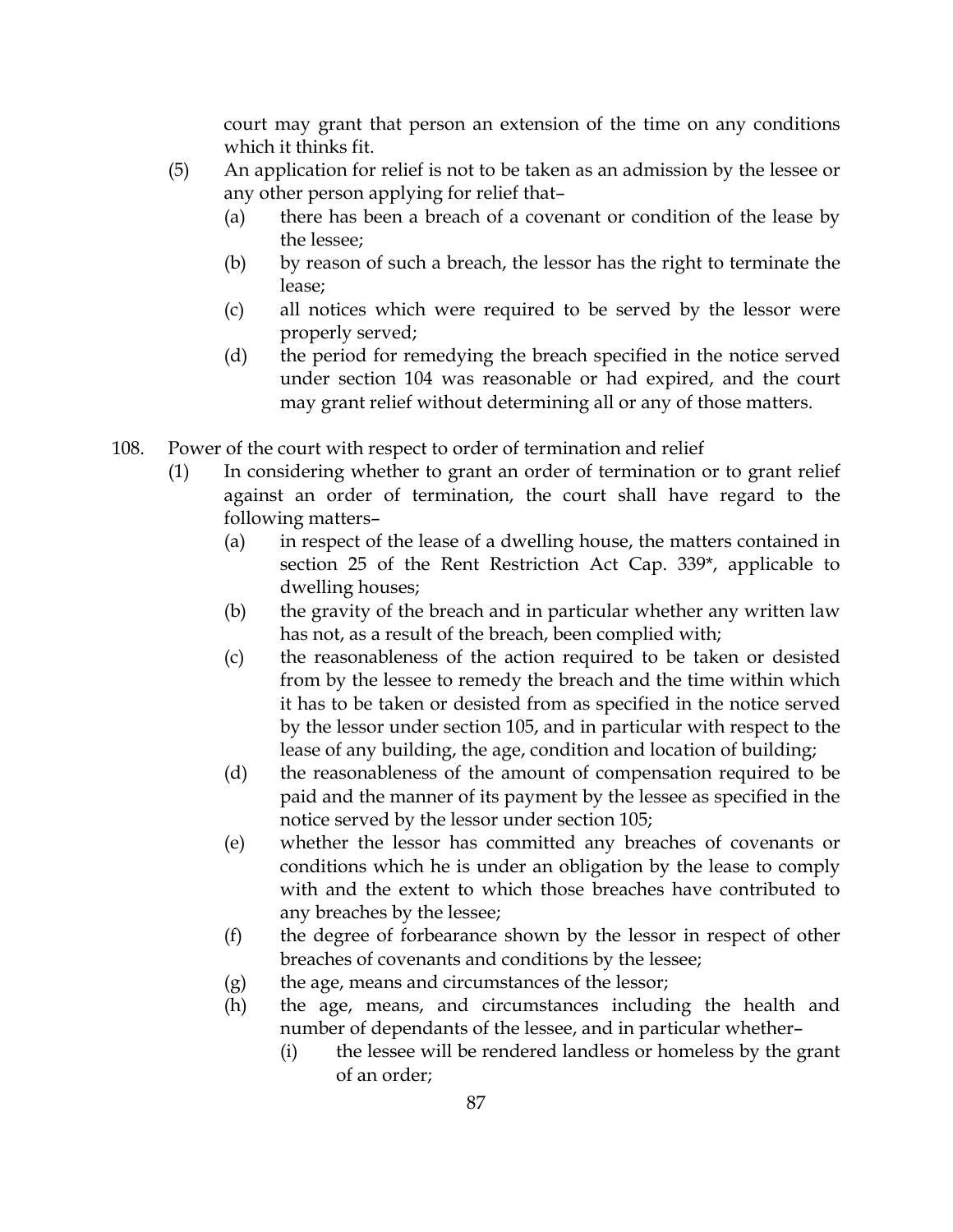- (ii) the lessee will have any alternative means of providing for himself and his dependants;
- (iii) a spouse of the lessee will or is likely to suffer undue hardship if an order were made;
- (i) whether there is any alternative remedy which can be applied in the circumstances;
- (j) the interests of all parties other than the lessee and his dependants who are participating in the application for relief;
- (k) any other matter which the court considers appropriate and reasonable in all the circumstances.
- (2) A court may grant any relief against the operation of an order which the circumstances of the case require and without limiting the generality of that power, may–
	- (a) cancel, vary or postpone the order;
	- (b) extend the period of time for compliance by the lessee with a notice served under section 104;
	- (c) alter the amount of compensation required to be paid by the lessee by a notice served under section 104;
	- (d) substitute a different remedy for the one specified by the lessor or a different time for taking or desisting from taking an action specified by the lessor in a notice served under section 105;
	- (e) provide that any arrears of rent or other payments due under the lease be paid in such instalments and at such times as the court shall determine;
	- (f) require the lessor or the lessee to remedy any breaches of any covenants and conditions which either or both of them are under an obligation to comply with;
	- (g) order the lessor to enter into a lease with–
		- (i) a mortgagee of the lessee; or
		- (ii) a sublessees, for a period, not being longer than the period of the lease which is to be terminated, and on any terms and conditions which the court thinks fit;
	- (h) confirm the notice notwithstanding that some procedural errors took place during the making of that notice if the court is satisfied that–
		- (i) the lessee or other person applying for relief was made fully aware of the substance of the notice; and
		- (ii) no substantial injustice will be done by confirming that notice, and may grant that relief of any conditions as to expenses, damages, compensation or any other relevant matter which the court thinks fit.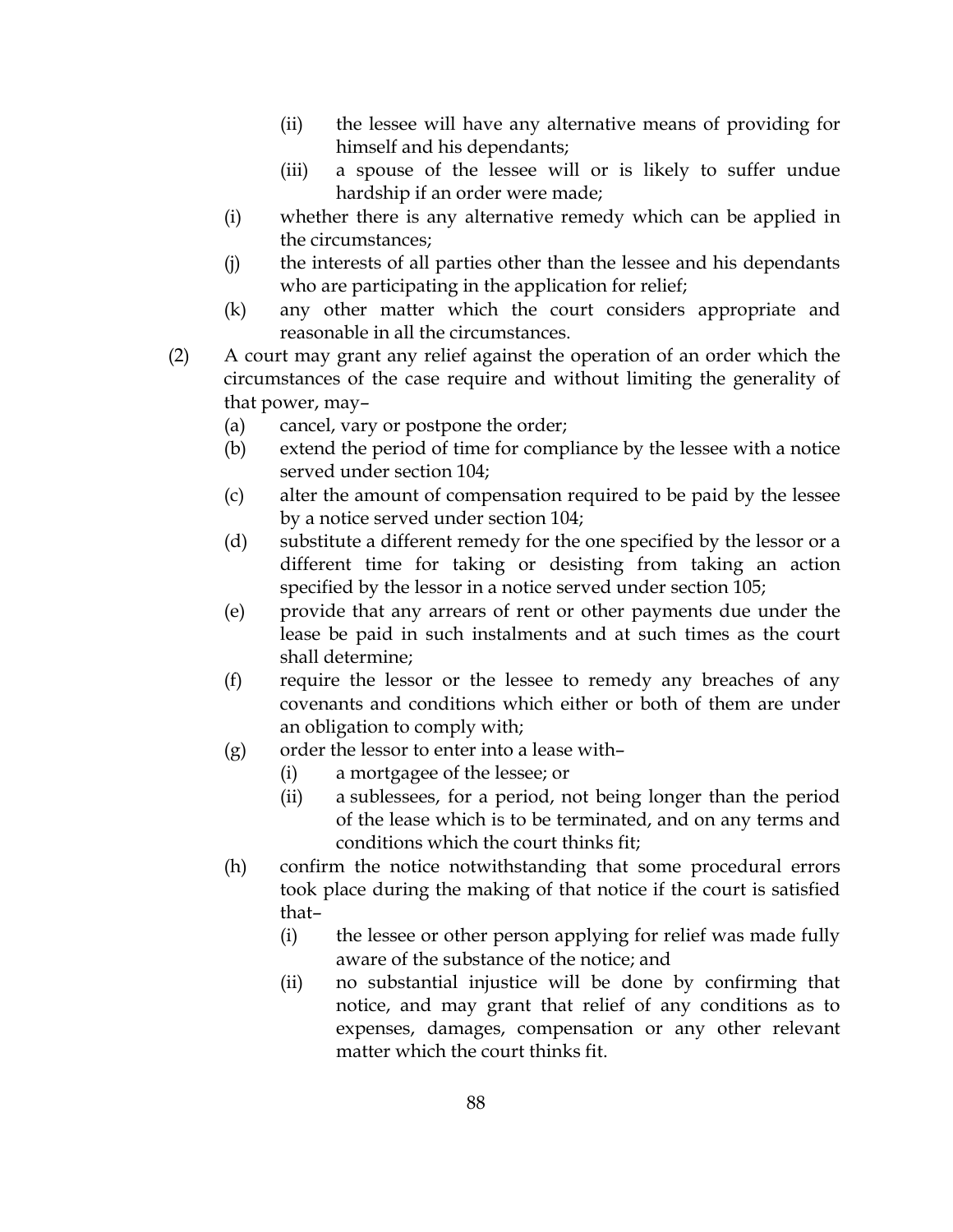- (3) A court may grant relief against an order for termination notwithstanding that the lessee has breached an essential term of the lease and the breach is not capable of being remedied.
- 109. Remedies of lessor and lessee for breach of covenant
	- (1) Where a lessee is in breach of a covenant or condition of a lease, which he is under an obligation to observe and comply with, the lessor may, instead of serving a notice of intention to terminate, commence an action against the lessee–
		- (a) for damages; or
		- (b) for a decree of specific performance; or
		- (c) for an injunction; or
		- (d) to recover as a debt any arrears of rent,

but no action commenced before the service of a notice of intention to terminate shall not be proceeded with or judgment given in respect of it until after the conclusion of any proceedings commenced in connection with an order of termination arising from the same breaches, including any appeal against any decision given in connection with that order of termination.

- (2) Where a lessor is in breach of a covenant or condition in a lease which he is under an obligation to observe and comply with, the lease may–
	- (a) commence an action against the lessor–
		- (i) for damages; or
		- (ii) for a decree fo specific performance; or
		- (iii) for an injunction; or
	- (b) in any case where the lessor has failed to comply with the covenants contained in paragraph (c) or (d) of subsection (1) of section 88–
		- (i) serve a notice on the lessor that unless he undertake the repairs and maintenance he is obliged to undertake within thirty days, the lessee will undertake the repairs and maintenance which under those paragraphs, it is the lessor's obligation to undertake;
		- (ii) if the lessor does not commence the repairs and maintenance as specified in the notice and does not seek an extension of time within which to undertake the repairs and maintenance specified in the notice referred to in subparagraph (i) in as economical and efficient a way as possible; and
		- (iii) set off the cost of that work against the rent due under the lease; or
	- (c) deduct from any rent due under the lease any sums which the lessor has, contrary to the covenants and conditions in the lease or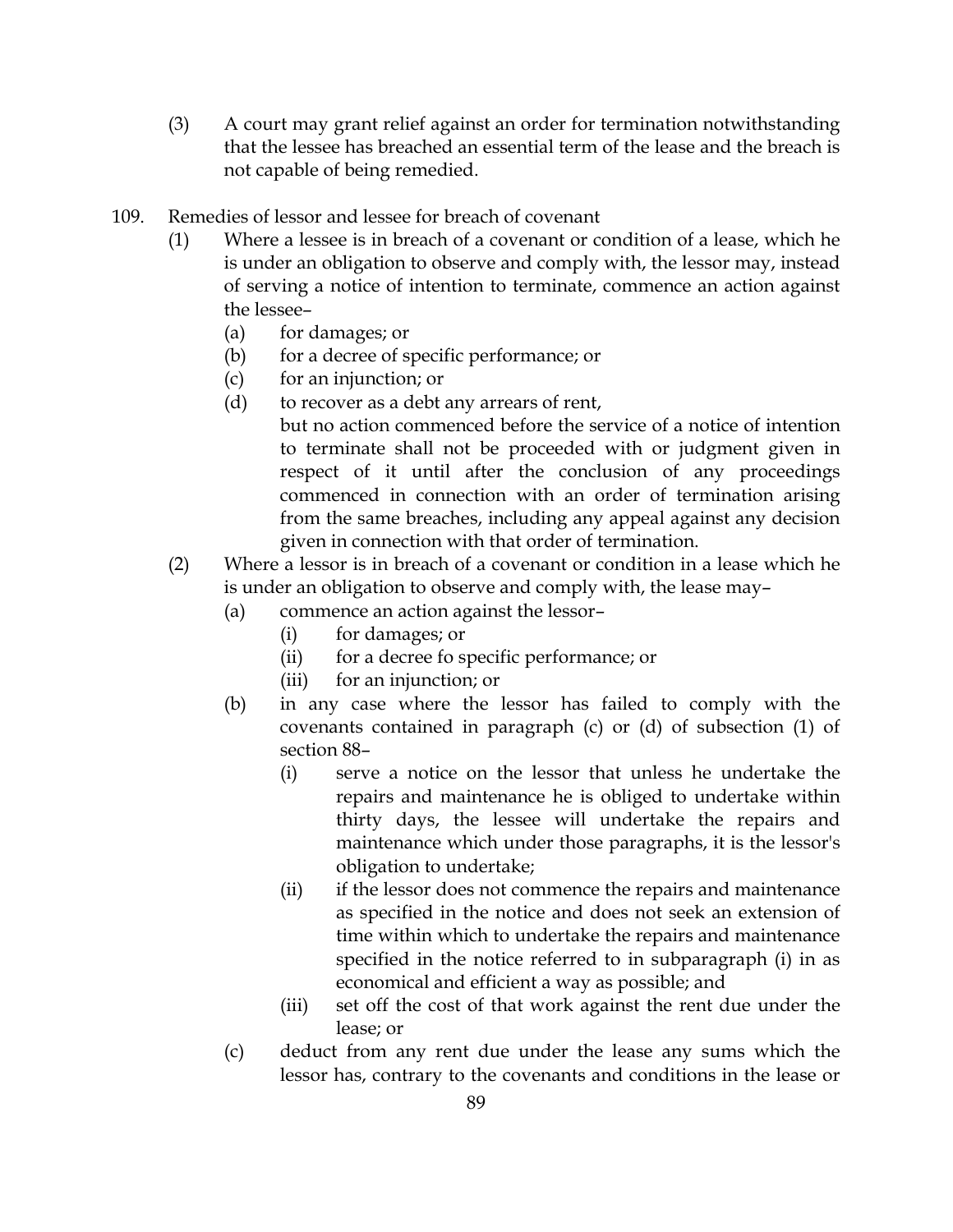contrary to any written law, required the lessee to pay as a condition either of obtaining the lease or of continuing as the lessee; or

- (d) repudiate the lease and cease to pay any rent under it on the grounds that the lessor's conduct shows that he does not intend to comply with the lease, and may pursue any two or more of these actions together as the case may required.
- (3) Where the lessee commences an action for damages, the court may award damages for the inconvenience suffered by the lessee and those dependants living with him for the lessor's failure to comply with the covenants and conditions under the lease and in addition may award an element of damages to the lessee by way of a penalty on the lessor.
- 110. Unlawful eviction
	- (1) A lessee who, contrary to the express or implied terms and conditions of a lease, is evicted from the whole of a part of the leased land or buildings, is not, as from the time of the eviction, under any obligation to pay any rent or other monies due under the lease or perform any of the covenants and conditions on the part of the lessee expressed or implied in the lease in respect of the land or buildings or part thereof from which he has been so evicted.
	- (2) A lessee who, contrary to the express or implied terms of the lease is, on the commencement of the lease, unable through the actions or non-actions of the lessor or any of his agents or employees, to obtain possession of the leased land or buildings or part thereof is for purposes of this section to be taken as having been evicted from the whole or, as the case may be, a part of that land or those buildings.

## PART X MORTGAGES (ss 111-142) SUBPART 1 GENERAL PROVISIONS (ss 111-119)

- 111. Application of this Part to mortgages
	- (1) This Part applies to all mortgages of land or interests in land, made or coming into effect before, on and after the coming into operation of this Act and any other mortgages of land which are specifically referred to in any section in this Part and references to mortgages in this Part shall apply and apply only to mortgages of land and interests in land.
	- (2) References to a mortgage in this Part include, unless it is stated otherwise or the context makes plain that it is otherwise, a small mortgage.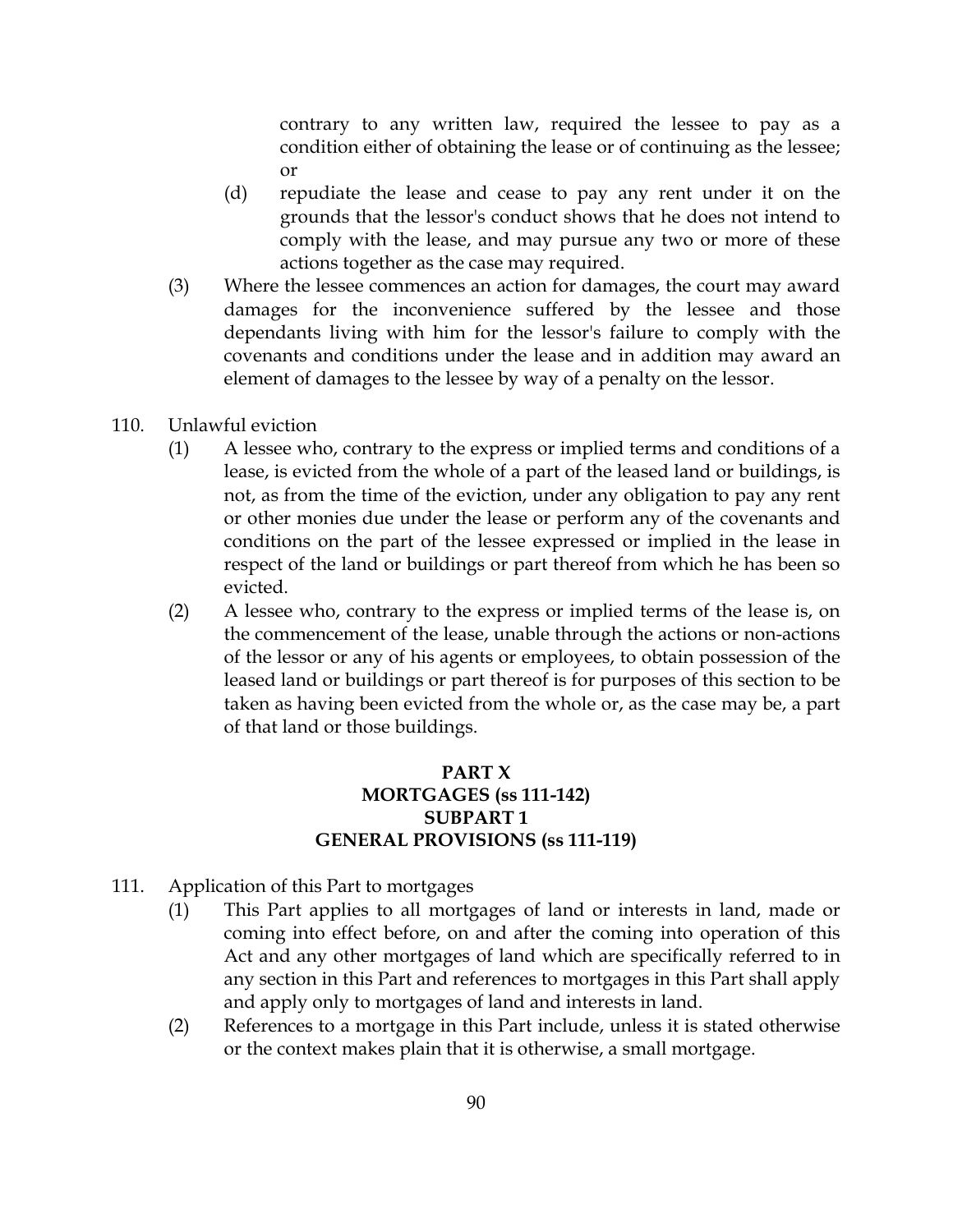- (3) References in this Part to "the mortgaged land" shall be taken to mean and include a mortgaged right of occupancy, a mortgaged lease and sublease and a second or subsequent mortgage.
- 112. Power to create mortgage
	- (1) A occupier of land under a right of occupancy and a lessee may, by an instrument in the prescribed form, mortgage his interest in the land or a part thereof to secure the payment of an existing or a future or a contingent debt or other money or money's worth or the fulfilment of a condition.
	- (2) The power conferred by subsection (1) shall include the power to create second and subsequent mortgages.
	- (3) A mortgage of a matrimonial home, including a customary mortgage of a matrimonial home, shall be valid only if–
		- (a) any document or form unused in applying for such a mortgage is signed by, or there is evidence from the document that it has been assented to by, the borrower and any spouse of the borrower living in that matrimonial home;
		- (b) any document or form used to grant the mortgage is signed by or there is evidence that it has been assented to by the borrower living in that matrimonial home.
	- (4) The power conferred by this section shall be exerciseable subject–
		- (a) any prohibition or limitation imposed by this act or any written law;
		- (b) any restriction contained in an instrument creating or affecting the interest in land which is to be the subject of a mortgage.
	- (5) In respect of a mortgage other than a mortgage of land registered under the Land Registration Act Cap. 334\*, it shall take effect only when it is registered in a prescribed register and a lender shall not be entitled to exercise any of his remedies under that mortgage if it is not so registered.
	- (6) Nothing in this section shall operate to prevent a borrower from offering and a lender from excepting–
		- (a) a written and witnessed undertaking, the clear intention of which is to charge the borrower's land with the repayment of money or money's worth obtained from the lender; or
		- (b) a deposit of any of the following–
			- (i) a certificate of a granted right of occupancy;
			- (ii) a certificate of a customary right of occupancy;
			- (iii) a document of a lease;
			- (iv) any other document which may be agreed upon evidencing a right to an interest land; or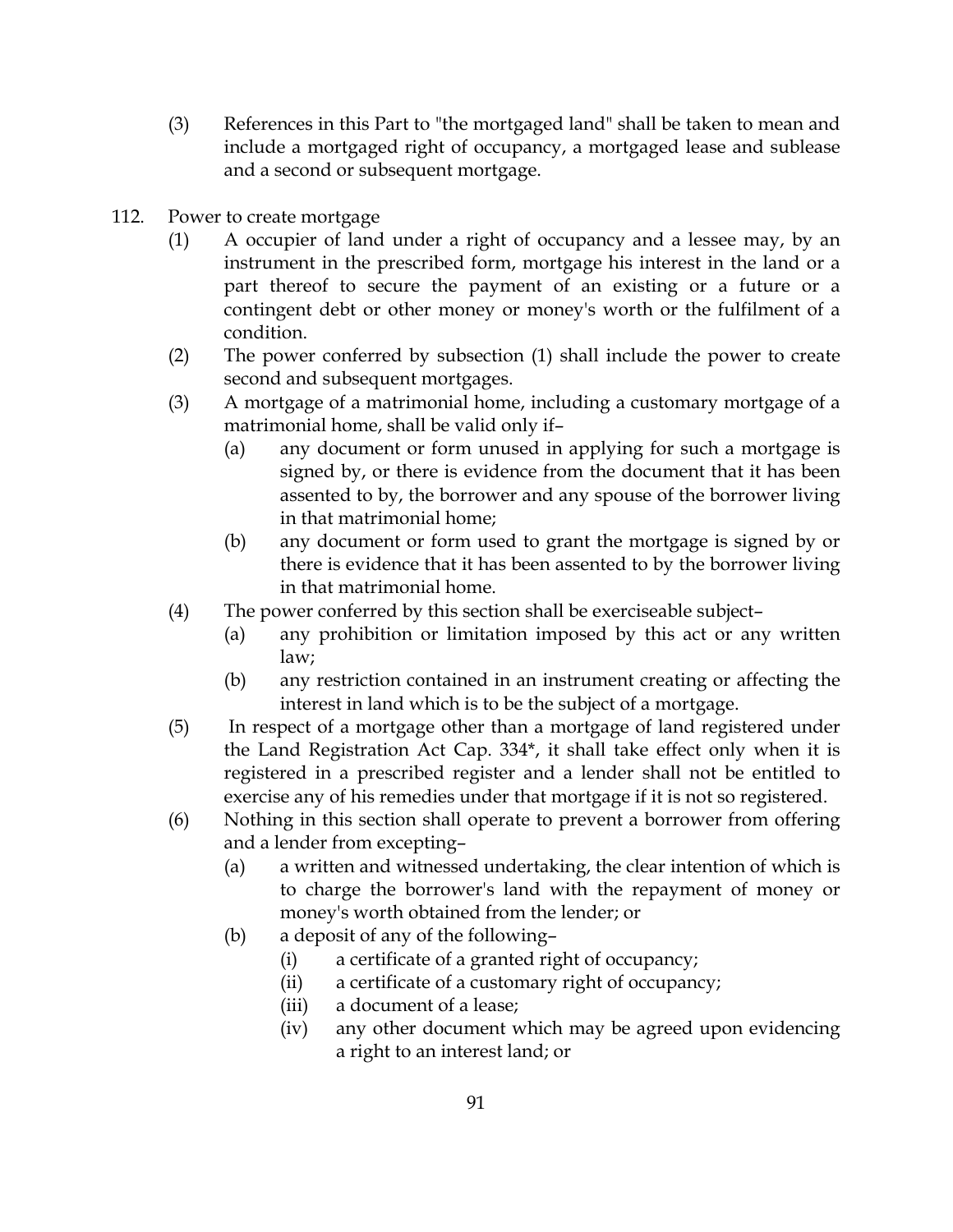- (v) any other documents which may be agreed upon, to secure any payments which are referred in subsection (1).
- (7) The arrangement specified in paragraph (a) of subsection (6) may be referred to as an "informal mortgage" and a deposit of documents specified in paragraph (b) of subsection (6) shall be known and referred to as a "lien by deposit of documents".
- 113. Application of this Part to customary mortgages
	- (1) The creation and operation of customary mortgages of land shall, subject to the provisions of this section, continue to be in accordance with the customary law applicable to the land in respect of which the customary mortgage is created.
	- (2) Where the lender under a customary mortgage seeks to exercise any customary remedy which involves or may involve the borrower being disposed or permanently deprived of the occupation of the mortgaged land, the lender shall, after using the services of the Village Land Council, try and mediate on the application of the proposed or any other remedy, make an application to the Village Land Council for an order authorising the exercise of that remedy and the Village Land Council shall, in determining whether to authorise the exercise of that remedy, be guided by the provisions of sections 138 and 140 applying to small mortgages, whether the amount of the loan under the customary mortgage exceeds the amount that may be lent on a small mortgage or not.
	- (3) The borrower under a customary mortgage may, after making use of the services of the Village Land Council to try and mediate on the matter with the lender, apply to a Village Land Council for the mortgage to be reopened on the ground that the terms of the mortgage are–
		- (a) unfair; or
		- (b) an unreasonable departure from the normal terms of a customary mortgage applicable in the area where the land is located; or
		- (c) disadvantageous to the interests of the dependants of the borrower, and the Tribunal shall, in considering and determining that application, be guided by the provisions of sections 141 and 142.
	- (4) In any case concerning a customary mortgage, the Tribunal determining the case shall, where it appears to the Tribunal that–
		- (a) there is a lacuna in the customary law applying to that mortgage; and
		- (b) no other system of customary law makes adequate or any provision for the matter in respect of which there is a lacuna, be guided by the relevant provisions of this Part of this Act.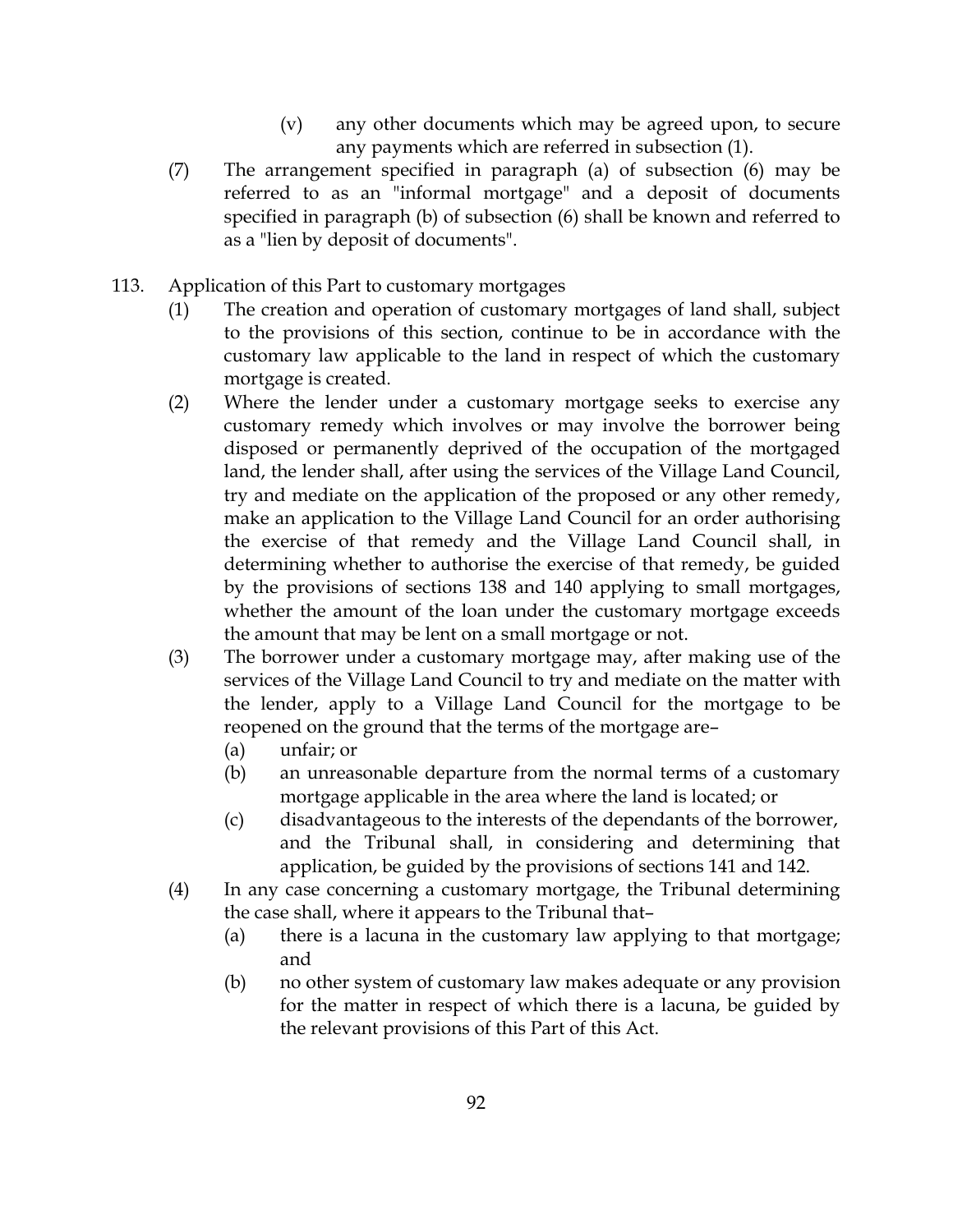- 114. Small mortgages
	- (1) In this Act, a "small mortgage" is a mortgage for a period of years not exceeding three years to secure any sum of money not exceeding the sum set out in subsection (2) or which shall from time to time be set by order made by the Minister, after consultation with–
		- a) the Commissioner;
		- (b) any body or organisation whose principal business is to advance or to represent those organisations whose principal business is to advance money on the security of a mortgage.
	- (2) The sum of money which may be secured by a small mortgage shall not, unless and until it is altered by order made by the Minister in accordance with subsection (1), be greater than half a million shillings.
	- (3) A small mortgage instrument and any other document which is ancillary to, or is to be used by the lender to inform the borrower of all the rights and obligations of the parties to, a small mortgage shall be in such a language and use such clear and simple words, typography and layout that the borrower is made fully aware–
		- (a) of the rights and duties conferred or imposed on him by the mortgage or any document ancillary to the mortgage;
		- (b) of the protection and remedies available to him under this Act and any other law applicable to small mortgages;
		- (c) such other matters as may be prescribed.
	- (4) It shall be the duty of the lender of monies secured by a small mortgage to give to the borrower and, where the borrower is married, the spouse or spouses of the borrower and any other person who undertakes any obligation under that small mortgage, a copy of the mortgage instrument prepared in accordance with the provisions of subsection (3).
	- (5) If it appears to the court on an application to it under sections 138 to 142 that the small mortgage does not comply in every particular with the provisions of subsections (3) and (4) and any regulations made under this section which deal with the matters contained in those subsections, the court shall refuse to make the order applied for unless it appears to the court that–
		- (a) every person to whom subsection (4) refers received, before the creation of the small mortgage, as full an explanation of the consequences of that mortgage as if those subsections had been complied with; or
		- (b) there are exceptional circumstances which provide a satisfactory explanation of the failure to comply with those subsections.
	- (6) Any advance of money which purports to be under a small mortgage but which exceeds the maximum sum of money which may, under subsection (2) or any order made by the Minister under subsection (1), from time to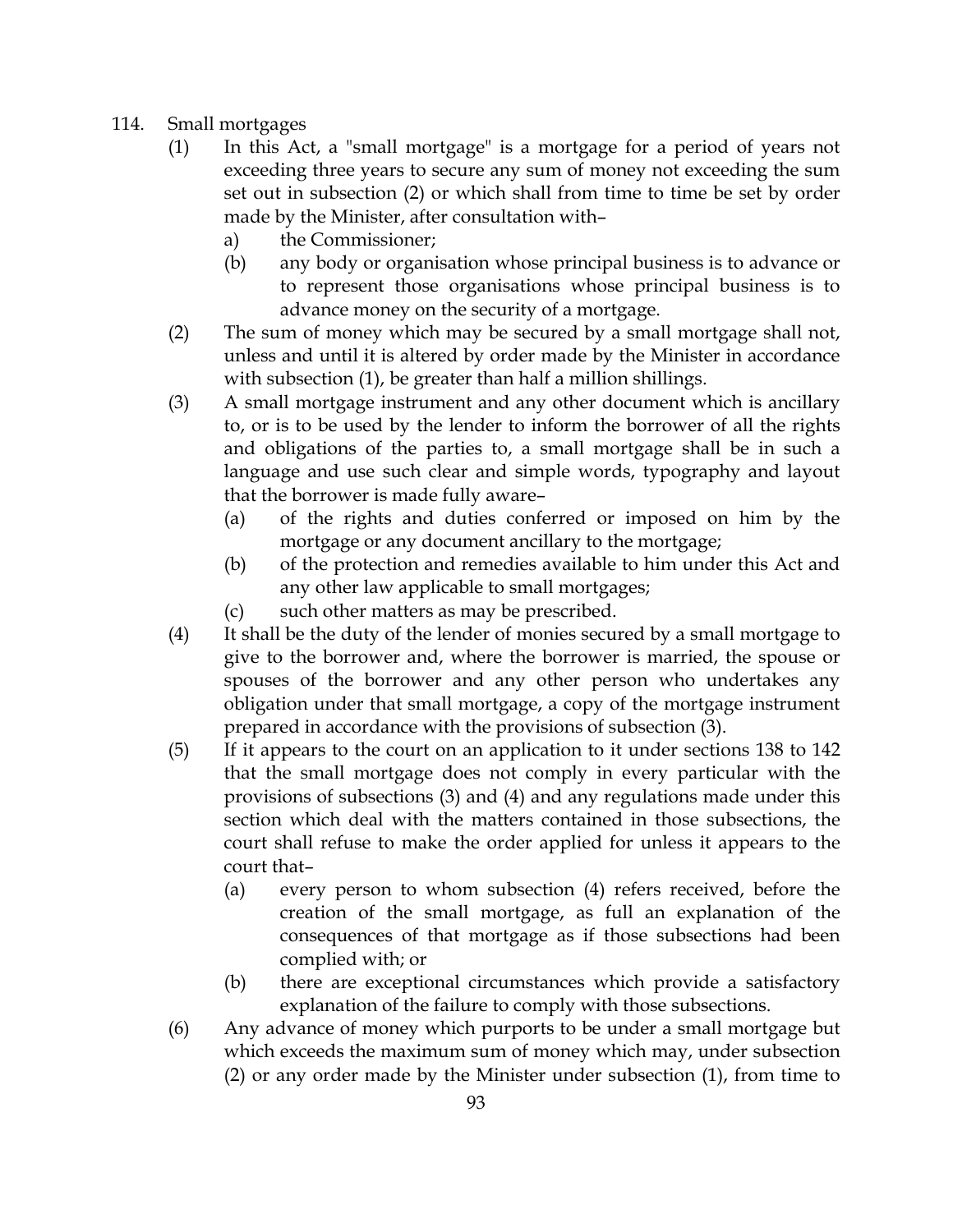time be advanced under a small mortgage shall cease to be a small mortgage.

- (7) Any provision, term, covenant or condition in a small mortgage which purports to exclude and provision of this Act which specifically applies to a small mortgage shall be void.
- (8) The Minister may make regulations as to the form, content and layout of small mortgages and where such regulations set out a model form complying with subsection (3) which may be used to create a small mortgage, any person or organisation advancing money on a small mortgage shall, be under a duty to use documents in connection with their small mortgage no less clear and comprehensive than that model form.
- 115. Mortgage of land to take effect as security only
	- (1) On and after the date of the commencement of this Act, a mortgage shall have effect as a security only and shall not operate as a transfer of any interests or rights in the land from the borrower to the lender but the lender shall have, subject to the provisions of this Part, all the powers and remedies in case of default by the borrower and be subject to all the obligations that would be conferred or implied in a transfer of an interest in land subject to redemption.
	- (2) In the case of the mortgage of a lease, the lender shall not be liable to the lessor for rent or in respect of the covenants and conditions contained or implied in the lease to any greater extent than he would have been if the mortgage had been by way of a sublease.
- 116. Priority
	- (1) Mortgages shall rank according to the order in which they are registered–
		- (a) in respect of mortgages of land registered under the Land Registration Act Cap. 334\*, in accordance with section 60(1) of that Act;
		- (b) in respect of all other mortgages, in accordance with the appropriate register.
	- (2) Informal mortgages shall rank according to the order in which they are made provided that where an informal mortgage is registered under section 11 of the Registration of Documents Act Cap. 117\*, it shall take priority over any unregistered informal mortgage.
	- (3) For purposes only of determining the priority of mortgages, a customary mortgage shall be deemed to be an informal mortgage, and registration of a customary mortgage in a register of village land shall have the same effect as regards the priority of such a mortgage as if it were registered under section 11 of the Registration of Documents Act Cap. 117\*.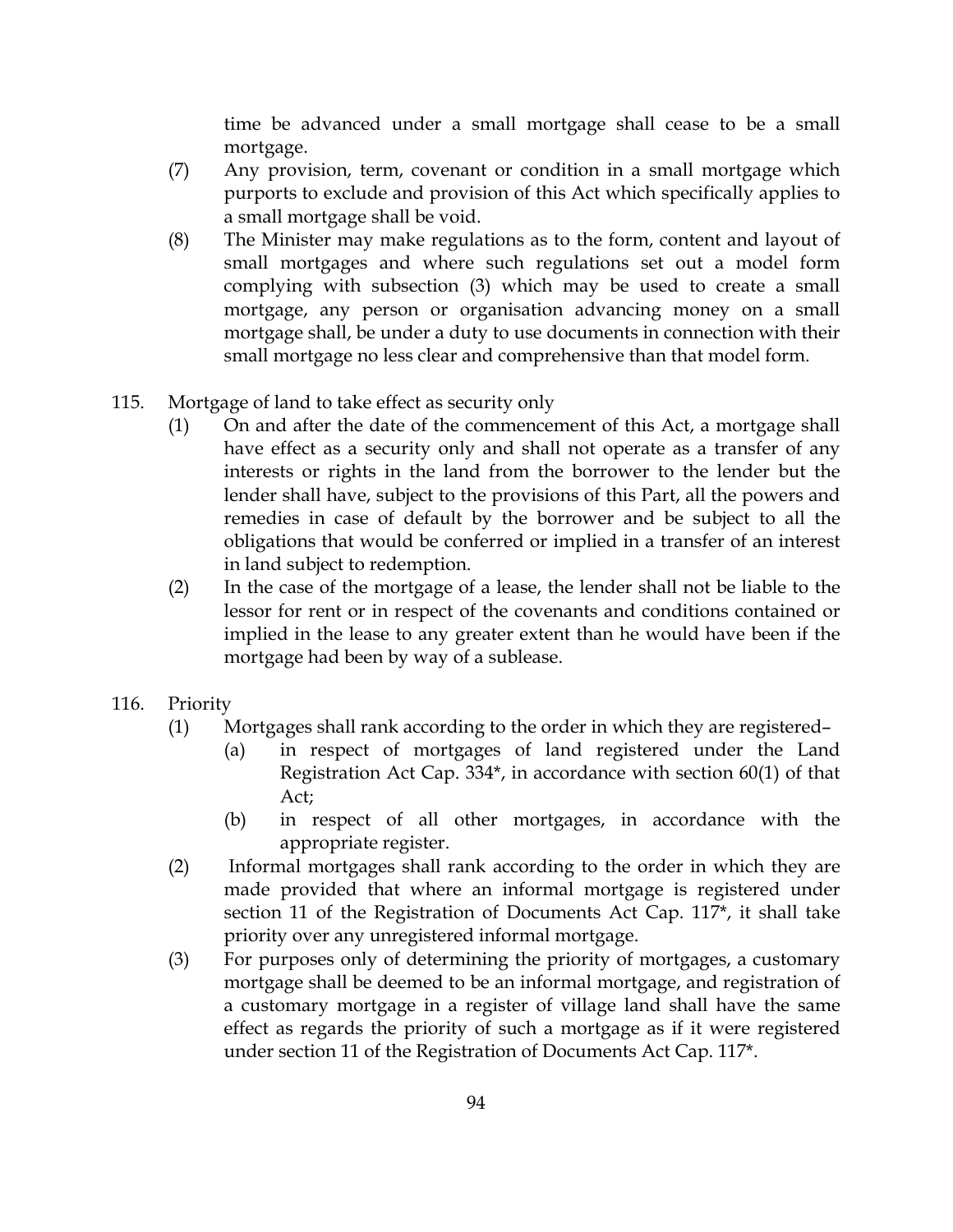- (4) Where two informal mortgages are made on the same day or are registered on the same day, the mortgage which was first in time to be made or registered shall have priority.
- (5) Where a lender, subsequent in time to a prior lender under a mortgage, lends money or money's worth on the security of a mortgage to a borrower as a consequence of or through the fraud, dishonesty or misrepresentation of the prior lender, either in conjunction with or separately from the fraud, dishonesty or misrepresentation of the borrower, that prior lender's right to repayment under the mortgage shall be postponed to the rights of the subsequent lender.
- (6) The rules of priority for informal mortgages shall apply as far as the circumstances shall permit to liens by deposit of documents.
- 117. Tacking
	- (1) A lender may, subject to the provisions of this section, make provision in the mortgage instrument to give further advances or to give credit to the borrower on a current or continuing account.
	- (2) A further advance referred to in subsection (1) shall not rank in priority to any subsequent mortgage unless–
		- (a) the provision for further advances is noted in the register in which the mortgage is registered; or
		- (b) the subsequent lender has consented in writing to the priority of the further advance.
	- (3) Subsections (1) and (2) shall not apply to a small mortgage.
	- (4) Except as provided for in this section there is no right to tack.
	- (5) Where a mortgage provides for the payment for a principal sum by way of instalments, the payment of those instalments shall not be taken to be a further advance.
- 118. Consolidation
	- (1) Unless there is an express provision to the contrary clearly set out in the mortgage instrument, where a borrower has more than one mortgage with a single lender on several securities he may discharge any or some of the mortgages without having to redeem all mortgages.
	- (2) A lender who has made provision in accordance with subsection (1) for the consolidation of his mortgage shall record that right in the register or registers against all the mortgages so consolidated which are registered.
	- (3) Notwithstanding subsection (1), no right to consolidate shall be exerciseable to the prejudice of any person acquiring any right of occupancy or lease or other interest in land entitling that person to the occupation and use of that land prior to the recording of that right to consolidate in the prescribed register.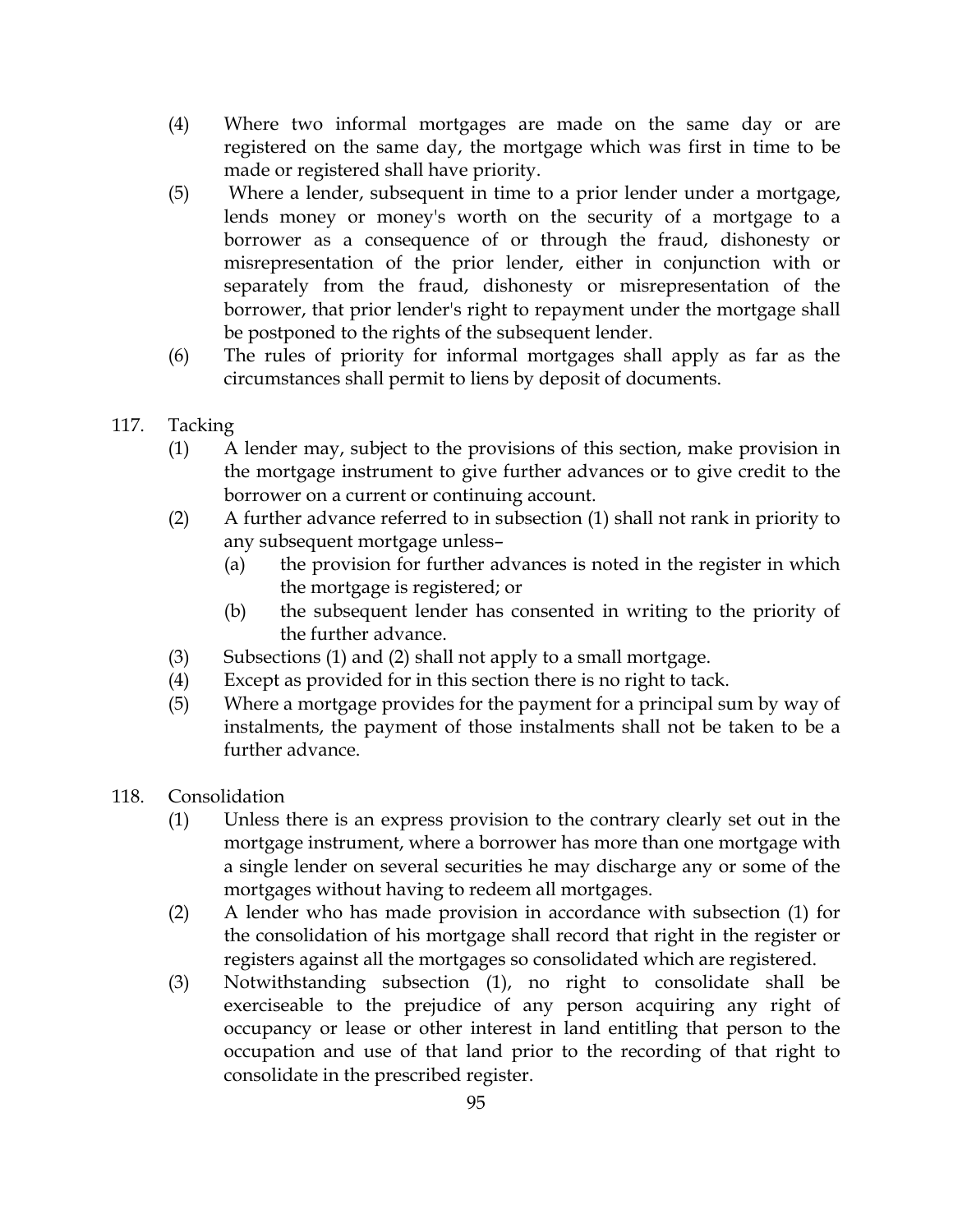- (4) Consolidation shall not be permitted in respect of a small mortgage and any attempt to provide for or exercise any powers of consolidation in a small mortgage shall be void.
- (5) The rules of equity applicable to consolidation shall not apply as from the date of the commencement of this Act.
- 119. Variation of a mortgage
	- (1) The rate of interest payable under a mortgage may be reduced or increased by a notice served on the borrower by the lender which shall–
		- (a) give the borrower a written notice of not less than thirty days of the reduction or increase in the rate of interest;
		- (b) state clearly and in a manner which can be readily understood, the new rate of interest to be paid in respect of the mortgage.
	- (2) The amount secured by a mortgage may be reduced or increased by a memorandum which–
		- a) complies with subsection (5); and
		- (b) is signed–
			- (i) in the case of a memorandum of reduction, by the lender; or
			- (ii) in the case of a memorandum of increase, by the current borrower; and
		- (c) states that the principal moneys intended to be secured by the mortgage are reduced or increased as the case may be, to the amount or in the manner specified in the memorandum.
	- (3) The term or currency of a mortgage may be shortened, extended or renewed by a memorandum which–
		- (a) complies with subsection (5); and
		- (b) is signed by the current borrower and by the lender; and
		- (c) states that the term or currency of the mortgage is shortened, extended or renewed, as the case may be, to the date or in the manner specified in the memorandum.
	- (4) The covenants, conditions and powers expressed or implied in a mortgage are varied in the manner specified in the memorandum.
	- (5) A memorandum for the purposes of subsections (2), (3) and (4)–
		- (a) must be endorsed on or annexed to the mortgage instrument; and
		- (b) when so endorsed or annexed to the mortgage instrument, operates to vary the mortgage in accordance with the terms of the memorandum.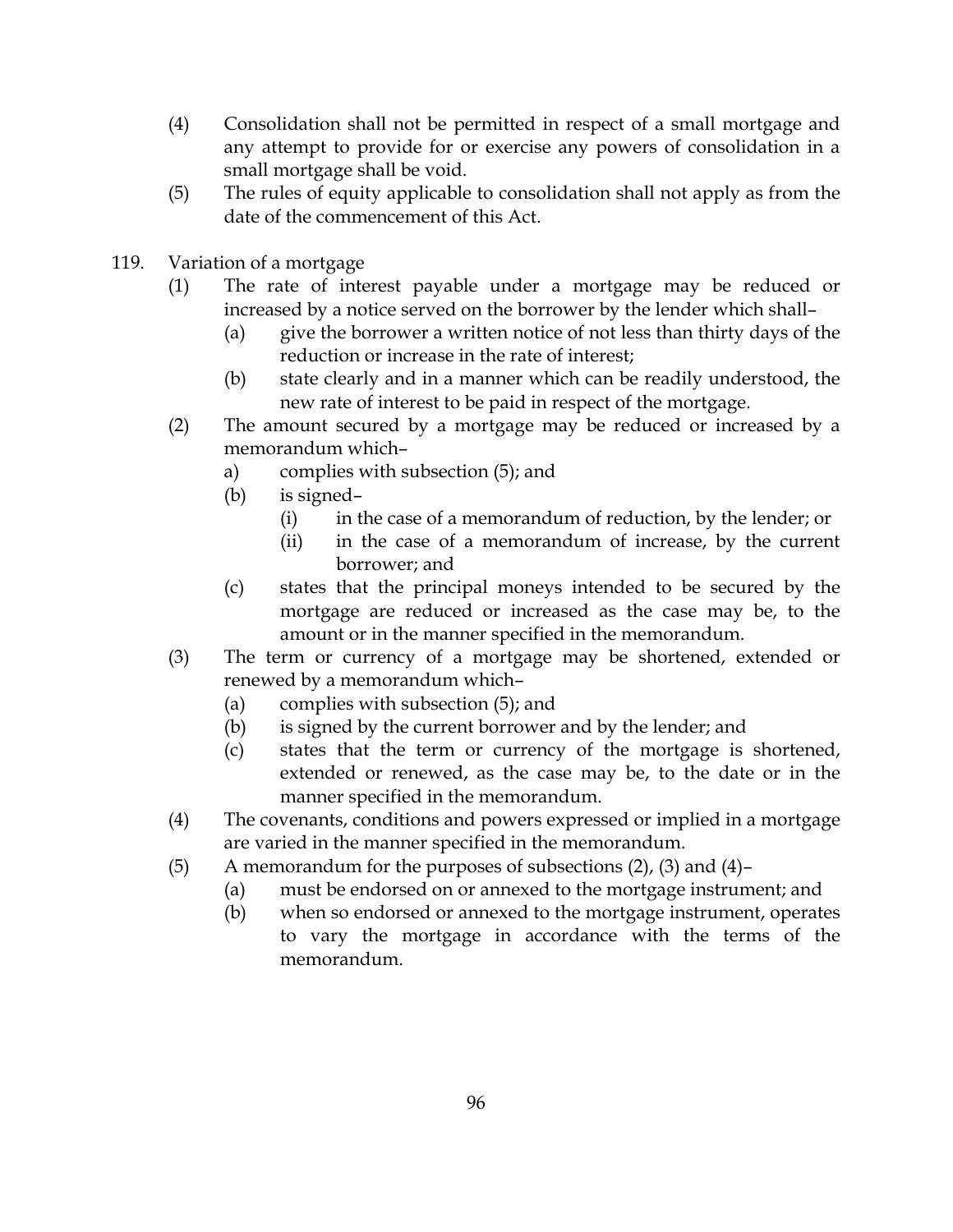## SUBPART 2 DISCHARGE OF MORTGAGES (ss 120-122)

- 120. Right to discharge
	- (1) Subject to the provisions of this section, on payment of all moneys and the performance of all other conditions and obligations secured by the mortgage the borrower shall be entitled to discharge the mortgage at any time before the mortgaged land has been sold by the lender or a receiver under a power of sale and any agreement or provision in the mortgage instrument or otherwise which–
		- (a) purports to deprive the borrower of this right; or
		- (b) seeks to fetter the exercise for this right; or
		- (c) stipulates for a collateral advantage which is unfair and unconscionable and inconsistent with the right to discharge, shall be void.
	- (2) The lender may provide in the mortgage instrument that where a borrower wishes to exercise his right to discharge the mortgage at any time before the expiry of the term of the mortgage–
		- (a) he shall give one month's notice of his intention to discharge; or
		- (b) he shall pay not more than one month's interest at the rate at which interest is payable on the principal sum secured by the mortgage or at any lesser rate which may be agreed, as well as paying all other monies secured by the mortgage.
	- (3) A discharge whether of the whole or a part of a mortgage shall be as prescribed under this Act or any other law.
	- (4) Section 63 of the Land Registration Act Cap. 334\* shall apply to any mortgage made under this Part.
- 121. Transfer of mortgage
	- (1) The current borrower or any person mentioned in subsection (2) may at any time, other than a time when the lender is in possession of the mortgaged land, in writing request the lender to transfer the mortgage to a person named in the written request.
	- (2) Subject to the consent of the borrower which consent shall not be unreasonably withheld the persons who may make the written request under subsection (1) are–
		- (a) any person who has an interest in the right of occupancy, lease or mortgage that has been mortgaged;
		- (b) any surety for the payment of the amount secured by the mortgage;
		- (c) any creditor of the borrower who has obtained a decree for sale of the mortgaged right of occupancy, lease or mortgage.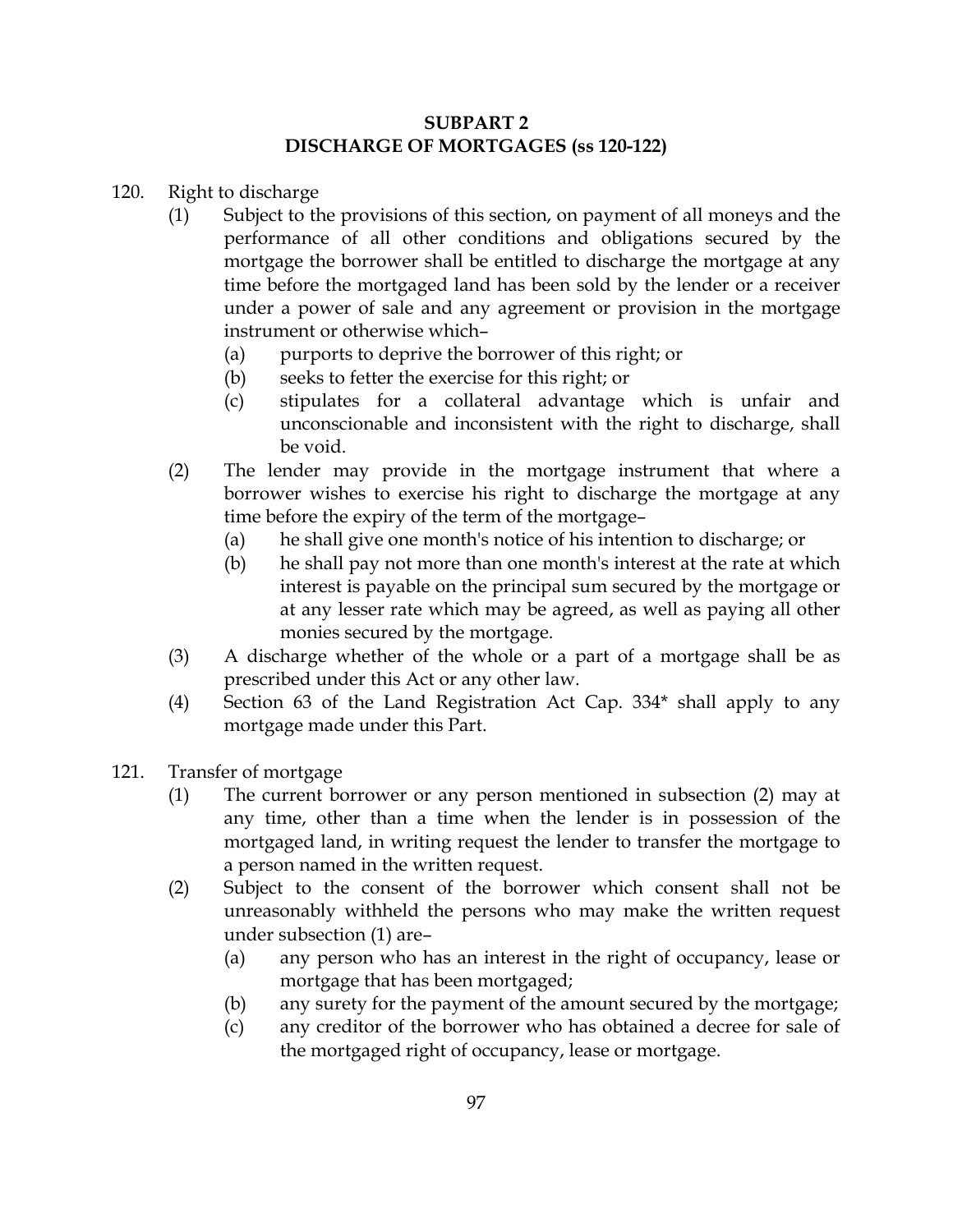- (3) The lender, on receiving a written request made under subsection (1) and on payment by the person or persons making the request of all monies which would have been payable if discharge of the mortgage had been made under section 120, and the performance of all other obligations secured by the mortgage, shall transfer the mortgage to the person named in the written request.
- 122. Lender's consent to transfer

Where a mortgage contains a condition, express or implied, by the borrower that the borrower will not, without the consent of the lender transfer or assign or lease the right of occupancy or in the case of a lease, sublease, no transfer, assignment, lease or sublease shall be registered until the written consent for the lender has been produced to the Registrar.

#### SUBPART 3

#### COVENANTS, CONDITIONS AND POWERS IMPLIED IN MORTGAGES (s 123)

- 123. Implied covenants by the borrower
	- (1) There shall be implied in every mortgage covenants by the borrower with the lender binding the borrower–
		- (a) to pay the principal money on the day appointed in the mortgage agreement, and, so long as the principal money or any part thereof remains unpaid, to pay interest on the money thereon or on so much of the money which for the time being remains unpaid at the rate and on the days and in the manner specified in mortgage agreement;
		- (b) to pay all rates, charges, rent, taxes and other outgoings which are at all times payable in respect of the mortgaged land held for a right of occupancy;
		- (c) to repair and keep in repair all buildings and other improvements upon the mortgaged land or to permit the lender or his agent at all reasonable times until the mortgage in discharged and after reasonable notice to the lender, to enter the land and examine the state and condition of such buildings and improvements;
		- (d) to ensure by insurance or any other means which may be prescribed or which are appropriate, that resources will be available to make good any loss or damage caused by fire to all buildings on the land, and where insurance is taken out, it is done so in the joint names of the borrower and lender with insurers approved by the lender and to the full value of all the buildings;
		- (e) in the case of a mortgage of land used for agricultural purposes, to use the land in a sustainable manner and in accordance with the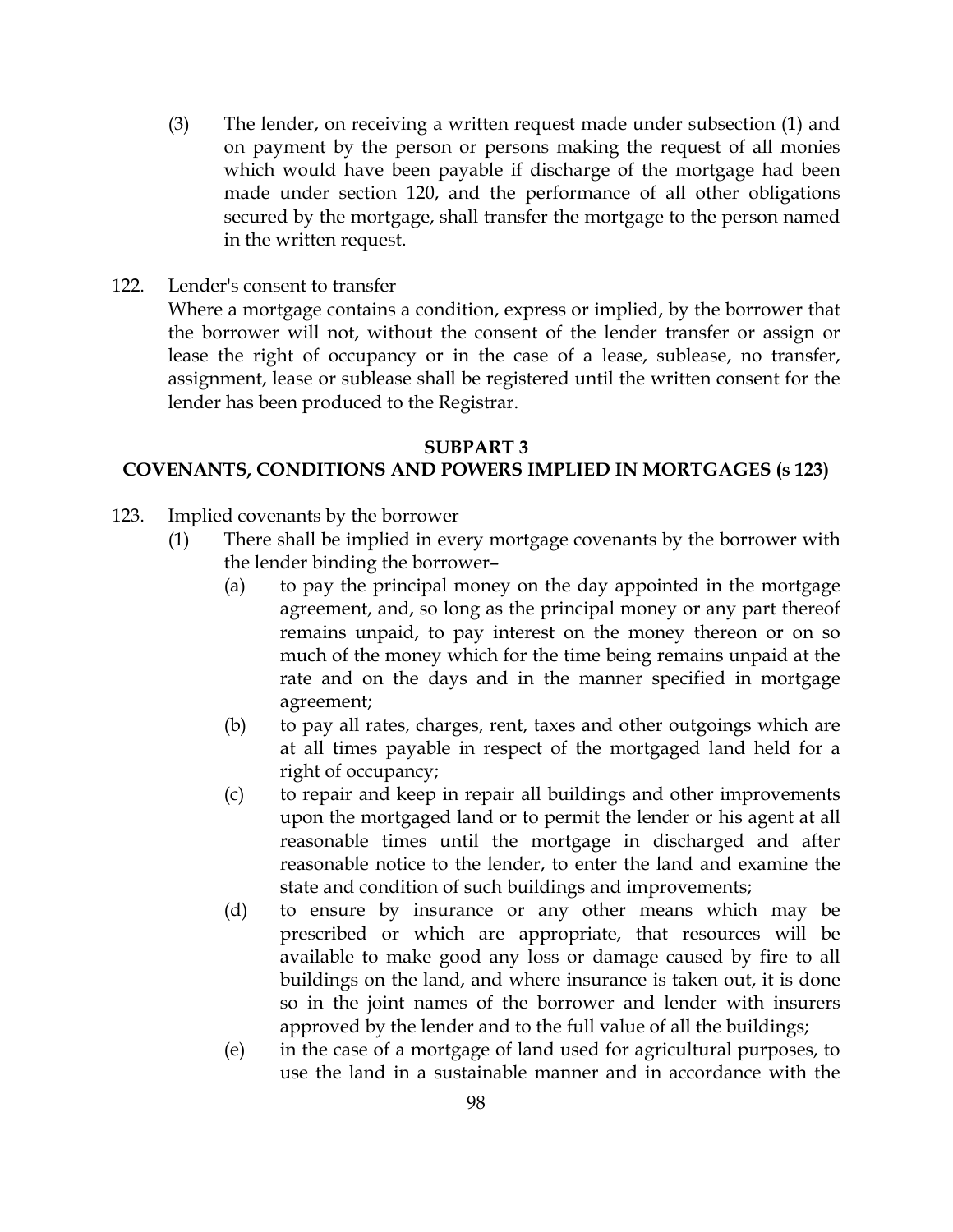principles of good husbandry and any conditions subject to which the right of occupancy or lease under which the land is held and to comply with all written laws and lawful orders applicable to that use of the land;

- (f) not to lease or sublease the mortgaged land or any part of it for any period longer than a year without the previous consent in wiring of the lender, but that consent shall not be unreasonably withheld;
- (g) not to transfer or assign the right of occupancy or lease or part of it without the previous consent in writing of the lender but that consent shall not be unreasonably withheld;
- (h) in the case of a mortgage of a lease, during the continuance of the mortgage, to pay, perform and observe the rent, covenants and conditions by and in the lease contained and implied and on the part of the lessee to be paid, performed and observed and to keep the lender indemnified against all proceedings, expenses and claims on account of non-payment of the rent or part of it or the breach of non-observance of the said covenants and conditions or any of them, and, if the lessee has an enforceable right to renew the lease, to renew it;
	- (i) where the mortgage is a second or subsequent mortgage, that the borrower will pay the interest from time to time accruing on each prior mortgage when it becomes due and will at the proper time repay the principal money or part of it due on each prior charge;
- (j) where the borrower fails to comply with any of the covenants implied by paragraphs (b), (c), (d), (e) and (h) of this subsection, that the lender may spend any money which is reasonably necessary to remedy the breach and may add the amount so spent to the principal money and that amount shall be deemed for all purposes to be a part of the principal money secured by the mortgage.
- (2) Reference to the obligation of the borrower in paragraph (b) of subsection (1) to keep all buildings upon the mortgaged land in repair shall be taken to be an obligation to keep such buildings in a reasonable state of repair as set out in section 92.
- (3) The provisions of section 93 shall apply to an application by a borrower to a lender for consent under paragraphs (f) and (g) of subsection (1).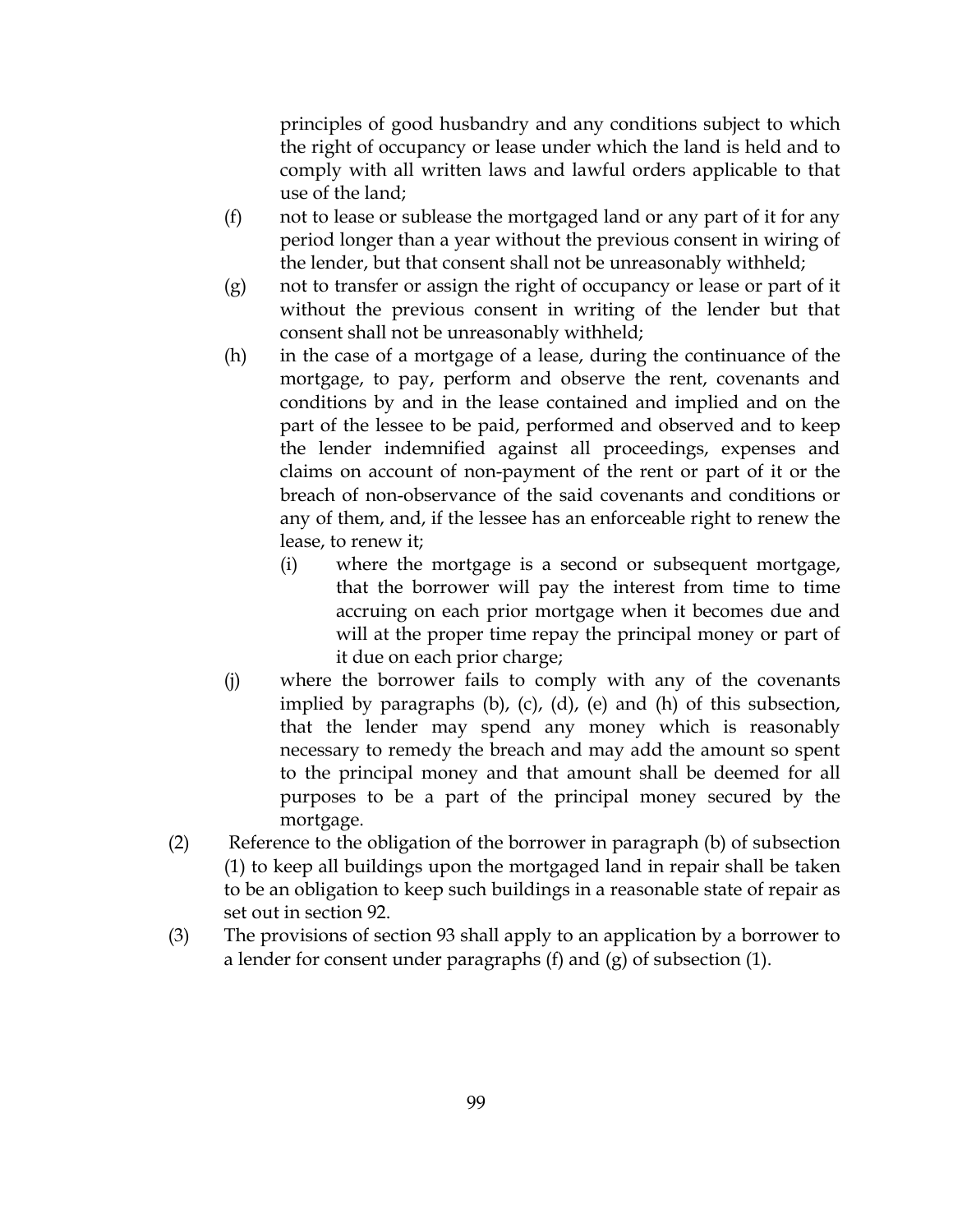## SUBPART 4 POWERS OF THE LENDER (ss 124-142)

- 124. Foreclosure abolished
	- (1) Any rule of law, written or unwritten, entitling a mortgagee (lender) to foreclose the equity of redemption in mortgage land is abolished.
	- (2) It is hereby declared that on and after the coming into operation of this Act, a lender shall not be entitled to enter into possession of the mortgaged land held for a right of occupancy or a mortgaged lease or to receive the rents and profits of that land or lease by reason only that default has been made in the payment of the principal sum or of any interest or other periodic payment or of any part thereof or in the performance or observance of any agreement expressed or implied in the mortgage, other than in accordance with the provisions of this Subpart.
- 125. Remedies of the lender
	- (1) Where a borrower is in default of any obligation to pay interest or any other periodic payment or any part thereof due under any mortgage or in the performance or observation of any covenant, express or implied, in any mortgage and continues so to be in default for one month, the lender may serve on the borrower a notice in writing to pay the money owing or to perform and observe the agreement as the case may be.
	- (2) The notice required by subsection (1) shall adequately inform the recipient of the following matters:
		- (a) The nature and extent of the default made by the borrower;
		- (b) where the default consists of the non-payment of any monies due under the mortgage, the amount that must be paid to rectify the default and the time, being not less than three months, by the end of which the payment in default must have been completed;
		- (c) where the default consists of the failure to perform or observe any covenant, express or implied, in the mortgage, the thing the borrower must do or desist from doing so as to rectify the default and the time, being not less than two months, by the end of which the default must have been rectified;
		- (d) the consequence that if the default is not rectified within the time specified in the notice, the lender will proceed to exercise any of the remedies referred to in this section in accordance with the procedures provided for in this Subpart;
		- (e) the right of the borrower in respect of certain remedies to apply to the court for relief against those remedies.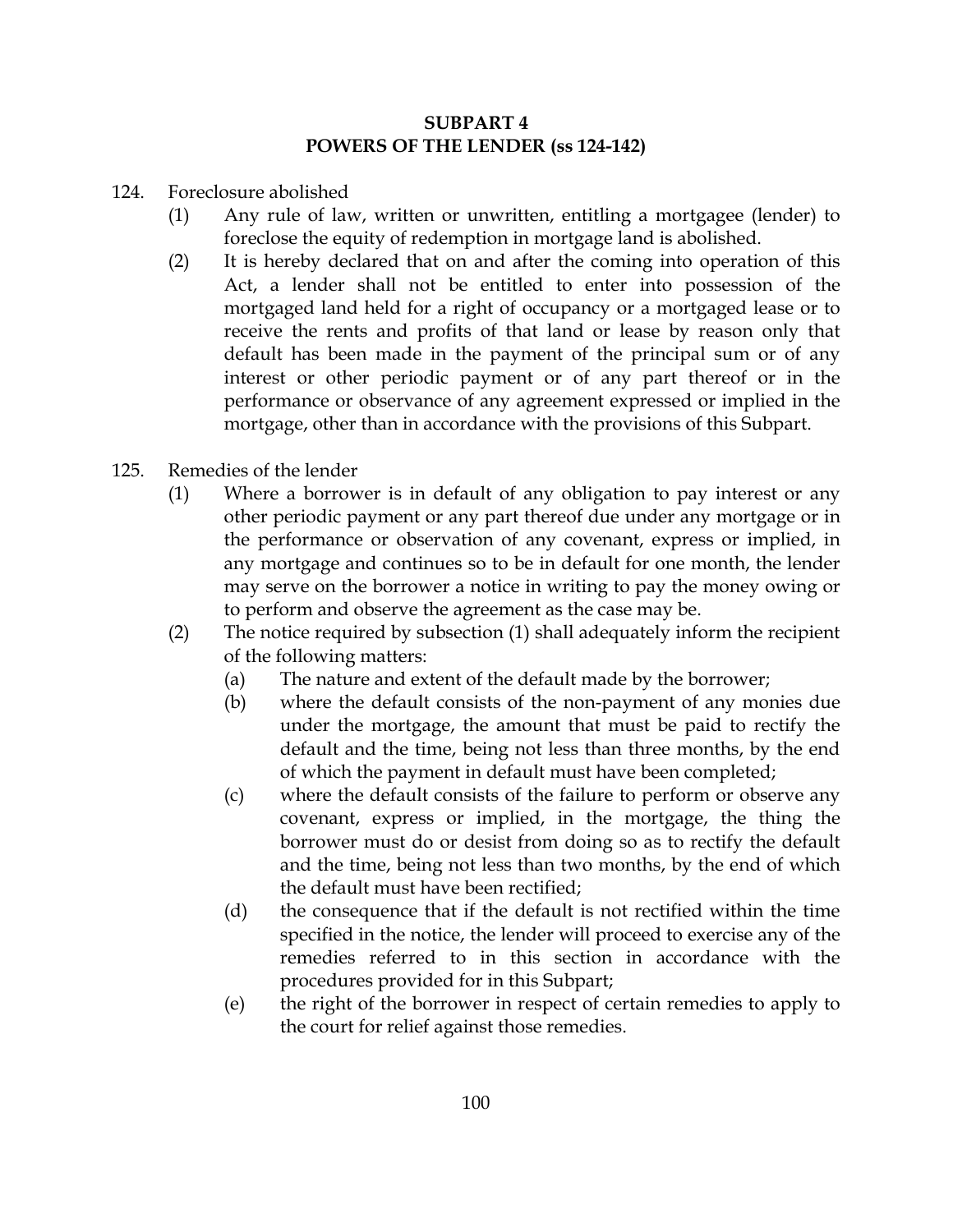- (3) Where the borrower does not comply within two months of the date of service, with the notice served on him under subsection (1), the lender may–
	- (a) sue the borrower for any monies due and owing under the mortgage;
	- (b) where the mortgage is not a small mortgage–
		- (i) appoint a receiver of the income of the mortgaged land;
		- (ii) lease the mortgaged land or where the mortgaged is of a lease, sublease the land;
		- (iii) enter into possession of the mortgaged land;
		- (iv) sell the mortgaged land;
	- (c) where the mortgage is a small mortgage, apply to the court for an order–
		- (i) to appoint a receive of the income of the mortgaged land;
		- (ii) to lease the mortgaged land or where the mortgage is of a lease, sublease the land;
		- (iii) to enter into possession of the mortgaged land;
	- (d) where the mortgage is a mortgage of land held for a customary right of occupancy–
		- (i) appoint a receiver of the income of the mortgaged land;
		- (ii) apply to the court for an order to–
			- (aa) lease the mortgaged land or where the mortgage is of a lease, sublease the land;
			- (bb) enter into possession of the mortgaged land;
			- cc) sell the mortgaged land to any person or group of persons referred to in section 30 of the Village Land Act Cap. 114\*.
- (4) The Minister shall, by regulations, prescribe the form and content of a notice to be served under this section and where the notice to be served under this section has been so prescribed, a notice served under subsection (1) shall be in that form and shall be void if it is not in that form.
- 126. Lender's action for money secured by mortgage
	- (1) The lender may sue for the money secured by the mortgage only in the following cases–
		- (a) where the borrower is personally bound to repay the money;
		- (b) where by any cause other than the wrongful act of the borrower a reasonable opportunity to provide further security is sufficient and the borrower has failed to provide that additional security;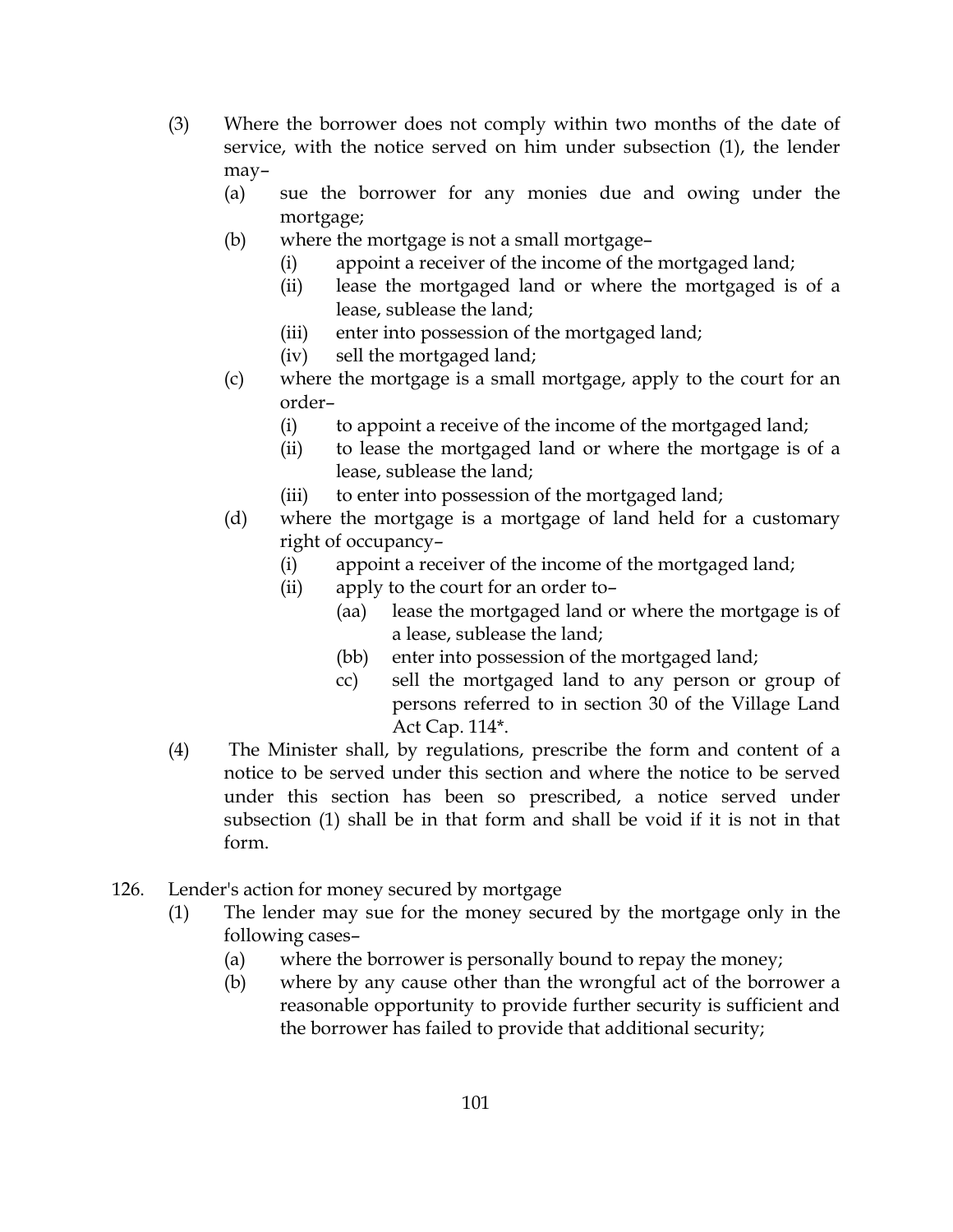- (c) where the lender is deprived of the whole or part of his security through or in consequence of the wrongful act or default of the borrower.
- (2) No action shall be commenced until the time for complying with a notice served under section 125 has expired.
- (3) The court may at its discretion order a postponement of any proceedings brought under this section, until the lender has exhausted all his other remedies against the mortgaged land, unless the lender agrees to discharge the mortgage.
- 127. Appointment, powers, remuneration and duties of receiver
	- (1) It shall be an implied condition in every mortgage, other than a small mortgage, that the lender shall have the power to appoint a receiver of the income of the mortgaged land.
	- (2) Prior to the appointment of a receiver under this section, the lender shall serve a notice in the prescribed form on the borrower and shall not proceed with the said appointment until thirty days have elapsed from the date of the service of that notice.
	- (3) The appointment of a receiver shall be in writing signed by the lender.
	- (4) A receiver may be removed at any time and a new receiver appointed by writing signed by the lender.
	- (5) A receiver appointed under this section shall be deemed to be the agent of the borrower for the purposes for which he is appointed, and the borrower shall, unless the mortgage instrument provides otherwise, be solely responsible for the acts and defaults of the receiver.
	- (6) Where a court approves the appointment of a receiver under a small mortgage, it may order that the lender be jointly responsible with the borrower for the acts and defaults of the receiver.
	- (7) The receiver shall have the power to demand and recover all the income of which he is appointed receiver, by action or otherwise, in the name of the borrower, and to give effectual receipts for the same.
	- (8) The receiver shall be entitled to retain out of any money received by him all costs, charges and expenses incurred by him as receiver, and, for his remuneration, a commission at the rate, not exceeding five per centum of the gross amount of all monies received, specified in the appointment, or if no rate is so specified at the rate of five per centum or any other rate as the borrower and lender may agree or where the appointment of a receiver comes before the court, which the court thinks fit.
	- (9) The receiver shall apply all moneys received by him in the following order of priority:
		- (a) First, in the payment of all rents, rates, charges, taxes and other outgoings required to be paid in respect of the mortgaged property;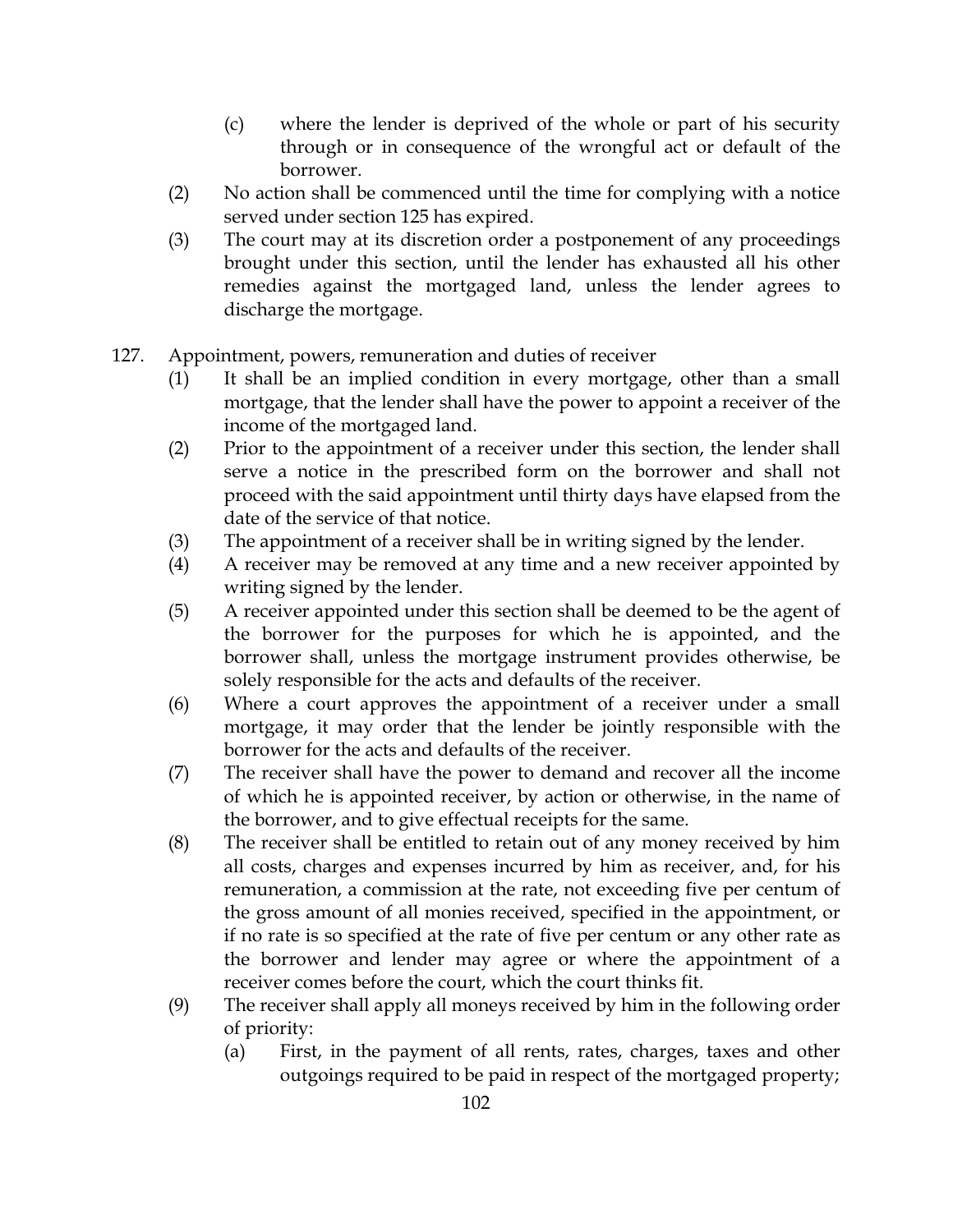- (b) second, in keeping down all annual sums or other payments, and the interest on all principal sums, having priority to the mortgage of which he is the receiver;
- (c) third, in payment of his remuneration and expenses;
- (d) fourth, in payment of all reasonable expenses incurred in the doing of anything which a receiver is required or entitled to do in respect of the mortgaged land, including but not limited to–
	- (i) the payment of any premiums on any insurance policy properly payable under the mortgage instrument; and
	- (ii) the costs of undertaking necessary and proper repairs to any buildings comprised in the mortgaged land as directed in writing by the lender;
- (e) fifth, in the repayment of any money paid or advanced by the lender to meet the reasonable expenses referred to in paragraphs (a), (b), (c), and (d) together with any interest on any amount so paid or advanced at the rate at which interest is payable on the principal sum secured by the mortgage;
- (f) sixth, in payment of the interest accruing due in respect of any principal sum secured by the mortgage;
- (g) seventh, in and towards the discharge of the principal sum secured by the mortgage, and shall pay the residue, if any, to the borrower or other person entitled to the mortgaged land.
- 128. Lender's power of leasing
	- (1) A lender who has appointed a receiver under section 127, shall, unless the mortgage instrument expressly provides to the contrary, have power, subject to the provisions of this Act and any other laws applicable to the leases of land–
		- (a) to grant leases in respect of the mortgaged land or any part thereof;
		- (b) to accept a surrender of any lease so granted and of any lease granted by the borrower, and may, for that purpose, execute, in place of the borrower, any instrument required to execute that lease or surrender.
	- (2) Prior to granting a lease under this section, a lender shall serve a notice on the borrower in the prescribed form and shall not proceed with the granting or execution of that lease until thirty days have elapsed from the service of that notice.
	- (3) Every lease granted by the lender shall–
		- (a) be made to take effect in possession not later than six months after its date;
		- (b) reserve the best rent that can reasonably be obtained regard being had to the circumstances of the case;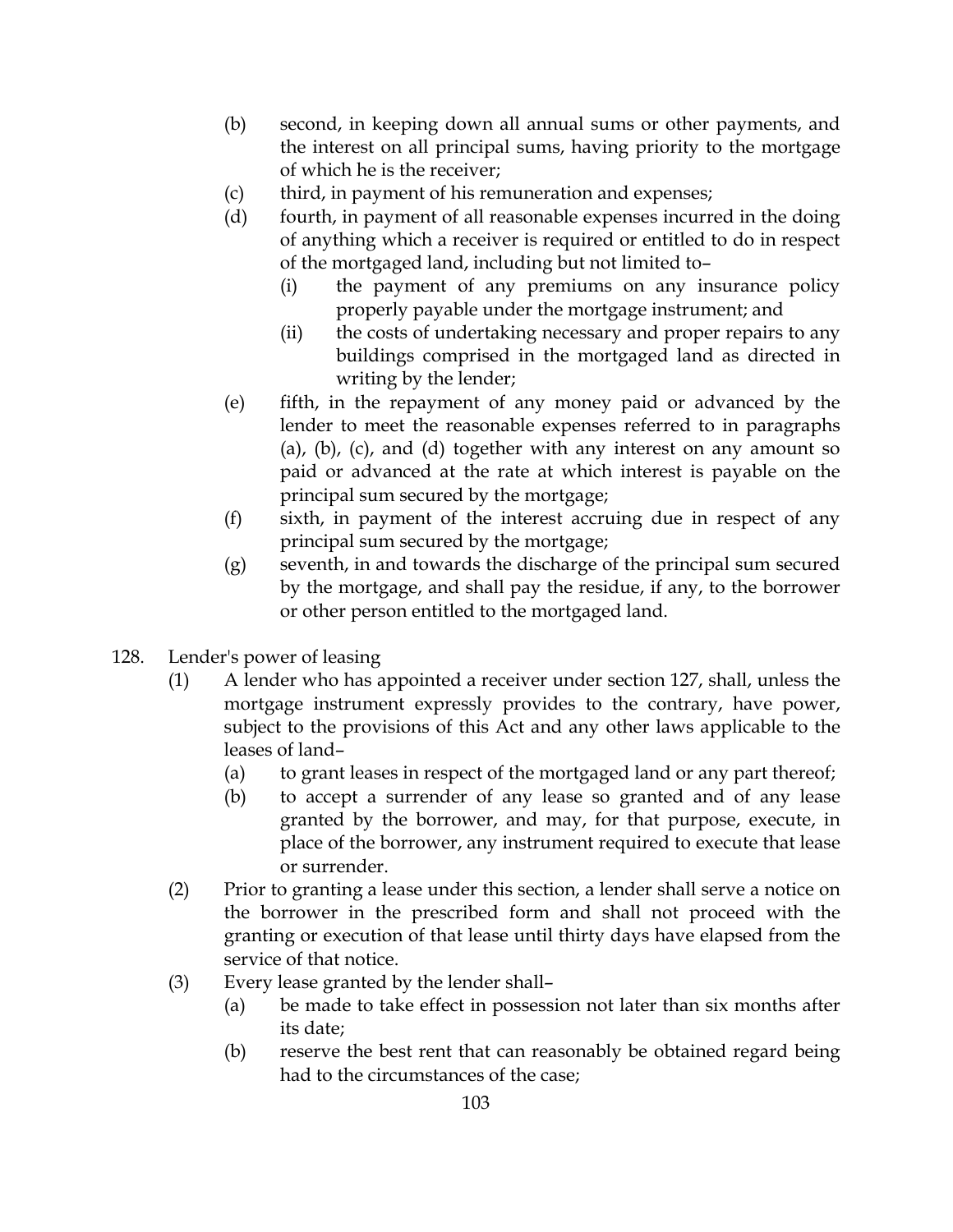- (c) subject to the provisions of paragraph (a) of subsection (5), be for a term not exceeding fifteen years or the length of the term of the mortgage, whichever is the shorter;
- (d) contain any terms and conditions which are reasonable, having regard to the interests of the borrower and of any other persons having an interest in the mortgaged land;
- (e) contain a declaration that the lender has appointed a receiver, with the date of the appointment.
- (4) A lease created by a lender under this section shall not be binding on any person holding, and shall not take priority over, any mortgage which has priority to the mortgage of the lender who has granted the lease.
- (5) Where money has been advanced on the security of a small mortgage, a lease created out of that mortgaged land shall–
	- (a) be for a term not exceeding two years;
	- (b) in the case of–
		- (i) land used for agricultural purposes, ensure that the borrower is left in possession of sufficient land and buildings to enable him to provide basic shelter and sustenance for himself and his dependants living with him; and
		- (ii) a dwelling house, ensure that the borrower is left sufficient space in that dwelling house or is provided with alternative accommodation to enable him to provide basic shelter for himself and his dependants living with him.
- (6) A lease of mortgaged village land held by a villager for a customary right of occupancy shall comply with the provisions of paragraphs (a) and (b) of subsection (5).
- 129. Power of lender to take possession of mortgaged land
	- (1) A lender may, at any time after the end of the period specified in the paragraphs (b) and (c) of subsection (2) of section 125, serve a notice of intention to enter in the prescribed form on the borrower that the lender will enter into possession of the whole or a part of the mortgaged land at a date not earlier than one month after the date of the service of the notice.
	- (2) A lender may exercise the power of entering into possession of the mortgaged land by–
		- (a) entering into and taking physical possession of the land or a part of it peaceably and without committing any forcible entry;
		- (b) asserting management or control over the land by serving a notice in the prescribed form requiring any lessee or the borrower or any other occupier of the land to pay to the lender any rent or profits which would otherwise be payable to the borrower.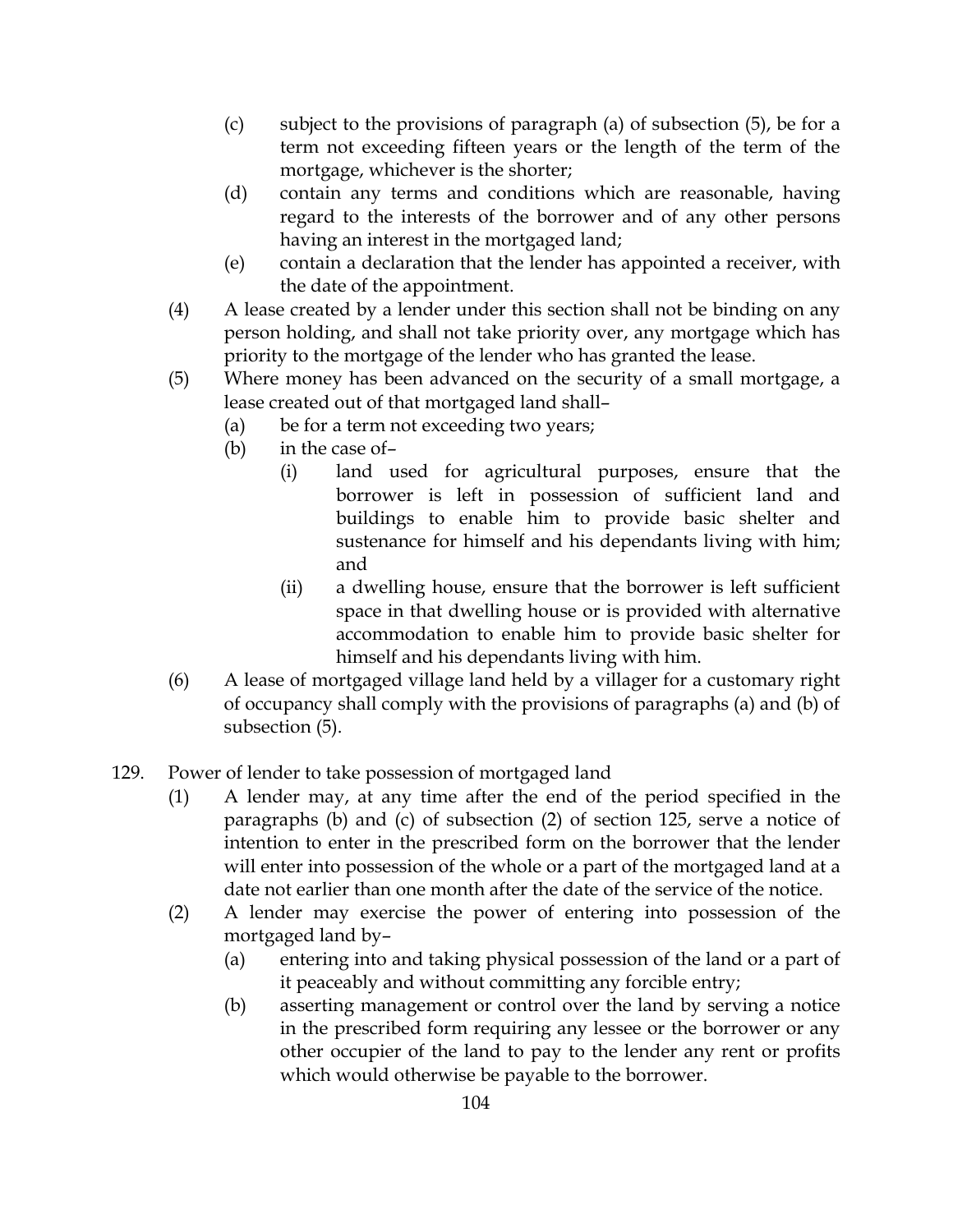- (3) The lender shall be regarded as being in possession on the date–
	- (a) on which he enters into possession in accordance with paragraph (a) of subsection (2); or
	- (b) on which he first receives any rent or profit from the land.
- (4) A lender who has entered into possession may remain in possession, without prejudice to the right to withdraw from possession, so long as the mortgaged land continues to be subject to any liability under the mortgage.
- (5) A lender in possession shall be bound by all those covenants set out in paragraphs (a) to (e) and (h) and (i) of subsection (1) of section 122 as if that lender were the borrower referred to in that subsection.
- (6) A lender in possession of any mortgaged land–
	- (a) by occupation, shall be entitled to manage the land and take all its profits, but shall be liable to the borrower for any act by which the value of the land, or any buildings on, or other permanent improvements to the land are impaired or the borrower otherwise suffers loss;
	- (b) whether by occupation or by receipt of rents and profits shall be accountable to the borrower not only for the sums actually received by him, but also for any additional sums which he might reasonably have been expected to receive by the careful and businesslike exercise of his powers;
	- (c) may renew a lease granted by the borrower on the same terms as the original lease but may not otherwise grant any lease out of the mortgaged land.
- (7) A lender in possession shall apply all the moneys received by him to the same payments and in the same order as apply to a receiver and which are set out in subsection (9) of section 127, except that a lender in possession shall not be entitled to receive any payments under paragraph (c) of that subsection.
- (8) Any person on whom a notice under subsection (3) has been served shall forthwith comply and continue to comply with that notice until–
	- (a) a notice of withdrawal in the prescribed form is served on that person by the lender in possession; or
	- (b) the lender in possession withdraws from that possession;
	- (c) a court orders the lender in possession to withdraw from possession.
- 130. Withdrawal of lender from possession
	- (1) A lender may, not sooner than one month after the service of a notice of withdrawal in the prescribed form on the borrower and on all persons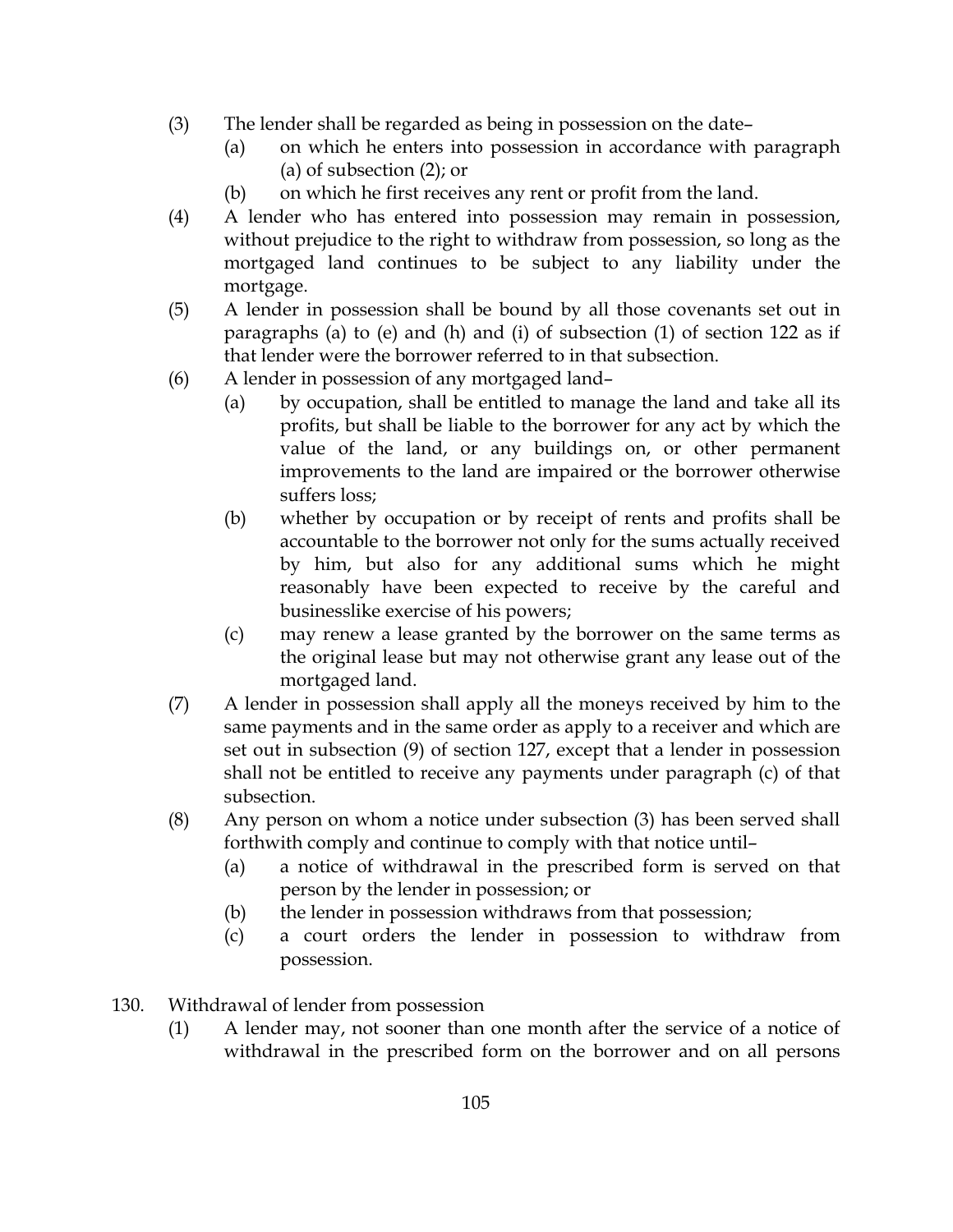served with a notice under subsection (3) of section 129, withdraw from possession of the mortgaged land.

- (2) A lender shall withdraw from possession of the mortgaged land–
	- (a) where a court makes an order directing the lender to withdraw;
		- (b) where the lender appoints a receiver under section 127;
		- (c) where the default which was the cause of the entry into possession has been rectified through the possession of the lender;
	- (d) where the lender has exercised the power of sale under section 131;
	- (e) where the borrower has discharged all liabilities under the mortgage.
- (3) A lender in possession shall be taken to have withdrawn from possession of all or a part of the mortgaged land in any case provided for–
	- (a) by paragraph (a) of subsection (2), when the order of the court is made;
	- (b) by paragraph (b) of subsection (2), when the receiver has been appointed in accordance with section 127;
	- (c) by paragraph (c) of subsection  $(2)$ , when the lender has either–
		- (i) ceased to occupy the mortgaged land; or
		- (ii) where he is not in occupation, served a notice of withdrawal on all persons served with a notice under subsection (3) of section 129;
	- (d) by paragraph (d) of subsection (2), when the purchaser of the mortgaged land enters into occupation of that land;
	- (e) by paragraph (e) of subsection (2), when the borrower serves notice of cancellation of possession in the prescribed form.
- (4) A lender who has withdrawn from possession of mortgaged land may not again enter into possession of that land, otherwise than by complying with the provisions of sections 125 and 129, where the borrower is in a fresh default under the mortgage.
- 131. Lender's power of sale
	- (1) Where a borrower is in default of his obligations under a mortgage and remains in default at the expiry of the time provided for the rectification of that default in the notice served on him under subsection (1) of section 125, a lender may exercise his power to sell the mortgaged land.
	- (2) Before exercising the power to sell the mortgaged land, the lender shall serve a notice to sell in the prescribed form on the borrower and shall not proceed to complete any contract for the sale of the mortgaged land until a period of forty days has elapsed from the date of the service of that notice to sell.
	- (3) A copy of the notice to sell served in accordance with subsection (2) shall be served on–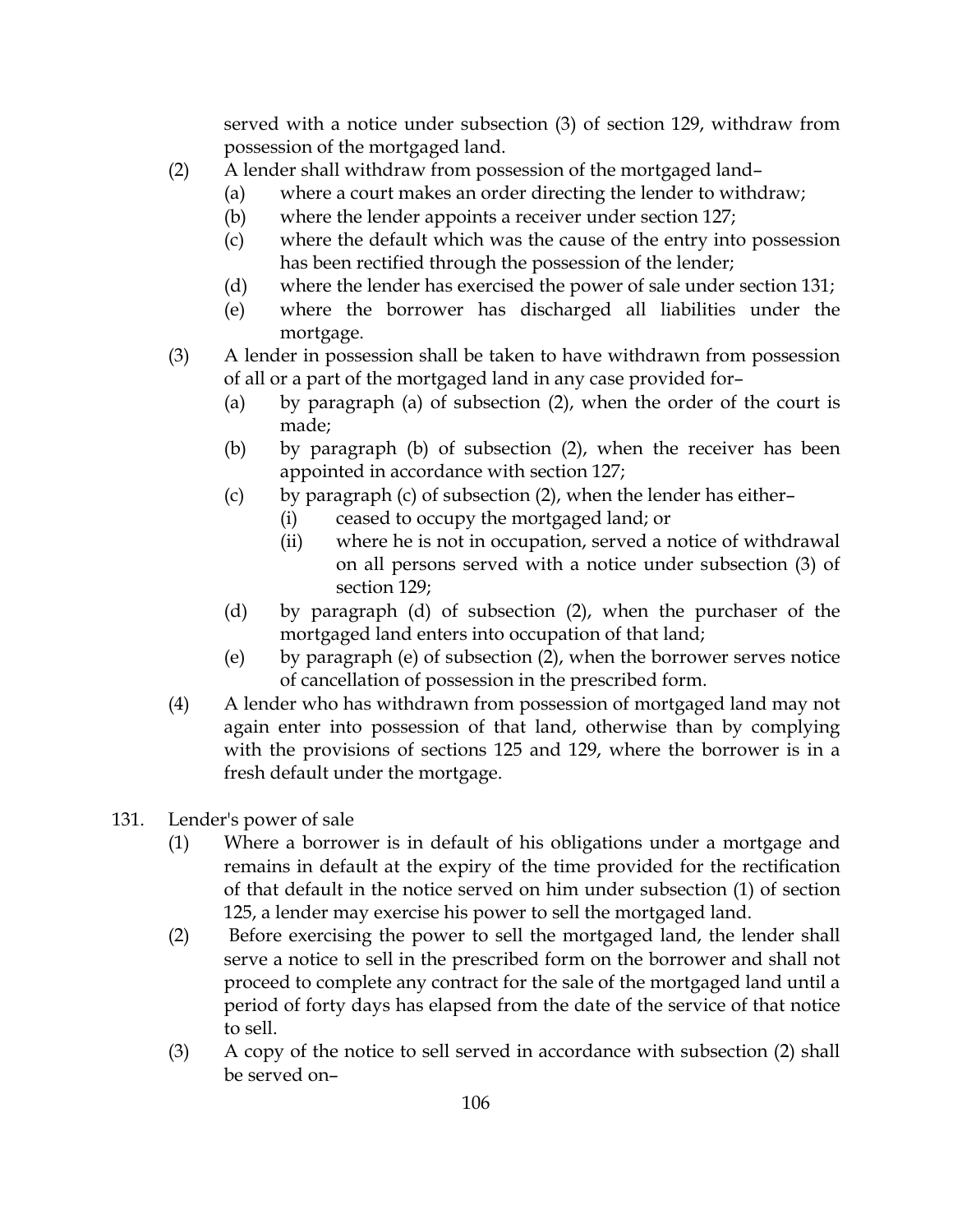- (a) the Commissioner where the mortgaged land is held for a granted right of occupancy;
- (b) the Village Council of the village where the mortgaged land is located where that land is held for a customary right of occupancy or is held under customary tenure;
- (c) where the mortgaged land is a lease, the holder of the right of occupancy out of which the lease has been granted;
- (d) any spouse of the borrower;
- (e) any lessee and sublessee of the mortgaged land or of any buildings on the mortgaged land;
- (f) any person who is a co-occupier with the borrower;
- (g) any other lender of moneys secured by a mortgage on the mortgaged land of whom the lender proposing to exercise the power of sale has actual notice;
- (h) any guarantor of the moneys advanced under the mortgage;
- (i) any other person with a right to enter on and use the land or the natural resources in, on, or under the mortgaged land;
- (j) such other persons as may be prescribed by regulations, and shall be posted in a prominent place at or as near as may be to the mortgaged land.
- (4) The exercise by a lender of this power of sale shall be a disposition which is subject to the provisions of section 38.
- 132. Duty of lender exercising power of sale
	- (1) A lender who exercises a power to sell the mortgaged land, including the exercise of the power to sell in pursuance of an order of a court, owes a duty of care to the borrower, any guarantor of the whole or any part of the sums advanced to the borrower, any lender under a subsequent mortgage including a customary mortgage or under a lien to obtain the best price reasonably obtainable at the time of sale.
	- (2) Where the price at which the mortgaged land is sold is twenty-five per centum or more below the average price at which comparable interests in land of the same character and quality are being sold in the open market, there shall be a reputable presumption that the lender is in breach of the duty imposed by subsection (1) and the borrower whose mortgaged land is being sold for that price may apply to a court for an order that the sale be declared void, but the fact that a plot of mortgaged land is sold by the lender at an undervalue being less than twenty-five per centum below the market price shall not be taken to mean that the lender has complied with the duty imposed by subsection (1).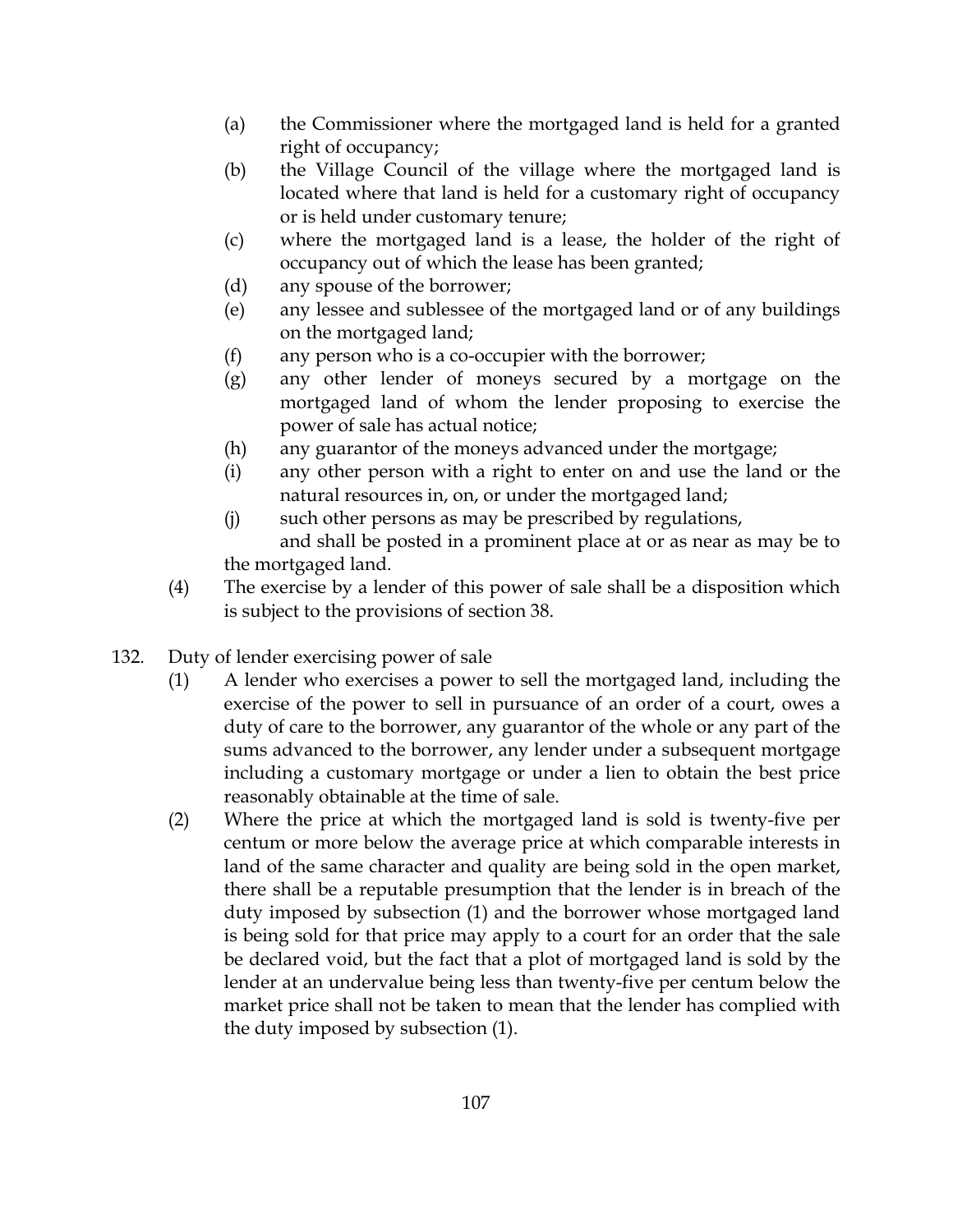- (3) It shall not be a defence to a proceeding against a lender for breach of the duty imposed by subsection (1) that the lender was acting as agent of or under a power of attorney from the borrower or any former borrower.
- (4) A lender shall not be entitled to any compensation or indemnity from the borrower, any former borrower or any guarantor in respect of any liability arising from a breach of the duty imposed by subsection (1).
- (5) The sale by a prescribed lender of any village land occupied by a villager shall conform to the provisions of sections 30 and 31 of the Village Land Act Cap. 114\*, save that such a sale shall not require any approval from a village council.
- (6) Any attempt by a lender to exclude all or any of the provisions of this section in any mortgage instrument or any agreement collateral to a mortgage or in any other way shall be void.
- 133. Powers incidental to the power of sale
	- (1) Where a lender or a receiver becomes entitled to exercise the power of sale, that sale may be–
		- (a) of the whole or a part of the mortgaged land;
		- (b) subject to or free of any mortgage or other encumbrance having priority to the lender's mortgage;
		- (c) by way of subdivision or otherwise;
		- (d) by private contract or public auction;
		- (e) with or without reserve;
		- $(f)$  for a purchase prove payable in one sum or by instalments;
		- (g) subject to any other conditions which the lender shall think fit, having due regard to the duty imposed by subsection (1) of section 132.
	- (2) Where a sale is to proceed by public auction, it shall be the duty of the lender to ensure that the sale is publicly advertised in such a manner and form as to bring it to the attention of persons likely to be interested in bidding for the mortgaged land and that the provisions of section 52 (relating to auctions and tenders for right of occupancy) are, as near as may be, followed in respect of that sale.
	- (3) A sale of the mortgaged land by a lender in exercise of the power of sale shall be made in the prescribed form and the Registrar shall accept it as sufficient evidence that the power has been duly exercised.
	- (4) Upon registration of the right of occupancy or lease or other interest in land sold and transferred by the lender the interest of the borrower as described therein shall pass to and vest in the purchaser free of all liability on account of the mortgage, or on account of any other mortgage or encumbrance to which the mortgage has priority, other than a lease or easement to which the lender had consented in writing.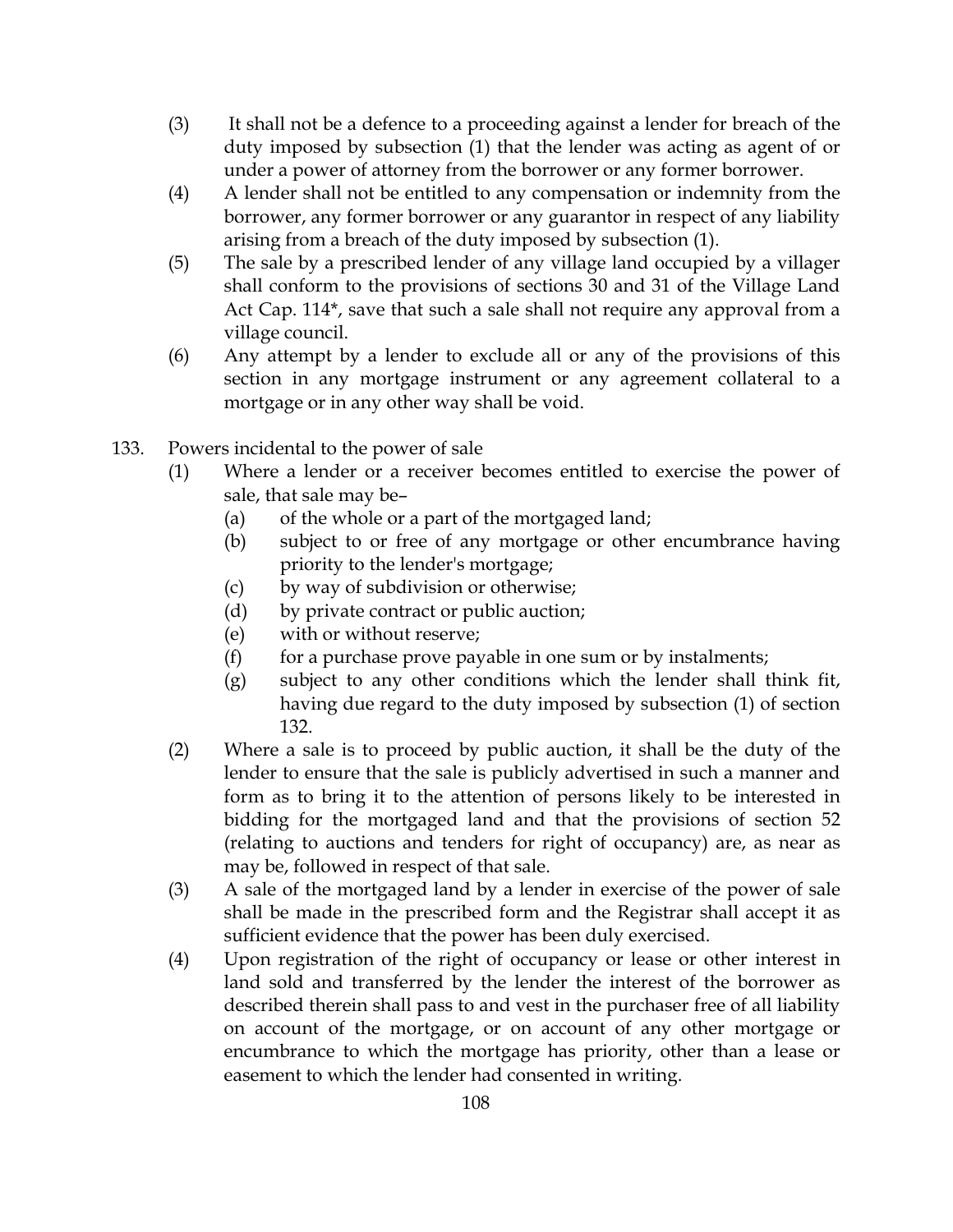# 134. Protection of purchaser

- (1) This section applies to–
	- (a) a person who purchases mortgaged land from the lender or receiver, excluding a case where the lender is the purchaser;
	- (b) a person claiming the mortgaged land through the person who purchases mortgaged land from the lender or receiver, including a person claiming through the lender where the lender is the purchaser where, in such a case, the person so claiming obtained the mortgaged land in good faith and for value.
- (2) A person to whom this section applies–
	- (a) is not answerable for the loss, misapplication or non-application of the purchase money paid for the mortgaged land;
	- (b) is not obliged to see to the application of the purchase price;
	- (c) is not obliged to inquire whether there has been a default by the borrower or whether any notice required to be given in connection with the exercise of the power of sale has been duly given or whether the sale is otherwise necessary, proper or regular.
- (3) A person to whom this section applies is protected even if at any time before the completion of the sale, he has actual notice that there has not been a default by the borrower, or that a notice has not been duly served or that the sale is in some way unnecessary, improper or irregular, except in the case of fraud, misrepresentation or other dishonest conduct on the part of the lender of which that person has actual or constructive notice.
- (4) A person prejudiced by an unauthorised, improper or irregular exercise of the power of sale shall have a remedy in damages against the person exercising that power.
- 135. Sale by lender to himself
	- (1) A lender exercising the power of sale may sell to himself, other than in the circumstances provided for in subsection (3), only if a court gives him leave to do so.
	- (2) A court shall not grant leave unless the lender satisfies such court that a sale of the mortgaged land to himself is the most advantageous way of selling the land so as to comply with the duty imposed on the lender by subsection (1) of section 132.
	- (3) Where the mortgaged land is to be sold by public auction, the lender may bid for and purchase the mortgaged land at that public auction so long as the price bid for the mortgaged land by the lender is–
		- (a) the highest price bid for that land at the auction; or
		- (b) equal to or higher than the reserve price, if any, put upon the land before the auction, whichever amount is the greater.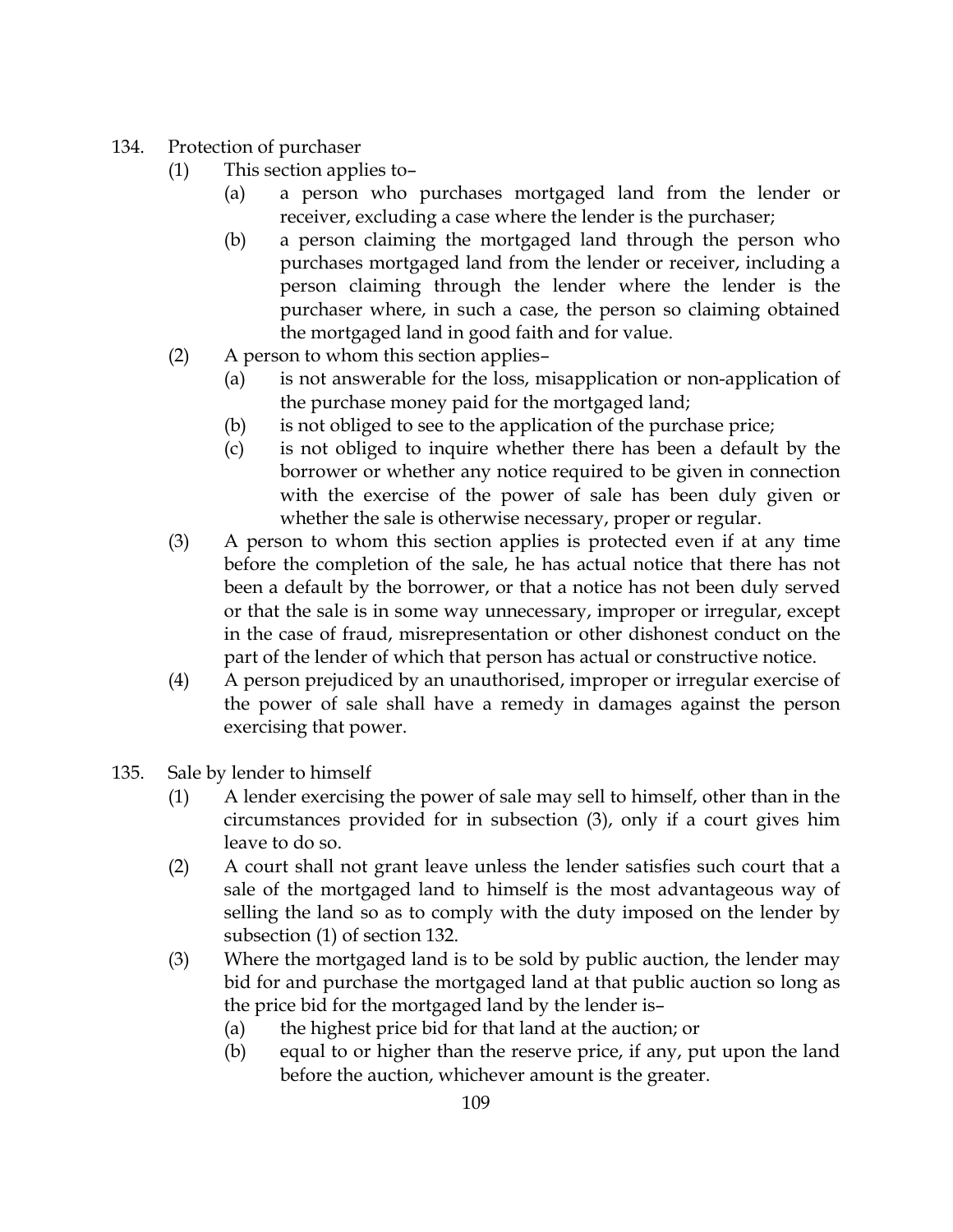- (4) Where a lender who has sold mortgaged land to himself applies to the Registrar to be registered as the lawful occupier of land under a right of occupancy or lease, the Registrar may require that lender to provide any evidence which the Registrar may specify that the provisions of this section have been complied with and the Registrar shall not be obliged to register any such right of occupancy or lease until the lender has so satisfied the Registrar.
- 136. Application of proceeds of sale of mortgaged land
	- (1) The purchase money received by a lender who has exercised his power of sale shall be applied in the following order of priority–
		- (a) first, in payment of any rates, rents, taxes, charges or other sums owing and required to be paid on the mortgaged land;
		- (b) second, in discharge of any prior mortgage or other encumbrance subject to which the sale was made;
		- (c) third, in payment of all costs and reasonable expenses properly incurred and incidental to the sale or any attempted sale;
		- (d) fourth, in discharge of the sum advanced under the mortgage or so much of it as remains outstanding, interest, costs and all other moneys due under the mortgage, including any moneys advanced to a receiver in respect of the mortgaged land under section 127;
		- (e) fifth, in payment of any subsequent mortgages in order of their priority, and the residue, if any, of the money so received shall be paid to the person who, immediately before the sale, was entitled to discharge the mortgage.
- 137. Right of borrower to discharge mortgage on payment of sum due any time before sale
	- (1) At any time before the mortgaged land is sold, or withdrawn from sale, the borrower or any other person who is entitled to discharge the mortgage may discharge the mortgage in whole or in part by paying to the lender all moneys secured by the mortgage at the time of payment.
	- (2) Where payment is made under subsection (1), the lender shall deliver to the borrower–
		- (a) a discharge of the mortgage in the prescribed form over the whole or that part of the mortgaged land to which the payment relates;
		- (b) all instrument and documents of title held by the lender in connection with the mortgaged land.
- 138. Remedies in connection with small mortgage
	- (1) Where, in any case, a borrower under a small mortgage remains in default after the end of the period set out in any notice served on that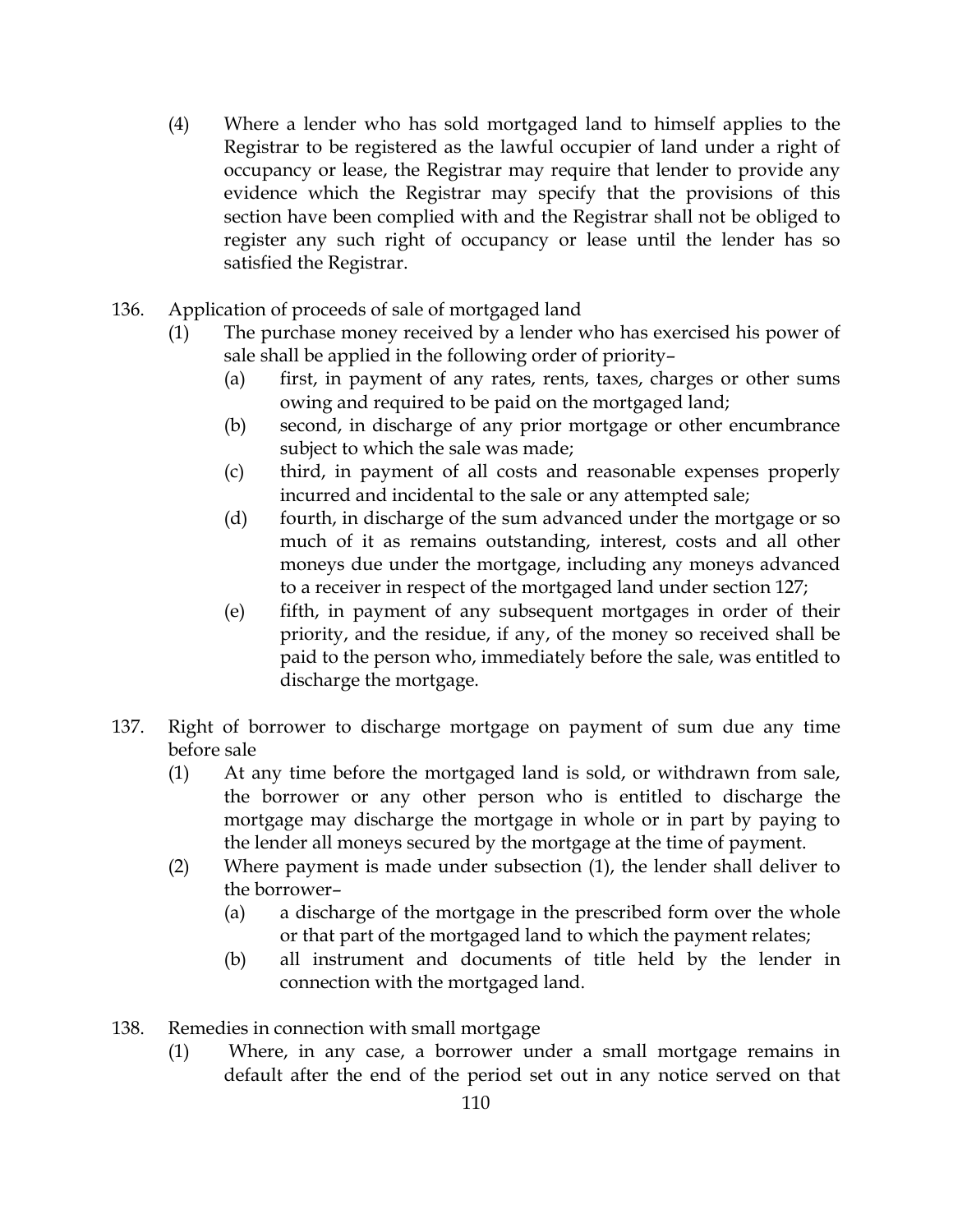borrower by the lender under section 125, and the lender, at the end of that period, decides to exercise any of the remedies provided for under sections 127 to 133, the lender may proceed only by making an application to a court for an order authorising him to exercise the remedy or remedies applied for.

- (2) Where a lender makes an application to a court under subsection (1), he shall serve a notice in the prescribed form on–
	- (a) the borrower;
	- (b) any spouse of the borrower;
	- (c) any person with whom the borrower jointly mortgaged the land to the lender;
	- (d) any person with a prior mortgage or encumbrance on the mortgaged land of whom he has actual notice, informing those persons of the application and the remedy being applied for.
- (3) In determining whether to authorise the remedy, a court shall comply with the provisions of sections 140 and 141.
- (4) A lender shall take no action in connection with any remedy or otherwise against the borrower unless the court has issued an order authorising the exercise of the remedy applied for.
- 139. Application for relief by borrower
	- (1) An application of relief against the exercise by the lender of any of the remedies referred to in paragraphs (a) and (b) of subsection (3) of section 125 may be made by–
		- (a) the borrower;
		- (b) if two or more persons are joint borrowers, by one or more of them on their own behalf;
		- (c) a spouse of the borrower;
		- (d) a lessee of the borrower;
		- (e) the trustee in bankruptcy of the borrower.
	- (2) If an application made in accordance with paragraph (b) of subsection (1) is not made by all the joint borrowers, then, unless the court orders otherwise, it must be served on all the joint borrowers.
	- (3) An application for relief may be made at any time after the service of a notice under subsection (2) of section 125, or subsection (2) of section 128, or subsection (1) of section 129 or subsection (2) of section 131, or during the exercise of any of the remedies referred to in those sections.
	- (4) An application for relief is not to be taken as an admission by the borrower or any other person applying for relief that–
		- (a) there has been a breach of a covenant of the mortgage by the borrower;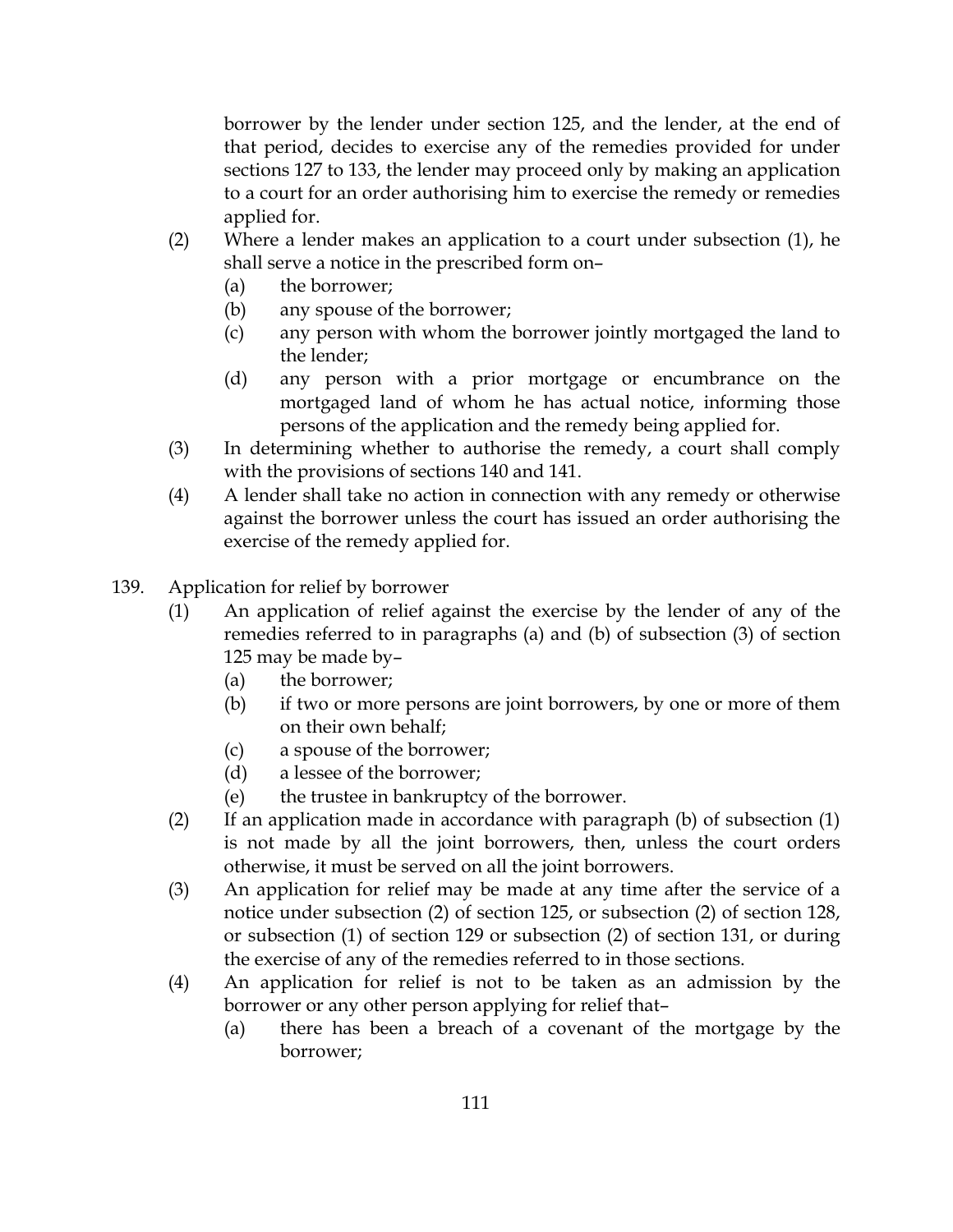- (b) by reason of such a breach, the lender has the right to exercise the remedy in respect of which the application for relief has been made;
- (c) all notices which were required to be served by the lender were properly served;
- (d) the period for remedying the breach specified in the notice served under section 125 was reasonable or had expired, and the court may grant relief without determining all or any of those matters.
- 140. Power of the court in respect of remedies and relief thereto
	- (1) In considering whether to make an order under section 138 authorising a lender to exercise any remedy referred to in paragraphs (a) or (c) of subsection (3) of section 125 in respect of a small mortgage or to grant relief against any of the remedies of the lender in relation to a mortgage, other than a small mortgage in respect of which an application for relief has been made, a court–
		- (a) shall, where the mortgaged land consists of agricultural land or commercial premises, and the remedy proposed is to appoint a receiver, or to take possession of or lease the land or a part thereof, have regard to whether the remedy which the lender proposes to exercise is reasonably necessary to prevent any or any further reduction in the value of the mortgaged land or to reverse any such reduction as has already occurred;
		- (b) shall, where the mortgaged land consists of or includes a dwellinghouse, and the remedy proposed is to appoint a receiver, or take possession of or lease the dwelling house or a part of it, have regard to the effect that the appointment of a receiver or the taking of possession of or leasing the whole or a part of the dwelling house would have on the occupation of the dwelling house by the borrower and his dependants and if the effect would be to impose undue disturbance on those occupiers, whether it is satisfied that–
			- (i) the lender has made all reasonable efforts, including the use of other remedies available to him, to induce the borrower to comply with his obligations under the mortgage; and
			- (ii) the borrower has persistently been in default of his obligations under the mortgage; and
			- (iii) where the sale is of land held for a customary right of occupancy, the lender has had regard to the age, means, and circumstances including the health and number of dependants of the borrower, and in particular whether–
				- (aa) the borrower will be rendered landless or homeless;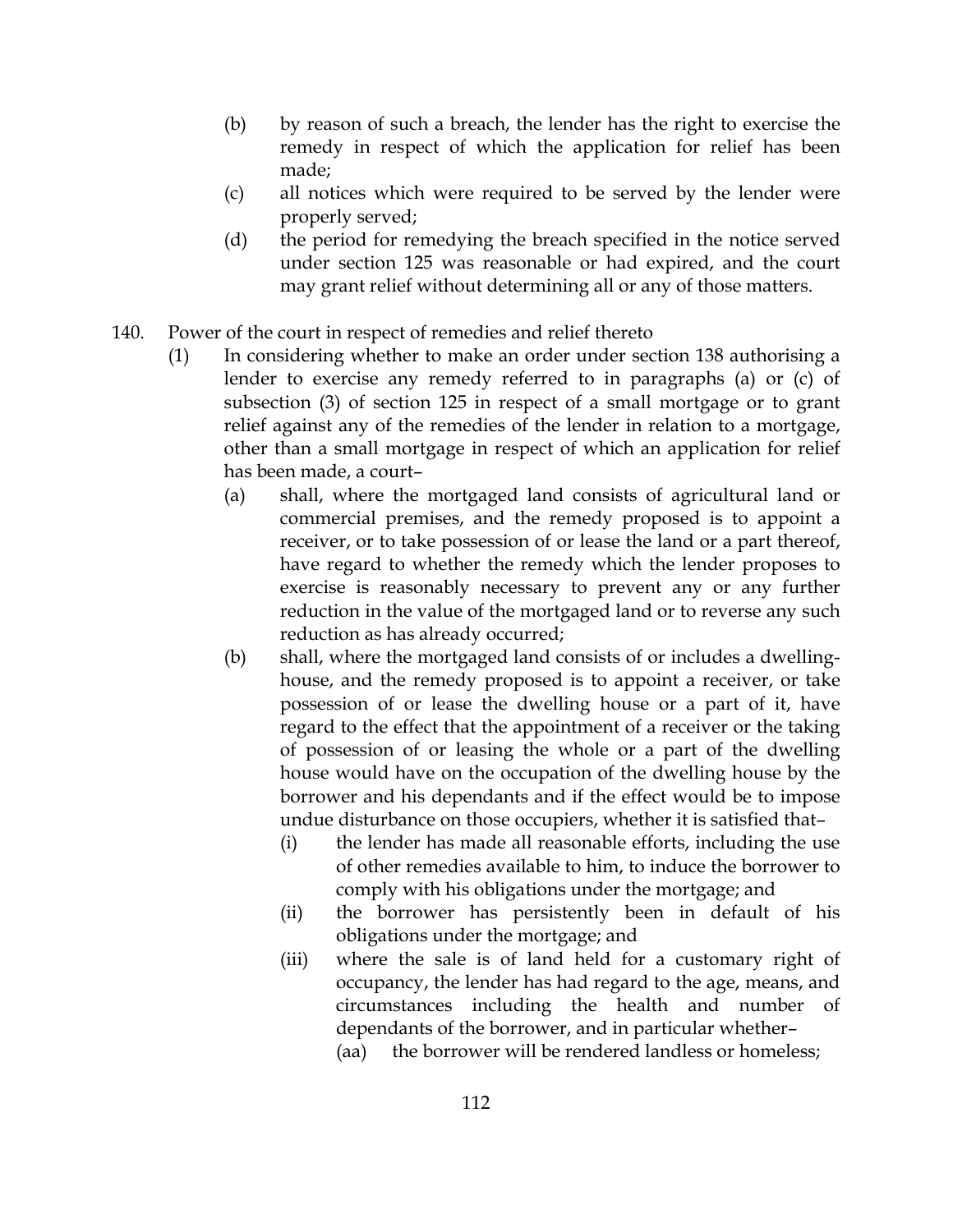- (bb) the borrower will have any alternative means of providing for himself and his dependants;
- (iv) it is necessary to sell the mortgaged land in order to enable the lender to recover the moneys owing to him under the mortgage;
- (v) in all the circumstances, it is reasonable to approve, or as the case may be, to make the order to sell the mortgaged land.
- (2) A court may refuse to authorise an order or may grant any relief against the operation of a remedy which the circumstances of the case require and without limiting the generality of those powers, may–
	- (a) cancel, vary, suspend or postpone the order for any period which the court thinks reasonable;
	- (b) extend the period of time for compliance by the borrower with a notice served under section 125;
	- (c) substitute a different remedy or the one applied for or proposed by the lender or a different time for taking or desisting from taking any action specified by the lessor in a notice served under section 113;
	- (d) authorise or approve the remedy applied for or proposed by the lender, notwithstanding that some procedural errors took place during the making of any notices served in connection with that remedy if the Court is satisfied that–
		- (i) the borrower or other person applying for relief was made fully aware of the action required to be taken under or in connection with the remedy; and
		- (ii) no injustice will be done by authorising or approving the remedy, and may authorise or approve that remedy on any conditions as to expenses, damages, compensation or any other relevant matter as the court thinks fit.
- (3) Where under the terms of a mortgage, the borrower is entitled or is to be permitted to pay the principal sum secured by the mortgage by instalments or otherwise to defer payment of it in whole or in part but provision is also made in the mortgage instrument or any collateral agreement for earlier payment of the whole sum in the event of any default by the borrower or of a demand by the lender or otherwise, then for purposes of this section the court may treat as due under the mortgage in respect of the principal sum secured and of interest on it only the amounts which the borrower would have expected to be required to pay if there had been no such provision for earlier payment.
- (4) A court must refuse to authorise or approve a remedy if it appears to the court that–
	- (a) the default in issue has been remedied;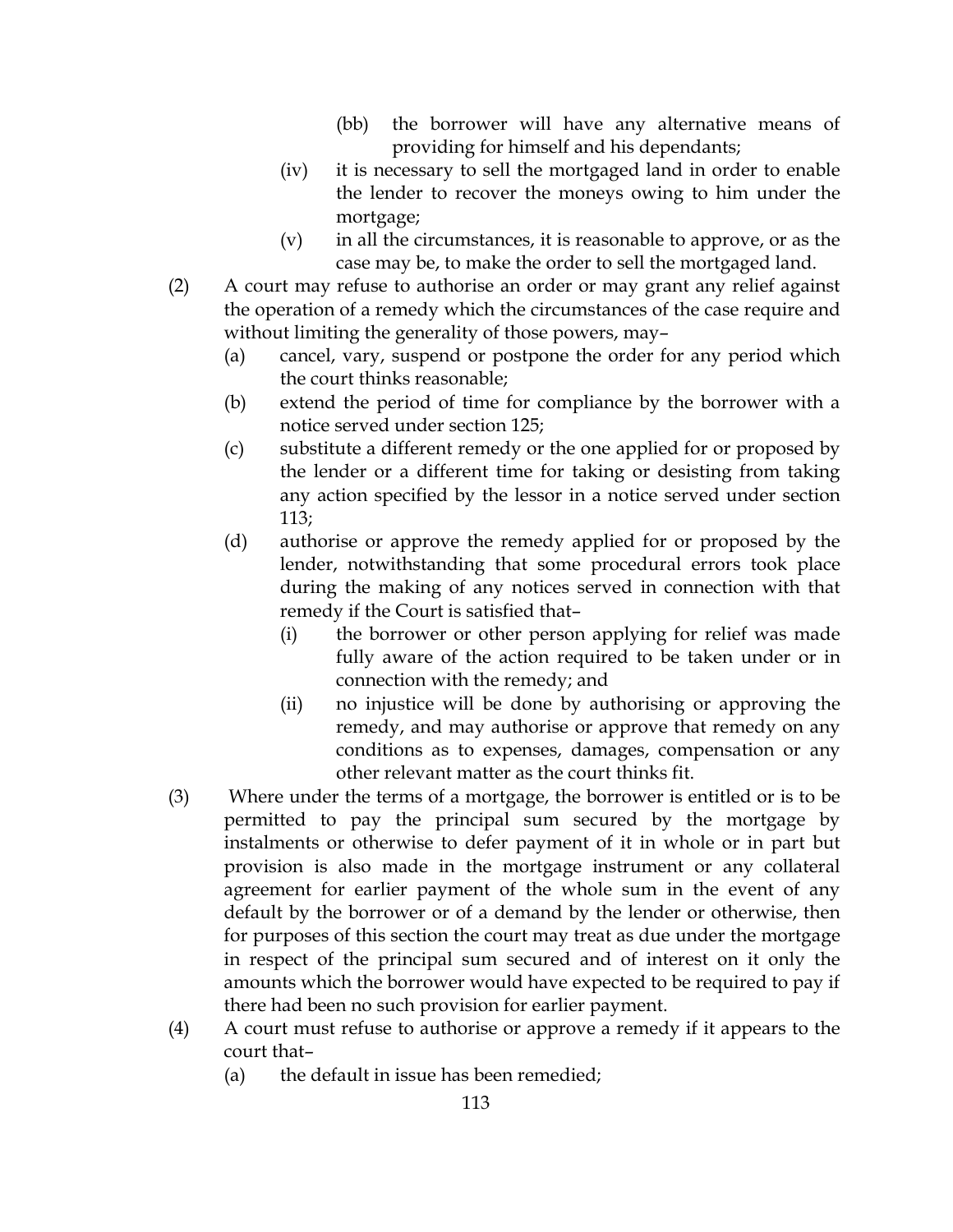- (b) the threat to the security has been removed;
- (c) the borrower has taken the steps which he was required to take by the notice served on him under section 125;
- (d) the lender has taken or attempted to take some action against the borrower in contravention of subsection (4) of section 138.
- 141. Powers of Court to reopen certain mortgages and revise terms
	- (1) The Court may reopen–
		- (a) a small mortgage; or
		- (b) a mortgage for a sum equal to or less than the amount that may be lent on the security of a small mortgage; or
		- (c) a mortgage of whatever amount secured on a matrimonial home, in the interests of doing justice between the parties.
	- (2) The Court may reopen a mortgage to which subsection (1) refers if it appears to the Court–
		- (a) that principles of fair dealing were contravened when the terms of the mortgage were agreed to;
		- (b) that the effect of the terms of the mortgage, at the time when the question of reopening it arises, is to give the lender rights substantially greater than or different from those necessary to ensure that the mortgaged land provides adequate security for the principal sum advanced on the security of that land;
		- (c) that the mortgage requires payments to be made that are exorbitant or illegal, whether such payments are of interest or capital or both or otherwise and whether such payments are required to be made unconditionally or otherwise;
		- (d) that the mortgage includes a term which postpones the right to discharge the mortgage or otherwise impedes the discharge of the mortgage which appears to contravene the provisions of subsection (1) of section 116;
		- (e) that the mortgage imposes terms on the borrower that are significantly disadvantageous to the borrower compared to terms imposed on other borrowers in respect of similar mortgages and that these terms have been imposed solely or mainly because of the gender of the borrower.
- 142. Exercise of powers to reopen certain mortgages
	- (1) The court may exercise the powers conferred on it by section 141 either–
		- (a) on an application made to it for that purpose by either the borrower or the lender; or
		- (b) on an application by the lender–
			- (i) to enforce the mortgage; or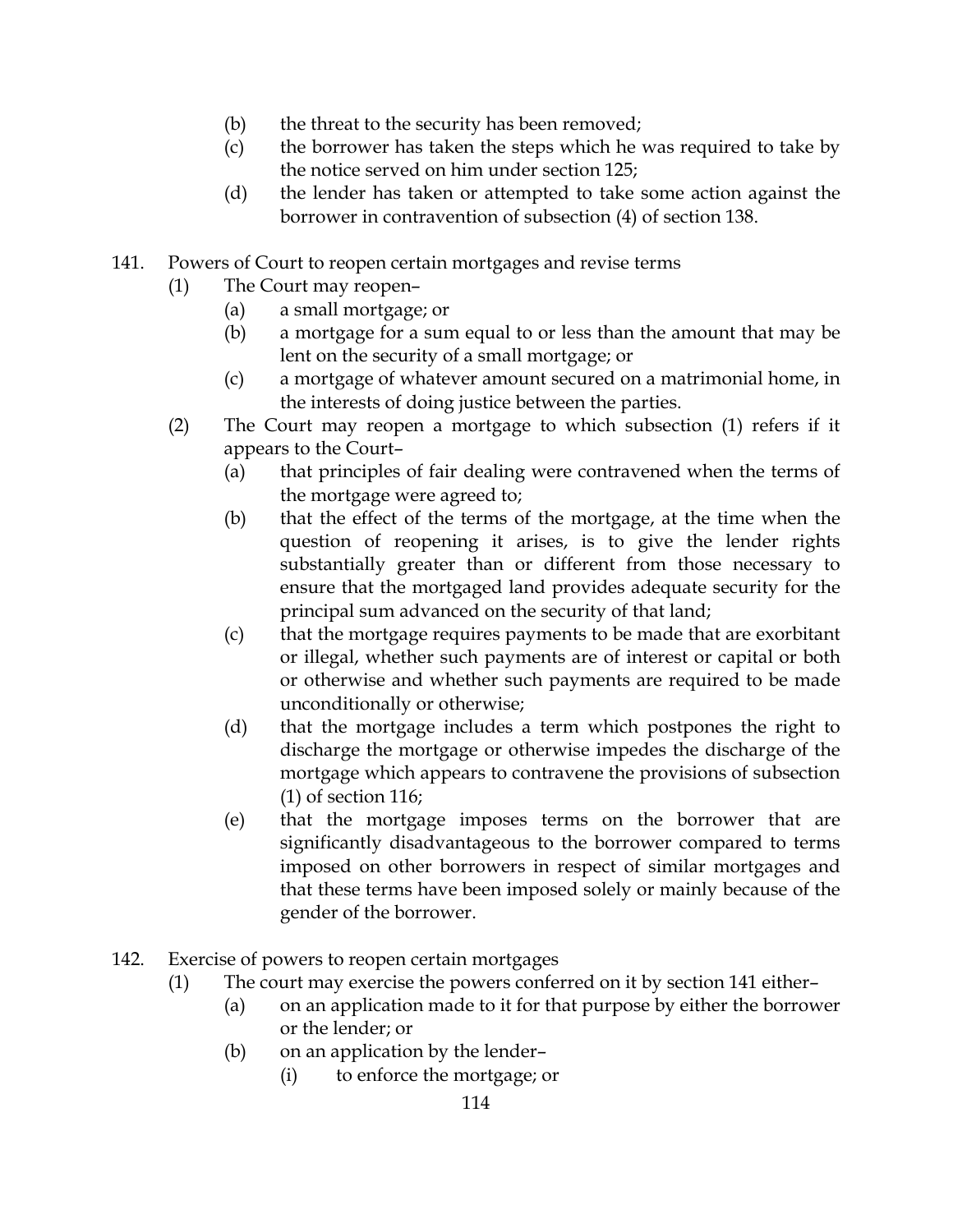- (ii) to commence an action under section 126; or
- (iii) to obtain an order authorising the exercise of a remedy in connection with a default by the borrower under a small mortgage; or
- (c) on an application by the borrower for relief against the exercise by the lender of any remedy in connection with a default by the borrower under a mortgage;
- (d) by the Commissioner in respect of–
	- (i) mortgages provided by one or more specific lenders where there is prima facie evidence of a pattern of unfair dealing and practices by that lender or those lenders; or
	- (ii) a lender, being a corporate body, which appears to exercise discrimination against borrowers on account of their gender, whether by granting mortgages on terms to which paragraph (e) of subsection (2) of section 141 applies, or by refusing to grant mortgages to persons on account of their gender; except that a lender, being a corporate body which is implementing any programme approved or assisted by the Government, designed to assist women to improve their economic and social position by providing them with advances secured by a mortgage of land, shall not be taken to be acting in discriminatory manner if the advances under that programme are made only to women.
- (2) In reopening the mortgage, the court may–
	- (a) direct that the mortgage shall have effect subject to modifications which the court shall order;
	- (b) require the lender to repay the whole or part of any sum paid under the mortgage or any related or collateral agreement by the borrower or any guarantor or other person who assumed an obligation under the mortgage whether it was paid to the lender or any other person;
	- (c) require the lender to pay any compensation to the borrower which the court shall think fit;
	- (d) direct the lender, being a corporate body, to cease acting in a discriminatory manner with respect to the granting of mortgages.
- (3) In considering whether to exercise the powers conferred on it by this section, the court shall have regard to–
	- (a) where the borrower is an individual, the age, gender, experience, understanding of commercial transactions, and health of the borrower at the time when the mortgage was created;
	- (b) the financial standing and resources of the borrower relative to those of the lender at the time of the creation of the mortgage;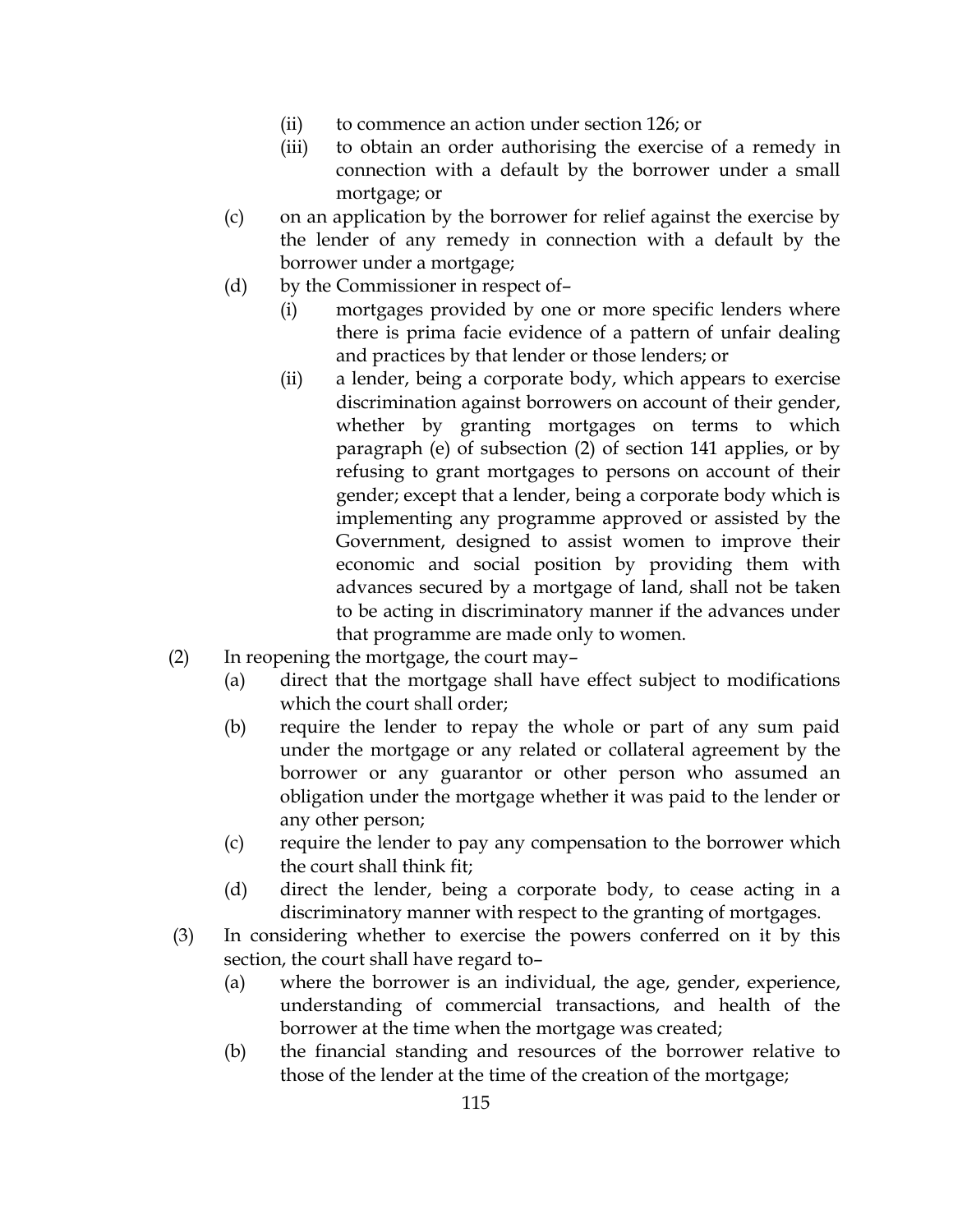- (c) the degree to which, at the time of the creation of the mortgage, the borrower was under financial pressure and the nature of that pressure;
- (d) the interest rates prevailing at the time of the creation of the mortgage and during the continuation of the mortgage and the relationship of those interest rates to the interest rate applying from time to time in the mortgage;
- (e) the degree of risk accepted by the lender, having regard to the value of the mortgaged land and the financial standing and other resources of the borrower;
- (f) the importance of not undermining the confidence of reputable lenders in the market for mortgages;
- (g) any other factors which the court considers relevant.

### PART XI EASEMENTS AND ANALOGOUS RIGHTS (ss 143-158) SUBPART 1 GENERAL PROVISIONS (ss 143-145)

- 143. Application of this Part
	- (1) This Part shall apply to all easements made or coming into force on or after the commencement of this Act.
	- (2) Subsection (1) shall not, unless stated specifically otherwise, apply to easements, profits, restrictive agreements and all other like restrictions on the use of land having effect in customary law only.
	- (3) In this Part, reference to "analogous rights" means an entry order made under section 170 and an access order made under section 148.
- 144. Nature of easement
	- (1) Subject to the provisions of this Act or any other written law applicable to the use of land, the rights capable of being created by an easement are–
		- (a) any right to do something over, under or upon the servient land; or
		- (b) any right that something should not be so done; or
		- (c) any right to require the occupier of servient land to do something over, under or upon that land;
		- (d) any right to graze stock on the servient land.
	- (2) The rights capable of being created by an easement do not include–
		- (a) any right to take and carry away anything from the servient land;
		- (b) any right to the exclusive possession of any land or any part of it.
	- (3) Except where an easement has been created for specific period of time which will terminate at a fixed date in the future or on the happening of a specific event in the future or on the death of the grantor, the grantee or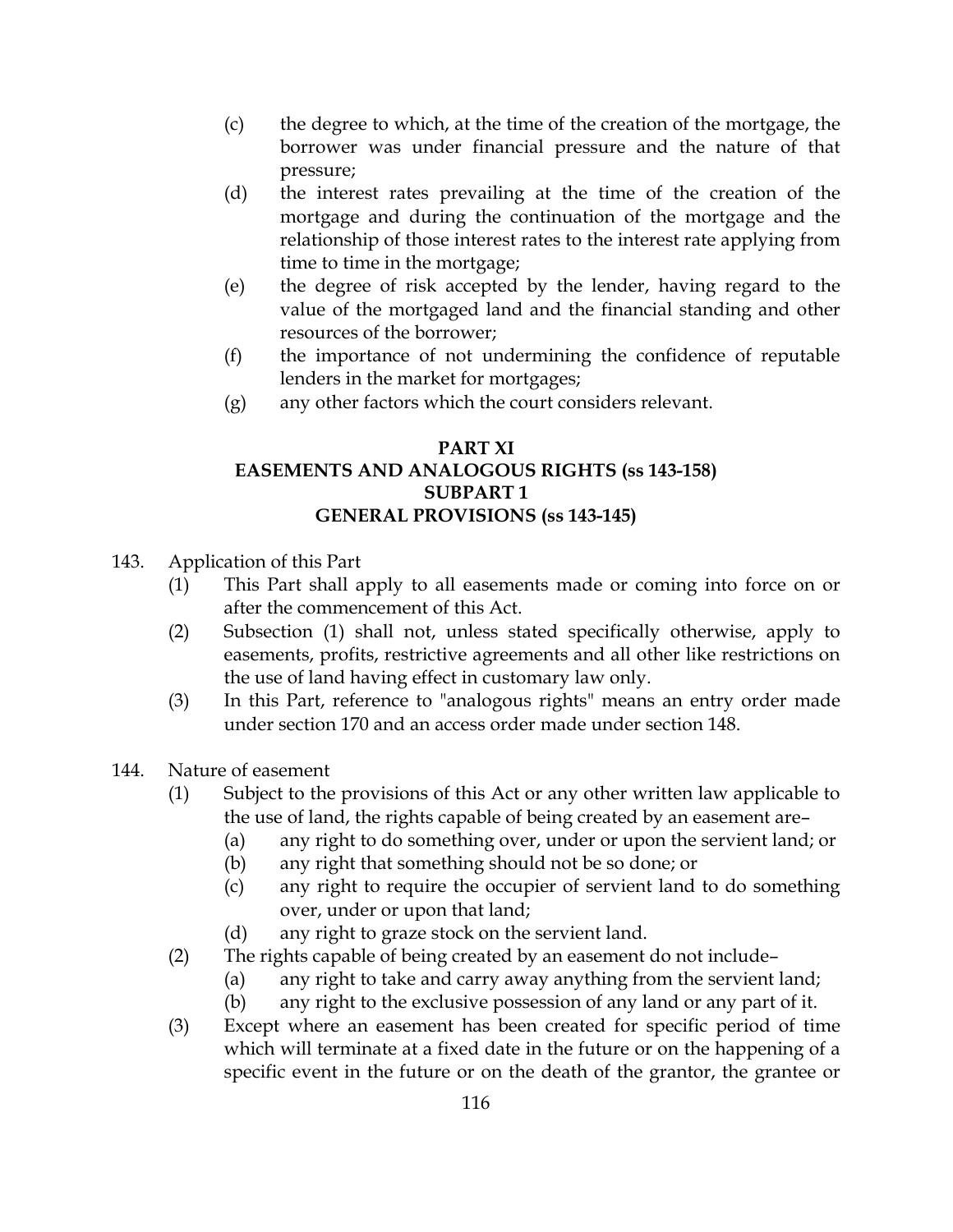some other person named in the grant, an easement burdens the servient land and runs with the land for the same period of time as the right of occupancy or lease held by the grantor who created that easement.

- (4) Subject to the provisions of this Part an easement shall be capable of existing only during the subsistence of the right of occupancy or lease out of which it was created.
- 145. Terminology
	- (1) The land for the benefit of which any easement is created is in this Act referred to as the "dominant land" and the land of the person by whom an easement is created is referred to as "the servient land".
	- (2) An easement is, in this Act, in relation to the dominant land referred to as "benefiting" that land and is, in relation to the servient land, referred to as "burdening that land".
	- (3) Subject to the provisions of this Part, an easement shall be capable of existing only during the subsistence of the right of occupancy or lease out of which they were created.

#### SUBPART 2

## CREATION, ETC., OF EASEMENTS AND ANALOGOUS RIGHTS (ss 146-150)

- 146. Creation of easement
	- (1) An occupier of land under a right of occupancy or a lessor may, by an instrument in the prescribed form, grant an easement over the land comprised in the right of occupancy or lease or a part of any that land to the occupier under a right of occupancy or a lessee of other land for the benefit of that other land.
	- (2) Any occupier referred to in subsection (1) or any lessor transferring, assigning or leasing land or a lease may in the transfer, assignment or lease grant an easement for the benefit of the land transferred, assigned or leased over land retained by him or reserve an easement for the benefit of land retained by him.
	- (3) An instrument creating an easement shall specify clearly–
		- (a) the nature of the easement and any conditions, limitations, and restrictions subject to which it is granted;
		- (b) the period of time for which it is granted;
		- (c) the land, or the particular part of it burdened by the easement;
		- (d) the land benefited by the easement, and shall, if so required by the Registrar, include a plan sufficient to define the easement.
	- (4) Where a co-occupier, by any disposition, severs any building or part of it or any land separated by a common dividing wall or other structure, then, whether that wall or other structure is a party wall or other structure,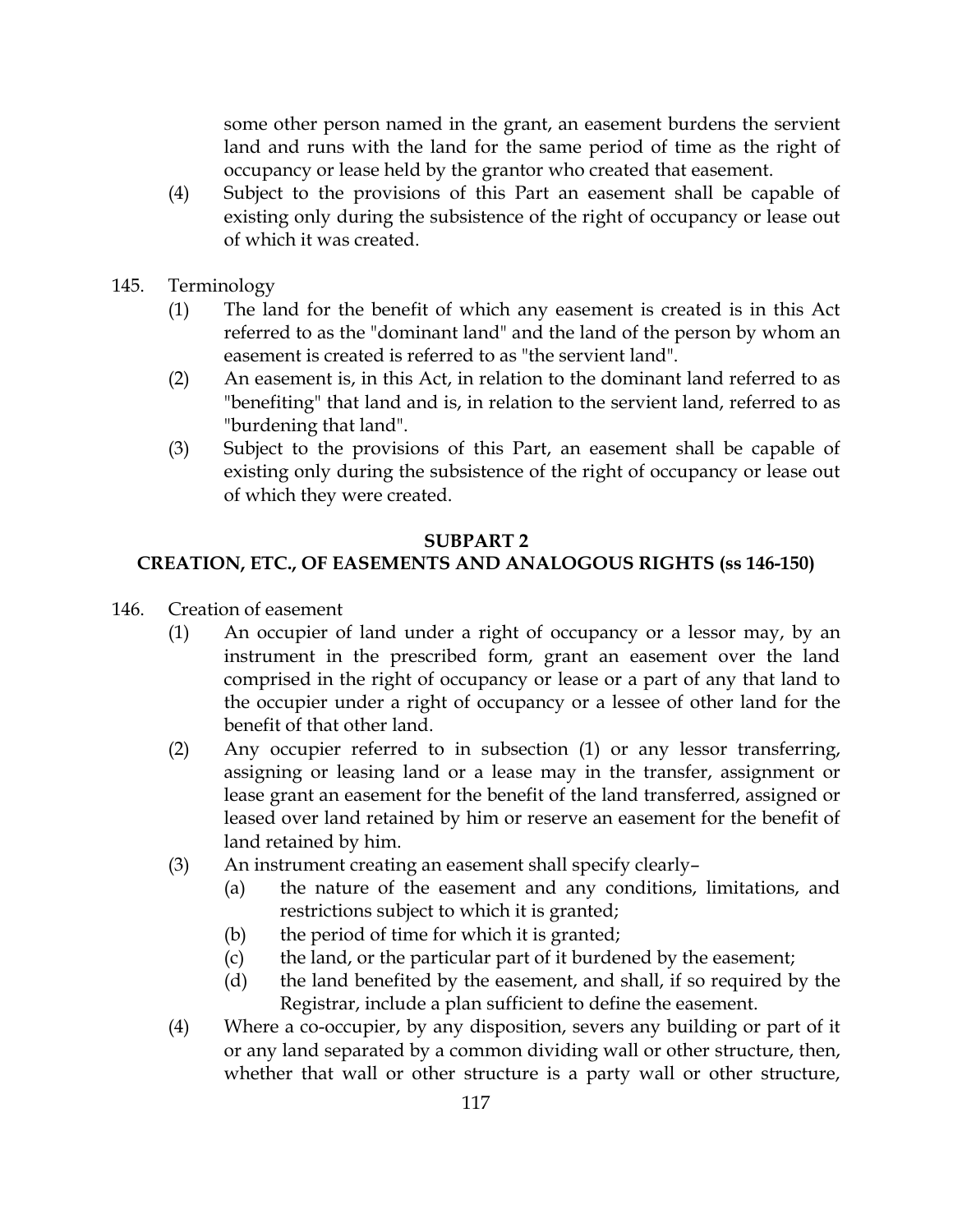there shall be implied in the disposition cross-easements of support of the dividing wall or other structure in respect of the severed buildings or land and the occupiers of the severed buildings or land and their successors in title shall be entitled to the benefit and subject to the burdens of the crosseasements.

- (5) There shall be implied in every grant of an easement the grant of all ancillary rights which may be reasonably necessary for the full and effective enjoyment of it.
- (6) Any grant of an easement may contain an agreement between the occupiers of the dominant and servient lands binding either or both of them to pay for or contribute towards the cost of constructing, maintaining or repairing any way, wall, drain, or other installation or work forming the subject matter of the easement.
- (7) No easement and no right in the nature of an easement shall be capable of being acquired by any presumption of a grant from long and uninterrupted user.
- (8) Nothing in this section shall be taken to prevent the lawful use of a right of way for persons and for stock acquired and that right of way shall be deemed to be property.
- 147. Entry on neighbouring land where easement refused
	- (1) An occupier of any land (the dominant land) may apply to a court on the prescribed form for an order, referred to as an "entry order", authorising entry on or over any neighbouring land (the servient land) for the purpose of erecting, repairing, adding to, painting or demolishing the whole or any part of any structure on the dominant land or doing any other necessary or desirable thing on that land.
	- (2) The applicant shall give not less than fourteen days' notice in writing to–
		- (a) the occupier of the servient land; and
		- (b) the local authority having jurisdiction in the area where the dominant and servient land are located,of the intention to apply for an entry order under this section.
	- (3) On an application under subsection (1), the court may, after hearing the applicant and the persons to whom notice was given under subsection (2), make an entry order authorising the applicant to do all or any or the following:
		- (a) to enter on or over the servient land, either personally or through the applicant's employees, agents or contractors, for any purpose specified in the entry order;
		- (b) to use for that purpose on or over the servient land any vehicles and other means of transport and any plant, machinery, cranes or other equipment as are specified in the entry order;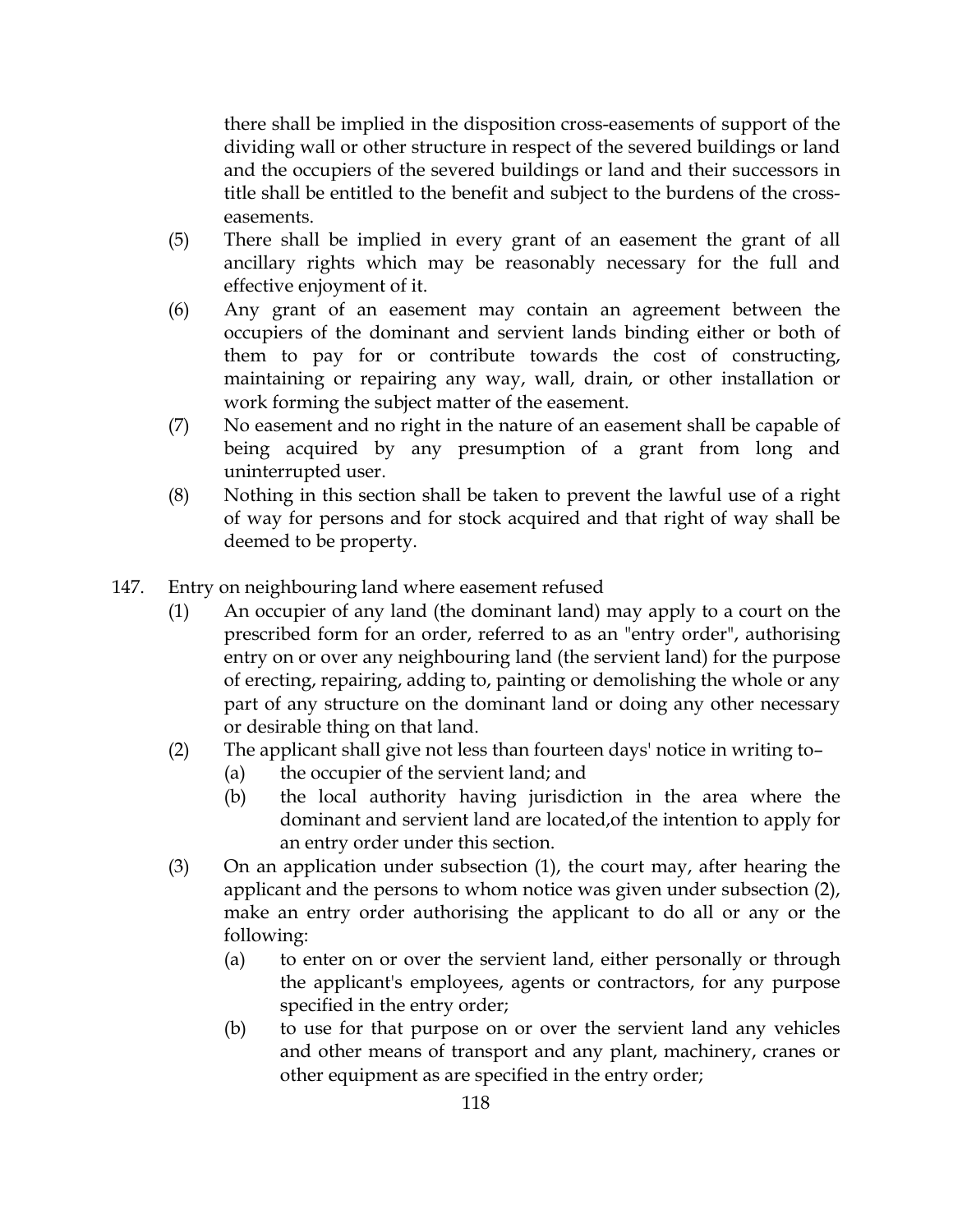- (c) to store on the servient land such materials required for the purposes of the work and in any quantities which are specified in the entry order.
- (4) In determining whether to make an entry order under subsection (3), the court shall have regard to–
	- (a) the nature and conduct of the negotiations, if any, between the occupiers of the dominant and servient land with respect to any attempt by the occupier of the dominant land to obtain an easement for the purposes for which the entry order is applied for from the occupier of the servient land;
	- (b) the urgency, importance and desirability of the work for which the entry order is being applied;
	- (c) the scope of the work and the length of the time for which the entry order is being applied;
	- (d) whether the applicant has applied for or obtained all permissions, licences and consents required from all relevant public authorities to execute the works;
	- (e) any other matters which shall appear to the court to be relevant.

(5) An order made under subsection (3) may be made on any conditions which the court shall think fit and without prejudice to the generality of this provision, these conditions may include–

- (a) the period of time during which the entry on or over the servient land is authorised;
- (b) the hours of the day or night during which the work may be done;
- (c) the preservation of the safety of persons or property on the servient land;
- (d) the preservation, so far as is consistent with the work to be executed, of the natural features and condition of the servient land;
- (e) the restoration of the servient land to its former state at the conclusion of the work;
- (f) the maintenance of adequate access to the servient land;
- (g) the provision of security or indemnity to secure–
	- (i) the performance of any conditions of the entry order; or
	- (ii) the making good of any damage caused by entry on or over the servient land, or work on or over the land; or
	- (iii) the reimbursement of the occupier of the servient land for any costs, expenses or loss arising from the entry;
- (h) any other relevant matter.
- (6) Where, as a result of fire, civil commotion or natural disaster, a structure on the dominant land has become a threat to public safety or public health, so that there is an urgent need to effect repairs to or demolish that structure and such action may only be executed by entry on or over the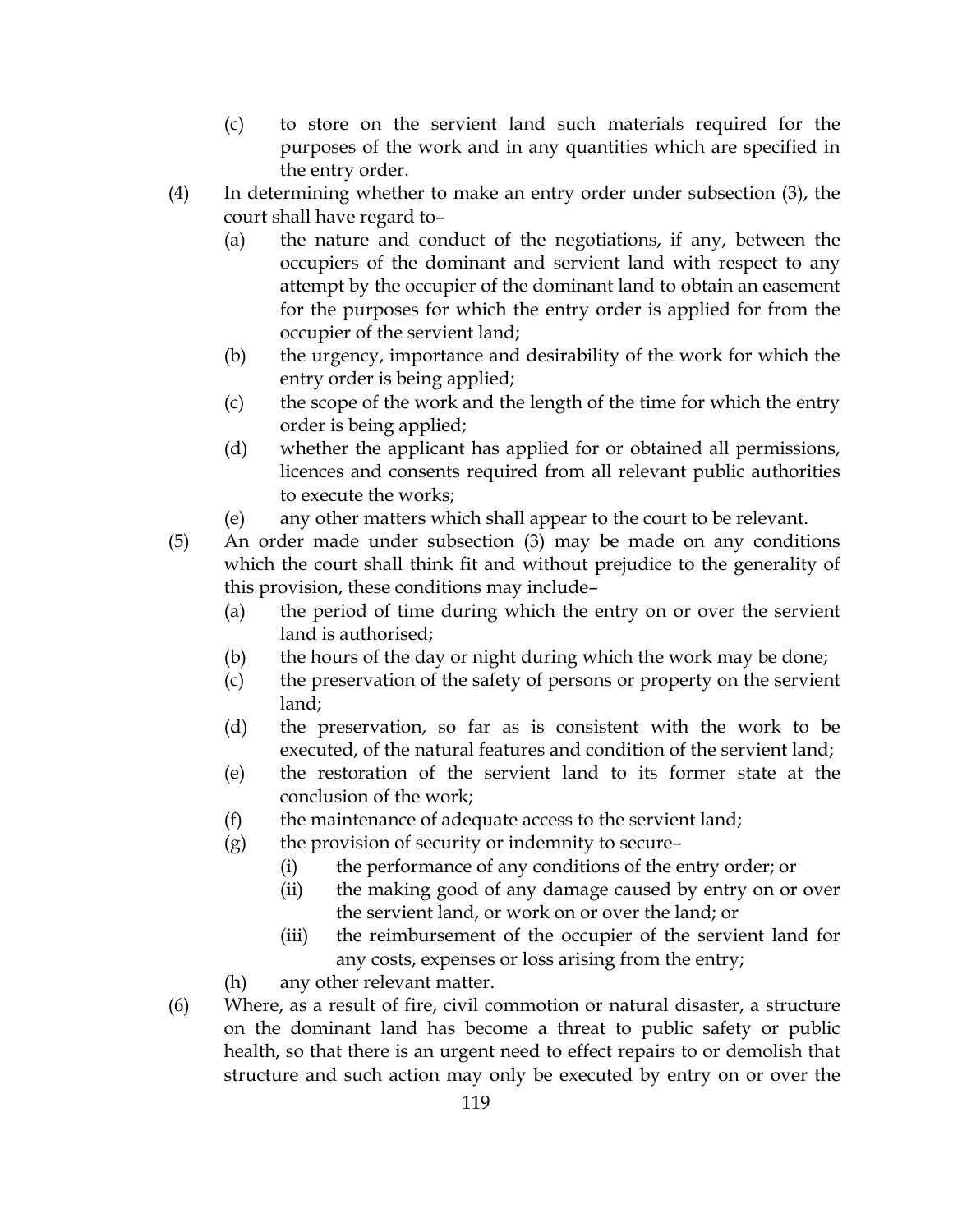servient land, the occupier of the dominant land may, on giving not less than twenty-four hours, notice in writing to the occupier of the servient land, enter the servient land and effect the repairs or demolition but the entry and execution of works shall not prevent the occupier of the servient land from applying to court for an order requiring the occupier of the dominant land to make good any damage caused by the entry and works and to reimburse the occupier of the servient land for any costs, expenses or fees arising from the entry and works.

- (7) In this section–
	- (a) an occupier of land shall be taken to include an occupier under a right of occupancy, a lessor and lessee; and
	- (b) neighbouring land means any land in respect of which an order is sought under this section, whether or not it adjoins the land occupied by the applicant for an entry order.
- 148. Access to landlocked land
	- (1) An occupier of landlocked land may apply in the prescribed form to a court for an order, referred to as an "access order", granting reasonable access to that land.
	- (2) A copy of the application shall be served on–
		- (a) the occupiers of each piece of land adjoining the landlocked land;
		- (b) any person claiming an interest in any such piece of land of whom the applicant has actual notice;
		- (c) the local authority having jurisdiction in the area where the landlocked land is located;
		- (d) such other persons occupying or having an interest in land which in the opinion of the court may be affected by the granting of the application.
	- (3) The court may, after hearing the applicant and any person served with an application under subsection (2), make an access order in respect of any other piece of land, the occupier of which was served with a copy of the application under subsection (2), for the benefit of the landlocked land.
	- (4) In considering whether to grant an access order, the court shall have regard to–
		- (a) the nature and quality of the access, if any, to the landlocked land when the applicant first occupied the land;
		- (b) the circumstances in which the land became landlocked;
		- (c) the nature and conduct of the negotiations, if any, between the occupiers of the landlocked land and any adjoining or other land with respect to any attempt by the occupier of the landlocked land to obtain an easement from one or more occupiers of the adjoining or other land;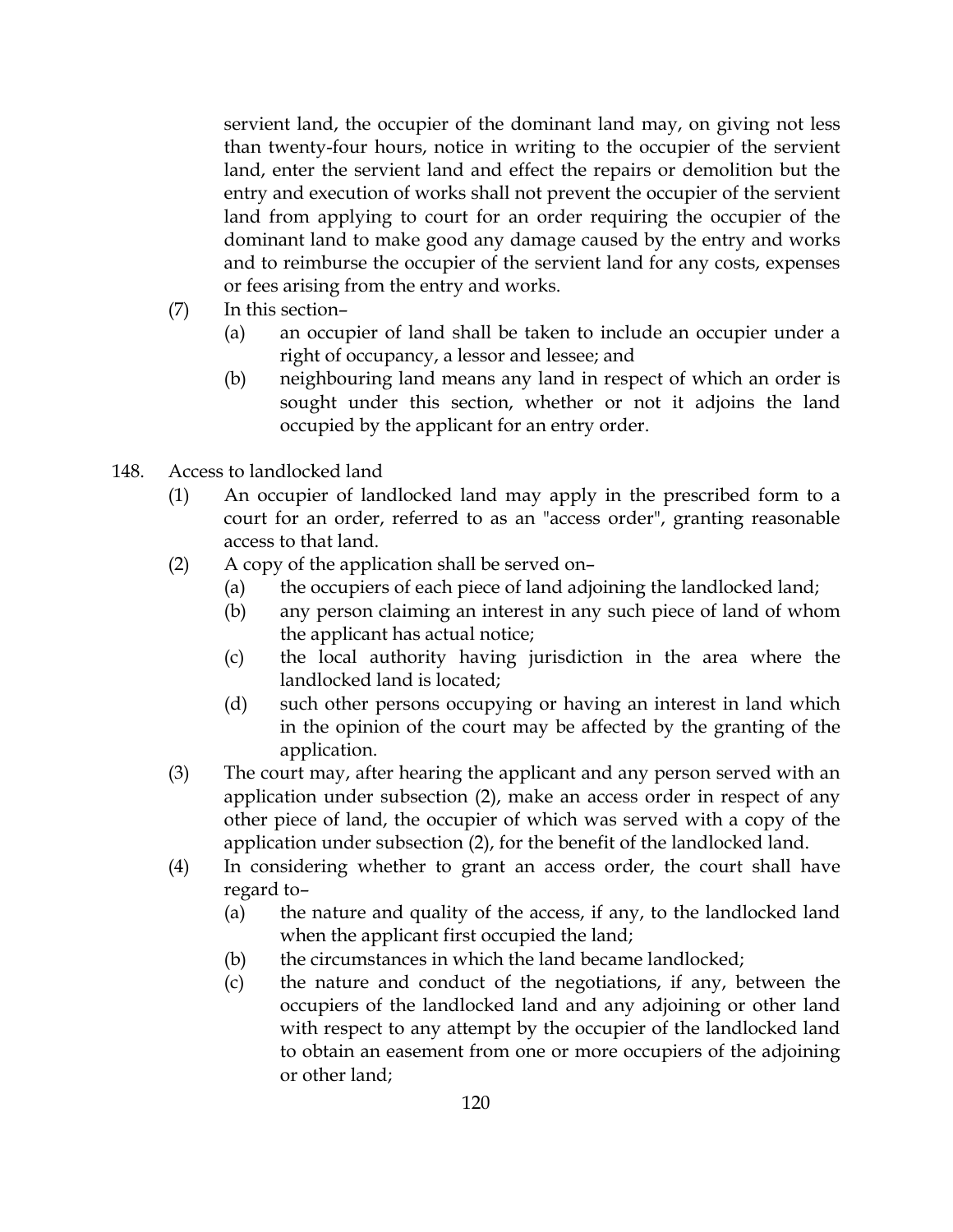- (d) the hardship that may be caused to the applicant by the refusal of the access order, in comparison to the hardship that may be caused to any other person by the making of the order;
- (e) the purposes for which access is or may be required;
- (f) any other matters which appear to the court to be relevant.
- (5) An access order may be made subject to any conditions which the court may think fit and without prejudice to the generality of this provision, such conditions may include–
	- (a) the period for which the access order is to be made;
	- (b) the payment of reasonable compensation by the applicant to any other person;
	- (c) the allocation of the costs of any work necessary to give effect to the order between the applicant and any other person;
	- (d) the fencing of any land and the upkeep and maintenance of any such fence;
	- (e) the upkeep and maintenance of any land over which the access order has been granted;
	- (f) the execution of any instrument or the completion of any prescribed form or the doing of any other thing necessary to give effect to the order;
	- (g) any conditions set out in subsection (5) of section 147 which in the opinion of the court are applicable to an access order;
	- (h) any other relevant matter.
- (6) An access order made under this section shall be deemed to have all the characteristics and incidents of an easement and the land over which it has been granted shall be deemed to be the servient land and landlocked land shall be deemed to be the dominant land in respect of that easement.
- 149. Enjoyment of easement and analogous rights
	- (1) The benefit of an easement, and an analogous right granted under this Part shall, during the term of its existence, be enjoyed by the occupier of the dominant land and his successors in title and by–
		- (a) any lessee of the dominant land, or so far as the nature of the easement or analogous right, permit any part of it; and
		- (b) any lender on the security of a mortgage for the time being in possession the dominant land, or so far as the nature of the easement or analogous right permit, any part of it.
	- (2) Any person referred to in paragraphs (a) and (b) of subsection (1) who is by this section entitled to the benefit of an easement or analogous right may take in his own name any proceedings necessary to enforce that easement or those analogous rights.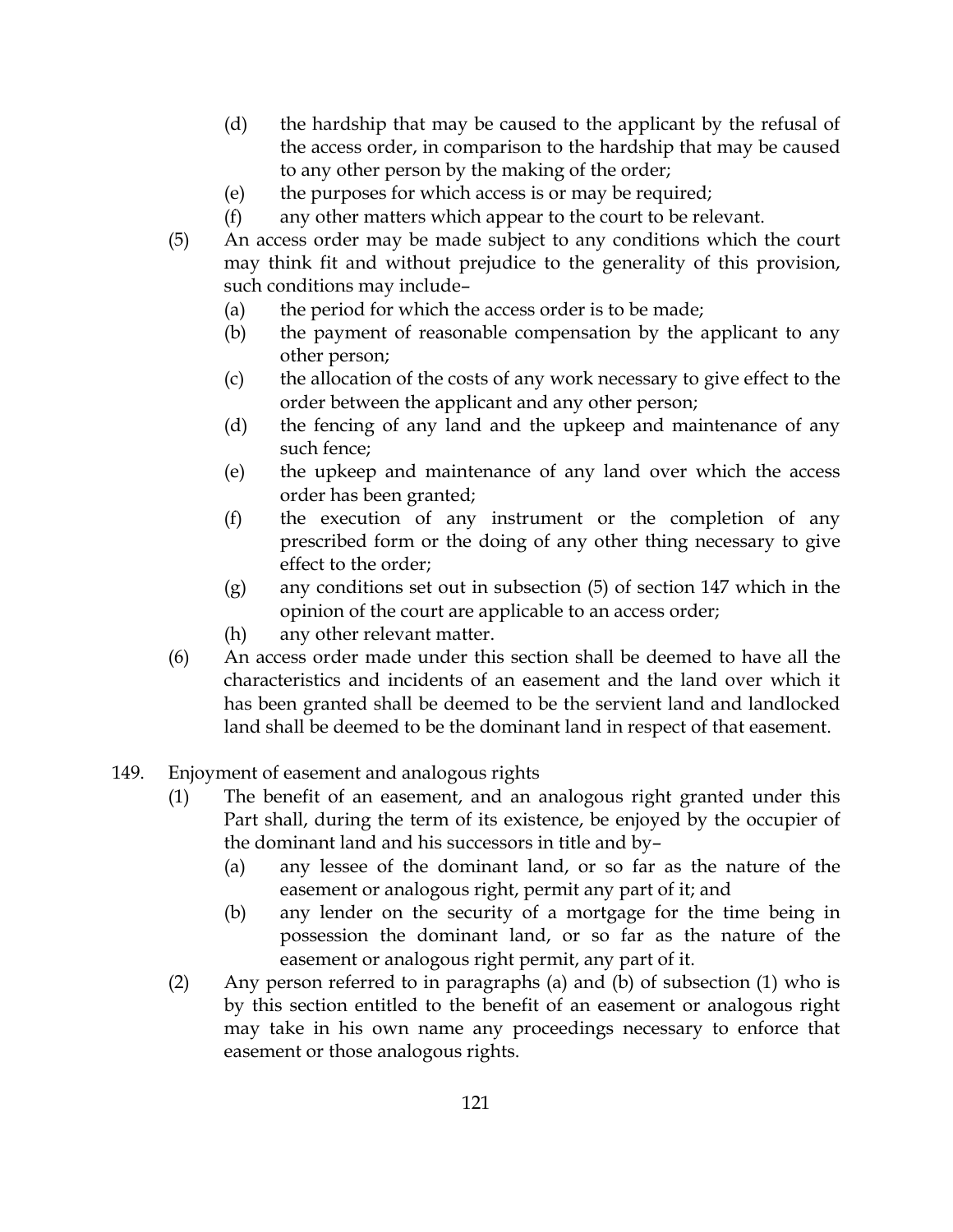- 150. Cancellation and extinguishment of easements and analogous rights
	- (1) Subject to subsection (3), any easement granted under this part or any analogous right created under this part may be cancelled by the person occupying the dominant land under a right of occupancy.
	- (2) Any cancellation referred to in subsection (1) shall be effected by the prescribed form and the easement or analogous right shall be extinguished on the date that that form is recorded in the register.
	- (3) On the application of any person occupying servient land under a right of occupancy, the Registrar may cancel an easement or an analogous right where he is satisfied that–
		- (a) the period of time for which the easement or analogous right was intended to subsist has expired; or
		- (b) the event upon which the easement or analogous right was intended to terminate has occurred.
	- (4) The consent of any lessee or lender for the time being entitled to the benefit of any easement or analogous right shall be necessary for any cancellation of any such easements or rights and such consent shall be signified in the prescribed form.

# SUBPART 3 PUBLIC RIGHTS OF WAY (ss 151-156)

- 151. Power of Minister to create public rights of way
	- (1) The Minister may, subject to and in accordance with sections 152 and 153 create rights of way which shall be known as public rights of way.
	- (2) A public right of way may be–
		- (a) a right of way created for the benefit of the Government, a local authority, a public authority or any corporate body to enable all such organisations, authorities and bodies to such organisations, authorities and bodies to carry out its functions, referred to in this Act as a wayleave; or
		- (b) a right of way created for the benefit of the public, referred to in this Act as a communal right of way.
	- (3) A public right of way shall attach to and run with the servient land in respect of which it has been created and shall be binding on all occupiers from time to time of the servient land, any manner they are occupying the land, whether under a right of occupancy or a derivative right thereof, or under customary law or as a successor in title to any such occupier or as a trespasser.
	- (4) A wayleave shall authorise persons in the employment of or who are acting as agents of or contractors for any of the organisations, authorities and bodies to enter on the servient land for the purpose of executing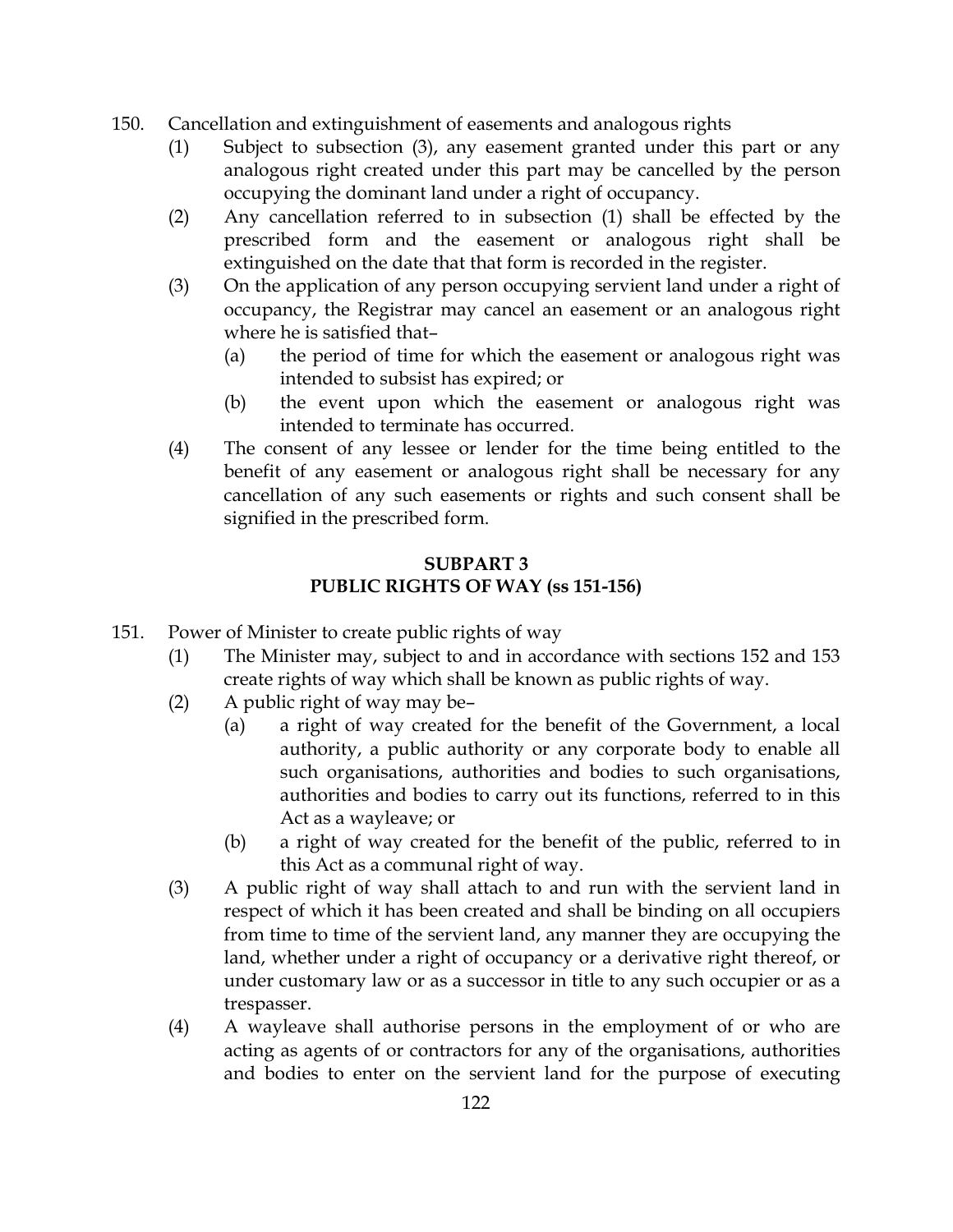works, building and maintaining installations and structures and insetting all such works, installations and structures on the servient land and to pass and repass along that wayleave in connection with purposes of those organisations, authorities or bodies.

- (5) A communal right of way created for the benefit of the public shall entitle the public to pass and repass along that right of way and in areas designated for that purpose, to undertake recreational activities of the kind permitted in that designated area.
- 152. Application for way leave
	- (1) Except where the Commissioner is proposing of his own motion to create a way leave, an application from any ministry or department of Government, or local authority or public authority or corporate body shall be made to the Commissioner.
	- (2) An application shall be made on the prescribed form and shall be accompanied by any information which may be prescribed or which the Commissioner may, in writing, require the applicant to supply and the Commissioner shall not begin the process of creating a wayleave until all information which is prescribed or required is submitted to him.
	- (3) In order to enable a proposed wayleave to be created by the Commissioner of his own motion to comply with the provisions of this section, the Commissioner shall complete an application form as if he were applying to create a wayleave and references to "the applicant" in this Subpart in relation to an application to create a wayleave shall be taken to apply to the Commissioner as well.
	- (4) The applicant shall serve a notice on–
		- (a) all persons occupying land under a right of occupancy over which the proposed wayleave is to be created, including persons occupying land in accordance with customary pastoral rights;
		- (b) all local government authorities in whose area of jurisdiction land over which the proposed wayleave is to be created is located;
		- (c) all persons in actual occupation of land in an urban and peri-urban area over which the proposed wayleave is to be created;
		- (d) any other interested person.
	- (5) The Commissioner shall give publicity to the application along the route of the proposed wayleave calculated to bring the application clearly and in a comprehensible manner to the notice of all persons using land over which the proposed wayleave is likely to be created.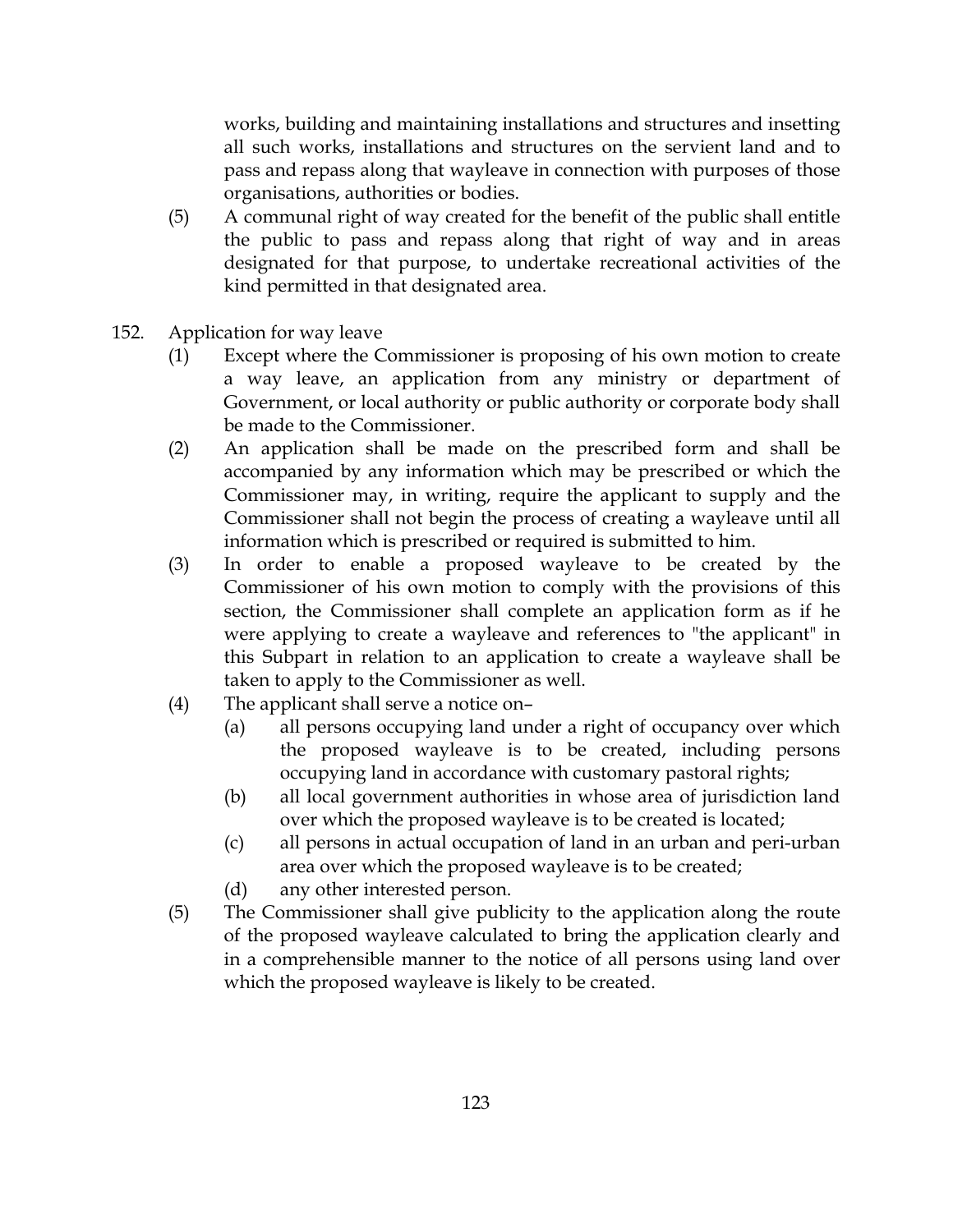- 153. Application for communal right of way
	- (1) A local government authority, an association, or any group of persons with an interest in the environment or land may apply to the Commissioner for the creation of a communal right of way.
	- (2) An application made under subsection (1) may include an application to recognise and convert a right of way under customary law to which subsection (7) of section 146 applies to a communal right of way created under this section.
	- (3) The provisions of subsections (2), (4) and (5) of section 152 shall apply to an application by a local government authority for the creation of a communal right of way as they apply to an application to create a wayleave under that section.
	- (4) The Commissioner may of his own motion, where he is of the opinion that it is expedient or desirable that a communal right of way be created, initiate the procedures referred to in subsection (2).
- 154. Determination on creation of public right of way
	- (1) The Commissioner shall–
		- (a) on receipt of all information prescribed or required under sections 152 and 153; and
		- (b) after not less than six days from the date of the serving of notices under subsection (3) of section 152 or subsection (2) of section 153, consider all the information so received and all representations and objections made by any person served with a notice under the aforesaid subsections and recommend to the Minister whether to–
			- (i) appoint an inquiry under section 18 to give further consideration to the representations and objections; or
			- (ii) refer the application to the local authority for its opinion on whether to approve the application; or
			- (iii) initiate and facilitate negotiations between those persons who have made representations on the application and the applicant with a view to reaching a consensus on the application.
	- (2) Where the Commissioner has of his own motion proposed the creation of a public right of way and representations have been made on that proposal which are concerned with the matters other than the compensation payable for the use of the land for that public right of way, the Commissioner shall recommend to the Minister only that the Minister exercise powers under subparagraph (i) or (ii) of subsection (1).
	- (3) The Minister shall, after taking account, as the case may be, of–
		- (a) the recommendations of the Commissioner; or
		- (b) the report of an inquiry appointed under section 18; or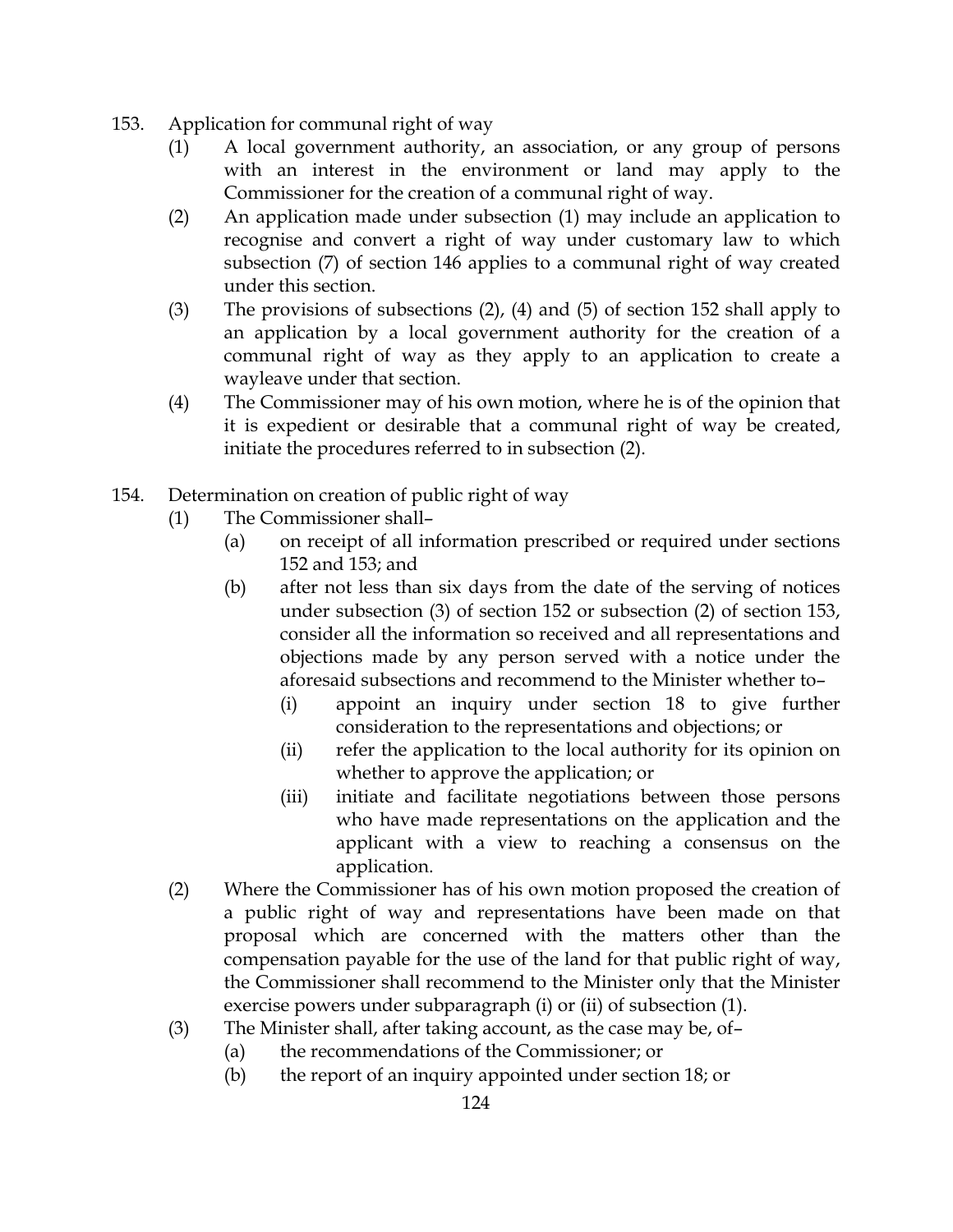- (c) the advice of the local authority; or
- (d) the outcome of any negotiations initiated under subparagraph (iii) of subsection (1), determine whether to create or refuse to create a public right of way.
- (4) The Minister may, by order, create a public right of way under this section subject to any amendments, limitations and conditions, including conditions as to the costs of constructing and maintaining a public right of way as he shall think fit.
- (5) Where an agreement has been reached between the parties to any negotiations initiated under subparagraph (iii) of subsection (1) the Minister shall, if he is minded to create a public right of way but not to accept any amendment, limitation or condition of that agreement, refer the matter back to the parties for their reconsideration and take no decision on the creation of that right of way until not less than thirty days have elapsed from the date of the referral of the matter back to the parties or the parties have resubmitted their agreement, with or without amendments, to the Minister, whichever is the shorter period.
- (6) The order of the Minister to create a public right of way shall–
	- (a) delineate the route of that public right of way;
	- (b) be published in the Gazette;
	- (c) be notified to all local government authorities having jurisdiction along the route of the public right of way;
	- (d) be publicised in any manner which is calculated to bring it to the attention of people occupying and using land along the route of the public right of way;
	- (e) come into force thirty days after it has been published in the Gazette.
- (7) Any person who made any representations or objections to an application to create a public right of way, may, within six weeks of the order being made, appeal to the High Court on a point of law against an order made by the Minister under this section, but apart from such an appeal, an order of the Minister shall not be questioned by way of judicial review or otherwise in any court.
- 155. Powers of Registrar with respect to public right of way
	- (1) Where the Minister has made an order to create a public right of way, the Commissioner shall cause to be delivered to the Registrar all the necessary documents, plans, demarcations and surveys of the route of that public right of way to enable the Registrar to exercise his powers under this section.
	- (2) On receipt of the information referred to in subsection (1), the Registrar shall, after the expiry of the time allowed in subsection (6) of section 144 to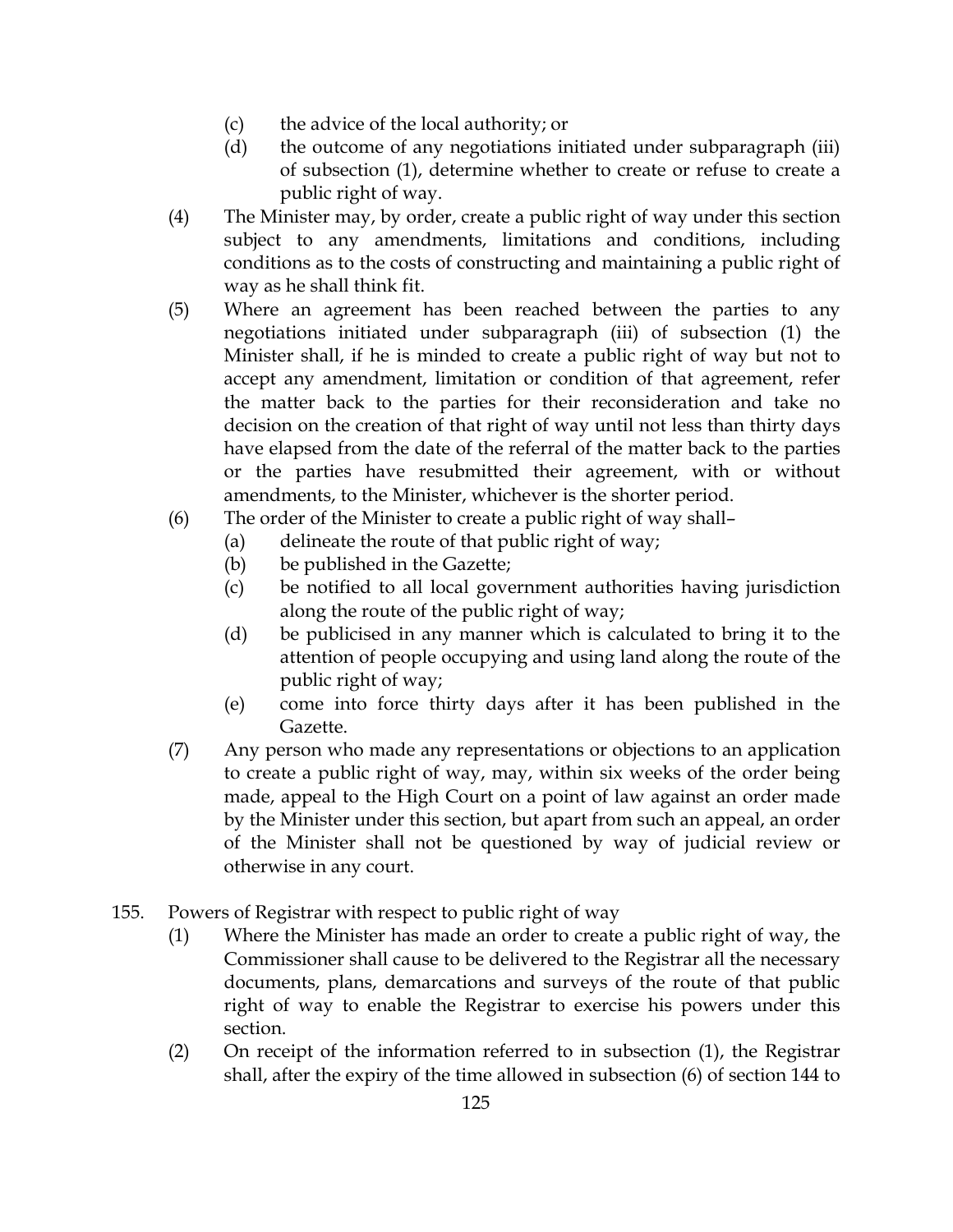appeal against the order of the Minister, take any action which he may consider necessary and desirable or which may be prescribed–

- (a) to cause to be recorded, using such forms as may be prescribed, the route of the public right of way on any certificate of occupancy or other document of title held in any office of the land registry having reference to land over which the public right of way has been created; and
- (b) to cause to be delivered to him all certificates of occupancy having reference to land over which the public right of way has been created held by–
	- (i) persons occupying such land under such right of occupancy; or
	- (ii) any lender of money secured by a mortgage or lien who is holding that certificate of occupancy as part of the security for that loan, so as to amend that certificate of occupancy by recording the route of the public right of way on that certificate of occupancy.
- 156. Compensation in respect of public right of way
	- (1) Subject to the provisions of this section, compensation shall be payable to any person for the use of land, of which he is in lawful or actual occupation, as a communal right of way and, with respect to a wayleave, in addition to any compensation for the use of land for any damage suffered in respect of trees, crops and buildings as a result of the creation of such wayleave.
	- (2) Reference to damage caused as a result of the creation of a wayleave shall include any damage caused as a result of any preliminary work undertaken in connection with surveying or determining the route of that wayleave, whether the trees, crops or buildings so damaged were included in the route of the wayleave as delineated in the order of the Minister.
	- (3) The duty to pay compensation payable under this section shall lie with the Government Department or the Ministry, local or public authority or corporate body which applied for the public right of way and that duty shall be complied with promptly.
	- (4) Where the person entitled to compensation under this section and the body under a duty to pay that compensation are unable to agree on the amount or method of payment of that compensation or where the person entitled to compensation is dissatisfied with the time taken by the body under a duty to pay that compensation to make, negotiate or process an offer of compensation, that person may apply to the High Court to determine the amount and method of payment of compensation and the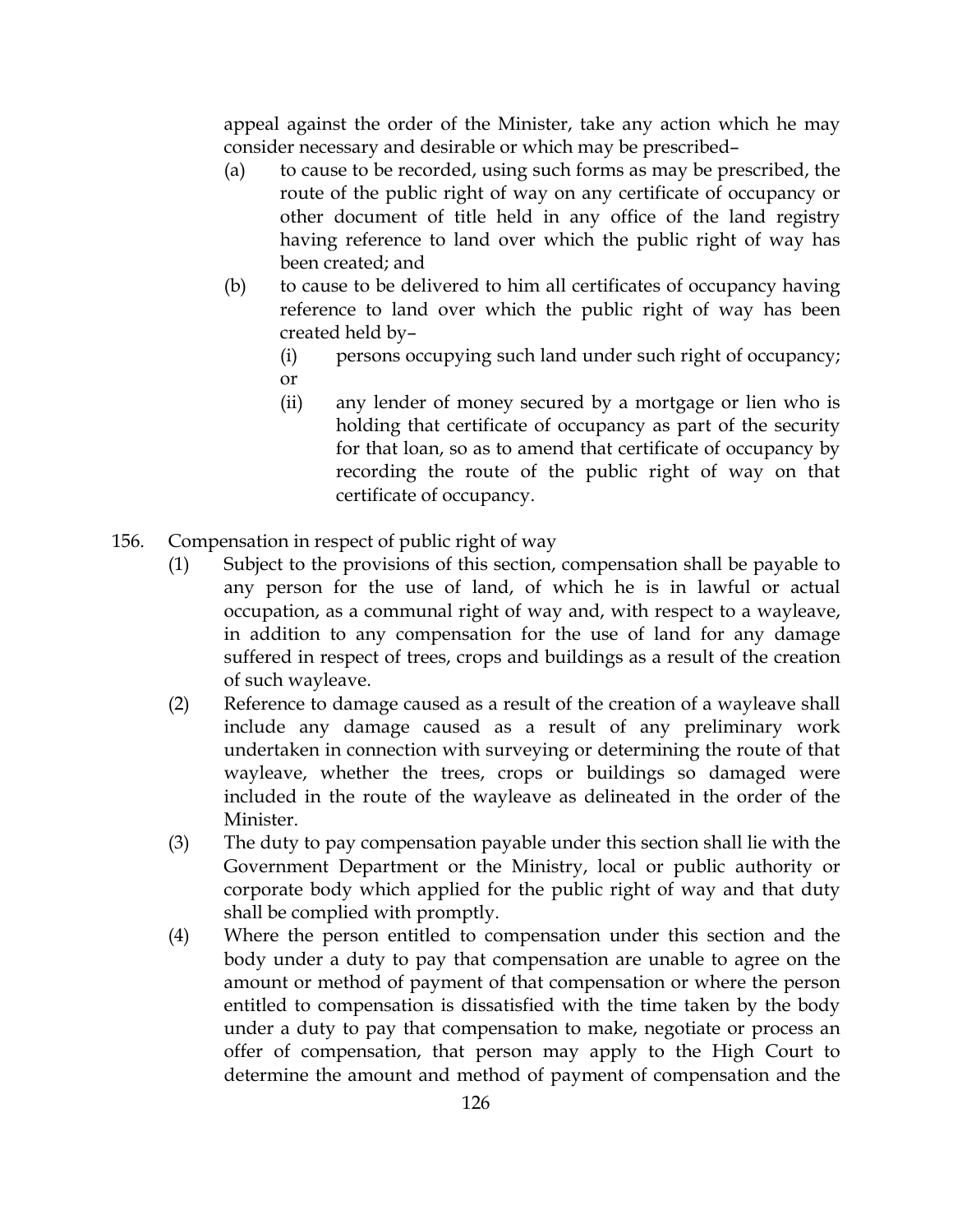High Court may in making any award, make an award for any additional costs and inconvenience incurred by the person entitled to compensation through the dilatory or other unsatisfactory procedures of that public authority.

### SUBPART 4 POWERS OF COURT (ss 157-158)

157. Power of court to enforce easements and analogous rights

A court may in determining any question or dispute concerning the existence or effect of an easement or an analogous right or a public right of way, make an order on any conditions which it thinks fit on all or any of the following matters:

- (a) The existence of an easement or an analogous right or a public right of way;
- (b) the enforceability of an easement, whether the easement is created under this Act or otherwise, or an analogous right or a public right of way by or against any person;
- (c) the extent of the use of the easement, analogous right or public right of way and whether that use exceeds what is reasonable or is permitted under the terms of the grant of the easement or the terms of the order creating the analogous right or public right of way;
- (d) the question whether any work is required to be done under the terms of an easement, analogous right or public right of way; and, if so, the nature and extent of the work required to be undertaken;
- (e) the reasonable and proper cost of any such work as is required to be undertaken;
- (f) the person or persons by whom the costs of any such work is to be borne and if the cost is to be shared between two or more persons, the shares to be borne by each such person;
- (g) the date by which and the manner in which any such work is to be undertaken;
- (h) the entry on to any land, whether or not it is land over which an easement, analogous right or public right of way has been created, for the purpose of doing the work and the use over or on that land of any vehicles, plant, machinery and installations for the purpose of carrying out that work;
- (i) any other matter arising in relation to question or dispute about an easement, analogous right or public right of way.
- 158. Power of court to modify or extinguish easements and analogous rights
	- (1) This section applies to every easement, analogous right, restrictive covenant or agreement whensoever and in any manner created including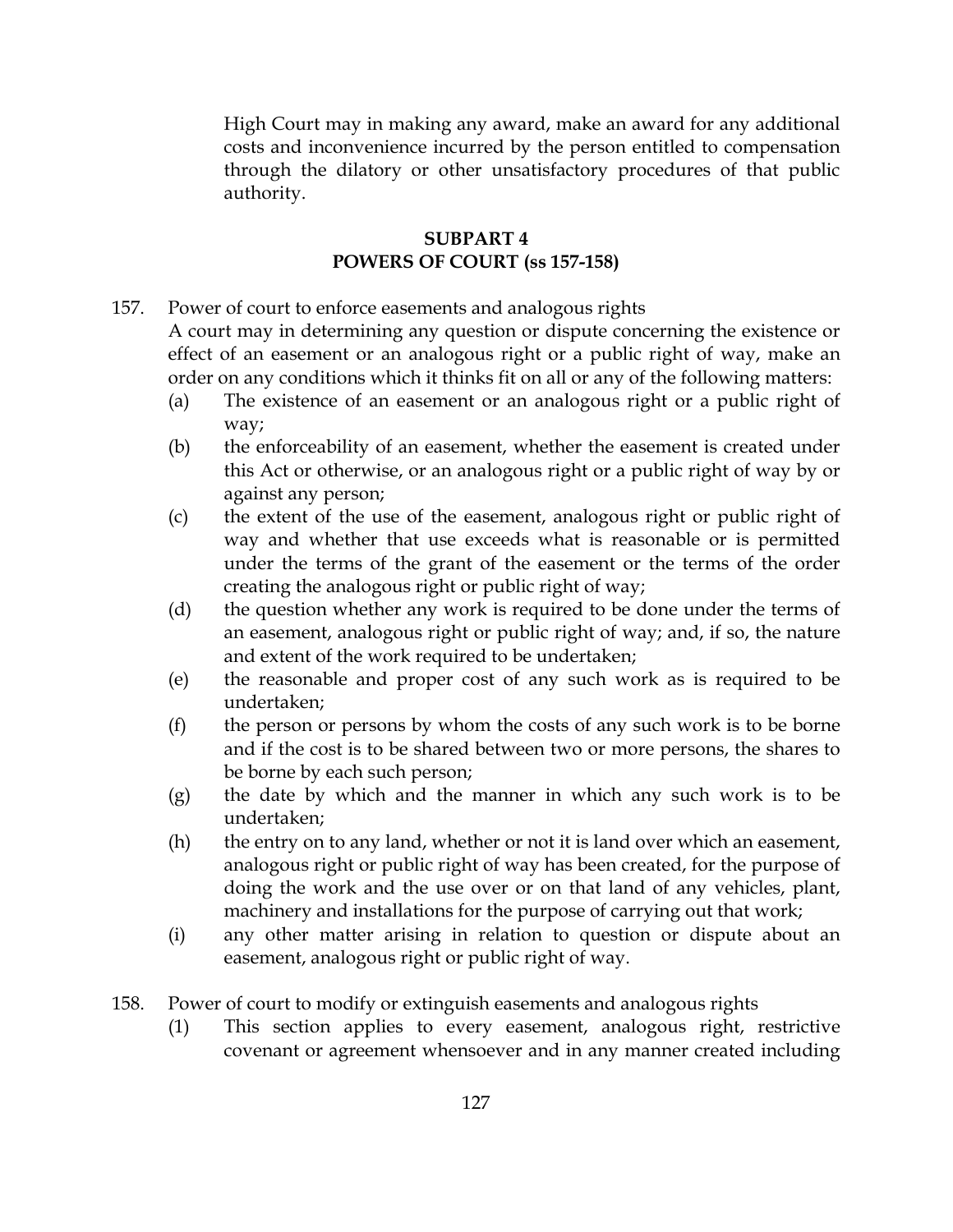easements, profits, restrictive agreements and other similar rights created under customary law.

- (2) The Court may, by order, on the application of–
	- (a) the Commissioner; or
- (b) any person having an interest in land benefited or burdened by one or more of the rights or restrictions referred to in subsection (1), make an order modifying or extinguishing in whole or in part the right or restriction in respect of which the application has been made on any of the grounds set out in subsection (3).
- (3) The grounds on which the court may make any order referred to in subsection (2) are that–
	- (a) by reason of any change since the creation of the right or restriction referred to in subsection (1) in–
		- (i) the nature or the extent of the use being made of the benefited to burdened land; or
		- (ii) the character of the neighbourhood or of the benefited, burdened land; or
		- (iii) any other circumstance that the Court considers relevant, the aforesaid right or restriction ought to be modified or wholly or partly extinguished; or
	- (b) the continuation of the right or restriction in its existing form impedes or would impede the reasonable user of the land for public or private purposes and does not secure to those persons entitled to the benefit of that right or restriction and practical benefits of substantial value or advantage to them; or
	- (c) the development and use of land in accordance with–
		- (i) any development conditions contained in the certificate of occupancy; or
		- (ii) any proposals for or restrictions on development contained in any general planning scheme, detailed scheme, or general development order made or approved under and in accordance with the provisions of the Town and Country Planning Act Cap. 355\* or any development plan made and approved under any law replacing that written law; or
		- (iii) any land use plan made by a village under section 8 of the Village Land Act, Cap. 114\*;
		- (iv) the general pattern of the development and use of land in the area of the benefited and burdened land, makes it necessary and desirable that the aforesaid right or restriction be modified or wholly or partly extinguished; or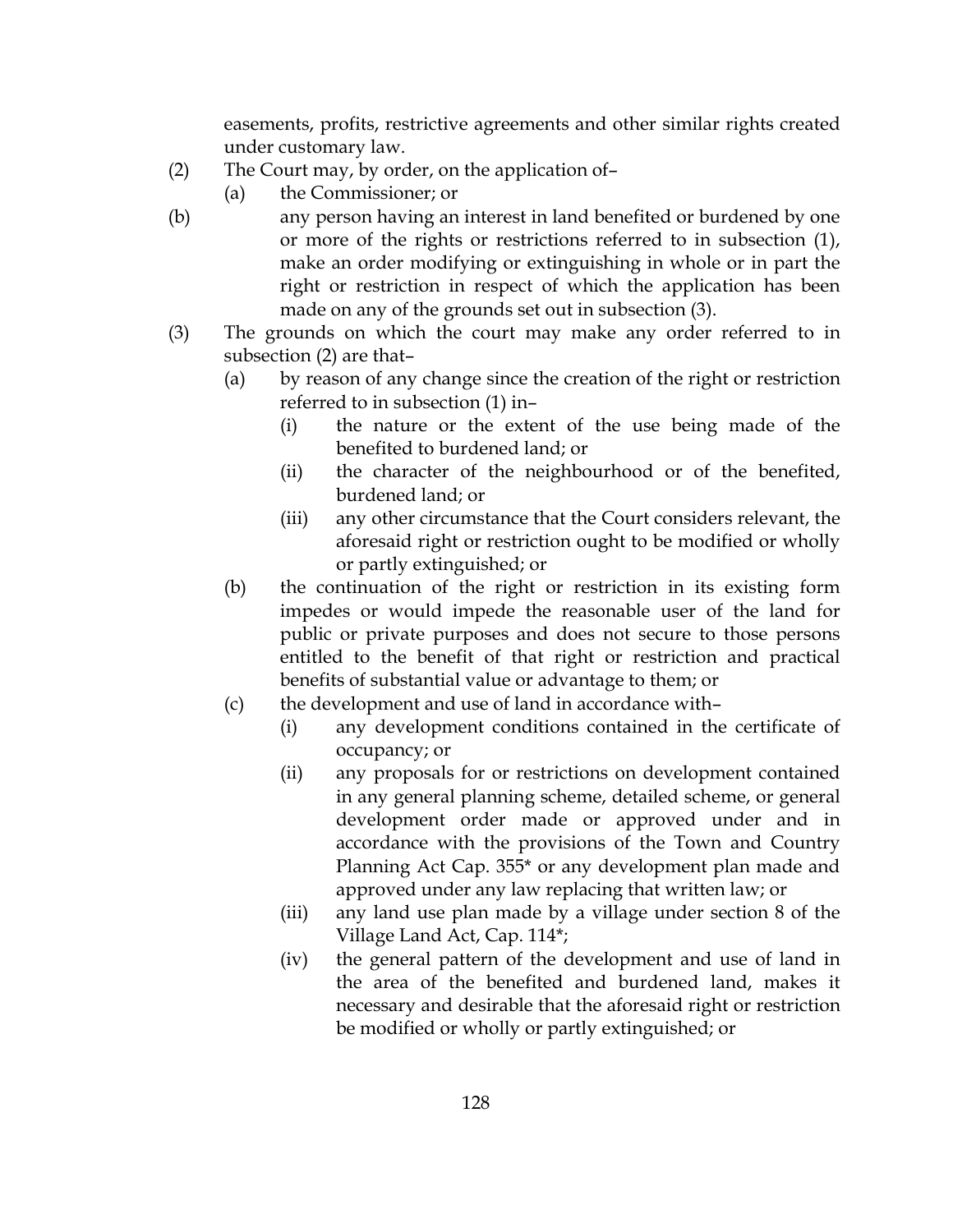- (d) every person entitled to the benefit of the right or restriction–
	- (i) has agreed that the right or restriction should be modified or wholly or partly extinguished; or
	- (ii) may reasonably be considered by his acts or omissions to have abandoned or waived the right to the aforesaid right or restriction; or
- (e) the proposed modification or extinguished in whole or in part will not substantially disadvantage any person entitled to the benefit of the right or restriction; or
- (f) insofar as any person is disadvantaged by a proposed modification or extinguishment in whole or in part, the payment of compensation will be an adequate substitute for the modification or loss in whole or in part of that right or restriction.
- (4) An application under this section shall be served on–
	- (a) the local government authority having jurisdiction in the area where the land the subject of the application is situate; and
	- (b) any other persons whom the Court may direct.
- (5) The Court may award any compensation to any persons referred to in paragraph (f) of subsection (3) as it considers just and reasonable and that compensation shall be payable by the person applying to the court for the modification or extinguishment in whole or in part of that right or restriction.
- (6) The Court may exercise any of the powers conferred upon a court by section 157 in order to arrive at a decision under and in accordance with this section.
- (7) Where any proceedings are commenced in any court under section 157 to enforce an easement or analogous right or public right of way, the party against whom the proceedings have been taken may in those proceedings apply to the court for an order giving leave to apply to the Court under this section and staying those proceedings in the meantime, and the court may grant that application.
- (8) An order made under this section shall be binding on all persons entitled or thereafter becoming entitled to benefit from the right or restriction thereby modified or extinguished in whole or in part, whether those persons were parties to the proceedings or not or were served with a notice of the proceedings or not.
- (9) The Court shall cause to be delivered to the Registrar a copy of the order made under this section and the Registrar shall have in relation to that order all the powers that are conferred on him by subsection (2) of section 155 in relation to an order creating a public right of way, modified in any way which the Registrar shall consider necessary to enable him to record the modification or as the case may be the extinguishment in whole or in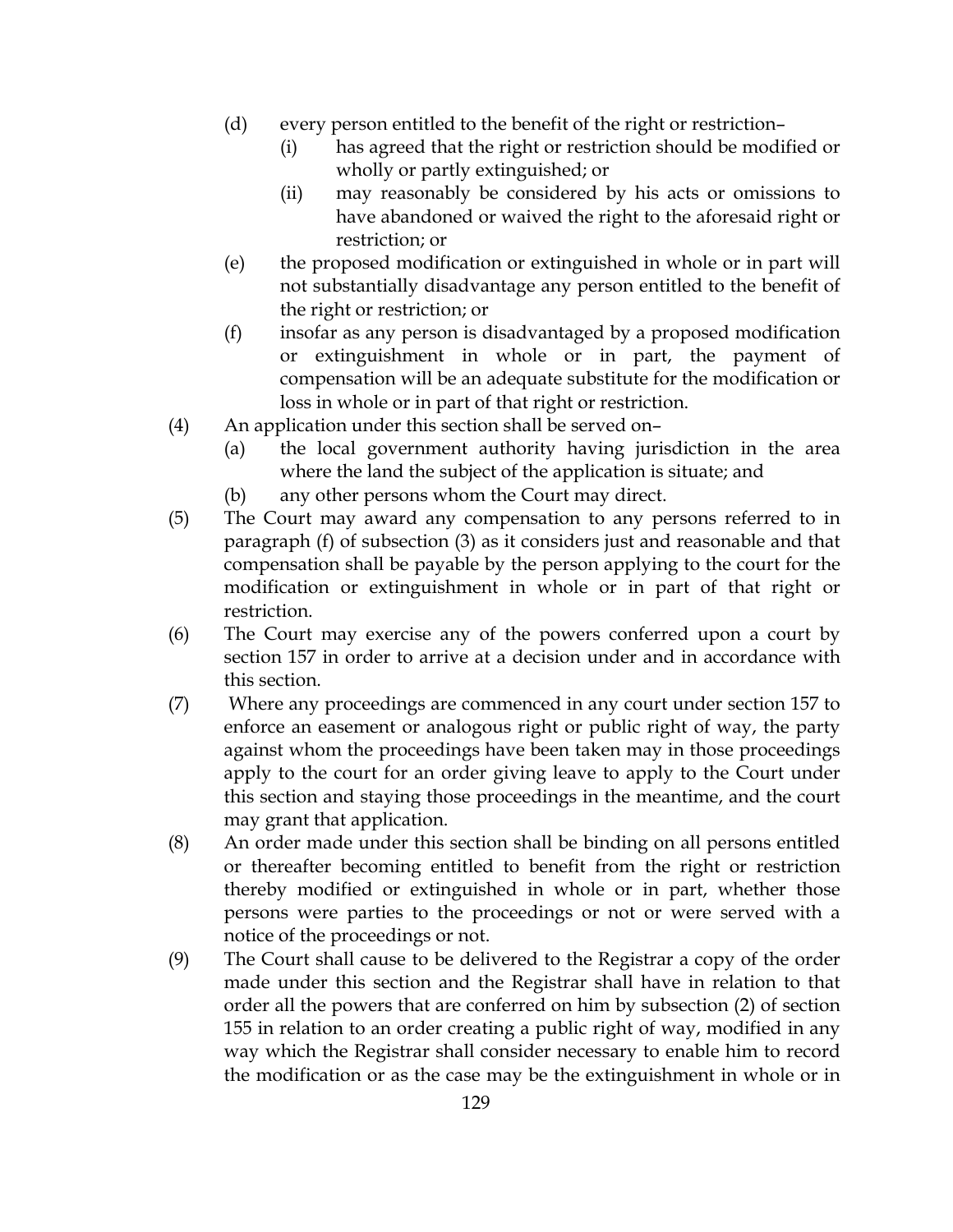part of any right or restriction recorded on the certificate of occupancy or other document of title held by the land registry or by any person holding the land the subject of the application under a right of occupancy.

# PART XII CO-OCCUPANCY AND PARTITION (ss 159-166)

- 159. Meaning and incidents of co-occupancy
	- (1) In this Act, co-occupancy means the occupation of land held for a right of occupancy or a lease by two or more undivided shares and may be either joint occupancy or occupancy in common.
	- (2) Where, subject to the provisions of this Act, two or more persons not forming an association of persons under this Act or any other law which specifies the nature and content of the rights of the persons forming that association occupy land together under a right specified by this section, they may be either joint occupiers or occupiers in common.
	- (3) An instrument made in favour of two or more persons and the registration giving effect to it shall show–
		- (a) whether those persons are joint occupiers or occupiers in common; and
		- (b) where they are occupiers in common, the share of each occupier.
	- (4) Where the land is occupied jointly under a right of occupancy or lease no occupier is entitled to any separate share in the land and, consequently–
		- (a) dispositions may be made only by all the joint occupiers;
		- (b) on the death of a joint occupier, his interest shall vest in the surviving occupier or occupiers jointly;
		- (c) a joint occupier may transfer his interest inter vivos to all the other occupiers but to no other person, and any attempt to so transfer his interest to any other person shall be void.
	- (5) Where any land, lease or mortgage is occupied in common, each occupier shall be entitled to an undivided share in the whole and on the death of an occupier, his share shall be treated as part of his estate.
	- (6) No occupier in common shall deal with his undivided share in favour of any person other than another occupier in common, except with the consent in writing or in any other manner which signifies clearly that the consent is given freely and without undue pressure, of the remaining occupiers, but such consent shall not be unreasonably withheld.
	- (7) Joint occupiers, not being trustees, may execute an instrument in the prescribed form signifying that they agree to sever the joining occupancy and the severance shall be complete by registration in the prescribed register of the joint occupiers and occupiers in common.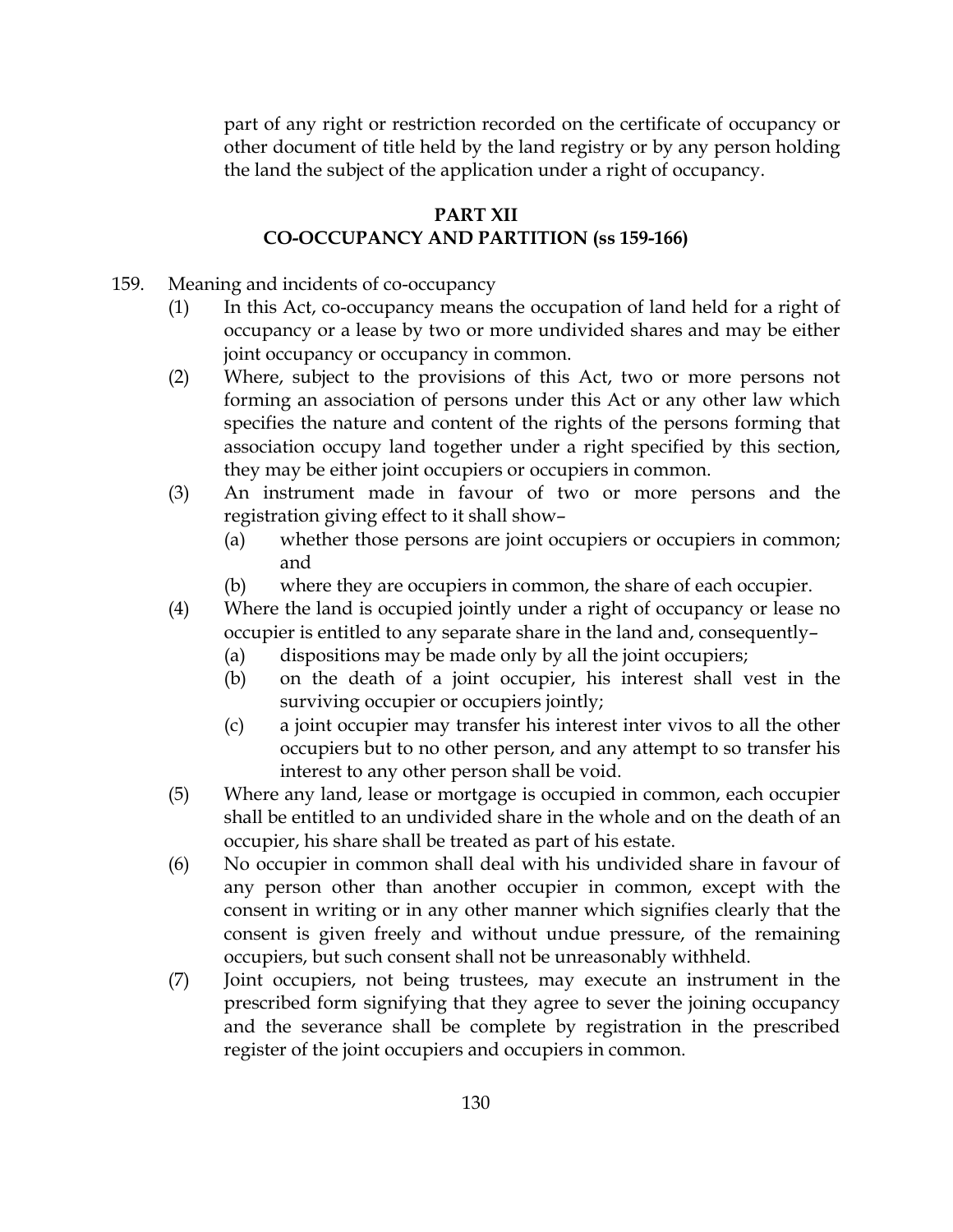- (8) On and after the commencement of this Act, and except with leave of a court, the only joint occupancy that shall be capable of being created shall be between spouses, and any joint occupancy other than that between spouses which is purported to be created without the leave of a court shall take effect as an occupancy in common.
- 160. Certificate of occupancy of co-occupiers
	- (1) Each co-occupier of a right of occupancy shall be entitled to receive a copy of the certificate of title of that right of occupancy.
	- (2) The Registrar shall, on application by a co-occupier in the prescribed form, issue a copy of the certificate of occupancy to that co-occupier, with an endorsement signed by the Registrar that the copy has been issued to the co-occupier named in the endorsement.
	- (3) The Registrar shall make a note in the register of the issue of the copy of the certificate of occupancy, showing the date of the issue of the copy and the co-occupier in whose name the copy has been issued.
	- (4) An occupier in common who has obtained a copy of the certificate of occupancy may, subject to the provisions of subsection (5) of section 159, use that copy only for the executing a transfer or creating a mortgage or a lien in respect of the undivided share of that occupier in common and that copy shall, for such purposes, be deemed to be a certificate of occupancy in respect of that undivided share.
	- (5) Where a copy of a certificate of occupancy is submitted to the Registrar in connection with any transfer of the undivided share in respect of which it has been issued, the Registrar shall retain that copy and after completion of the transfer of the undivided share, shall destroy that copy and note the fact of that destruction in the register.
- 161. Co-occupancy and other relationships between spouses
	- (1) Where a spouse obtains land under a right of occupancy for the cooccupation and use of both spouses, or where there is more than one wife, all spouses, there shall be a presumption that, unless a provision in the certificate of occupancy or certificate of customary occupancy clearly states that one spouse is taking the right of occupancy in his or her name only or that the spouses are taking the land as occupiers in common, the spouses will hold the land as occupiers in common and, unless the presumption is rebutted in the manner stated in this subsection, the Registrar shall register the spouses as occupiers in common.
	- (2) Where land held for a right of occupancy is held in the name of one spouse only but the other spouse or spouses contribute by their labour to the productivity, upkeep and improvement of the land, that spouse or those spouses shall be deemed by virtue of that labour to have acquired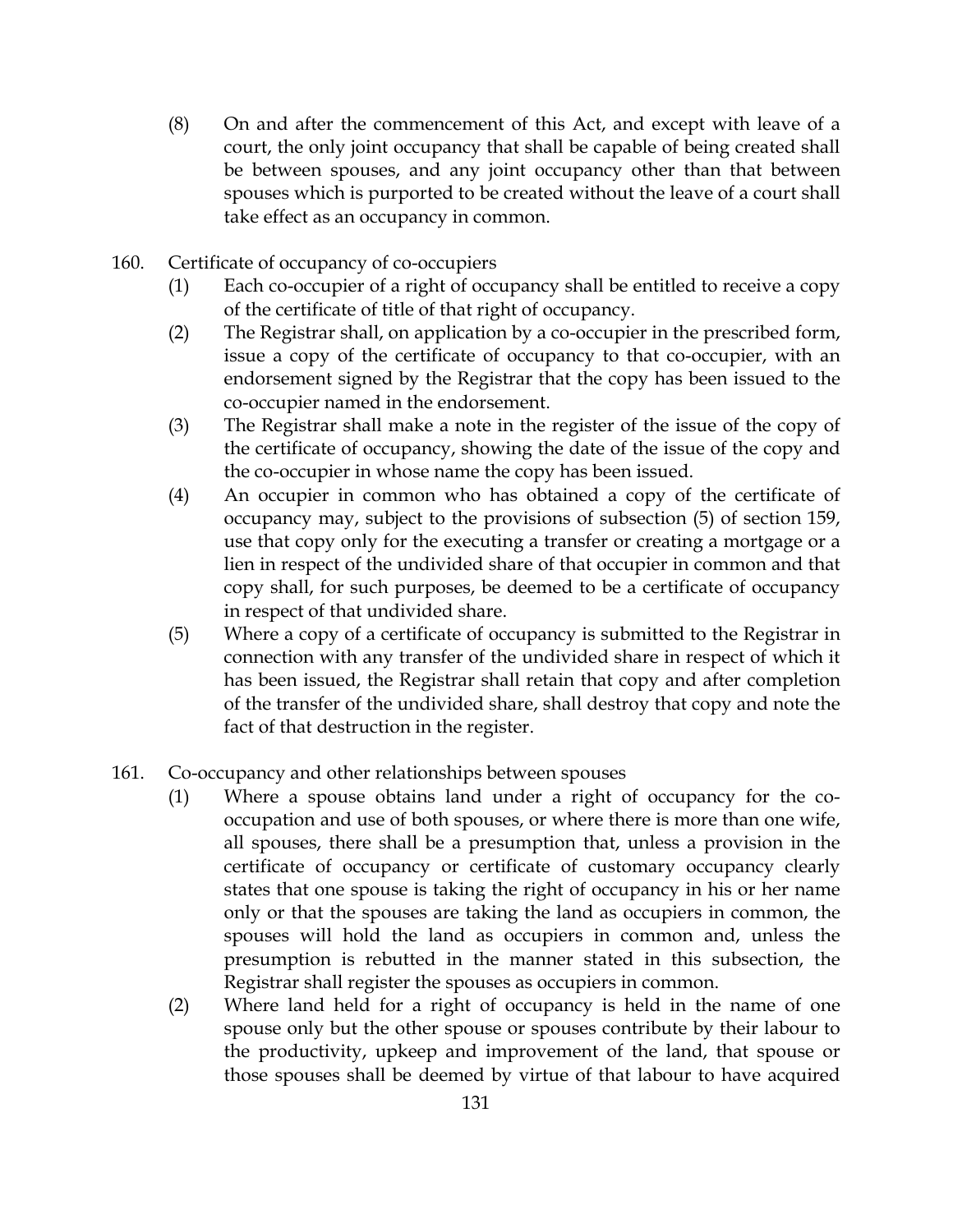an interest in that land in the nature of an occupancy in common of that land with the spouse in whose name the certificate of occupancy or customary certificate of occupancy has been registered.

- (3) Where a spouse who holds land or a dwelling house for a right of occupancy in his or her name alone undertakes a disposition of that land or dwelling house, then–
	- (a) where that disposition is a mortgage, the lender shall be under a duty to make inquiries if the borrower has or, as the case may be, have consented to that mortgage in accordance with the provisions of section 59 of the Law of Marriage Act Cap. 29\*;
	- (b) where that disposition is an assignment or a transfer of land, the assignee or transferee shall be under a duty to make inquiries of the assignor or transferor as to whether the spouse or spouses have consented to that assignment or transfer in accordance with section 59 of the Law of Marriage Act Cap. 29\*,

and where the aforesaid spouse undertaking the disposition deliberately misleads the lender or, as the case may be, the assignee or transferee as to the answers to the inquiries made in accordance with paragraphs (a) and (b), the disposition shall be voidable at the option of the spouse or spouses who have not consented to the disposition.

- 162. Partition
	- (1) An application in the prescribed form to the Registrar for the partition of land occupied in common may be made by any one or more of the occupiers in common with the consent of all the occupiers in common and subject to the provisions of this Act and of any other written law applying to or requiring consent to a subdivision of land and of any covenants or conditions in a certificate of a right of occupancy, the Registrar shall effect the partition of the land in accordance with the agreement of the occupiers in common.
	- (2) An application in the prescribed form to the Registrar for an order for a partition of land occupied in common may be made by–
		- (a) any one or more of the occupiers in common without the consent of all the occupiers in common; or
		- (b) any person in whose favour an order has been made for the sale of an undivided share in the land in execution of a decree.
	- (3) The Registrar may, after hearing the applicant and any of the other occupiers in common who wish to appear and be heard, make an order for a partition of land having regard to–
		- (a) whether the provisions of this Act, any other written law regulating the subdivision of land and any covenants and conditions in a right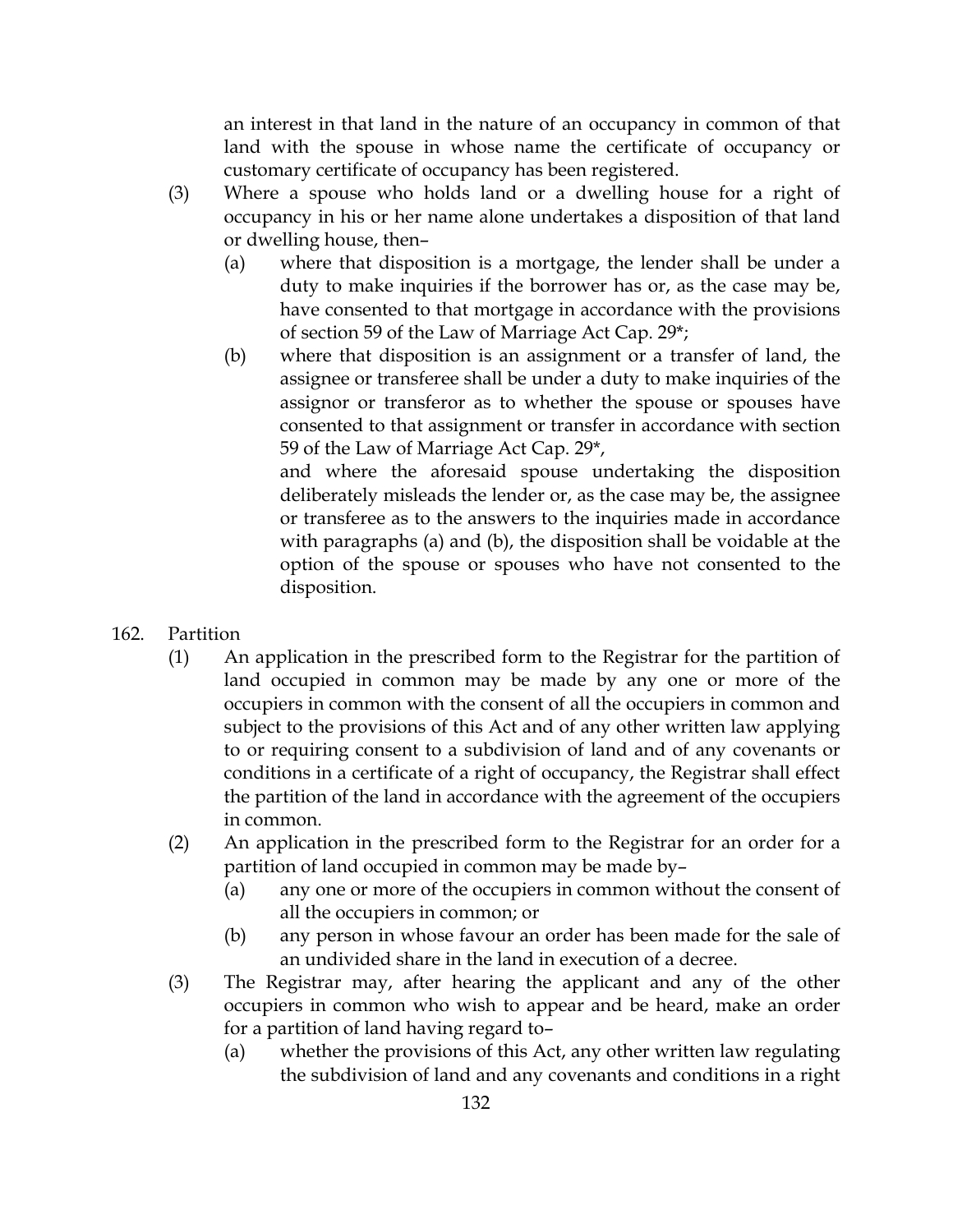of occupancy have been or will be complied with if the partition is effected;

- (b) the nature and location of the land;
- (c) the number of occupiers in common and the extent of their shares in particular, the extent of the share of any occupier in common by whom or on whose behalf the application has been made;
- (d) the value of any contribution made by any occupier in common to the cost of improvements to or the maintenance of the land or buildings occupied in common;
- (e) where the occupiers in common are spouses or those occupiers in common who do not agree to the partition are dependants of or related to those occupiers in common, whether the interests of those occupiers in common who have not agreed to the partition will be or have been adequately provided for as a consequence of or after the partition is effected, and in particular, a spouse or dependants of the occupier in common applying for partition will not be rendered homeless by such partition;
- (f) in respect of an application made by a person referred to in paragraph (b) of subsection (2), whether the interests of the spouse or any dependants of the occupier in common whose share is to be sold in execution of a judgment decree, will be adequately catered for and in particular, any spouse or dependants will not be rendered homeless by the sale;
- (g) where the occupiers in common are pastoralists, whether those occupiers in common who have not agreed to the partition will, after the partition, still retain grazing rights, including grazing rights created by an easement in the partitioned land, to sufficient land of the quality and nature and in the location customarily used by those pastoralists;
- (h) the proper development and use of the land and whether it may be adversely affected by the partition applied for;
- (i) the hardship that would be caused to the applicant or applicants by a refusal of an order in comparison with the hardship that would be caused to any other person by the making of the order;
- (j) any other matters that the Registrar considers relevant,
	- and may make that order subject to such limitations and conditions, including conditions as to the payment of compensation to those occupiers in common who have not agreed to the partition by those occupiers in common who have applied for the partition and how the expenses and costs of the partition are to be borne, as the Registrar considers just reasonable.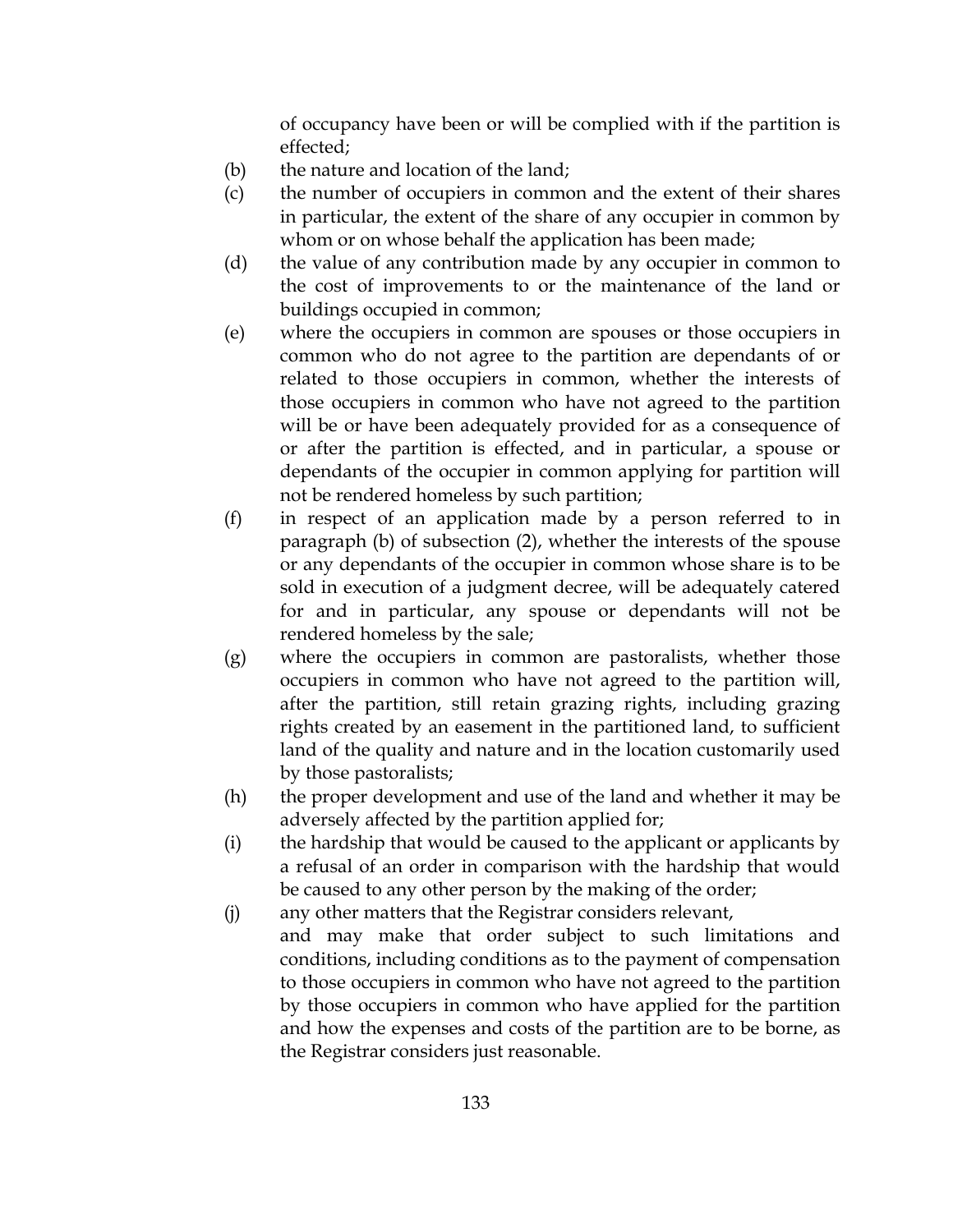- (4) The provisions of section 102 of the Land Registration Act Cap. 334\* shall apply to any decision given by the Registrar under this section.
- 163. Ancillary powers of Registrar in connection with partition
	- (1) Where the land sought to be partitioned is capable of partition generally, and the occupiers in common have reached an agreement on the partition, but the resultant share of any particular occupier would be less in area than the minimum prescribed by any law either generally or for the development or use of the land which that particular proprietor intends to undertake on that land, the occupiers in common shall endeavour to reach a compromise on the matter, with or without the aid of mediation, and any party dissatisfied with that compromise or otherwise may refer that partition to the Registrar who shall–

(a) add that share to the share of any other occupier in common; or

- (b) distribute that share amongst two or more other occupiers in common in any proportion which, in default of agreement, he shall think just and reasonable, and cause the value of the share added or distributed to be assessed and order that there be paid to the occupier in common of that share by each occupier in common who has received an addition to his share, the value of that addition.
- (2) Where any sum is payable under the provisions of paragraph (c) of subsection (1), the Registrar may order that that sum be secured by way of a mortgage on the share of the occupier or occupiers in common liable to pay that sum.
- (3) For the avoidance of doubt, it is hereby provided that the provisions of sections 34 to 38 of this Act apply to any partition agreed to by all the occupiers in common.
- (4) The provisions of section 102 of the Land Registration Act Cap. 335\*, apply to any decision given by the Registrar under this section.
- 164. Sale of co-occupied land
	- (1) Where for any reason the land sought to be partitioned is incapable of partition, or the partition would adversely affect the proper use of the land, and the applicant for partition or one or more of the other occupiers in common require that the land be sold, then if the occupiers in common cannot agree on the terms and conditions of the sale or the application of the proceeds of the sale, an application may be made to the court for an order for sale and the court may–
		- (a) cause a valuation of the land and of the shares of the occupiers in common to be made; and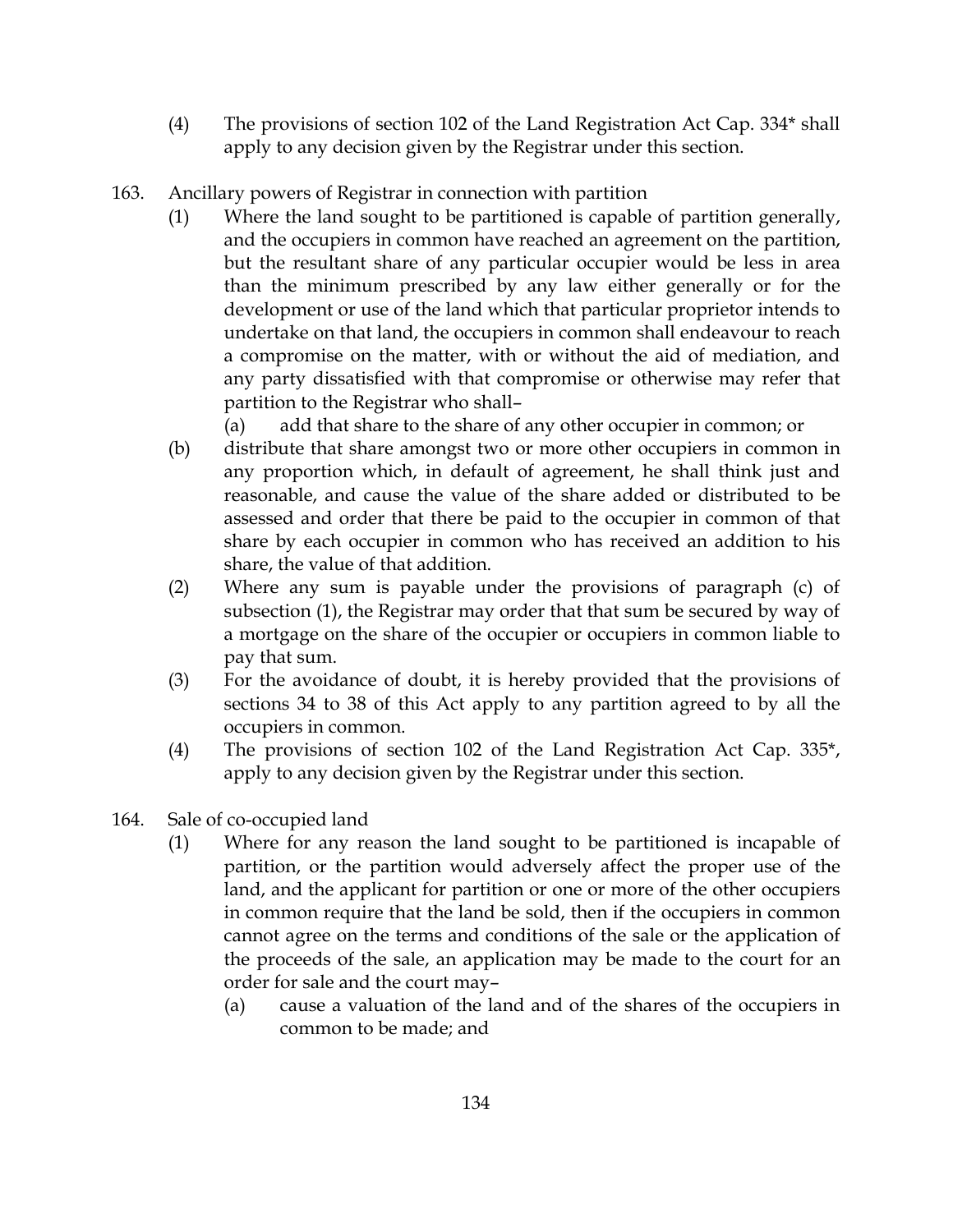- (b) order the sale of the land or the separation and sale of the shares of the occupiers in common by public auction or any other means which appears to the court to be suitable; or
- (c) make any other order to dispose of the application which the court considers fair and reasonable, and in exercising its powers under paragraphs (b) and (c), the court shall have regard to any of the matters set out in paragraphs (a) to (f) of subsection (3) of section 158 which seem to it to be relevant in the circumstances.
- (2) An occupier in common shall be entitled to purchase the land or any share in it so offered for sale, either at an auction or at any time by private sale.
- 165. Partition subject to mortgage
	- (1) Where any undivided share in land held for a right of occupancy or for a lease by occupiers in common is subject to a mortgage, no partition of that right of occupancy or lease shall be entertained by or accepted for registration by the Registrar unless the consent in writing of the lender is produced to the Registrar.
	- (2) Where a partition referred to in this section takes place with the consent of the lender, the land appropriated to the borrower shall be deemed to be subject to the mortgage for all purposes as if it had originally been comprised in it and the land appropriated to the other occupiers in common shall be released from the mortgage.
- 166. Reorganisation or winding up of Land Sharing Arrangement
	- (1) A group of persons occupying land under a scheme of co-occupancy under section 58 of the Village Land Act Cap. 114\*, may apply to the court for that scheme to be reorganised or wound up.
	- (2) An application for reorganisation may include–
		- (a) a partition of the shares of land occupied under a scheme by groups of persons;
		- (b) a re-division of the areas of land occupied by each group of persons occupying land under a scheme;
		- (c) a modification or extension of any easement created as a part of a scheme;
		- (d) an alteration of the periods of time when any land to which the scheme applies may be occupied or used by any group of persons occupying land under a scheme, either exclusively or in common with any other group of persons so occupying that land;
		- (e) an alteration of the purposes for which any part of the land to which the scheme applies may be used either generally or at any particular period of time;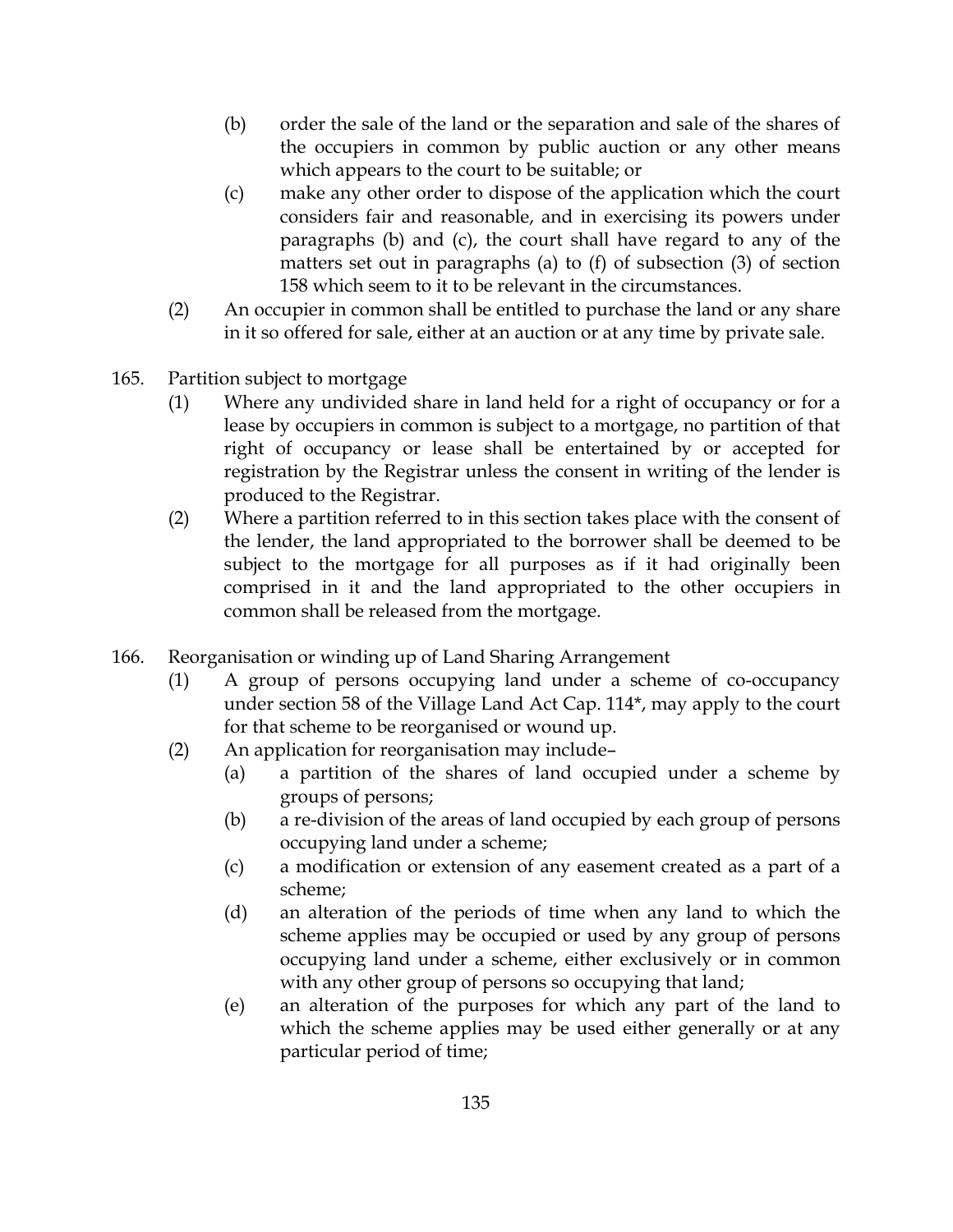- (f) a re-consideration of any agreement reached by the joint panel established by the scheme to resolve disputes over the operation of the scheme;
- (g) any other matter relating to the occupation and use of the land to which a scheme applies which in the opinion of the court is relevant to the effective continuation of the scheme.
- (3) An application to wind up a scheme shall–
	- (a) state the reasons for that application and why winding up that scheme is preferable to a reorganisation of that scheme; and
	- (b) be deemed to include an application to reorganise that scheme.
- (4) An application under this section shall–
	- (a) be made on the prescribed form;
		- (b) be served on or otherwise made known to the members of all other groups of persons with whom the applicant group is occupying land under that Land Sharing Arrangement, or where those groups have formed themselves into an association, to the trustees of that association;
		- (c) be served on–
			- (i) the village council or council or councils having jurisdiction over the land which is occupied under that Land Sharing Arrangement of co-occupancy;
			- (ii) the Commissioner;
			- (iii) any other persons whom the court may direct;
		- (d) specify the nature of the reorganisation that is being applied for.
- (5) A court shall, in considering whether to make an order authorising a reorganisation or the winding up of a scheme–
	- (a) have regard to all those matters and exercise all those powers contained in subsections (3) to (5) of section 158 as if for the expression "occupiers in common" in those sections there were substituted the expression "occupiers under a Land of Sharing Arrangement" with any modifications and adjustments which the court shall consider necessary to reach a just and reasonable decision; and
	- (b) in respect of an application which consists of or includes a matter referred to in paragraph (c) of subsection (2) of this section, a court may exercise the power conferred on the Court by section 158;
	- (c) use its best endeavours to ensure that any determination under this section is understood and accepted by all the groups of persons occupying under a Land Sharing Arrangement the land the subject of the application.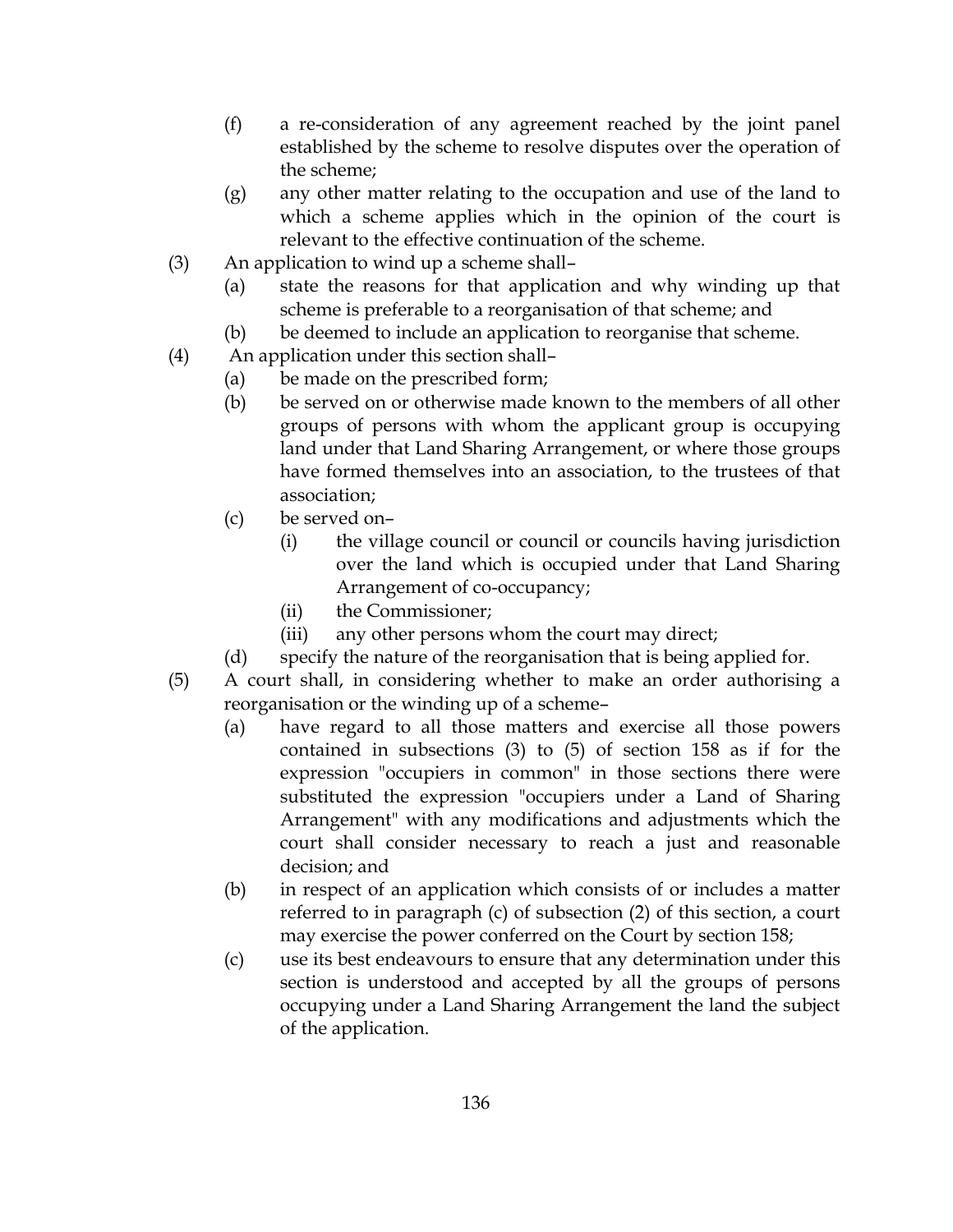### PART XIII DISPUTE SETTLEMENT (s 167)

#### 167. Courts

- (1) The following courts are hereby vested with exclusive jurisdiction, subject to the provisions of this Part, to hear and determine all manner of disputes, actions and proceedings concerning land, that is to say–
	- (a) the Court of Appeal;
	- (b) the Land Division of the High Court established in accordance with law for time being in force for establishing courts divisions;
	- (c) the District Land and Housing Tribunals;
	- (d) Ward Tribunals;
	- (e) Village Land Councils.
- (2) Notwithstanding subsection (1) of the Ward Tribunals established under the Ward Tribunal Act Cap. 206\*, a word tribunal shall have jurisdiction in relation to the area of a district Council for the purposes of this Act and shall be competent courts as are or may be established by a written law for the time being relating to the establishment and powers of magistrates and other courts of mainland Tanzania.
- (3) A person aggrieved by a decision of a ward tribunal may appeal to the court of law having jurisdiction in the area of the relevant district council.

## PART XIV

# MISCELLANEOUS PROVISIONS (ss 168-186)

- 168. Substituted service
	- (1) Where the Commissioner is satisfied that a notice to be effected cannot be served personally or by post, either because the person to be served is evading service or for some other reason, he may order service to be effected by–
		- (a) affixing a copy of the notice in a conspicuous place–
			- (i) on or as near as may be to the land where possible; and
			- (ii) where the land is village land, at the offices of the village council or other public place within the village; or
			- (iii) where the land is general land, at the offices of the local authority having jurisdiction in the area where the land is located or other public place in the area where the land is located; and
		- (b) publishing a copy in the Gazette and if he thinks fit, one or more newspapers circulating in Tanzania.
	- (2) A notice displayed or published under this section may be in English or Kiswahili or both.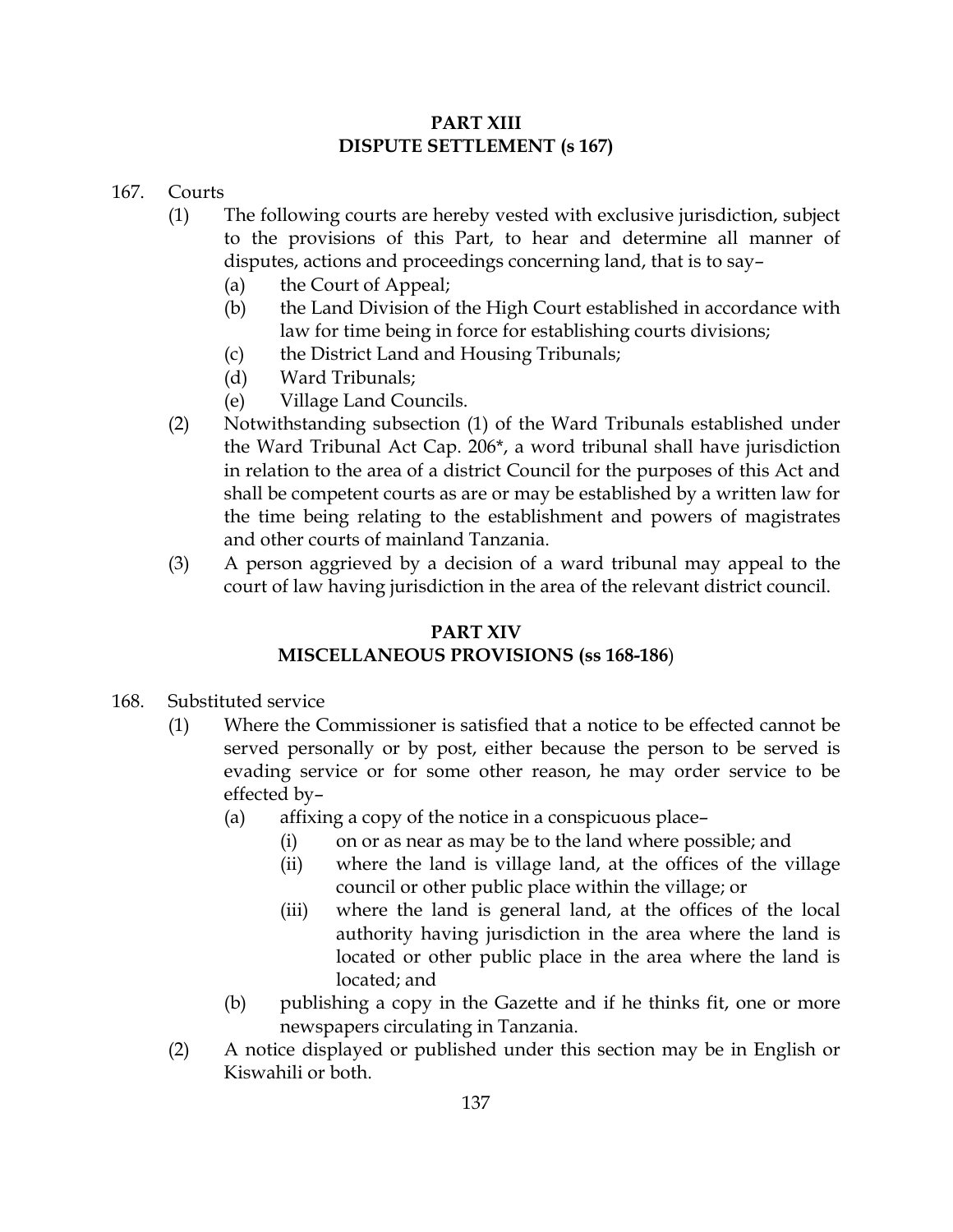## 169. Publication of notices and other information

Where, by any provision of this Act, a notice or other information is to be published or given any publicity which will bring it to the attention of all persons likely to be affected by it, that duty shall be construed as requiring–

- 1(a) where the land is village land, a copy of the notice or other information to be–
	- (i) affixed in a conspicuous position on or as near as may be to the land to which it relates; and
	- (ii) affixed in a conspicuous position at the offices of the village council and in any other public places in the village which the village council shall direct; and
	- (iii) summarised and communicated orally to the residents of the village at a meeting of the village assembly and at any other meetings which may be convened by the village council for that purpose;
- (b) where the land is general land, a copy of the notice or other information to be–
	- (i) affixed in a conspicuous place on or as near as may be to the land to which it relates; and
	- (ii) affixed in a conspicuous place at the offices of the local authority having jurisdiction in the area where the land is located and at any other public places, including offices of the Government and offices of the local government authority situated within the area where the land is located;
- (c) where the land consists of or includes land or a dwelling house and the notice or other information affects or may affect the continued occupation of that land or dwelling house by any person, then, in addition to the actions which must be taken under paragraphs (a) and (b), the notice or other information shall be summarised and communicated–
	- (i) to that person orally at a meeting called for that purpose in the area where the land or dwelling house is; and
	- (ii) to that person or a member of the household of that person living in that dwelling house personally.
- (2) Where the Commissioner considers it desirable, a notice or the information to which this section applies may be published in one or more newspapers in English or Kiswahili or both circulating in the area where the land to which the notice or other information relates is located.
- 170. Rights of entry
	- (1) Any person authorised in that behalf by the Commissioner shall have power, on the giving of not less than 48 hours' notice, to enter and inspect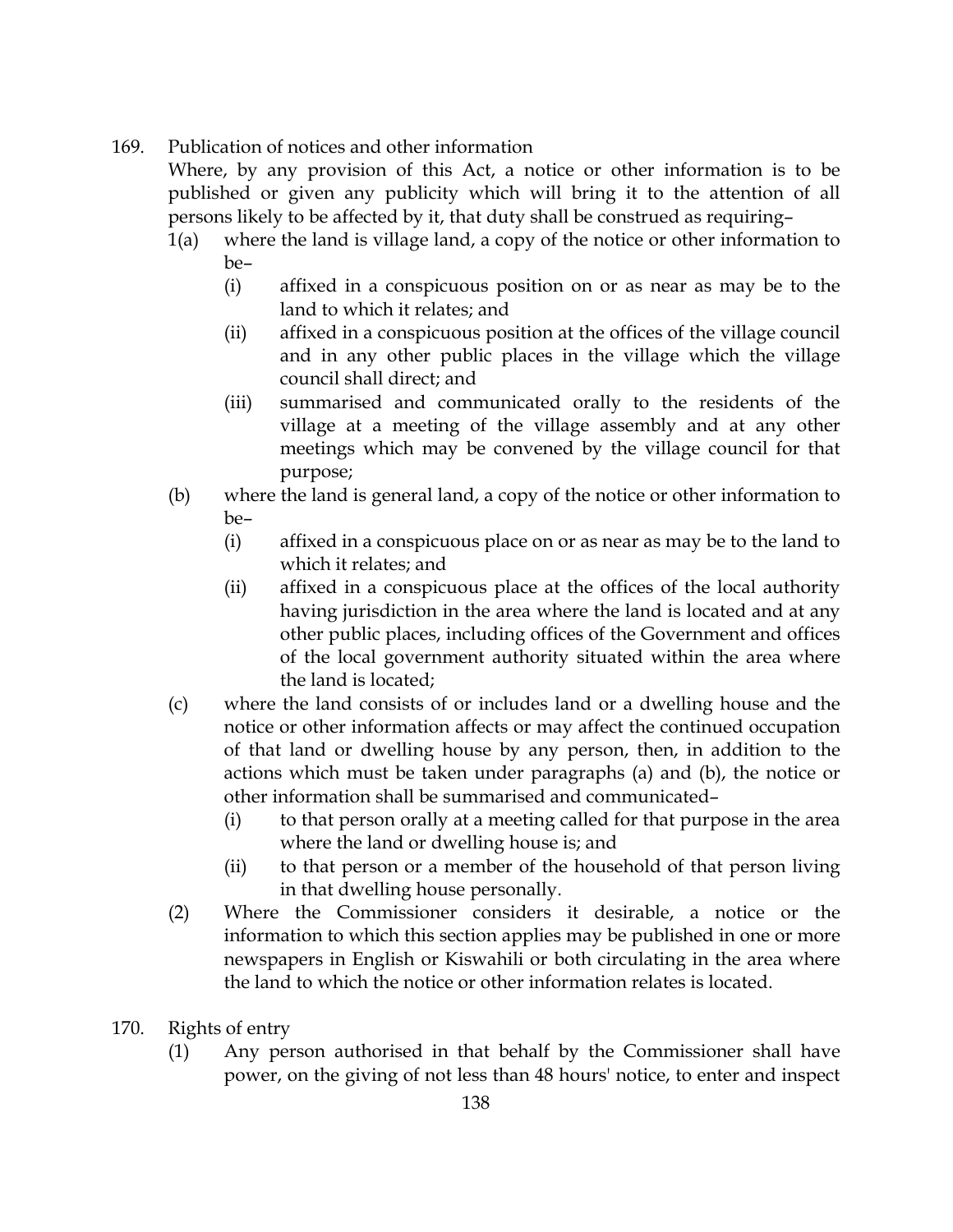at all reasonable times between the hours of 6.00 am and 6.00 p.m. any land, other than land occupied exclusively as a dwelling house, for any purpose connected with the implementation of this Act.

- (2) The notice which is required by subsection (1) to be given prior to any entry on to land shall specify clearly the purpose for which and the time at which the authorised person will enter the land.
- (3) Every person authorised to enter or inspect land under this section shall be furnished with a written authorisation signed by the Commissioner and if so required by any person having an interest in or occupying the land which he enters and inspects, shall produce the same to that person.
- (4) Where any person authorised under this section causes any damage to land or anything on the land during his entry and inspection, the Commissioner shall forthwith appoint a person to assess the damage and pay promptly compensation based on that assessment to the person whose land or things on the land have been damaged.
- 171. Call for information
	- (1) The Commissioner may, for any purpose connected with the implementation of this Act, by notice in writing sent or delivered by registered post, require the occupier of land under a right of occupancy or a lease to send or deliver to the Commissioner within three months of the date on which the notice was so sent or delivered any document and other information about the occupation and use of that land and the interests and rights which specified in the notice he and any other persons have in or over that land, so far as they are known to him.
	- (2) The notice sent by the Commissioner shall specify clearly and in a language calculated to be understood by the recipient of the notice the information that is required.
	- (3) Where the recipient of the notice is unclear as to the information which he is required to provide, he shall, as soon as may be, seek further clarification and elucidation from the Commissioner.
	- (4) It shall be a defence to any person charged with a failure to comply with the notice or with giving misleading information in his reply to the notice that he could not reasonably have been expected to understand the notice or any further clarification and elucidation provided by the Commissioner in response to any communication sent or made to the Commissioner under subsection (3).
	- (5) Where the Commissioner requires information from a person whom it is reasonable to assume from his age, circumstances, education, and location will not be able to understand or reply in writing to the written notice, the Commissioner shall authorise an officer in writing to interview that person and obtain the required information by means of that interview.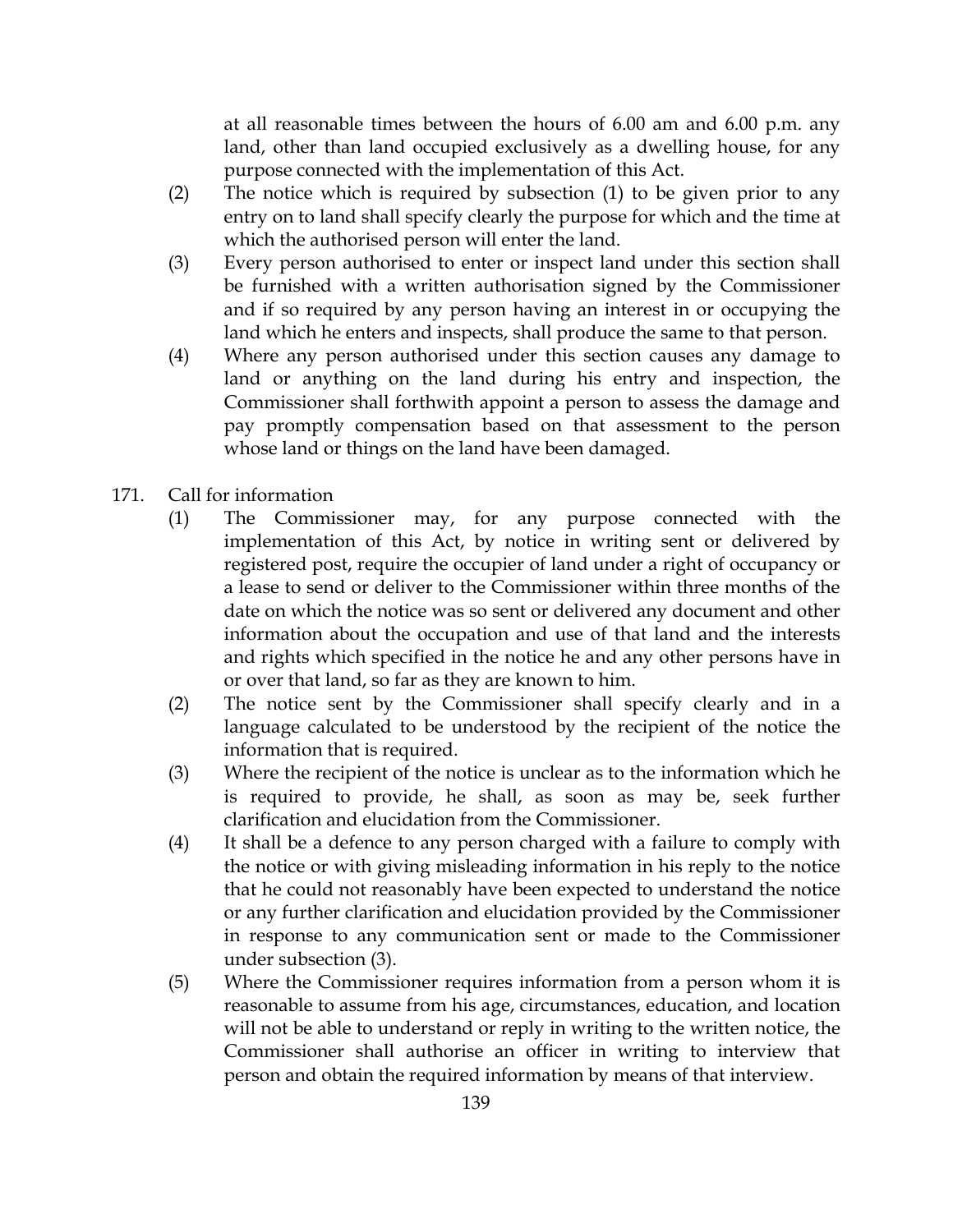- (6) An officer authorised to conduct an interview under subsection (3) shall give not less than seven days' notice of the time, being a reasonable time between the hours of 6.00 am and 6.00 p.m., at which he proposes to conduct the interview and that interview shall be conducted in a reasonable manner.
- (7) The provisions of subsections (3) and (4) of section 177 shall apply to a person conducting an interview under this section.
- 172. Meaning of "opportunity of being heard"
	- (1) Where by this Act, a thing or action is to be or may be done after giving a person an opportunity of being heard, then whether that or a cognate expression or form of words is used, that person shall be deemed to have been given such an opportunity if he has been served with a notice in writing or in circumstances similar to those referred to in subsection (3) of section 178, informed orally and in a language calculated to be understood, of the nature of the thing or action to be done and appointing a time, being not less than fourteen days after the service of the notice or the oral communication, and a place at which, he will, if he attends, be heard and–
		- (a) he attends before the relevant official or body personally or by advocate or other agent and is given such an opportunity in a fair and reasonable manner to put his case; or
		- (b) he informs the relevant official or body that he does not wish to be heard but that he will submit in writing a statement of his case or other matters that he wishes the official or body to take into account, any written statement to be submitted within fourteen days thereafter; or
		- (c) he informs the relevant official or body that he does not wish to be heard or to submit any written statement; or
		- (d) he takes none of the actions specified in paragraphs (a), (b) or (c) within one month of the service of the notice or the oral communication despite being sent or given a reminder.
	- (2) Where a person or an advocate or other agent on his behalf attends before the relevant official or body concerning a matter on which he is entitled to be heard or fails to attend pursuant to such a notice and has not acted under paragraphs (b) or (c) of subsection (1), the relevant official or body may, if it thinks fit, adjourn the hearing from time to time and notwithstanding failure to attend, may hear that person at any time.
	- (3) Where by this Act, all persons interested or affected are to be given an opportunity of being heard, those persons shall be deemed to include all persons occupying the land or with an interest in the land the subject of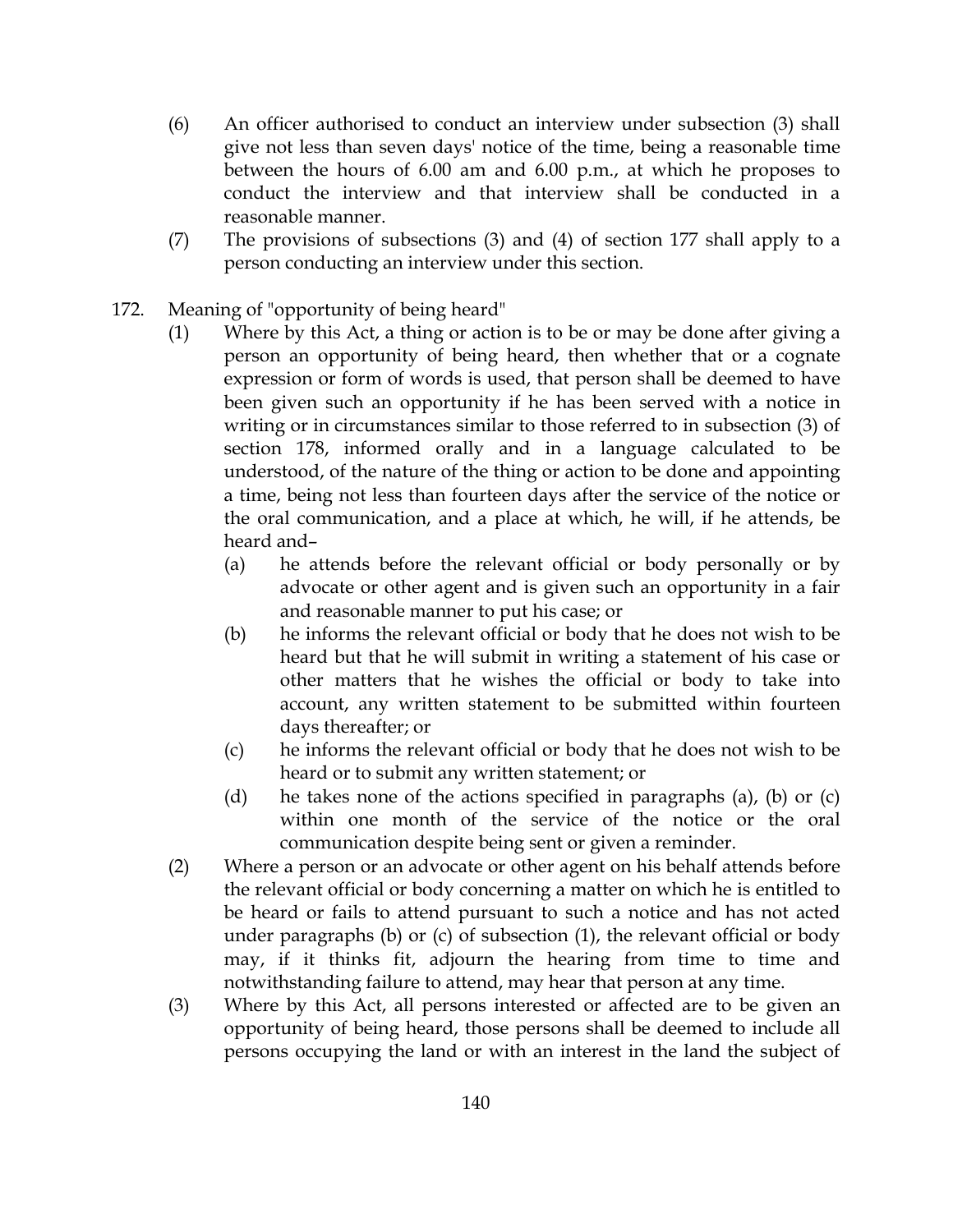the hearing, whether they are occupying land under a right of occupancy or without any apparent lawful right or title.

- 173. Land Compensation Fund
	- (1) There shall be established a Land Compensation Fund, to be known as the Fund.
	- (2) The Funds shall be managed by the Trustees whose composition shall be as is prescribed by regulations made under section 180 of this Act.
	- (3) The Trustees shall be a body corporate capable of suing and being sued, of making contracts and of acquiring, holding and disposing of property.
	- (4) The objects and purposes of the Fund are to provide compensation to any person who, as a result of the implementation of any of the provisions of this Act by the Government or any public or local authority, suffers any loss or deprivation or diminution of any rights or interests in land or any injurious affection in respect of any occupation of land.
	- (5) The Minister shall by regulations made under section 179 of this Act have regard to the exercise and functions of the Trust.
- 174. Fees
	- (1) The Minister, after consultation with the Minister responsible for finance, shall prescribe the rates of fees for all matters in respect of which, by this Act, prescribed fees are required to be paid by any person and shall keep such fees under continuous review.
	- (2) Fees prescribed under this section shall be at a rate per centum of the value of the land the subject of the application or other matter in respect of which fees are required to be paid.
	- (3) The Registrar shall refuse to make any entry on the register or register any document in respect of any grant of a right of occupancy or any disposition of or arising in connection with a right of occupancy in respect of which a fee has not been paid in whole or in part, unless he is satisfied on the basis of written evidence produced before him that that fee has been waived in whole or in part or that it has been agreed between the payer and payee that fee may be paid in instalments and there are no arrears in those instalments.
	- (4) Unpaid fees or expenses incurred by the Government in connection with any attempt to recover those unpaid fees shall constitute a civil debt recoverable summarily.
- 175. Unlawful occupation of land
	- (1) Any person who, without lawful authority or without any right or licence, express or implied under customary or statutory land law so to do–
		- (a) occupies, or erects any building on any land;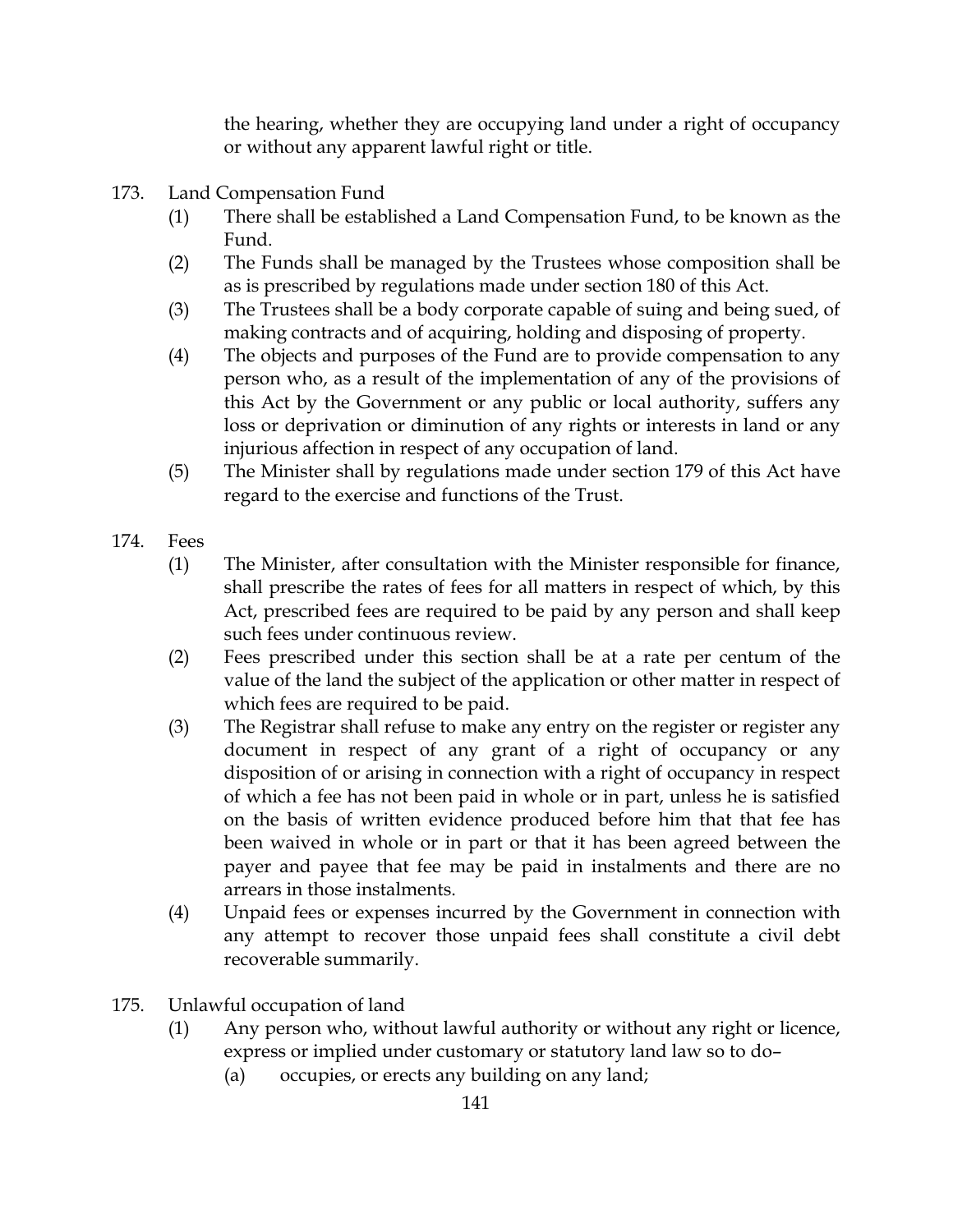- (b) clears, digs, ploughs, cultivates, or grazes animals over, any land or part of it;
- (c) cuts or removes any timber or other produce on or from any land or part of it,shall be taken to be in unlawful occupation of that land.
- (2) Where, with respect to general land or reserved land, the Commissioner, or, with respect to village land, the village council having jurisdiction over that land, is of the opinion that a person is in unlawful occupation of land, the Commissioner or, as the case may be, the village council may serve on that person a notice in the prescribed form or give to that person an oral communication, in a language calculated to be understood by that person requiring that person to show cause as to why he should not be required to vacate that land within any time and subject to any terms and conditions as to the removal of buildings, the reaping of growing crops and any other matters which the justice of the case may require, which may be specified in the notice or oral communication.
- (3) Any notice as referred to in subsection (1) shall inform the person to whom it is addressed that if he so desires it, he shall be given an opportunity of being heard in connection with his showing cause as to why he should not vacate the land to which the notice relates.
- (4) In determining whether to serve a notice or oral communication and the period of time to be specified in the notice by the end of which the person is required to vacate the land, the Commissioner or, as the case may be, the village council shall take account of–
	- (a) whether any belief by the person that he is in lawful occupation of land is a reasonable belief;
	- (b) the use which the person is making of the land, including any crops being grown by that person and when they may reasonably be expected to be ready to be harvested;
	- (c) the length of time that person has been on that land and his age and general circumstances;
	- (d) whether that person has any dependants living with him;
	- (e) whether that person or any dependants of that person are in employment near to that land;
	- (f) whether the occupation of the land took place peaceably or by force and whether the occupation is, as a consequence, depriving any person of the lawful occupation and use of that land which that person could take up immediately the land was vacated;
	- (g) whether the occupation of the land is preventing some necessary or desirable development or public works;
	- (h) the nature and environment of the land and where the land is land reserved for the primary use of wildlife, whether the occupation of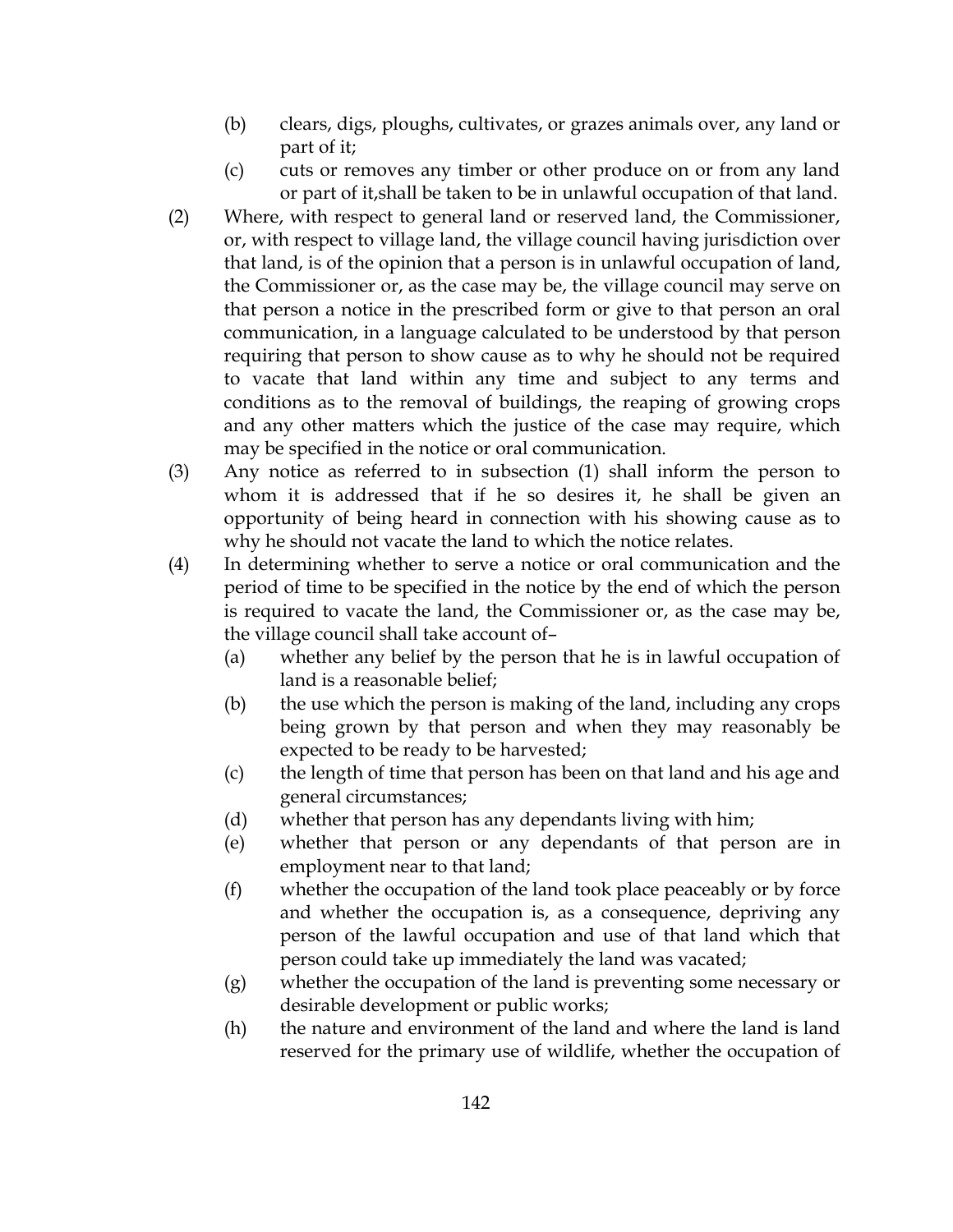the land is hindering or preventing the use of the land by wildlife or is in practice in harmony with that use;

- (i) whether in all the circumstances, it would be reasonable to pay any sum of money to the person on account of his being required to vacate the land;
- (j) any other factors which seem relevant including any matters which the person occupying the land brings to the attention of the Commissioner or, as the case may be, the village council.
- (5) A person served with a notice or oral communication under this section shall, within not more than sixty days, show cause to the Commissioner or, as the case may be a village council, as to why he should not vacate the land to which the notice relates.
- (6) Where a person does not within sixty days show cause as to why he should not vacate the land to which the notice relates and has no reasonable excuse for not so complying, he shall be deemed to have accepted the notice and shall be under a duty to comply with that notice.
- (7) Where the Commissioner or, as the case may be the village council, after considering any representations made by the person attempting to show cause determines that he has failed to show cause as to why he should not be required to vacate the land to which the notice relates, the Commissioner or, as the case may be, the village council shall inform that person by notice or oral communication that he is required to vacate the land within the time specified in the notice served under subsection (1).
- (8) A person who responded to the notice to show cause but who failed so to do in terms of subsection (5) may apply to the court for relief against the operation of that notice or oral communication, within thirty days of being notified that he has failed to show cause.
- (9) An application for relief is not to be taken as an admission by the person applying for relief that–
	- (a) he is in unlawful occupation of the land;
	- (b) by reason of that unlawful occupation, the Commissioner or, as the case may be, the village council has the right to require him to vacate the land in respect of which the application for relief has been made;
	- (c) all notices and oral communications which were required to be served by the Commissioner or, as the case may be, the village council were properly served, the period by which the land must be vacated specified in the notice or oral communication was reasonable or had expired.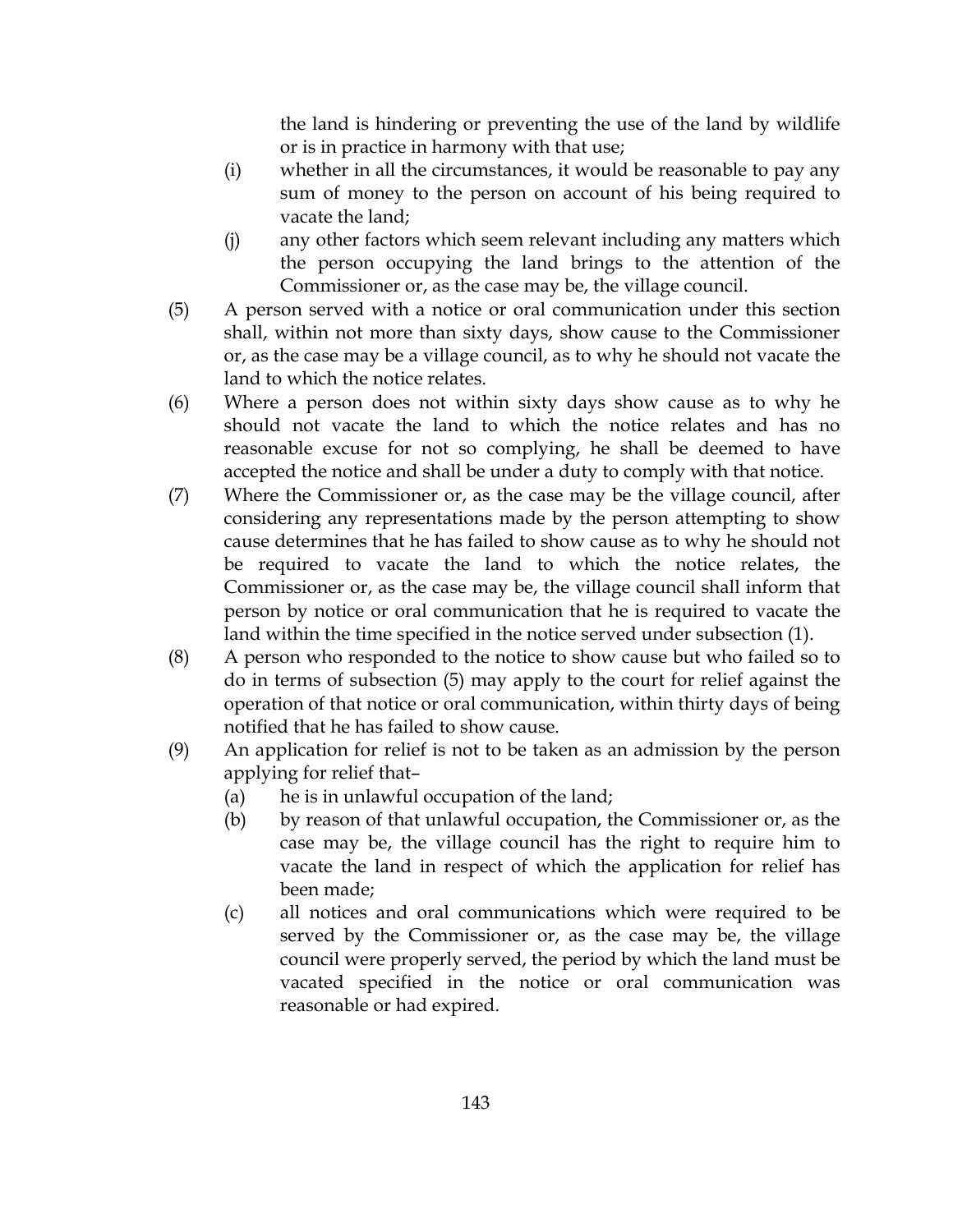- (10) The court may, taking into account all those matters set out in subsection (4), grant relief to the person applying for the same on any terms and conditions which appear to the court to be just and reasonable and, without prejudice to the generality of this provision, the court may–
	- (a) cancel the notice or oral communication and declare that the person is entitled to remain on the land;
	- (b) postpone the operation of the notice or oral communication and grant the person a licence to remain on the land until the notice or oral communication shall come into operation;
	- (c) where the person is a pastoralist, vary the operation of the notice or oral communication by granting the person an easement of grazing on any terms and conditions which the court shall think fit;
	- (d) vary any of the terms of the notice or oral communication or the period within which the person is required to vacate the land;
	- (e) vary the amount of any payment to be paid, or where no payment has been offered, order such payment as the court shall think just be made to the person on his vacating of the land.
- (7) Where the court has confirmed, with or without any variations, alterations or additions in the exercise of its powers under subsection (6), the notice or oral communication, the person on whom the notice or oral communication has been served shall be under a duty to comply with that notice or oral communication as confirmed by the court.
- 176. Obstruction of public rights of way
	- (1) Where the Commissioner is satisfied that there has been any wrongful obstruction of or encroachment on any public right of way, he may make an order requiring the person responsible for that obstruction or encroachment to remove that obstruction or encroachment within the time specified in the order, which shall be not less than fourteen days, and if that order is not complied with within the time specified, he may take any steps which may be necessary for the purpose.
	- (2) Any notice made by the Commissioner under subsection (1) shall be served on or otherwise communicated to the person alleged by the notice to be responsible for the obstruction or encroachment in such a manner as that person will understand that notice and what he is required to do under the notice.
	- (3) A person who does not take action under subsection (2) shall be taken to have accepted the notice and shall be under a duty to comply with it.
	- (4) Where the Commissioner has reconsidered the notice in response to a request made in accordance with subsection (4) so to do, and determines to confirm the notice, he shall inform the person who made the request for a reconsideration that he has confirmed the notice. [ss. (5)]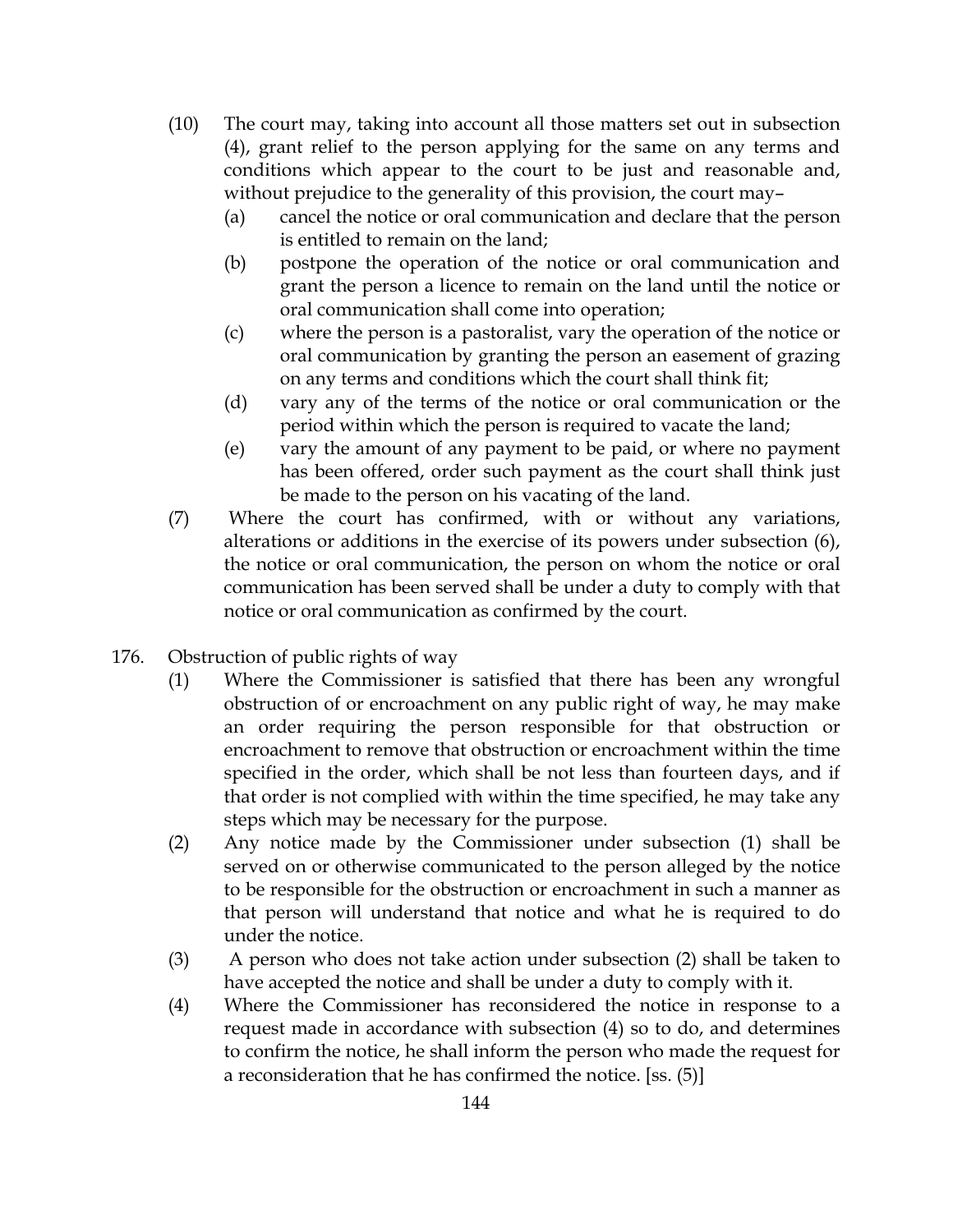- (5) A person whose request for a reconsideration of the notice has resulted in the notice being reconfirmed may appeal to a court against that reconfirmed notice, but if he does not so appeal within the time specified in the notice for compliance with the notice, he shall be deemed to have accepted the notice and shall be under a duty to comply with it. [ss. (6)]
- (6) A court hearing an appeal under this section may–
	- (a) confirm the notice and order the person to desist from obstructing or encroaching on the public right of way; or
	- (b) suspend the operation of the notice for any period which the court shall determine; or
	- (c) quash the notice, and may make any ancillary orders which the circumstances of the case may require. [ss. (7)]
- 177. Offences
	- (1) Any person who–
		- (a) knowingly makes any false statement, orally or in writing, in connection with any disposition or other transaction affecting land or any other matter arising under this Act; or
		- (b) knowingly gives any false information or makes any false statement, either orally or in writing, in connection with any call for information made under section 172 or in connection with any investigation into the commission of any offence under this Act; or
		- (c) knowingly gives any false evidence either orally or in writing at any inquiry held under section 18 or otherwise in connection with the implementation of this Act; or
		- (d) fraudulently procures–
			- (i) the registration or issue of any certificate of occupancy, customary certificate of occupancy or any other document or instrument relating to the land; or
			- (ii) the making of any entry or the endorsement of any matter on any document or instrument referred to in subparagraph  $(i)$ ;
			- (iii) the cancellation or amendment of any of the documents, instruments or entries or endorsements referred to in this paragraph; or
		- (e) fraudulently alters, adds to, erases, defaces, mutilates or destroys any document or instrument relating to land or any entry on or endorsement of any such document or instrument; or
		- (f) suppresses or conceals from the Commissioner, the Registrar, any authorised officer or any officer of a village council exercising powers under this Act or assists or joins in so doing, any material document, fact or matter, commits an offence and on conviction is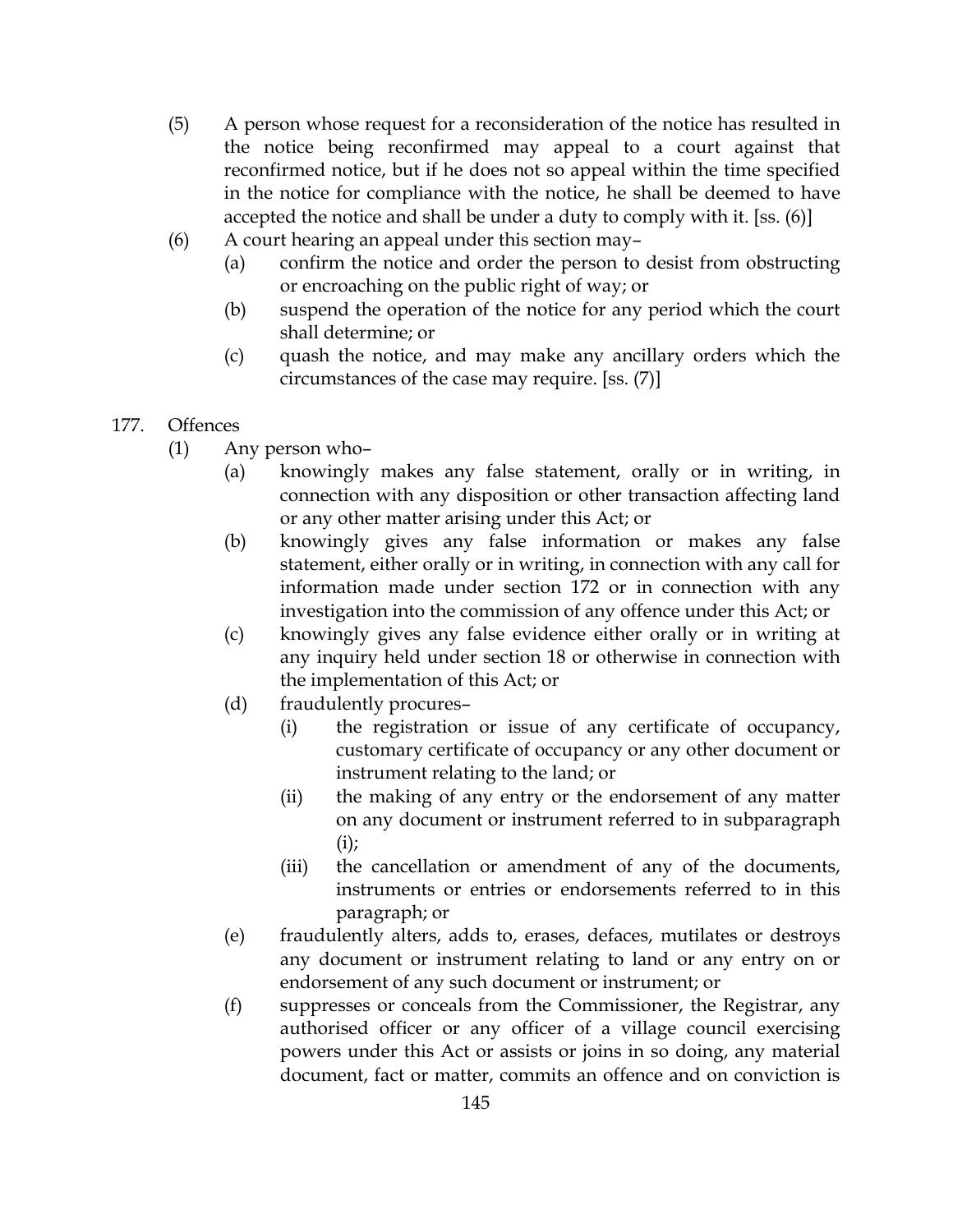liable to a fine not exceeding one million shillings or imprisonment for a term not exceeding three years or to both the fine and imprisonment.

- (2) Any person who without reasonable excuse, fails to produce any document as required by any notice served on him under section 171 or otherwise under this Act commits an offence and on conviction is liable to a fine not exceeding fifty thousand shillings or imprisonment for a term not exceeding three months or to both the fine and imprisonment.
- (3) Any person who unlawfully occupies land commits an offence and upon conviction is liable to a fine not exceeding ten thousand shillings, and in the case of a continuing offence to an additional fine not exceeding five hundred shillings for every day during which the offence shall have continued.
- (4) Any person who wrongfully obstructs or encroaches on to a public right of way and who does not within the time specified in any notice served on him under section 176 or where he has appealed against the notice, within the time specified in the notice after the hearing of the appeal where the court has rejected that appeal, remove that obstruction or cease that encroachment, commits an offence and upon conviction is liable, on conviction, to a fine not exceeding ten thousand shillings and in the case of a continuing offence, to an additional fine not exceeding two thousand shillings for every day during which the offence continues.
- (5) Any person who wilfully–
	- (a) delays; or
		- (b) obstructs; or
		- (c) hinders; or
		- (d) intimidates; or
		- (e) assaults,

any person authorised under this Act to inspect any land in the lawful exercise of the power in that behalf commits an offence and upon conviction is liable to a fine not exceeding one hundred thousand shillings or to a term of imprisonment not exceeding one year or to both the fine and imprisonment.

(6) Any person who, being an authorised officer under this Act, whether generally or for a specific function, in the course of any official function or otherwise, unlawfully or with force enters on the land of any person or while on land, wilfully commits any damage to the land or anything on the land, whether naturally on the land, or stock owned by any person using the land or crops planted or buildings erected on the land commits an offence and upon conviction is liable to a fine not exceeding fifty thousand shillings or to imprisonment not exceeding three months or to both the fine and imprisonment.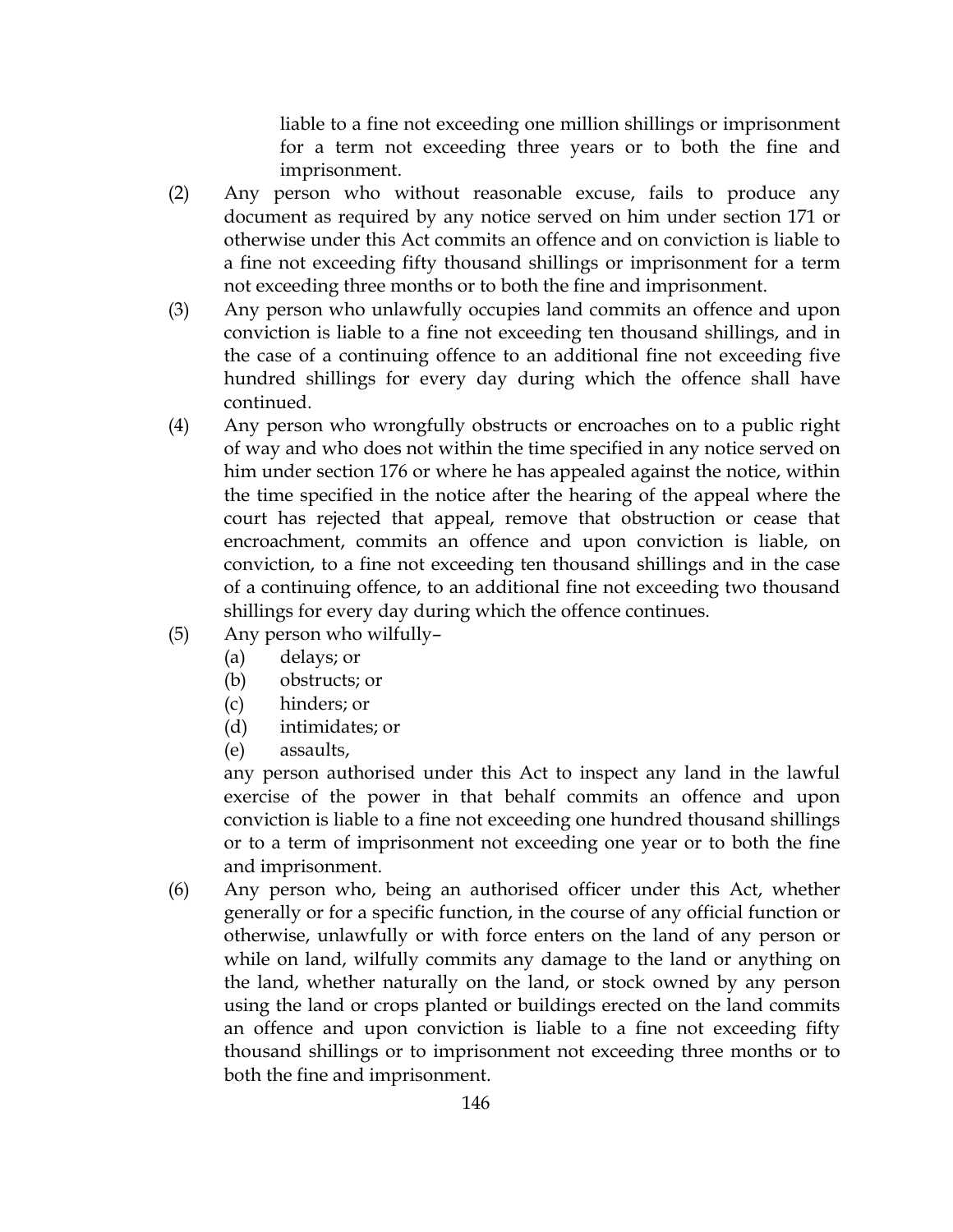- (7) Where a court has convicted any person of an offence under this section and the commission of that offence enabled that person to obtain or retain or regain any interest in land which he would otherwise not have been able to obtain, retain or regain, the court may in addition to any punishment provided for by this section imposed on such person, make any such order in relation to that interest in land so obtained, retained or regained by such person as appears to the court necessary to ensure that such person does not profit by the offence of which he has been convicted and without prejudice to the generality of this provision, any such order may–
	- (a) direct the Commissioner to commence proceedings to–
		- (i) revoke a right of occupancy;
		- (ii) take action under subsection (3) of section 38;
		- (iii) terminate a lease;
	- (b) direct the Registrar to cancel any entry in any register which has been obtained by virtue or on account of the offence;
	- (c) require that person to make restitution to any person who has suffered loss by virtue of or on account of the offence, including taking all necessary action to transfer to any such person any interest in land obtained, retained or regained by such offence from that person, and any such order may be made subject to any conditions which the court shall consider just and reasonable.
- 178. Corrupt transactions
	- (1) Nothing in this Act shall be taken or construed to validate, affirm, authenticate or give any legal effect to any grant of a right of occupancy, or any issue of a certificate of occupancy or a customary certificate of occupancy, or any disposition, or any contract for any of the earlier mentioned transactions which was obtained or induced by any corrupt action, on the part of any government or public or local government official whether than government or public or local government official was directly involved in that transaction or not, and, notwithstanding any rule of law in Tanzania to the contrary, such a transaction is hereby declared to be and to have been from its inception an illegal transaction, void and having no legal effect.
	- (2) For purposes of this section, a transaction shall be taken to be affected or tainted by corruption when–
		- (a) any party to or involved directly or indirectly in the transaction in respect of which it is alleged that an action was corrupt is convicted of corruption and all final appeals arising from that conviction have been concluded; or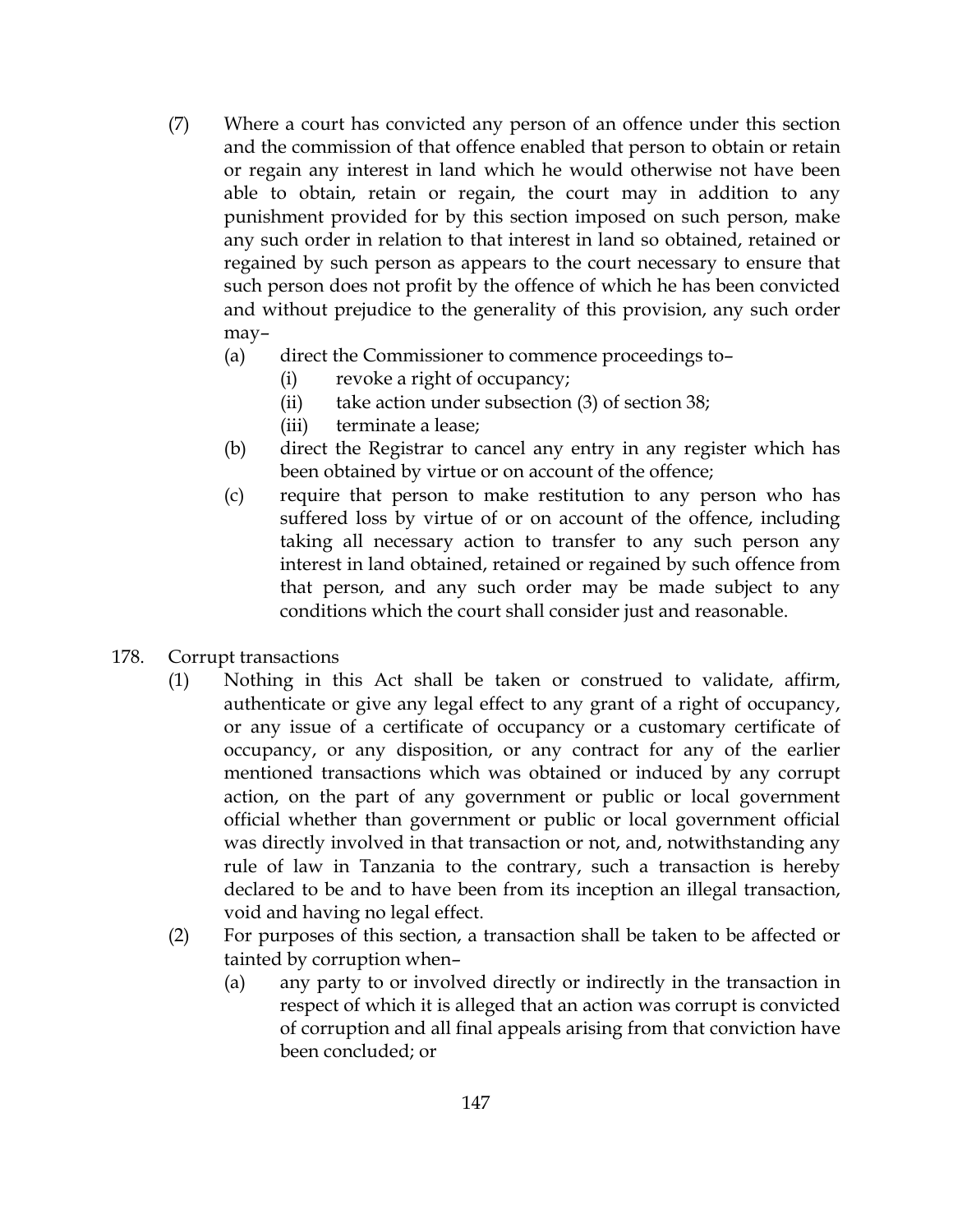- (b) any civil servant or other public official is interdicted, or is retired in the public interest, from his post on the grounds that he has been engaged in corrupt actions and that these actions involved that transaction; or
- (c) an investigator body reports that it is satisfied that that transaction was procured by corrupt practices.
- (3) Any person occupying land which he obtained as a consequence of participating in any of the transactions covered by subsections (1) and (2) shall be liable to forfeit that land to the President without any entitlement to any compensation.
- (4) Notwithstanding that a transaction covered by this section is void, a person occupying land as a consequence of that transaction shall be obliged to comply with all the terms and conditions of the transaction as if it had been a valid transaction and shall be liable to all the remedies which may be applied to a person who fails to comply with the terms and conditions of a valid transaction in addition to any penalties which may be applied under this section.
- 179. Regulations
	- (1) The minister may make regulations prescribing anything which may be prescribed under this Act and generally for the better carrying into effect of the purposes and provisions of this Act and removing any difficulties occasioned by the coming into operation of this Act and without prejudice to the generality of the foregoing, such regulations may prescribe–
		- (a) the forms to be used in connection with this Act;
		- (b) the manner of the exercised of the functions of–
			- (i) the Council;
			- (ii) the Land Allocations Committee;
			- (iii) the Administrator;
			- (iv) the manner and form of the Fund;
		- (c) the management of the Fund;
		- (d) the manner and form of the registries of village land, the procedures to be followed by the registries and hours they are to be open for business;
		- (e) the functions of officers implementing this Act and the manner in which they are to be exercised;
		- (f) the procedures to be followed by village adjudication committees, village adjudication advisers and other officers exercising powers under Subpart C of Part IV of the Village Land Act Cap. 114\*;
		- (g) the procedures to be followed by trustees in the exercise of their powers under Subpart D of Part IV of the Village Land Act Cap. 114\*;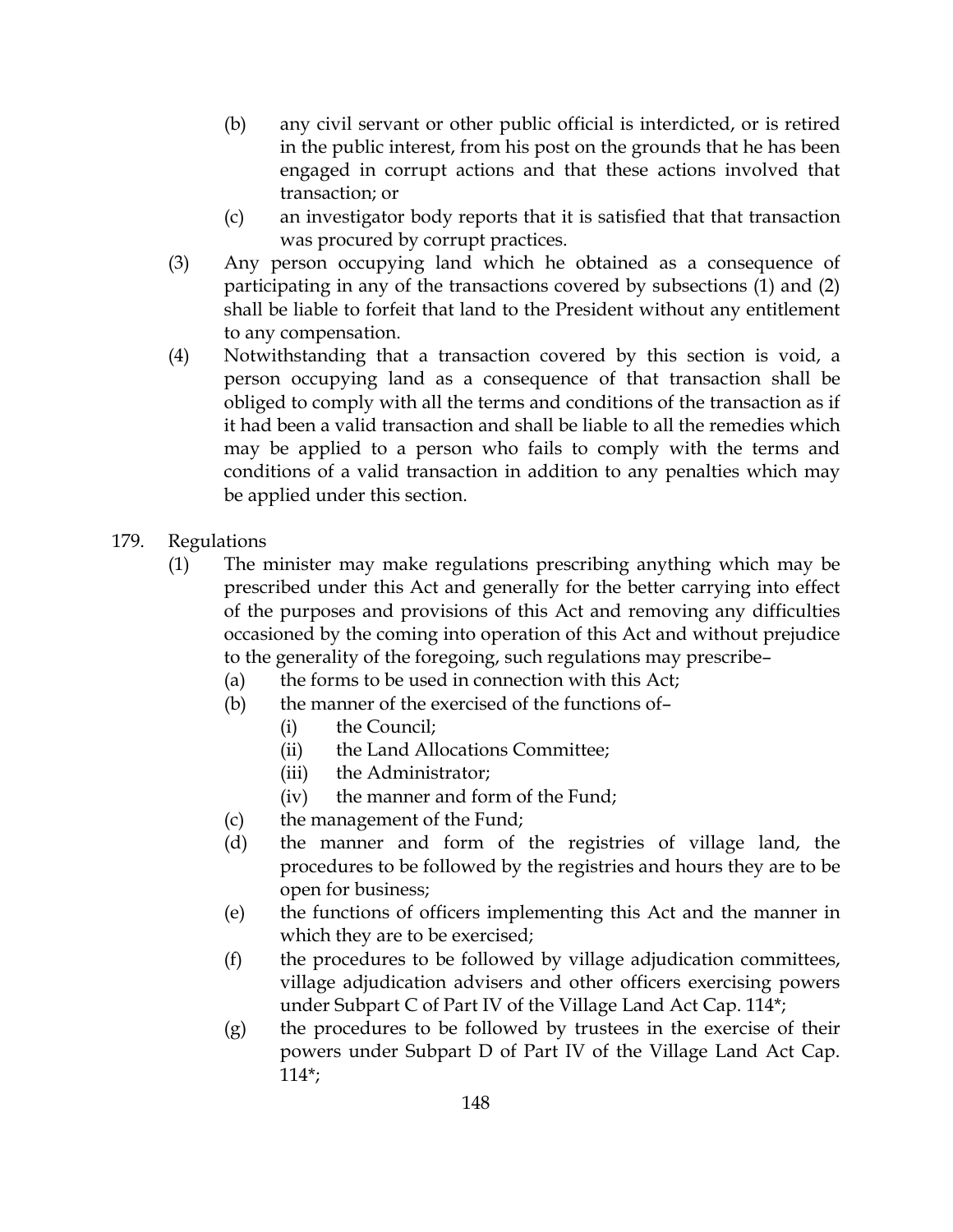- (h) the conduct of auctions under section 52;
	- (i) the conduct of tenders under section 52;
- (j) the use and management of public rights of way created under section 154;
- (k) procedures to be followed with respect to the making of any claim for compensation and the payment of any compensation under this Act;
- (l) the alteration from time to time of the amount which may be advanced by way of a small mortgage;
- (m) the form and scope of schemes of co-occupancy;
- (n) the form and scope of joint village land use agreements;
- (o) the form and scope of schemes of regularisation and the manner of their implementation;
- (p) the form and scope of schemes of regularisation;
- (q) the procedure for the transfer of land from one category to another;
- (r) the procedure for the lenders of funds on the security of a mortgage, being organisations or corporate bodies which may be exempted from certain of the provisions of this Act relating to approvals for dispositions.
- 180. Law to be applied
	- (1) Subject to the provisions of the Constitution and this Act, the law to be applied by the courts in implementing, interpreting and applying this Act and determining disputes about land arising under this Act or any other written law shall be–
		- (a) the customary laws of Tanzania; and
		- (b) the substance of the common law and the doctrines of equity as applied from time to time in any other countries of the Commonwealth which appear to the courts to be relevant to the circumstances of Tanzania.
	- (2) On and after the date of the coming into operation of this Act no statutes of general application in force in England on the twenty-second day of July 1920 which have not, at the date of the coming into operation of this Act, been declared by a court to be a part of the law of Tanzania shall apply in any way to any matter connected with land.
	- (3) On and after the commencement of this Act, it shall be the duty of all courts in interpreting and applying this Act and all other laws relating to land in Tanzania to use their best endeavours to create a common law of Tanzania applicable in equal measure to all land and to this end the courts shall apply a purposive interpretation to this Act and shall at all times be guided by the fundamental principles of land policy set out in section 3.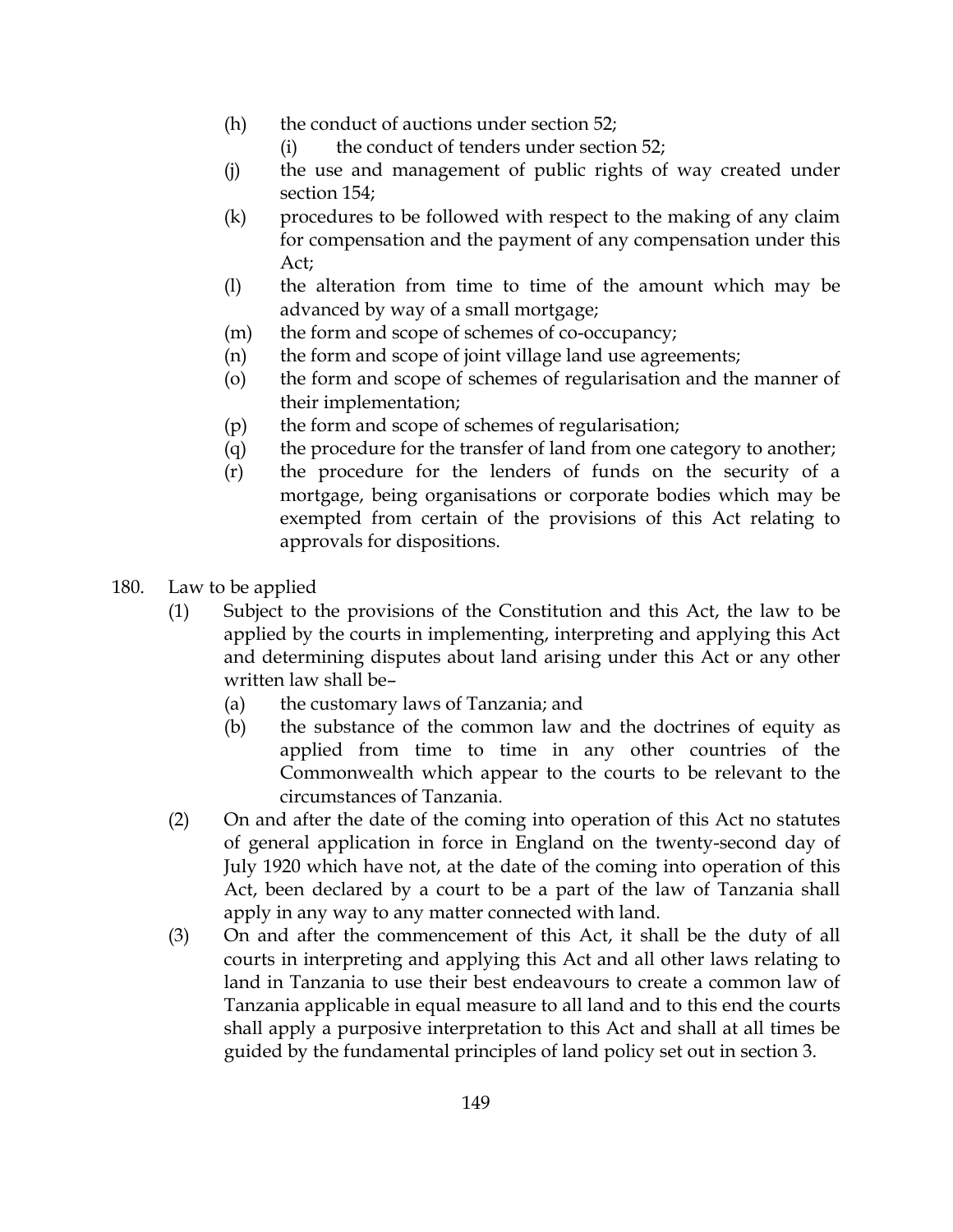## 181. Application of this Act

On and after the commencement of this Act, notwithstanding any other written law to the contrary, this Act shall apply to all land in Mainland Tanzania and any provisions of any other written law applicable to land which conflict or are inconsistent with any of the provisions of this Act shall to the extent of that conflict or that inconsistency cease to be applicable to land or any matter connected with land in Mainland Tanzania.

## 182. Repeals

[The written laws set out in the Schedule herein are hereby repealed.]

- 183. Savings and transitional provisions with respect to rights, actions, dispositions, etc.
	- (1) Unless the contrary is specifically provided for in this Act, any right, interest, title, power, or obligation acquired, accrued, established, coming into force or exerciseable before the commencement of this Act shall continue to be governed by the law applicable to it immediately prior to the commencement of this Act.
	- (2) Unless the contrary is specifically provided for in this Act or the circumstances are such that the contrary must be presumed to be the case, where any step has been taken to create, acquire, assign, transfer, or otherwise execute a disposition, any such transaction shall be continued in accordance with the law applicable to it immediately prior to the commencement of this Act.
	- (3) Any instrument executed before the commencement of this Act whereby any disposition permitted under this Act is completed may be presented for registration in the prescribed register and–
		- (a) the question whether any instrument so presented is to be registered shall be determined by the Registrar by reference to the law in force at the time of its execution; and
		- (b) subject to the provisions of paragraph (a), the provisions of this Act shall apply to that instrument as if it had been executed after the commencement of this Act.
	- (4) Where any step has been taken to forfeit a lease or to foreclose a mortgage before the enactment of this Act, a court may, if it considers it just and reasonable so to do, on and after the commencement of this Act, on the application of the lessee or as the case may be, the borrower to issue an injunction to the lessor or, as the case may be, the lender to stop the continuation of any step and where a court has issued an injunction under this subsection, the lessor or lender to whom the injunction has been issued may commence any action under this Act to terminate that lease or bring that mortgage to an end.